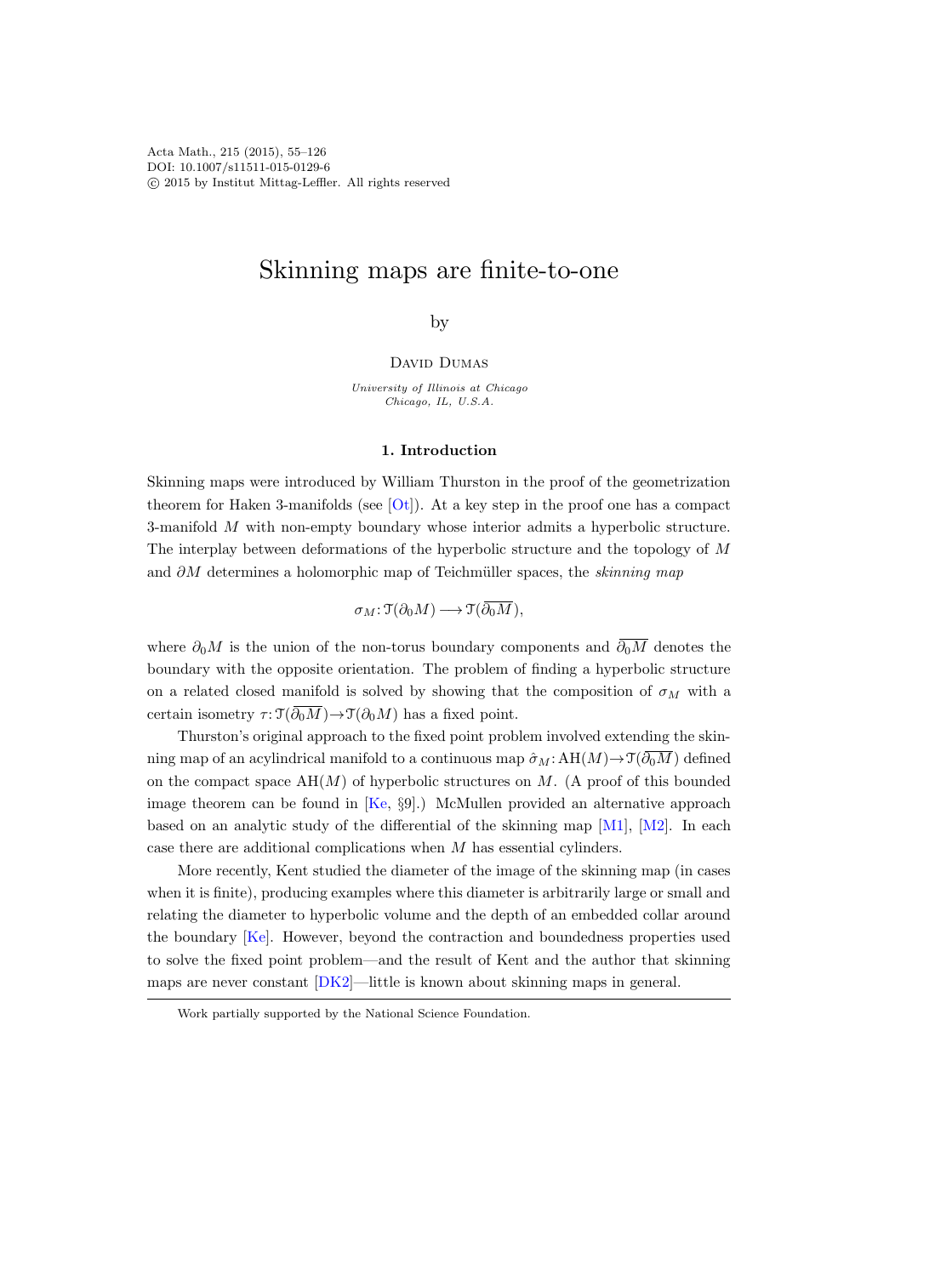56 d. DUMAS

Our main theorem concerns the fibers of skinning maps.

<span id="page-1-0"></span>Theorem A. Skinning maps are finite-to-one. That is, let M be a compact oriented 3-manifold whose boundary is non-empty and not a union of tori. Suppose that the interior of M admits a complete hyperbolic structure without accidental parabolics, so that M has an associated skinning map  $\sigma_M$ . Then, for each  $X\in \mathfrak{T}(\overline{\partial_0M})$ , the preimage  $\sigma_M^{-1}(X)$  is finite.

As a holomorphic map with finite fibers, it follows from Theorem [A](#page-1-0) that skinning maps are open (answering a question in [\[DK2\]](#page-69-0)) and locally biholomorphic away from the analytic hypersurface defined by the vanishing of the Jacobian determinant. Thus our results give strong non-degeneracy properties for all skinning maps.

Our proof of Theorem [A](#page-1-0) does not bound the size of the finite set  $\sigma_M^{-1}(X)$ ; instead, we show that each fiber of the skinning map is both compact and discrete. In particular, it is not clear if the number of preimages of a point is uniformly bounded over  $\mathfrak{T}(\overline{\partial_0 M})$ .

In case  $M$  is acylindrical, we also show that Thurston's extension of the skinning map to  $AH(M)$  is finite-to-one; this result appears as Theorem [10.1](#page-68-0) below.

## The intersection problem

To study the fibers of the skinning map we translate the problem to one of intersections of certain subvarieties of the SL<sub>2</sub>C-character variety of  $\partial_0 M$ . The same reduction to an intersection problem is used in [\[DK2\]](#page-69-0). The relevant subvarieties are the following:

• the extension variety  $\mathcal{E}_M$ , which is the smallest closed algebraic subvariety containing the characters of all homomorphisms  $\pi_1(\partial_0 M) \rightarrow SL_2\mathbb{C}$  that can be extended to  $\pi_1 M \rightarrow SL_2 \mathbb{C};$ 

• the holonomy variety  $\mathcal{H}_X$ , which is the analytic subvariety consisting of characters of the SL<sub>2</sub>C-lifts of holonomy representations of  $\mathbb{CP}^1$ -structures on  $\overline{\partial_0 M}$  compatible with the complex structure  $X\in \mathfrak{T}(\overline{\partial_0 M})$ .

Precise definitions of these objects are provided in §[6,](#page-44-0) with additional details of the disconnected boundary case in §[9.](#page-60-0)

The main theorem is derived from the following result about the intersections of holonomy and extension varieties, the proof of which occupies most of the paper.

<span id="page-1-1"></span>THEOREM B. (Intersection theorem) Let  $M$  be an oriented 3-manifold with non $empty$  boundary that is not a union of tori. Let  $X$  be a marked Riemann surface structure on  $\partial_0 M$ . Then the intersection  $\mathfrak{H}_X \cap \mathfrak{E}_M$  is a discrete subset of the character variety.

This theorem applies in a more general setting than the specific intersection problem arising from skinning maps. For example, while skinning maps are defined for manifolds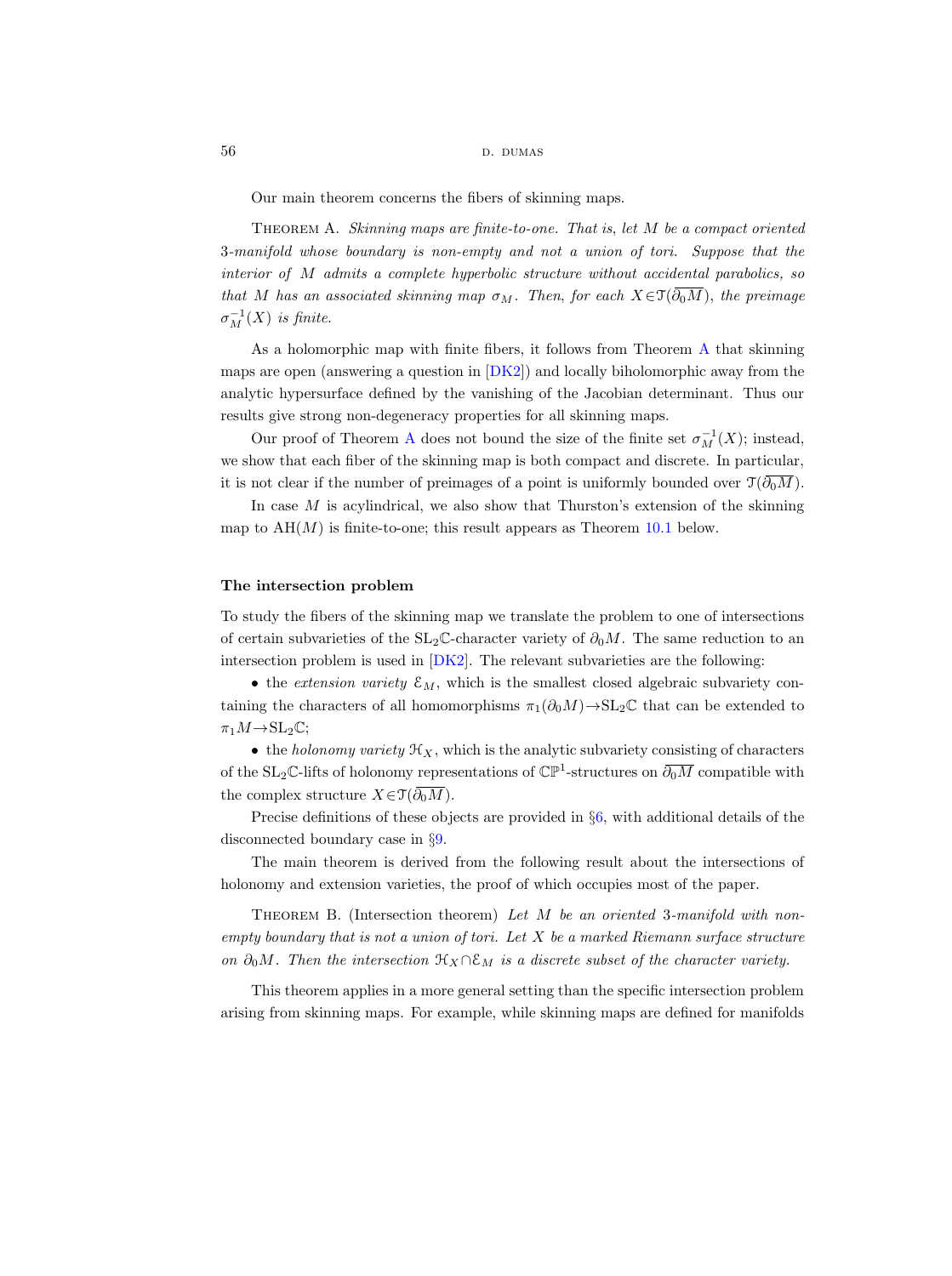with incompressible boundary, such a hypothesis is not needed in Theorem [B.](#page-1-1)

While the theorem above involves an oriented manifold  $M$ , the set  $\mathcal{E}_M$  is independent of the orientation. Thus we also obtain discreteness of intersections  $\mathcal{H}_{\overline{X}} \cap \mathcal{E}_M$ , where  $\overline{X}$ is a Riemann surface structure on  $\partial_0M$  that induces an orientation opposite that of the boundary orientation of M.

## Steps to the intersection theorem

Our study of  $\mathcal{H}_{X} \cap \mathcal{E}_{M}$  is based on the parametrization of the irreducible components of  $\mathcal{H}_X$  by the vector space  $Q(X)$  of holomorphic quadratic differentials; this parametrization is the *holonomy map* of  $\mathbb{CP}^1$ -structures, denoted by "hol". The overall strategy is to show that the preimage of  $\mathcal{E}_M$ , i.e. the set

$$
\mathcal{V}_M = \text{hol}^{-1}(\mathcal{E}_M),
$$

is a complex-analytic subvariety of  $Q(X)$  that is subject to certain constraints on its behavior at infinity, and ultimately to show that only a discrete set can satisfy these.

We now sketch the main steps of the argument and state some intermediate results of independent interest. In this sketch we restrict attention to the case of a 3-manifold M with connected boundary S. Let  $X \in \mathcal{T}(S)$  be a marked Riemann surface structure on the boundary.

## Step 1. Construction of an isotropic cone in the space of measured foliations.

The defining property of this cone in  $\mathcal{MF}(S)$  is that it determines which quadratic differentials  $\phi \in Q(X)$  have dual trees  $T_{\phi}$  that admit "nice" equivariant maps into trees on which  $\pi_1 M$  acts by isometries. Because of the way this cone is used in a later step of the argument, here we must consider actions of  $\pi_1 M$  not only on R-trees but also on  $\Lambda$ -trees, where  $\Lambda$  is a more general ordered abelian group. And while an isometric embedding of  $T_{\phi}$  into an R-tree on which  $\pi_1 M$  acts is the prototypical example of a nice map, we must also consider the *straight maps* defined in  $[D]$  and certain partially defined maps arising from non-isometric trees with the same length function.

In the case of straight maps, we show the following result.

<span id="page-2-0"></span>THEOREM C. There is an isotropic piecewise linear cone  $\mathcal{L}_{M,X} \subset \mathcal{MF}(S)$  with the following property: If  $\pi_1 M$  acts on a  $\Lambda$ -tree T by isometries, and if  $\phi \in Q(X)$  is a quadratic differential whose dual tree  $T_{\phi}$  admits an equivariant straight map  $T_{\phi} \rightarrow T$ , then the horizontal foliation of  $\phi$  lies in  $\mathcal{L}_{M,X}$ .

This result is stated precisely in Theorem [4.1](#page-23-0) below, and Theorem [4.4](#page-26-0) presents a further refinement that is used in the proof of the main theorem.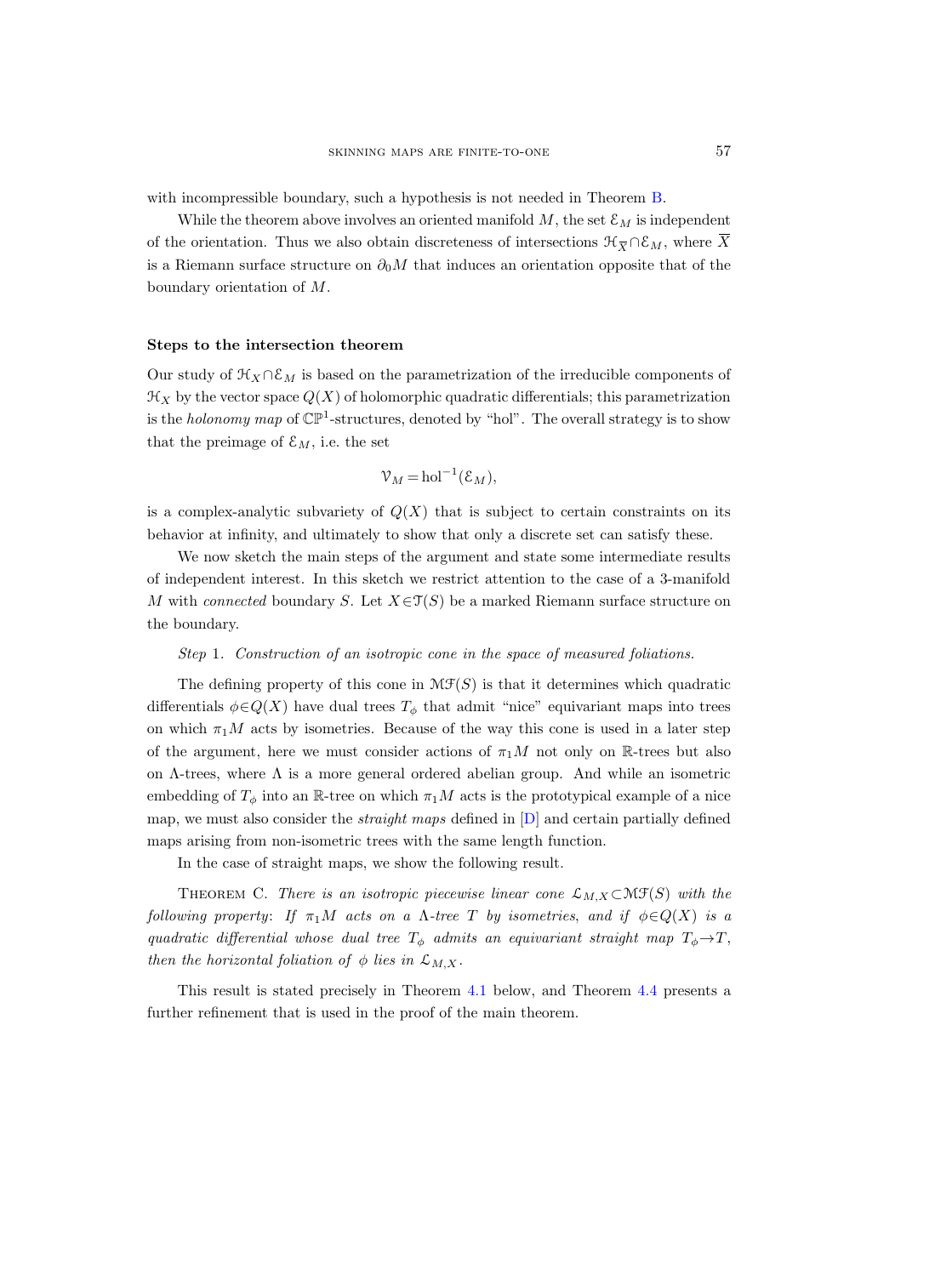Step 2. Limit points of  $\mathcal{V}_M$  have foliations in the isotropic cone.

In [\[D\]](#page-69-1) we analyzed the large-scale behavior of the holonomy map, showing that straight maps arise naturally when comparing limits in the Morgan–Shalen compactification—which are represented by actions of  $\pi_1S$  on R-trees—to the dual trees of limit quadratic differentials. The main result can be summarized as follows.

THEOREM. If a divergent sequence in  $Q(X)$  can be rescaled to have limit  $\phi$ , then any Morgan–Shalen limit of the associated holonomy representations corresponds to an R-tree T that admits an equivariant straight map  $T_{\phi} \rightarrow T$ .

Here rescaling of the divergent sequence uses the action of  $\mathbb{R}^+$  on  $Q(X)$ . The precise limit result we use is stated in Theorem [6.4,](#page-49-0) and other related results and discussion can be found in [\[D\]](#page-69-1).

When we restrict attention to the subset  $\mathcal{V}_M \subset Q(X)$ , the associated holonomy representations lie in  $\mathcal{E}_M$  and so they arise as compositions of  $\pi_1 M$ -representations with the map  $i_*: \pi_1S \to \pi_1M$  induced by the inclusion of S as the boundary of M. (Strictly speaking, this describes a Zariski open subset of  $\mathcal{E}_M$ .) We think of these as representations that "extend" from  $i_*(\pi_1S)$  to the larger group  $\pi_1M$ .

Note that a priori the passage from a  $\pi_1 S$ -representation to a  $\pi_1 M$ -representation could radically change the geometry of the associated action on  $\mathbb{H}^3$ , as measured for example by the diameter of the orbit of a finite generating set. This possibility, combined with the need to keep track of the limiting  $\pi_1S$ - and  $\pi_1M$ -dynamics simultaneously, requires us to consider Λ-trees more general than R-trees.

Using the valuation constructions of Morgan–Shalen, we show that there is a similar extension property for the trees obtained as limits points of  $\mathcal{E}_M$ , or more precisely, for their length functions (Theorem [6.3\)](#page-46-0). In the generic case of a non-abelian action, the combination of this construction with the holonomy limit theorem above gives an  $\mathbb{R}^n$ -tree  $\widehat{T}$  (where  $\mathbb{R}^n = \Lambda$  is given the lexicographical order) on which  $\pi_1M$  acts by isometries and a straight map

$$
T_{\phi}\longrightarrow \widehat{T},
$$

where  $\phi$  is the rescaled limit of a divergent sequence in  $\mathcal{V}_M$ . These satisfy the hypotheses of Theorem [C,](#page-2-0) so the horizontal foliation of  $\phi$  lies in  $\mathcal{L}_{M,X}$ . Limit points of  $\mathcal{E}_M$  that correspond to abelian actions introduce minor additional complications that are handled by Theorem [4.4.](#page-26-0)

Step 3. The foliation map  $\mathfrak{F}:Q(X) \to \mathcal{MF}(S)$  is symplectic.

Hubbard and Masur showed that the foliation map  $\mathfrak{F}: Q(X) \to \mathcal{MF}(S)$  is a homeomorphism. In order to use the isotropic cone  $\mathcal{L}_{M,X}$  to understand the set  $\mathcal{V}_M$ , we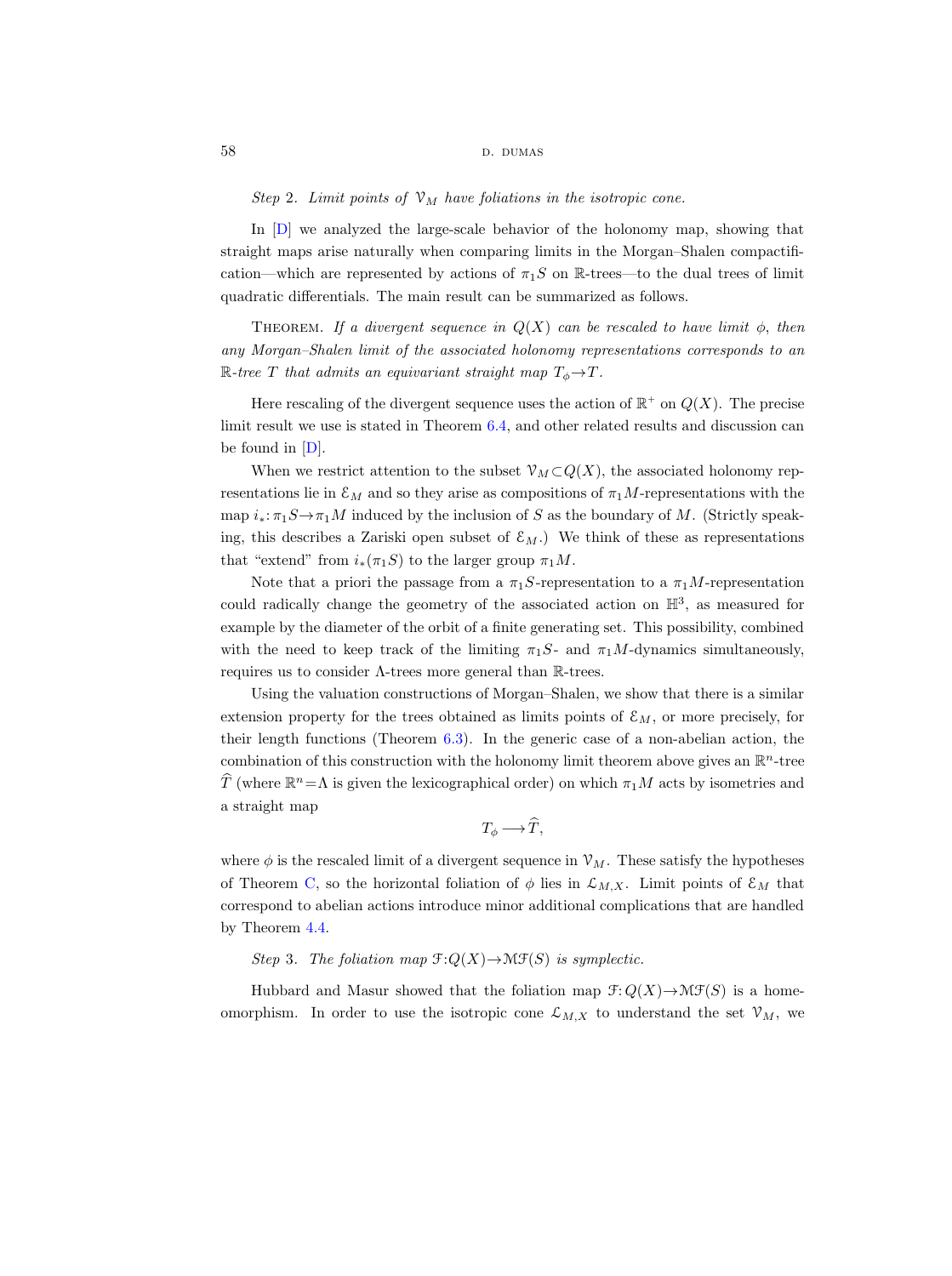analyze the relation between the foliation map, the complex structure of  $Q(X)$ , and the symplectic structure of  $\mathcal{MF}(S)$ .

We introduce a natural Kähler structure on  $Q(X)$  using the Weil–Petersson-type hermitian pairing

$$
\langle \psi_1, \psi_2 \rangle_{\phi} = \int_X \frac{\psi_1 \bar{\psi}_2}{4|\phi|}.
$$

Here we have a base point  $\phi \in Q(X)$  and the quadratic differentials  $\psi_i \in T_{\phi}Q(X) \simeq Q(X)$ are considered as tangent vectors. This integral pairing is not smooth, nor even well defined for all tangent vectors, due to singularities of the integrand coming from higherorder zeros of  $\phi$ . However, we show that the pairing does give a well-defined Kähler structure relative to a stratification of  $Q(X)$ .

We show that the underlying symplectic structure of this Kähler metric is the one pulled back from  $\mathcal{MF}(S)$  by the foliation map.

<span id="page-4-0"></span>THEOREM D. For any  $X \in \mathfrak{T}(S)$ , the map  $\mathfrak{F}: Q(X) \to \mathfrak{MF}(S)$  is a real-analytic stratified symplectomorphism, where  $Q(X)$  is given the symplectic structure coming from the pairing  $\langle \psi_1, \psi_2 \rangle_{\phi}$  and where M $\mathfrak{F}(S)$  has the Thurston symplectic form.

The lack of a smooth structure on  $\mathcal{MF}(S)$  means that the regularity aspect of this result must be interpreted carefully. We show that for any point  $\phi \in Q(X)$  there is a neighborhood in its stratum and a train-track chart containing  $\mathcal{F}(\phi)$  in which the local expression of the foliation map is real-analytic and symplectic. The details are given in Theorem [5.8.](#page-40-0)

#### Step 4. Analytic sets with totally real limits are discrete.

In a Kähler manifold, an isotropic submanifold is totally real. Even though the piecewise linear cone  $\mathcal{L}_{M,X}$  is not globally a manifold, Theorem [D](#page-4-0) allows us to describe  $\mathfrak{F}^{-1}(\mathcal{L}_{M,X})$  locally in a stratum of  $Q(X)$  in terms of totally real, real-analytic submanifolds. Since limit points of  $\mathcal{V}_M$  correspond to elements of  $\mathcal{F}^{-1}(\mathcal{L}_{M,X})$ , this gives a kind of "totally real" constraint on the behavior of  $\mathcal{V}_M$  at infinity.

To formulate this constraint we consider the set  $\partial_{\mathbb{R}} \mathcal{V}_M \subset S^{2N-1}$  of points in the unit sphere of  $Q(X) \simeq \mathbb{C}^N$  that can be obtained as  $\mathbb{R}^+$ -rescaled limits of divergent sequences in  $\mathcal{V}_M$ . Projecting this set through the Hopf fibration  $S^{2N-1} \to \mathbb{CP}^{N-1}$  we obtain the set  $\partial_{\mathbb{C}}\mathcal{V}_M$  of boundary points of  $\mathcal{V}_M$  in the complex projective compactification of  $Q(X)$ . Using the results of steps 1–3 we show (in Theorem [7.2\)](#page-52-0) that

- (i) in a neighborhood of some point,  $\partial_{\mathbb{C}} \mathcal{V}_M$  is contained in a totally real manifold,
- (ii) the intersection of  $\partial_{\mathbb{R}}V_M$  with a fiber of the Hopf map has empty interior.

Using extension and parametrization results from analytic geometry it is not hard to show that among analytic subvarieties of  $Q(X)$ , only a discrete subset can have both of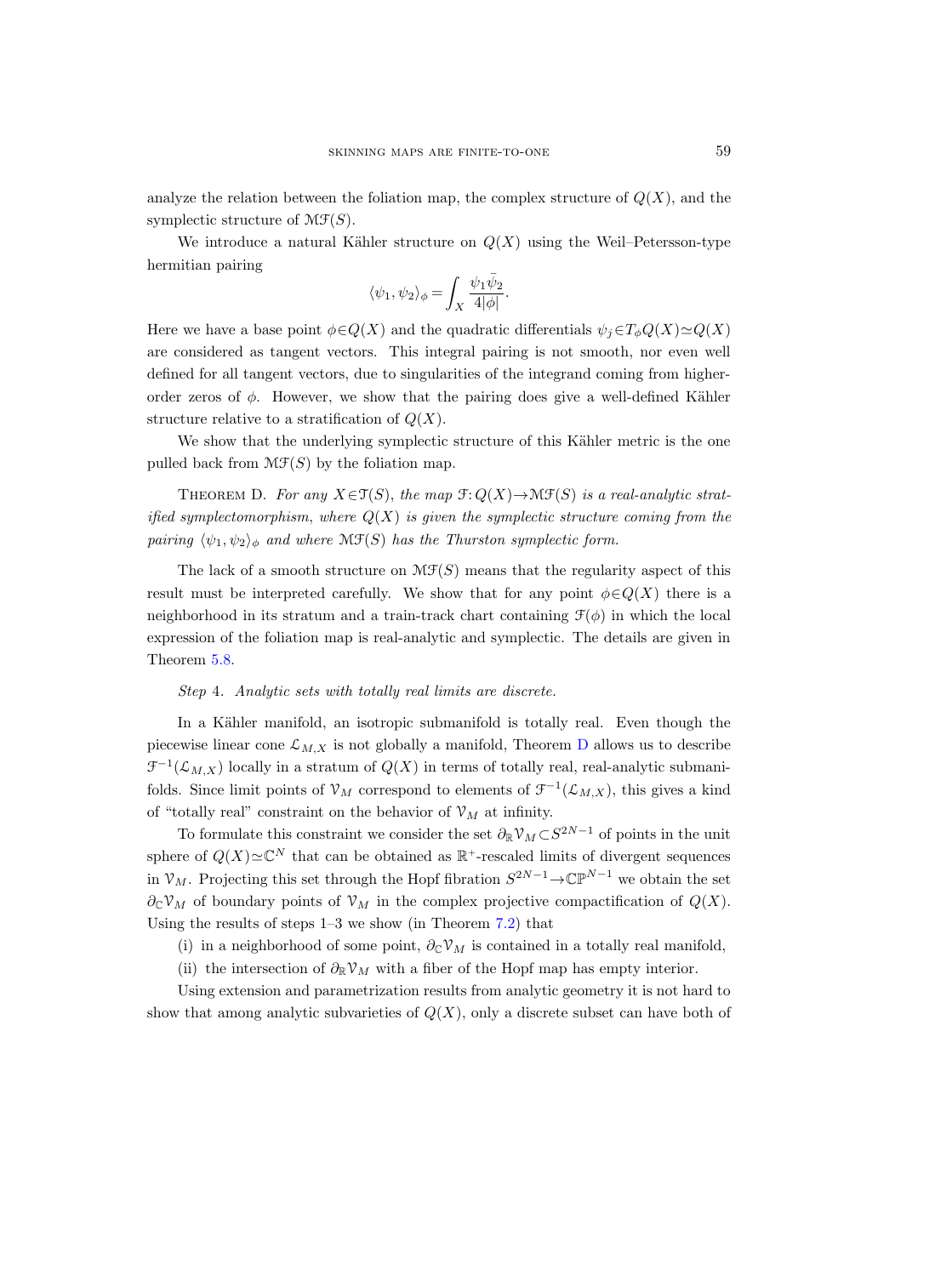#### 60 d. DUMAS

these properties. Condition (i) forces any analytic curve in  $\mathcal{V}_M$  to extend to an analytic curve in a neighborhood of some boundary point  $p \in \mathbb{CP}^{N-1}$ . Within this extension there is generically a circle of directions in which to approach the boundary point, some arc of which is realized by the original curve. Analyzing the correspondence between this circle and the Hopf fiber over p, one finds that  $\partial_{\mathbb{R}} V_M$  contains an open arc of this fiber, violating condition (ii).

This contradiction shows that  $\mathcal{V}_M$  contains no analytic curves, making it a discrete set. The intersection theorem follows.

#### Applications and complements

The construction of the isotropic cone in Theorem [C](#page-2-0) was inspired by the work of Floyd on the space of boundary curves of incompressible, ∂-incompressible surfaces in 3-manifolds [\[F\]](#page-69-2). Indeed, in the incompressible boundary case, lifting such a surface to the universal cover and considering dual trees in the boundary and in the 3-manifold gives rise to an isometric embedding of Z-trees. Using Theorem [C,](#page-2-0) we recover Floyd's result in this case. This connection is explained in more detail in  $\S4.5$ , where we also note that the same "cancellation" phenomenon is at the core of both arguments.

Since Theorem [D](#page-4-0) provides an interpretation of Thurston's symplectic form in terms of Riemannian and K¨ahler geometry of a (stratified) smooth manifold, we hope that it might allow new tools to be applied to problems involving the space of measured foliations. In §[5.7](#page-42-0) we describe work of Mirzakhani in this direction, where it is shown that a certain function connected to  $Mod(S)$ -orbit counting problems in Teichmüller space is constant.

As a possible extension of Theorem [B](#page-1-1) one might ask whether  $\mathcal{H}_X$  and  $\mathcal{E}_M$  always intersect transversely, or equivalently, whether skinning maps are always immersions. In the slightly more general setting of manifolds with rank-1 cusps a negative answer was recently given by Gaster [\[Gas\]](#page-70-3). In addition to Gaster's example, numerical experiments conducted jointly with Richard Kent suggest critical points for some other manifolds with rank-1 cusps [\[DK3\]](#page-69-3).

Nevertheless, it would be interesting to understand the discreteness of the intersection  $\mathcal{H}_X \cap \mathcal{E}_M$  through local or differential properties rather than the compactifications and asymptotic arguments used here. The availability of rich geometric structure on the character variety and its compatibility with the subvarieties in question offers some hope in this direction; for example, both  $\mathcal{H}_X$  and  $\mathcal{E}_M$  are Lagrangian with respect to the complex symplectic structure of the character variety (see [\[Kaw\]](#page-70-4), [\[La,](#page-70-5) §7.2] and [\[KS,](#page-70-6)  $\S1.7$ ).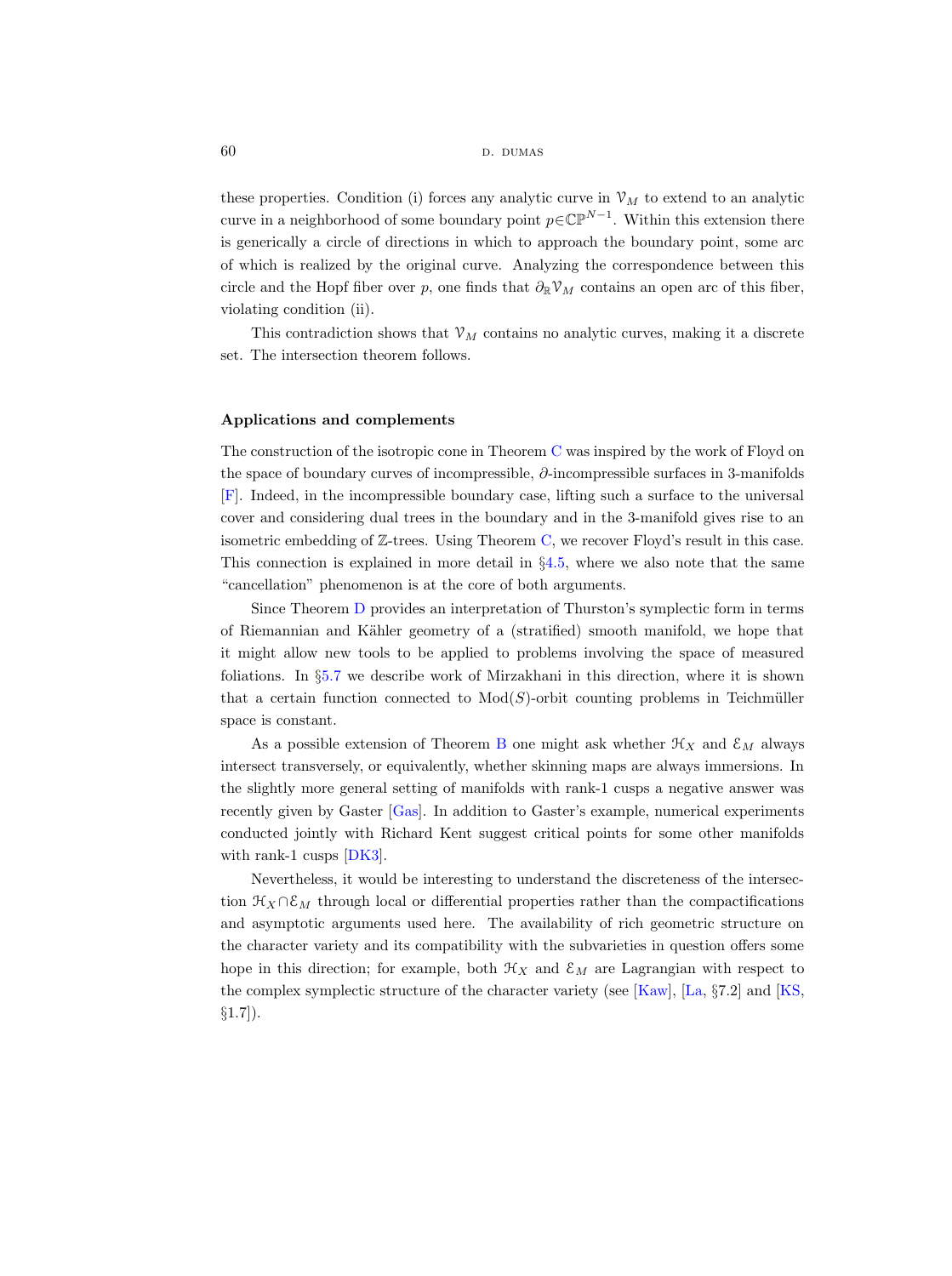## Structure of the paper

§[2](#page-6-0) recalls some definitions and basic results related to Λ-trees, measured foliations, and Teichmüller theory.

§§[3](#page-15-0)[–7](#page-50-0) contain the proofs of the main theorems in the case of a 3-manifold with connected boundary. Working in this setting avoids some cumbersome notation and other issues related to disconnected spaces, while all essential features of the argument are present. §§[3–](#page-15-0)[4](#page-22-0) are devoted to the isotropic cone construction, §[5](#page-31-0) introduces the stratified Kähler structure, and  $\S6-7$  $\S6-7$  $\S6-7$  combine these with the results of  $[D]$  to prove Theorem [A](#page-1-0) in the connected boundary case.

In §[9](#page-60-0) we adapt the definitions and results of the previous sections as necessary to handle a manifold with disconnected boundary, possibly including torus components, completing the proof of Theorem [A.](#page-1-0)

Finally, in §[10](#page-67-0) we prove an analogue of Theorem [A](#page-1-0) for the extended skinning map of an acylindrical 3-manifold.

## Acknowledgments

A collaboration with Richard Kent (in [\[DK1\]](#page-69-4) and [\[DK2\]](#page-69-0)) provided essential inspiration in the early stages of this project. The author is grateful for this and for helpful conversations with Athanase Papadopoulos, Kasra Rafi, and Peter Shalen. The author also thanks Maryam Mirzakhani for allowing the inclusion of Theorem [5.10](#page-42-1) and the anonymous referees for many helpful comments and suggestions.

#### 2. Preliminaries

#### <span id="page-6-0"></span>2.1. Ordered abelian groups

An ordered abelian group is a pair  $(\Lambda, <)$ , where  $\Lambda$  is an abelian group and  $<$  is a translation-invariant total order on  $\Lambda$ . We often consider the order to be implicit and denote an ordered abelian group by  $\Lambda$  alone. Note that an order on  $\Lambda$  also induces an order on any subgroup of  $\Lambda$ .

The positive subset of an ordered abelian group  $\Lambda$  is the set  $\Lambda^+ = \{g \in \Lambda : g > 0\}$ . If  $x \in \Lambda$  is non-zero, then exactly one of  $x, -x$  lies in  $\Lambda^+$ , and we denote this element by  $|x|$ .

If  $x, y \in \Lambda$ , we say that y is infinitely larger than x if  $n|x| < |y|$  for all  $n \in \mathbb{N}$ . If neither of x and y is infinitely larger than the other, then x and y are *archimedean equivalent*. When the set of archimedean equivalence classes of non-zero elements is finite, the number of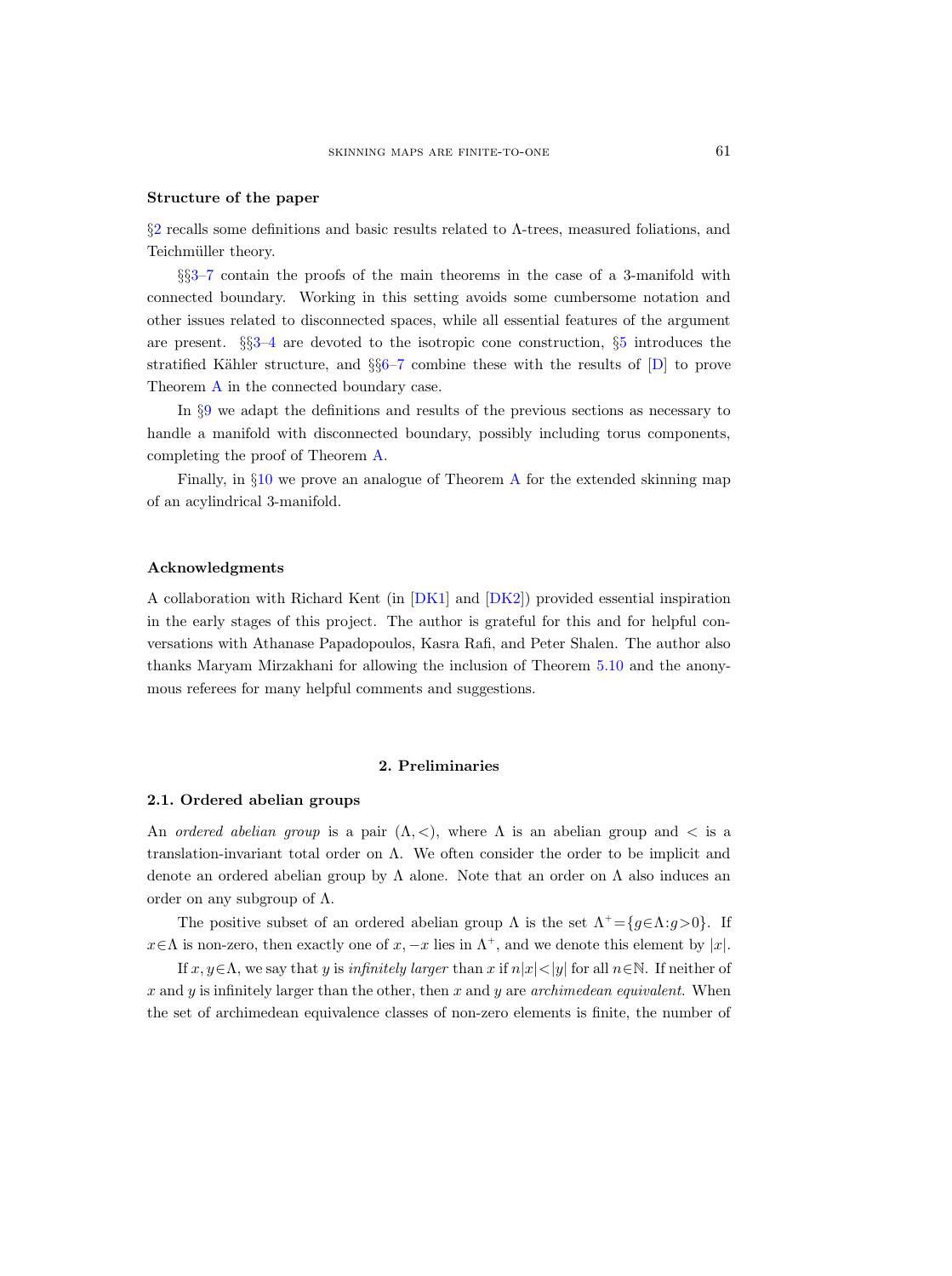such classes is the rank of  $\Lambda$ . In what follows we consider only ordered abelian groups of finite rank.

A subgroup  $\Lambda' \subset \Lambda$  is *convex* if whenever  $g, k \in \Lambda', h \in \Lambda$ , and  $g \langle k \rangle, w$  have  $h \in \Lambda'$ . The convex subgroups of a given group are ordered by inclusion. A convex subgroup is a union of archimedean equivalence classes and is uniquely determined by the largest archimedean equivalence class that it contains (which exists, since the rank is finite). In this way the convex subgroups of a given ordered abelian group are in one-to-one order-preserving correspondence with its archimedean equivalence classes.

## 2.2. Embeddings and left inverses

If we equip  $\mathbb{R}^n$  with the lexicographical order, then the inclusion  $\mathbb{R} \rightarrow \mathbb{R}^n$  as one of the factors is order-preserving. This inclusion has a left inverse  $\mathbb{R}^n \to \mathbb{R}$  given by projecting onto the factor. This projection is of course a homomorphism but it is not order-preserving.

Similarly, the following lemma shows that an order-preserving embedding of  $\mathbb R$  into any ordered abelian group of finite rank has a left inverse; this is used in §[3.6.](#page-21-0)

<span id="page-7-0"></span>LEMMA 2.1. If  $\Lambda$  is an ordered abelian group of finite rank and  $\mathfrak{o}: \mathbb{R} \rightarrow \Lambda$  is an orderpreserving homomorphism, then  $\mathfrak o$  has a left inverse. That is, there is a homomorphism  $\varphi: \Lambda \to \mathbb{R}$  such that  $\varphi \circ \mathfrak{o} = \mathrm{Id}.$ 

To construct a left inverse we use the following structural result for ordered abelian groups; part (i) is the *Hahn embedding theorem* (see e.g.  $[Gr]$  or  $[KK, \S II.2]$ ).

THEOREM 2.2. Let  $\Lambda$  be an ordered abelian group of rank n.

<span id="page-7-1"></span>(i) There exists an order-preserving embedding  $\Lambda \hookrightarrow \mathbb{R}^n$  where  $\mathbb{R}^n$  is given the lexicographical order.

(ii) If n=1, the order-preserving embedding  $\Lambda \rightarrow \mathbb{R}$  is unique up to multiplication by a positive constant.

Proof of Lemma [2.1](#page-7-0). By Theorem [2.2,](#page-7-1) it suffices to consider the case of an orderpreserving embedding  $\mathfrak{o} : \mathbb{R} \to \mathbb{R}^n$ , where  $\mathbb{R}^n$  has the lexicographical order. Since the only order-preserving self-homomorphisms of the additive group  $\mathbb R$  are multiplication by positive constants, it is enough to find a homomorphism  $\varphi: \mathbb{R}^n \to \mathbb{R}$  such that  $\varphi \circ \mathfrak{o}$  is orderpreserving and fixes a point.

Let  $a = \mathfrak{o}(1)$ , and write  $a = (a_1, ..., a_n)$ . Since  $a > 0$  in  $\mathbb{R}^n$ , the first non-zero element of the tuple a is positive. Let k be the index of this element, i.e.  $k = \min\{j : a_j > 0\}$ .

We claim that for any  $t \in \mathbb{R}$ , the image  $\mathfrak{o}(t)$  has the form  $(0, ..., 0, b_k, ..., b_n)$ . If not, then after possibly replacing t by  $-t$  we have  $t \in \mathbb{R}_+$  such that  $\mathfrak{o}(t)$  is infinitely larger than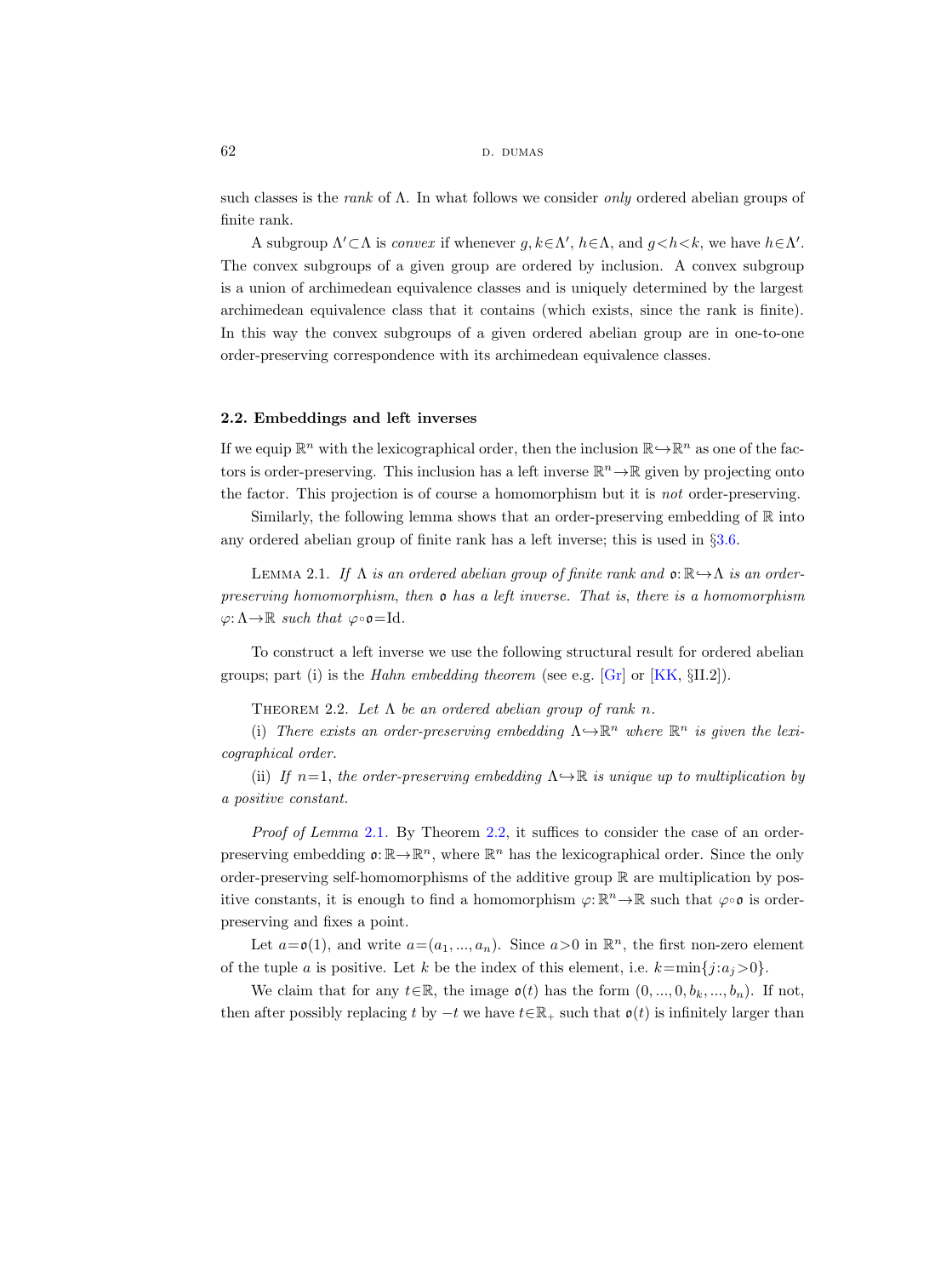$\mathfrak{o}(1)$ . The existence of a positive integer n such that  $t \leq n$  shows that this contradicts the order-preserving property of o.

Similarly, we find that if  $t>0$  then  $b=\mathfrak{o}(t)$  satisfies  $b_k>0$ : The order-preserving property of  $\mathfrak o$  implies that  $b_k\geqslant 0$ , so the only possibility to rule out is  $b_k=0$ . But if  $b_k=0$ then  $\mathfrak{o}(1)$  is infinitely larger than  $\mathfrak{o}(t)$ , which is contradicted by the existence of a positive integer *n* such that  $1 \leq nt$ .

Now define  $\varphi : \mathbb{R}^n \to \mathbb{R}$  by

$$
\varphi(x_1, ..., x_n) = \frac{x_k}{a_k}.
$$

This is a homomorphism satisfying  $\varphi(\mathfrak{o}(1))=1$ , and the properties of  $\mathfrak{o}$  derived above show that  $\varphi \circ \mathfrak{o}$  is order preserving, as desired.  $\Box$ 

We now consider the properties of embeddings  $\Lambda \to \mathbb{R}^n$ , such as those provided by Theorem [2.2,](#page-7-1) with respect to convex subgroups. First, a proper convex subgroup maps into  $\mathbb{R}^{n-1}$ .

<span id="page-8-0"></span>LEMMA 2.3. Let  $F: \Lambda \to \mathbb{R}^n$  be an order-preserving embedding, where  $\Lambda$  has rank n. If  $\Lambda' \subset \Lambda$  is a proper convex subgroup, then  $F(\Lambda') \subset \{(0, x_2, ..., x_n): x_2, ..., x_n \in \mathbb{R}\}.$ 

*Proof.* Since  $\Lambda' \neq \Lambda$ , the convex subgroup  $\Lambda'$  does not contain the largest archimedean equivalence class of  $\Lambda$ . Thus there exists a positive element  $g \in \Lambda_+$  such that  $h < g$  for all  $h \in \Lambda'.$ 

Suppose that there exists  $h \in \Lambda'$  such that  $F(h)=(a_1, a_2, ..., a_n)$  with  $a_1 \neq 0$ . Then we have  $F(kh)=ka_1>F(g)$  for some  $k\in\mathbb{Z}$ . This contradicts the order-preserving property of F, so no such h exists and  $F(\Lambda')$  has the desired form.  $\Box$ 

Building on the previous result, the following lemma shows that in some cases the embeddings given by Hahn's theorem behave functorially with respect to rank-1 subgroups. This result is used in §[6.4.](#page-46-1)

LEMMA 2.4. Let  $\Lambda$  be an ordered abelian group of finite rank and  $\Lambda' \subset \Lambda$  be a subgroup contained in the minimal non-trivial convex subgroup of  $\Lambda$ . Then there is a commutative diagram of order-preserving embeddings



where  $i_n(x)=(0, ..., 0, x), x \in \mathbb{R}$ , and n is the rank of  $\Lambda$ .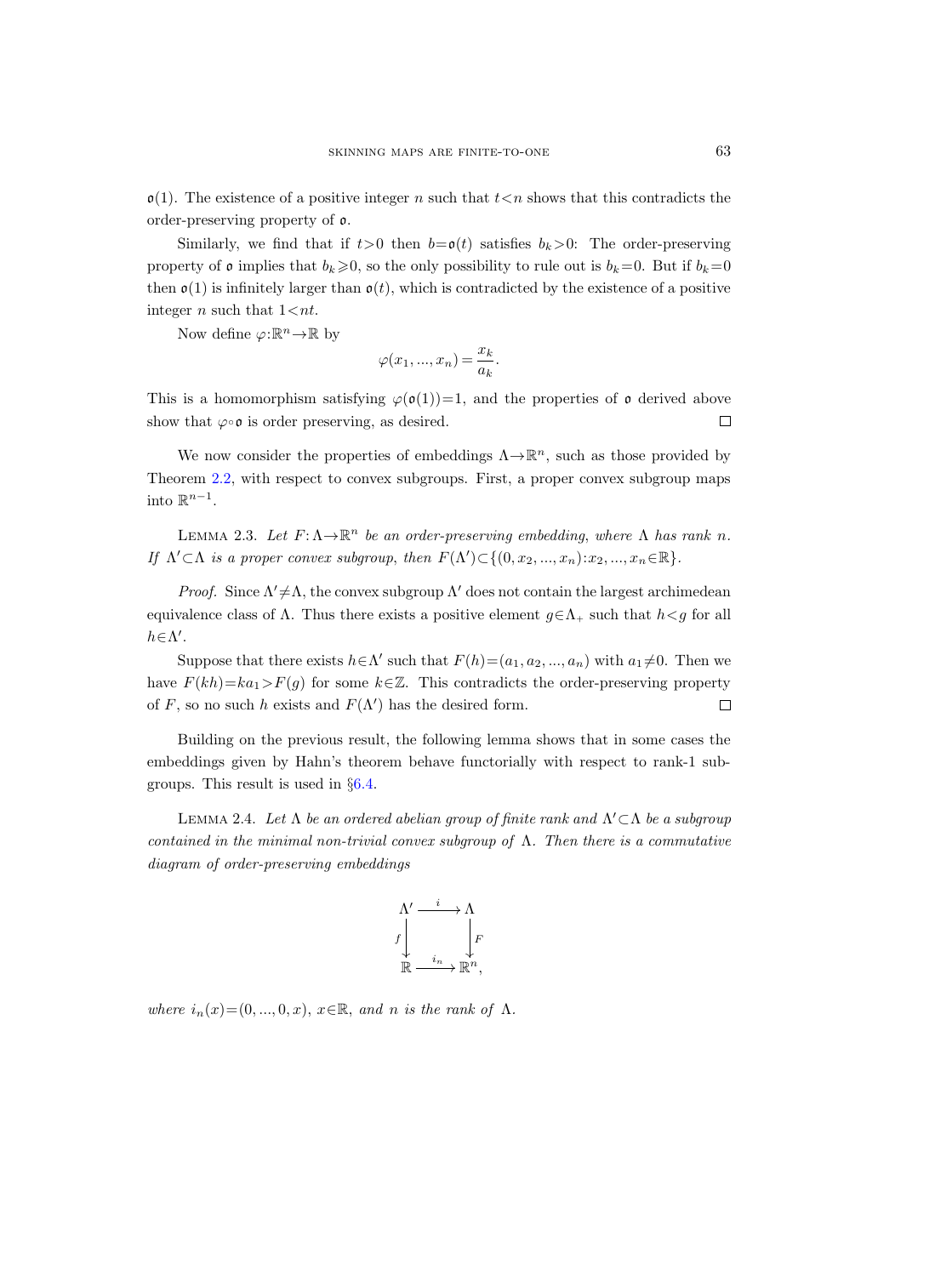*Proof.* Let  $\Lambda_1 \subset \Lambda_2 \subset \ldots \subset \Lambda_n = \Lambda$  be the convex subgroups of  $\Lambda$ . We may assume that  $\Lambda' = \Lambda_1$  since all other cases are handled by restricting the maps from this one.

We are given the inclusion  $i: \Lambda_1 \to \Lambda$  and the Hahn embedding theorem provides an order-preserving embedding  $F: \Lambda \to \mathbb{R}^n$ . Applying Lemma [2.3](#page-8-0) to each step in the chain of convex subgroups of  $\Lambda$ , we find that for all  $q \in \Lambda_1$  we have

$$
F(g) = (0, ..., 0, f(g)),
$$

and the induced map  $f: \Lambda_1 \to \mathbb{R}$  is order preserving. Since  $F \circ i = i_n \circ f$  by construction, these maps complete the commutative diagram.  $\Box$ 

## <span id="page-9-0"></span>2.3. Λ-metric spaces and Λ-trees

We refer to the book [\[Chis\]](#page-69-5) for general background on Λ-metric spaces and Λ-trees. Here we recall the essential definitions and fix notation.

As before let  $\Lambda$  denote an ordered abelian group. A  $\Lambda$ -metric space is a pair  $(M, d)$ , where M is a set and  $d: M \times M \to \Lambda$  is a function which satisfies the usual axioms for the distance function of a metric space. In particular, an R-metric space (where R has the standard order) is the usual notion of a metric space.

An isometric embedding of one Λ-metric space into another is defined in the natural way. Generalizing this, let  $(M, d)$  be a  $\Lambda$ -metric space and  $(M', d')$  be a  $\Lambda'$ -metric space. An *isometric embedding* of M into M' is a pair  $(f, \mathfrak{o})$  consisting of a map  $f: M \rightarrow M'$  and an order-preserving homomorphism  $\mathfrak{o}: \Lambda \rightarrow \Lambda'$  such that

$$
d'(f(x), f(y)) = \mathfrak{o}(d(x, y)) \quad \text{for all } x, y \in M.
$$

More generally we say that  $f: M \to M'$  is an *isometric embedding* if there exists an orderpreserving homomorphism  $\mathfrak o$  such that the pair  $(f, \mathfrak o)$  satisfies this condition.

An ordered abelian group  $\Lambda$  is an example of a  $\Lambda$ -metric space, with metric

$$
d(g, h) = |g - h|.
$$

An isometric embedding of the subspace

$$
[g, h] := \{ k \in \Lambda : g \leqslant h \leqslant k \} \subset \Lambda
$$

into a Λ-metric space is a *segment*. A Λ-metric space is *geodesic* if any pair of points can be joined by a segment.

A  $\Lambda$ -tree is a  $\Lambda$ -metric space  $(T, d)$  satisfying the following three conditions:

•  $(T, d)$  is geodesic;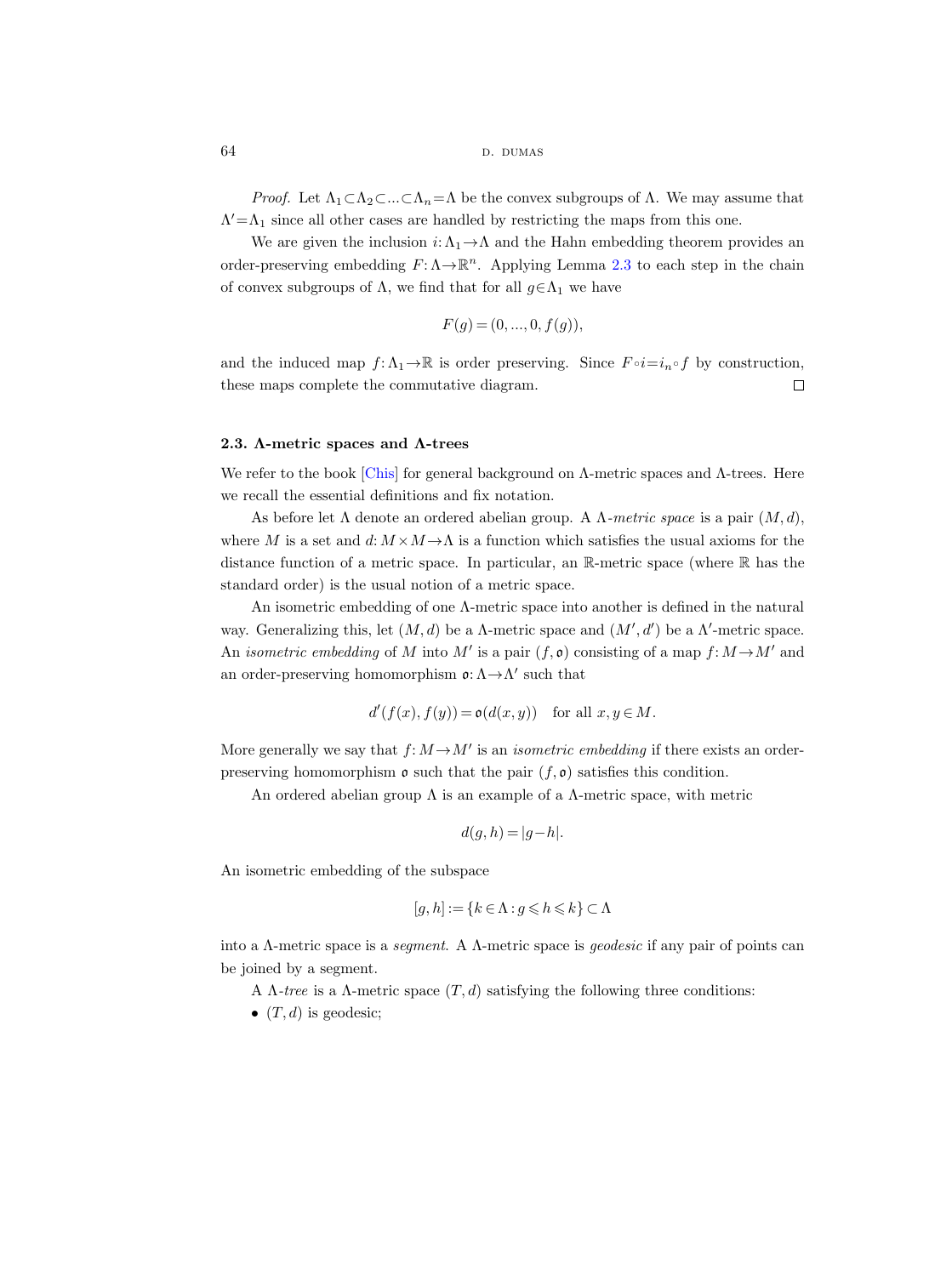$\bullet$  if two segments in T share an endpoint but have no other intersection points, then their union is a segment;

• if two segments in  $T$  share an endpoint, then their intersection is a segment (or a point).

The notion of  $\delta$ -hyperbolicity for metric spaces generalizes naturally to  $\Lambda$ -metric spaces, where now  $\delta \in \Lambda$ ,  $\delta \geq 0$ . In terms of this generalization, any  $\Lambda$ -tree is 0-hyperbolic. (The converse holds under mild additional assumptions on the space.) The 0-hyperbolicity condition has various equivalent characterizations, but the one we will use in the sequel is the following condition on 4-tuples of points.

LEMMA 2.5. (0-hyperbolicity of  $\Lambda$ -trees) If  $(T, d)$  is a  $\Lambda$ -tree, then for all  $x, y, z, t \in T$ we have

$$
d(x, y) + d(z, t) \le \max\{d(x, z) + d(y, t), d(x, t) + d(y, z)\}.
$$

For a proof and further discussion see [\[Chis,](#page-69-5) Lemmas 1.2.6 and 2.1.6]. By permuting a given 4-tuple  $x, y, z, t$  and considering the inequality of this lemma, we obtain the following corollary (see [\[Chis,](#page-69-5) p. 35]).

<span id="page-10-0"></span>LEMMA 2.6. (Four points in a  $\Lambda$ -tree) Let  $(T, d)$  be a  $\Lambda$ -tree and  $x, y, z, t \in T$ . Then among the three sums

$$
d(x,y)+d(z,t), \quad d(x,z)+d(y,t), \quad and \quad d(x,t)+d(y,z),
$$

two are equal, and these two are not less than the third one.

Given a Λ-tree, there are natural constructions that associate trees with certain subgroups or extensions of  $\Lambda$ ; in what follows we require two such operations. First, let  $(T, d)$  be a Λ-tree and  $\Lambda' \subset \Lambda$  be a convex subgroup. For any  $x \in T$  we can consider the subset  $T_{\Lambda',x} = \{y \in T : d(x,y) \in \Lambda'\}.$  Then the restriction of d to  $T_{\Lambda',x}$  takes values in  $\Lambda'$ , and this gives  $T_{\Lambda',x}$  the structure of a  $\Lambda'$ -tree [\[MoS1,](#page-70-9) Proposition II.1.14].

Second, suppose that  $\mathfrak{o}: \Lambda \to \Lambda'$  is an order-preserving homomorphism and that  $(T, d)$ is a  $\Lambda$ -tree. Then there is a natural *base-change* construction that produces a  $\Lambda'$ -tree  $Λ' \otimes<sub>Λ</sub> T$  and an isometric embedding  $T \rightarrow Λ' \otimes<sub>Λ</sub> T$  with respect to  $\mathfrak{o}$  (see [\[Chis,](#page-69-5) Theorem 4.7] for details). Roughly speaking, if one views T as a union of segments, each identified with some interval  $[g, h] \subset \Lambda$ , then  $\Lambda' \otimes_{\Lambda} T$  is obtained by replacing each such segment with  $[\mathfrak{o}(g), \mathfrak{o}(h)] \subset \Lambda'.$ 

#### 2.4. Group actions on Λ-trees and length functions

Every isometry of a Λ-tree is either elliptic, hyperbolic, or an inversion; see [\[Chis,](#page-69-5) §3.1] for a detailed discussion of this classification. Elliptic isometries are those with fixed points,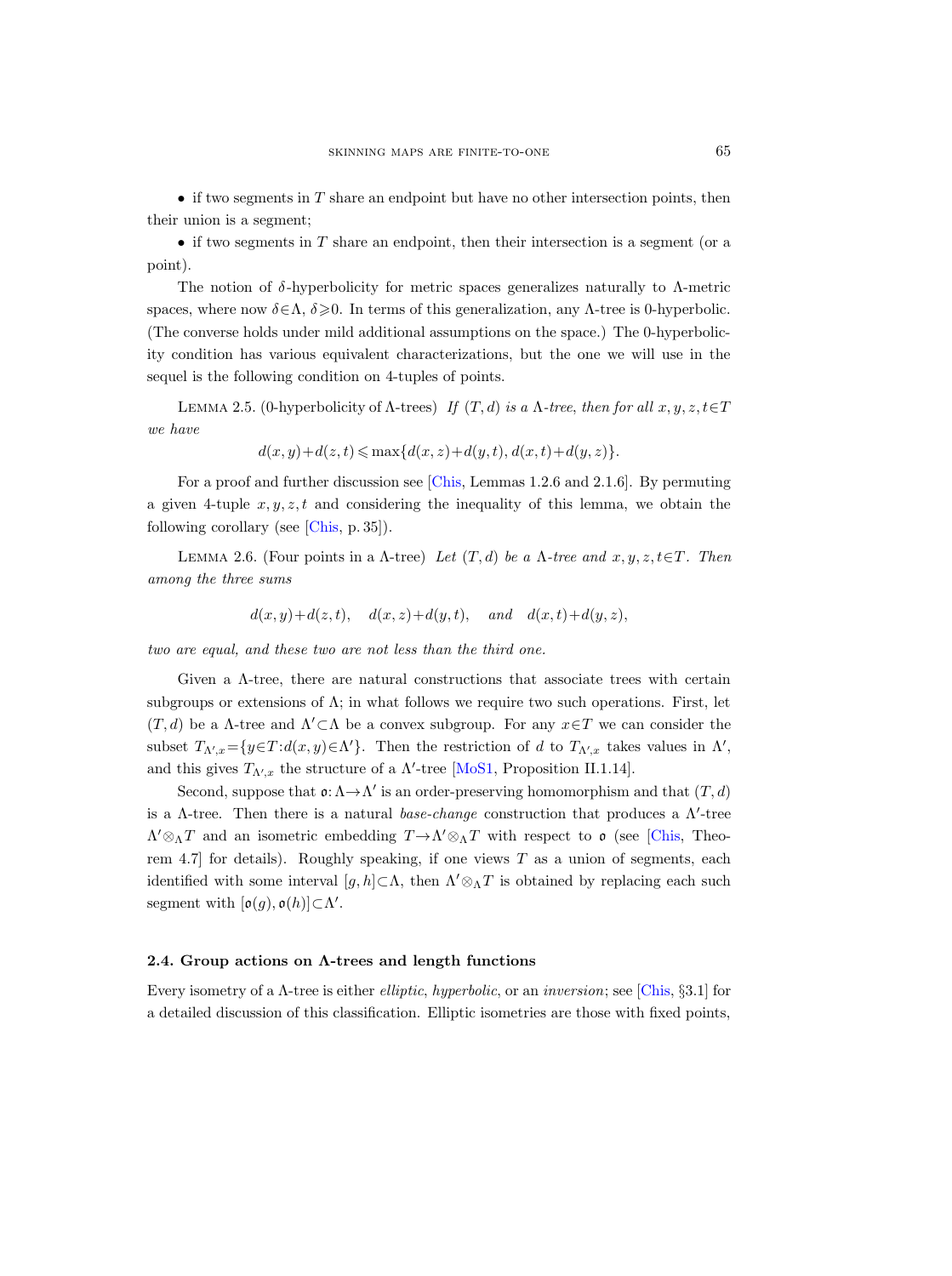while hyperbolic isometries have an invariant axis (identified with a subgroup of  $\Lambda$ ) on which they act as a translation. An inversion is an isometry that has no fixed point but which induces an elliptic isometry after an index-2 base change; permitting such a base change allows us to make the standing assumption that isometric group actions on Λ-trees that we consider are without inversions.

The translation length  $\ell(q)$  of an isometry  $q: T \to T$  of a  $\Lambda$ -tree is defined as

$$
\ell(g) = \begin{cases} 0, & \text{if } g \text{ is elliptic,} \\ |t|, & \text{if } g \text{ is hyperbolic and acts on its axis as } h \mapsto h + t. \end{cases}
$$

Note that  $\ell(g) \in \Lambda^+ \cup \{0\}$ . It can be shown that the translation length is also given by

$$
\ell(g) = \min\{d(x, g(x)) : x \in T\}.
$$

When a group G acts on a  $\Lambda$ -tree by isometries, taking the translation length of each element of G defines a function  $\ell: G \to \Lambda^+ \cup \{0\}$ , the translation-length function (or briefly, the length function) of the action.

When the translation-length function takes values in a convex subgroup, one can extract a subtree whose distance function takes values in the same subgroup.

LEMMA 2.7. Let G act on a  $\Lambda$ -tree T with length function  $\ell$ . If  $\Lambda' \subset \Lambda$  is a convex subgroup and  $\ell(G) \subset \Lambda'$ , then there is a  $\Lambda'$ -tree  $T' \subset T$  that is invariant under G and such that  $\ell$  is also the length function of the induced action of  $G$  on  $T'$ .

This lemma is implicit in the proof of [\[Mor1,](#page-70-10) Theorem 3.7], which uses the structure theory of actions developed in [\[MoS1\]](#page-70-9). For the convenience of the reader, we reproduce the argument here.

*Proof.* Because  $\Lambda'$  is convex, there is an induced order on the quotient group  $\Lambda/\Lambda'$ . Define an equivalence relation on T by  $x \sim y$  if  $d(x, y) \in \Lambda'$ . Then the quotient  $T_0 = T/\sim$ is a  $(\Lambda/\Lambda')$ -tree, and each fiber of the projection  $T\rightarrow T_0$  is a  $\Lambda'$ -tree. The action of G on T induces an action on  $T_0$  whose length function is the composition of  $\ell$  with the map  $\Lambda \to \Lambda/\Lambda'$ , which is identically zero since  $\ell(G) \subset \Lambda'$ . It follows that the action of G on  $T_0$ has a global fixed point  $[MoS1, Proposition II.2.15]$ , and thus G acts on the fiber of T over  $T_0$ , which is a  $\Lambda'$ -tree T'. By [\[MoS1,](#page-70-9) Proposition II.2.12], the length function of the action of G on  $\Lambda'$  is  $\ell$ .  $\Box$ 

### 2.5. Measured foliations and train tracks

Let  $\mathcal{MF}(S)$  denote the space of measured foliations on a compact oriented surface S of genus g. Then  $\mathcal{MF}(S)$  is a piecewise linear manifold which is homeomorphic to  $\mathbb{R}^{6g-6}$ .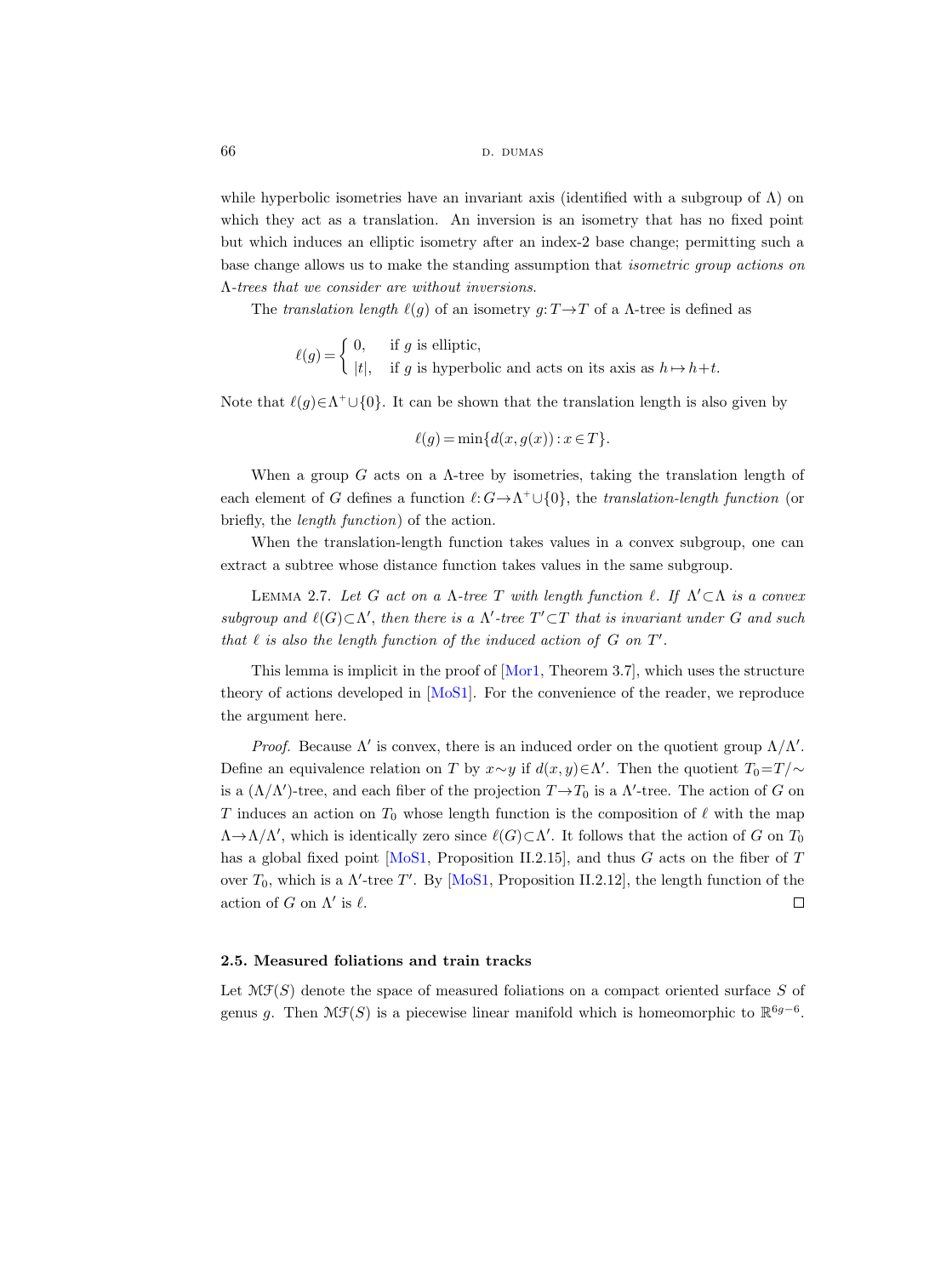A point  $[\nu] \in \mathcal{MF}(S)$  is an equivalence class, up to Whitehead moves of a singular foliation  $\nu$  on S, equipped with a transverse measure of full support. For detailed discussion of measured foliations and of the space  $\mathcal{MF}(S)$  see [\[FLP\]](#page-69-6).

Piecewise linear charts of  $Mf(S)$  correspond to sets of measured foliations that are carried by a train track; we will now discuss the construction of these charts in some detail. While this material is well known to experts, most standard references that discuss train-track charts use the equivalent language of measured laminations, whereas our primary interest in foliations arising from quadratic differentials makes the direct consideration of foliations preferable. Additional details of the carrying construction from this perspective can be found in  $[P]$  and  $[M \circ s]$ .

A *train track* on  $S$  is a  $C<sup>1</sup>$  embedded graph in which all edges incident on a given vertex share a tangent line at that point. Vertices of the train track are called switches and its edges are branches. We consider only generic train tracks in which each switch has three incident edges, two *incoming* and one *outgoing*, such that the union of any incoming edge and the outgoing edge forms a  $C<sup>1</sup>$  curve.

The complement of a train track is a finite union of subsurfaces with cusps on their boundaries. In order to give a piecewise linear chart of  $\mathcal{MF}(S)$ , each complementary disk must have at least three cusps on its boundary and each complementary annulus must have at least one cusp. We will always require this of the train tracks we consider.

If  $\tau$  is such a train track, let  $W(\tau)$  denote the vector space of real-valued functions w on its set of edges that obey the relation  $w(a)+w(b)=w(c)$  for any switch with incoming edges  $\{a, b\}$  and outgoing edge c. This *switch relation* ensures that w determines a signed transverse measure, or *weight*, on the embedded train track. Within  $W(\tau)$  there is the finite-sided convex cone of non-negative weight functions, denoted  $\mathcal{MF}(\tau)$ . It is this cone which forms a chart for  $\mathcal{MF}(S)$ .

A measured foliation is *carried* by the train track  $\tau$  if the foliation can be cut open near singularities and along saddle connections and then moved by an isotopy so that all of the leaves lie in an arbitrarily small open neighborhood of  $\tau$  and are nearly parallel to its branches, as depicted in Figure [1.](#page-13-0) Here "cutting open" refers to the procedure of replacing a union of leaf segments and saddle connections coming out of singularities with a subsurface with cusps on its boundary. The result of cutting open a measured foliation is a partial measured foliation in which there are non-foliated regions, each of which has a union of leaf segments of the original foliation as a spine.

A measured foliation  $\nu$  determines a weight on any train track that carries it, as follows: For each branch  $e \subset \tau$  choose a tie  $r_e$ , a short closed arc that crosses e transversely at an interior point and which is otherwise disjoint from  $\tau$ . Now select an open neighborhood of U of  $\tau$  that intersects each tie  $r_e$  in a connected open interval. Let  $\nu'$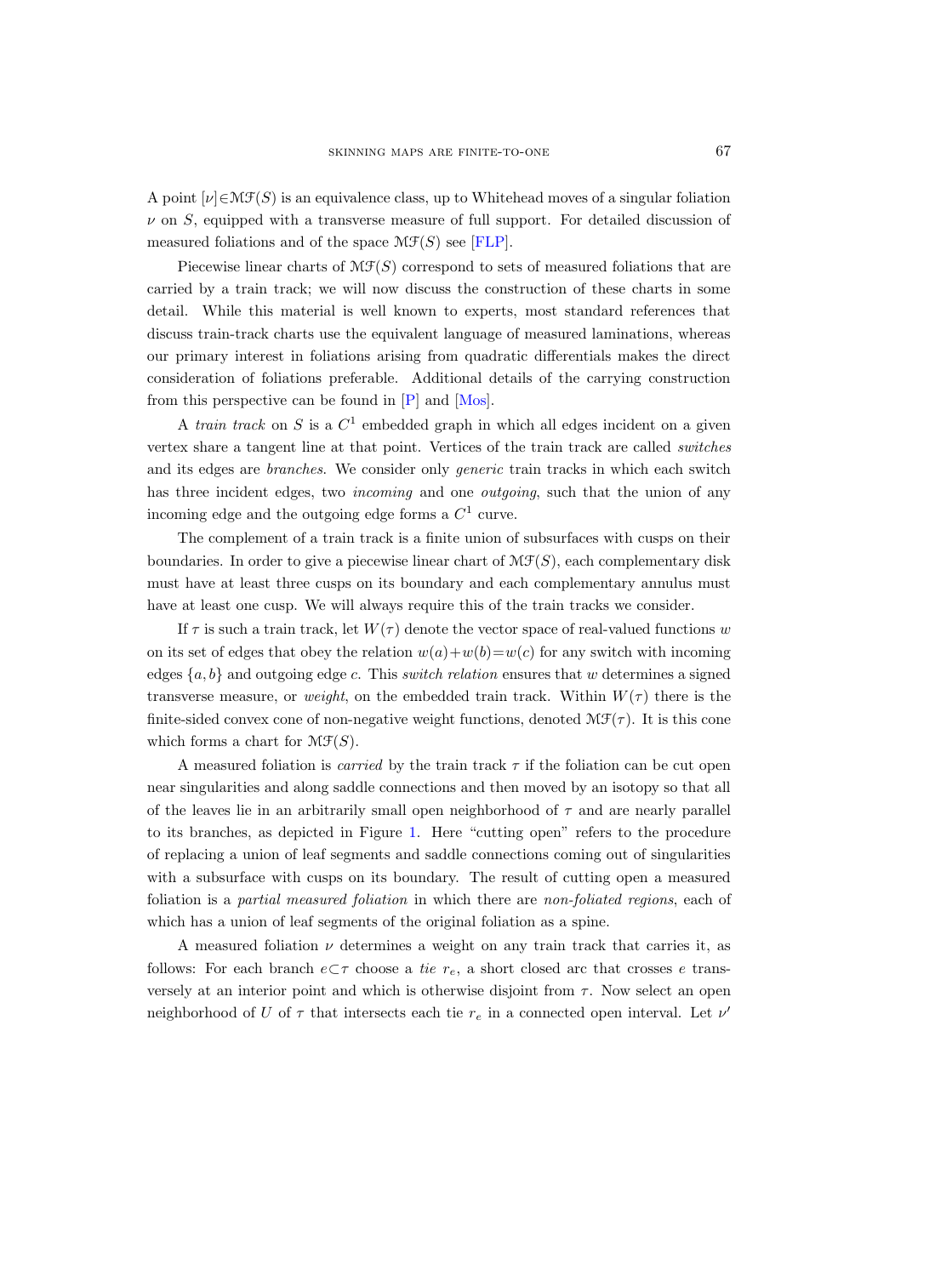



<span id="page-13-0"></span>Figure 1. Local picture of carrying: Cutting a measured foliation along saddle connections and singular leaf segments and inflating these to cusped subsurfaces allows an isotopy into a small neighborhood of the train track.

be a partial measured foliation associated with  $\nu$  that has been isotoped to lie in U and to be transverse to each tie. Note that each tie  $r_e$  then has endpoints in non-foliated regions of  $\nu'$ , since the endpoints of  $r_e$  lie outside U. Let  $w(e)$  be the total transverse measure of  $r_e$  with respect to  $\nu'$ .

The resulting function w lies in  $Mf(\tau)$  and regarding this construction as a map  $\nu \mapsto w$  gives a one-to-one correspondence between equivalence classes of measured foliations that are carried by  $\tau$  and the convex cone  $\mathcal{MF}(\tau)$ . Furthermore, these cones in train-track weight spaces form the charts of a piecewise linear atlas on  $\mathcal{MF}(S)$ .

## 2.6. The symplectic structure of  $\mathcal{MF}(S)$

The orientation of S induces a natural antisymmetric bilinear map  $\omega_{\text{Th}}: W(\tau) \times W(\tau) \to \mathbb{R}$ on the space of weights on a train track  $\tau$ . This *Thurston form* can be defined as follows (compare [\[PH,](#page-71-3) §3.2] and [\[Bon,](#page-69-7) §3]): For each switch  $v \in \tau$ , let  $a_v$  and  $b_v$  be its incoming edges and  $c_v$  be its outgoing edge, where  $a_v$  and  $b_v$  are ordered so that intersecting  ${a_v, b_v, c_v}$  with a small circle around v gives a positively oriented triple. Then we define

<span id="page-13-1"></span>
$$
\omega_{\text{Th}}(w_1, w_2) = \frac{1}{2} \sum_{v \in \tau} \det \begin{pmatrix} w_1(a_v) & w_1(b_v) \\ w_2(a_v) & w_2(b_v) \end{pmatrix} . \tag{2.1}
$$

If  $\tau$  defines a chart of  $\mathcal{MF}(S)$  then this form is non-degenerate, and the induced symplectic forms on train-track charts  $\mathcal{MF}(\tau)$  are compatible. This gives  $\mathcal{MF}(S)$  the structure of a piecewise-linear symplectic manifold.

The Thurston form can also be interpreted as a homological intersection number. If  $\tau$ can be consistently oriented then each weight function w defines a 1-cycle  $c_w = \sum_e w(e)\vec{e}$ ,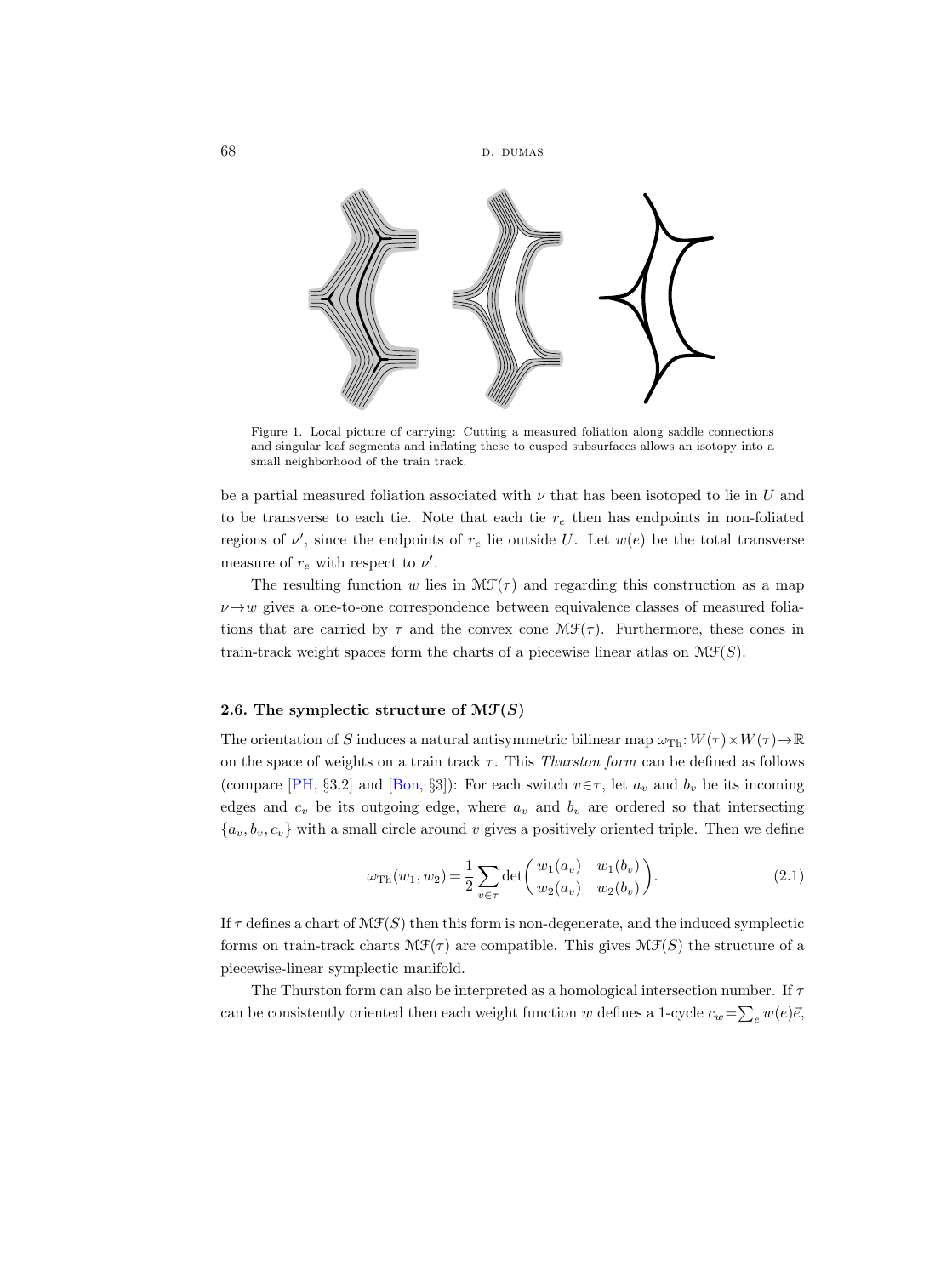where  $\vec{e}$  denotes the singular 1-simplex defined by the oriented edge e of  $\tau$ . In terms of these cycles, we have  $\omega_{\text{Th}}(w_1, w_2) = c_{w_1} \cdot c_{w_2}$ . For a general train track, there is a branched double cover  $\widehat{S} \rightarrow S$  (with branching locus disjoint from  $\tau$ ) such that the preimage  $\widehat{\tau} \subset \widehat{S}$ is orientable. Lifting weight functions, we obtain cycles  $\hat{c}_{w_j} \in H^1(\widehat{S}, \mathbb{R})$  such that

$$
\omega_{\text{Th}}(w_1, w_2) = \frac{1}{2} (\hat{c}_{w_1} \cdot \hat{c}_{w_2}). \tag{2.2}
$$

Note that if  $\overline{S}$  denotes the opposite orientation of the surface  $S$ , then there is a natural identification between measured foliation spaces  $\mathcal{MF}(S) \simeq \mathcal{MF}(\overline{S})$ , but this identification does not respect the Thurston symplectic forms. Rather, in corresponding local charts, we have  $\omega_{\text{Th}}^S = -\omega_{\text{Th}}^{\bar{S}}$ .

## <span id="page-14-0"></span>2.7. Dual trees

Let  $\nu$  be a measured foliation on S and  $\tilde{\nu}$  be its lift to the universal cover  $\tilde{S}$ . There is a pseudo-metric d on  $\widetilde{S}$ , where  $d(x, y)$  is the minimum  $\widetilde{\nu}$ -transverse measure of a path connecting x to y. The quotient metric space  $T_{\nu} := \widetilde{S}/d^{-1}(0)$  is an R-tree (see [\[Bow\]](#page-69-8) and [\[MoS4\]](#page-71-4)). The action of  $\pi_1S$  on  $\widetilde{S}$  by deck transformations determines an action on  $T_\nu$ by isometries. The dual tree of the zero foliation  $0 \in \mathcal{MF}(S)$  is a point.

This pseudo-metric construction can be applied to the partial measured foliation  $\nu'$ obtained by cutting  $\nu$  open along leaf segments from singularities, as when  $\nu$  is carried by a train track  $\tau$ . The result is a tree naturally isometric to  $T_{\nu}$ , which we identify with  $T_{\nu}$  from now on. Non-foliated regions of  $\tilde{\nu}'$  are collapsed to points in this quotient, so in particular each complementary region of the lift  $\tilde{\tau}$  has a well-defined image point  $T_{\nu}$ .

Similarly, the lift of a tie  $r_e$  of  $\tau$  to the universal cover projects to a geodesic segment in  $T_{\nu}$  of length  $w(e)$ ; the endpoints of this segment are the projections of the two complementary regions adjacent to the lift of the edge e.

To summarize, we have the following relation between carrying and dual trees.

<span id="page-14-1"></span>PROPOSITION 2.8. Let  $\nu$  be a measured foliation carried by the train track  $\tau$  with associated weight function w. Let  $\tilde{\tau}$  denote the lift of  $\tau$  to the universal cover. If A and B are complementary regions of  $\tilde{\tau}$  that are adjacent along an edge  $\tilde{\epsilon}$  of  $\tilde{\tau}$ , and if a and b are the associated points in  $T_{\nu}$ , then we have

$$
w(e) = d(a, b),
$$

where d is the distance function of  $T_{\nu}$ .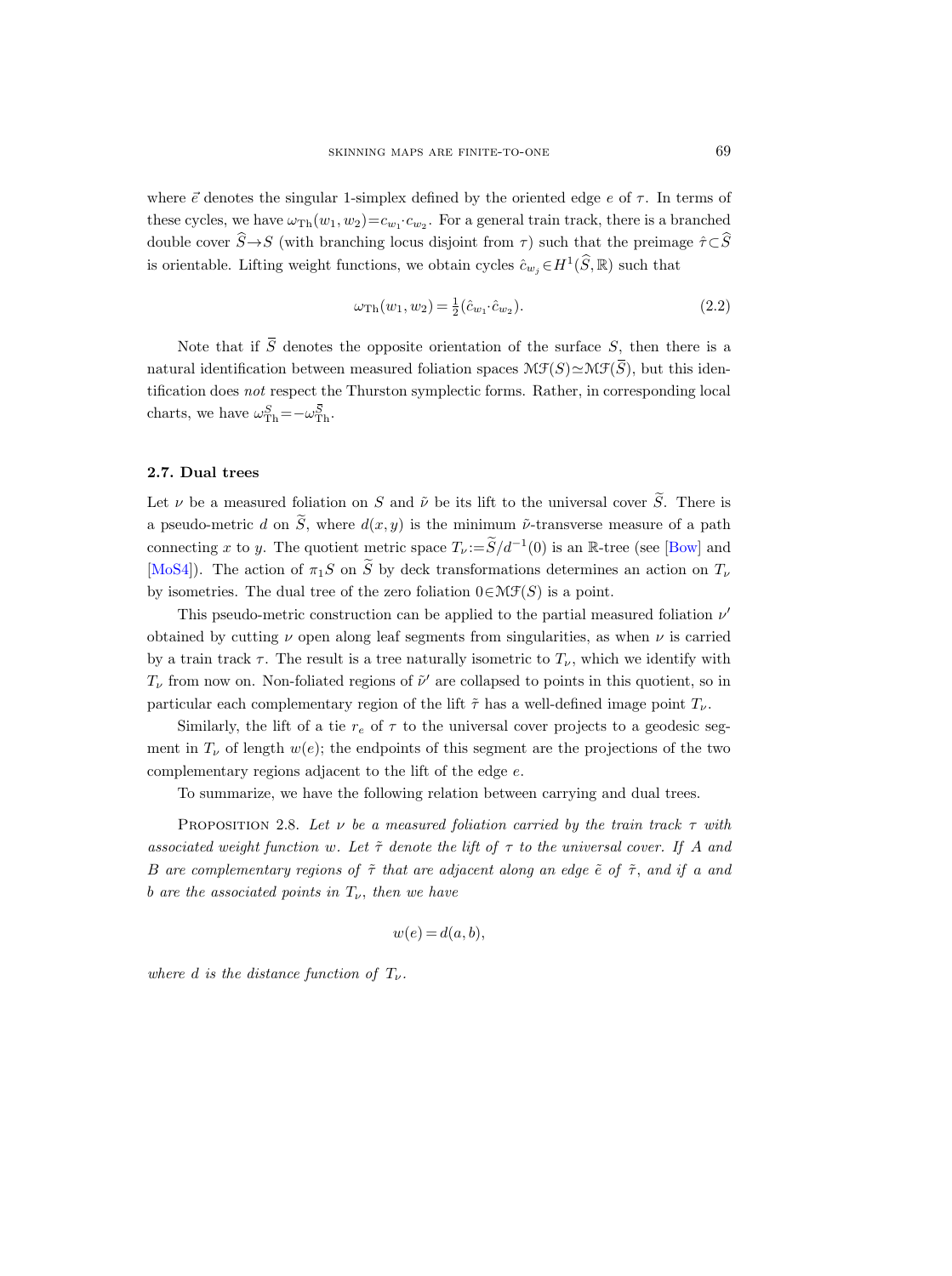#### 2.8. Teichmüller space and quadratic differentials

Let  $\mathfrak{T}(S)$  be the Teichmüller space of marked isomorphism classes of complex structures on S compatible with its orientation. For any  $X \in \mathcal{T}(S)$  we denote by  $Q(X)$  the set of holomorphic quadratic differentials on  $X$ , a complex vector space of dimension  $3q-3$ .

Associated with  $\phi \in Q(X)$  we have the following structures on X:

• the flat metric  $|\phi|$ , which has cone singularities at the zeros of  $\phi$ ;

• the measured foliation  $\mathcal{F}(\phi)$  whose leaves integrate the distribution ker(Im( $\sqrt{\phi}$ )), with transverse measure given by  $|\text{Im}(\sqrt{\phi})|$ ;

• the dual tree  $T_{\phi}:=T_{\mathcal{F}(\phi)}$  and the  $\pi_1S$ -equivariant map  $\pi: \widetilde{X}\to T_{\phi}$  that collapses leaves of the lifted foliation  $\mathcal{F}(\phi)$  to points of  $T_{\phi}$ .

The dual tree construction is homogeneous with respect to the action of  $\mathbb{R}^+$  on  $Q(X)$ in the sense that for any  $c \in \mathbb{R}^+$  we have

$$
T_{c\phi} = c^{1/2} T_{\phi},
$$

where the right-hand side represents the metric space obtained from  $T_{\phi}$  by multiplying its distance function by  $c^{1/2}$ .

Note that the point  $0 \in Q(X)$  is a degenerate case in which there is no corresponding flat metric, and by convention  $\mathcal{F}(0)$  is the empty measured foliation whose dual tree is a point.

We say that a  $|\phi|$ -geodesic is *non-singular* if its interior is disjoint from the zeros of  $\phi$ . Choosing a local coordinate z in which  $\phi = dz^2$  (a natural coordinate for  $\phi$ ), a non-singular  $|\phi|$ -geodesic segment I becomes a line segment in the z-plane. The vertical variation of this segment in  $\mathbb C$  (i.e.  $|\text{Im}(z_2-z_1)|$ , where  $z_j$  are the endpoints) is the *height* of I.

The leaves of the foliation  $\mathcal{F}(\phi)$  are geodesics of the  $|\phi|$ -metric. Conversely, a nonsingular  $|\phi|$ -geodesic I is either a leaf of  $\mathcal{F}(\phi)$  or it is transverse to  $\mathcal{F}(\phi)$ . In the latter case, the height h of I is equal to its  $\mathcal{F}(\phi)$ -transverse measure, and any lift of I to  $\widetilde{X}$ projects homeomorphically to a geodesic segment in  $T_{\phi}$  of length h.

#### 3. The isotropic cone: Embeddings

<span id="page-15-0"></span>The goal of this section is to establish the following result relating 3-manifold actions on Λ-trees and measured foliations.

<span id="page-15-1"></span>THEOREM 3.1. Let  $M$  be a 3-manifold with connected boundary  $S$ . There exists an isotropic piecewise linear cone  $\mathcal{L}_{M} \subset \mathcal{MF}(S)$  with the following property: If  $\nu$  is a measured foliation on S whose dual tree embeds isometrically and  $\pi_1S$ -equivariantly into a  $\Lambda$ -tree T equipped with an isometric action of  $\pi_1M$ , then  $[\nu] \in \mathcal{L}_M$ .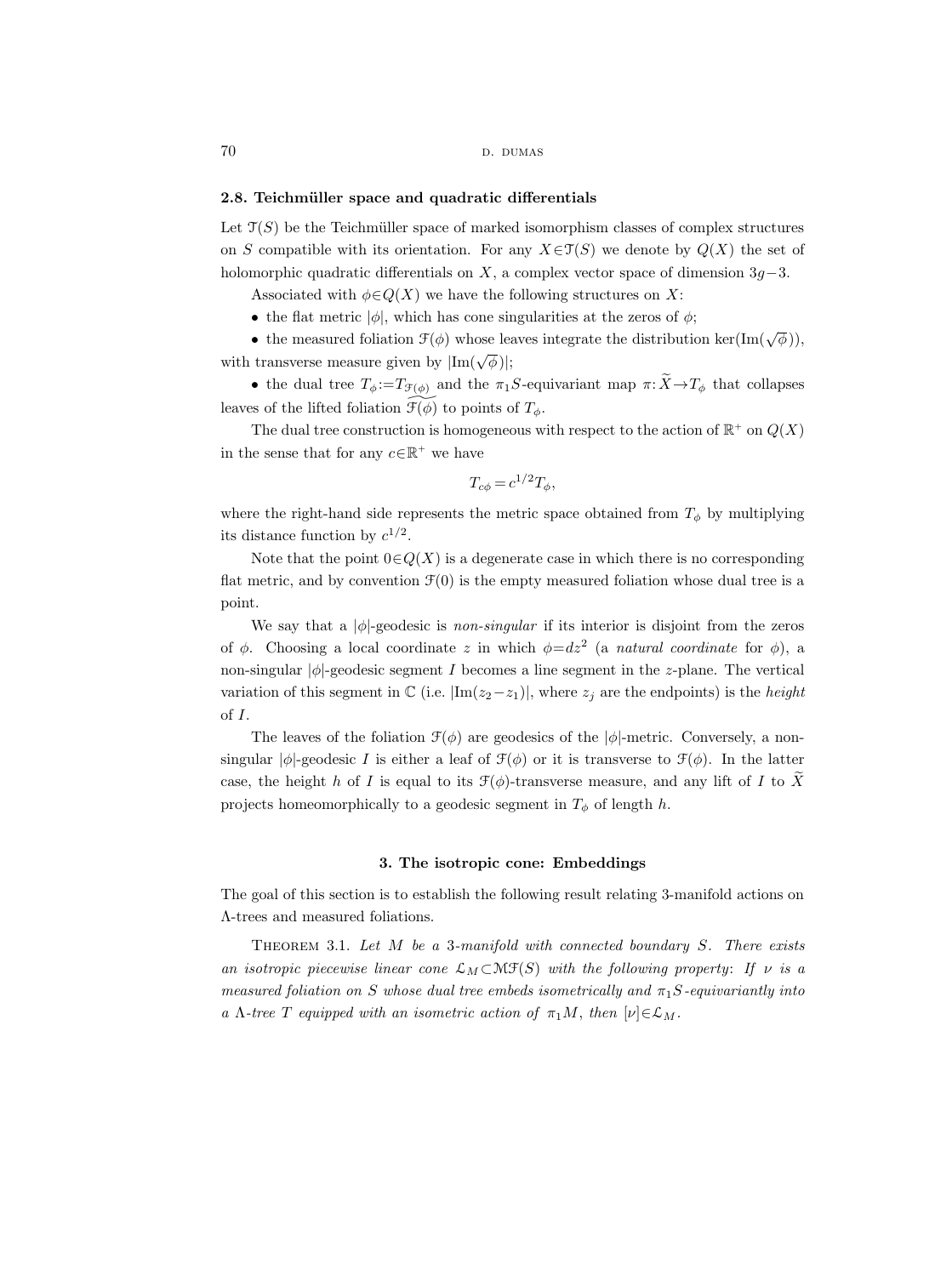Here a *piecewise linear cone* refers to a closed  $\mathbb{R}^+$ -invariant subset of  $\mathcal{MF}(S)$  whose intersection with any train-track chart  $\mathcal{MF}(\tau)$  is a finite union of finite-sided convex cones in linear subspaces of  $W(\tau)$ . Such a cone is *isotropic* if the linear spaces can be chosen to be isotropic with respect to the Thurston symplectic form. Since transition maps between these charts are piecewise linear and symplectic, it suffices to check these conditions in any covering of the set by train-track charts.

The first step in the proof of Theorem [3.1](#page-15-1) will be to use the foliation and embedding to construct a weight function on the 1-skeleton of a triangulation of  $M$ . We begin with some generalities about train tracks, triangulations, and weight functions.

# <span id="page-16-1"></span>3.1. Complexes and weight functions

Let  $\Delta$  be a simplicial complex, and let  $\Delta^{(k)}$  denote its set of k-simplices. Given an abelian group G, define the space of G-valued weights on  $\Delta$  as the G-module consisting of functions  $\Delta^{(1)} \rightarrow G$ ; we denote this space by

$$
W(\Delta, G) := G^{\Delta^{(1)}}.
$$

The case  $G=\mathbb{R}$  will be of primary interest and so we abbreviate  $W(G)=W(G,\mathbb{R})$ . If  $w\in W(\Delta, G)$  and  $e\in \Delta^{(1)}$ , we say that  $w(e)$  is the *weight* of e with respect to w.

A homomorphism of groups  $\varphi: G \rightarrow G'$  induces a homomorphism of weight spaces  $\varphi_*: W(\Delta, G) \to W(\Delta, G')$ , and an inclusion of simplicial complexes  $i: (M, \Delta) \to (M', \Delta')$ induces a G-linear restriction map  $i^*: W(\Delta', G) \to W(\Delta, G)$ . These functorial operations commute, i.e.  $\varphi_* \circ i^* = i^* \circ \varphi_*$ .

A map f from  $\Delta^{(0)}$  to a  $\Lambda$ -metric space induces a  $\Lambda$ -valued weight on  $\Delta$  in a natural way: For each  $e \in \Delta^{(1)}$  we define its *weight* to be the distance between the f-images of its endpoints. We write  $w_f$  for the weight function defined in this way.

This construction has a natural extension to equivariant maps on regular covers. Suppose that  $\Delta$  and  $\Delta$  are simplicial complexes such that there is a regular covering  $\pi: \tilde{\Delta} \to \Delta$  which is also a simplicial map. Suppose also that the deck group  $\Gamma$  of this covering acts isometrically on a  $\Lambda$ -metric space E. Then, if  $f: \tilde{\Delta} \to E$  is a  $\Gamma$ -equivariant map, the resulting weight function  $\tilde{w}_f \in W(\tilde{\Delta}, \Lambda)$  is also Γ-invariant, hence it descends to a weight function  $w_f \in W(\Delta, \Lambda)$  on the base of the covering.

### <span id="page-16-0"></span>3.2. Extending triangulations and maps

We will now consider the space of weight functions as defined above in cases where the complex  $\Delta$  is a triangulation of a 2- or 3-manifold, possibly with boundary.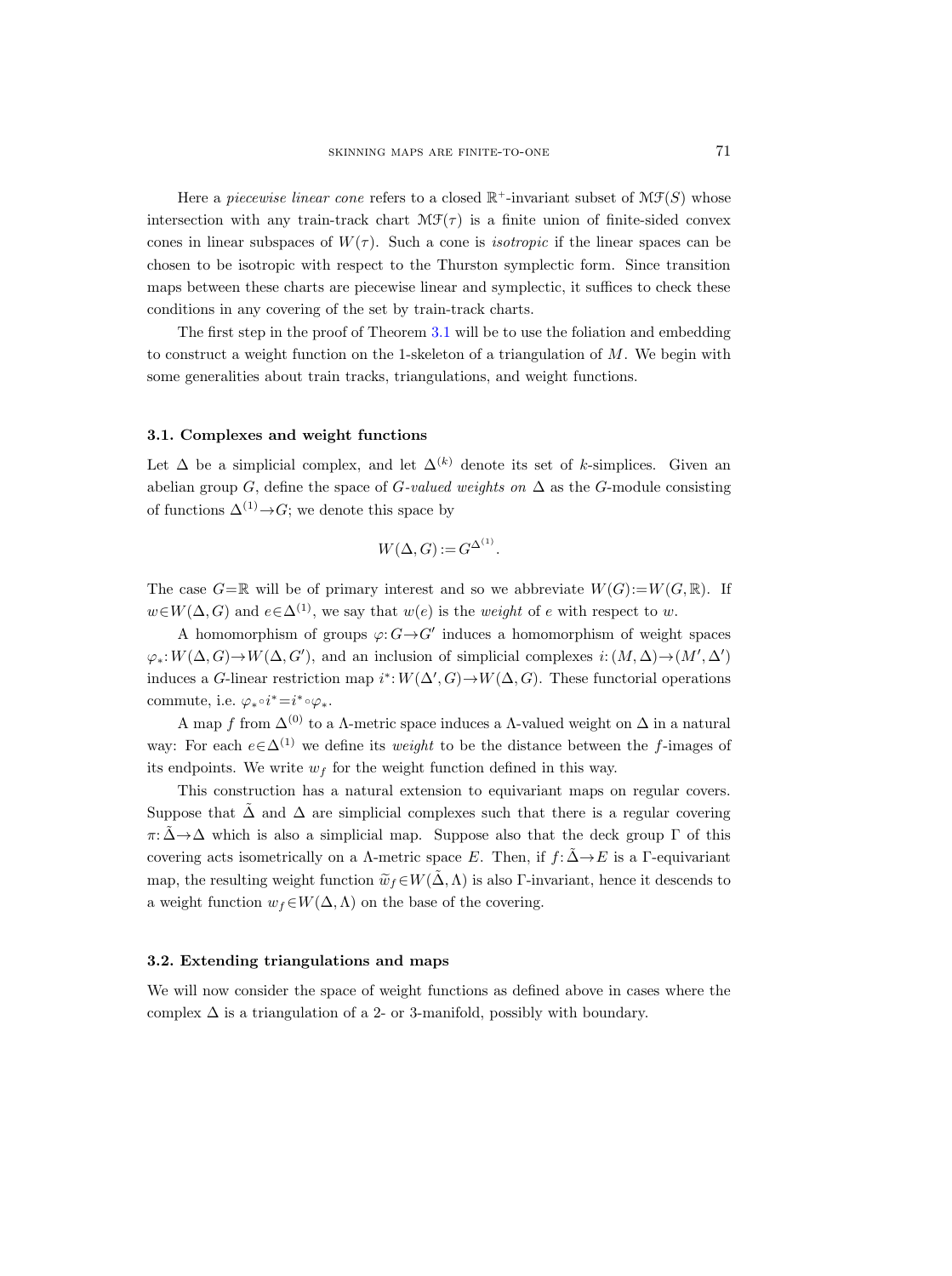For example, let  $\tau$  be a maximal, generic train track on a surface S. Then there is a triangulation  $\Delta_{\tau}$  of S dual to the embedded trivalent graph underlying  $\tau$ . Each triangle of  $\Delta_{\tau}$  contains one switch of the train track, each edge of  $\Delta_{\tau}$  corresponds to an edge of  $\tau$ , and each vertex of  $\Delta_{\tau}$  corresponds to a complementary region of  $\tau$ . The correspondence between edges gives a natural (linear) embedding

$$
W(\tau) \longrightarrow W(\Delta_{\tau}).
$$

Now suppose that  $\nu$  is a measured foliation on S that is carried by the train track  $\tau$ , so we consider the class  $[\nu]$  as an element of  $\mathcal{MF}(\tau) \subset W(\tau)$ . Let  $\tilde{\tau}$  denote the lift of  $\tau$  to the universal cover S. As in §[2.7,](#page-14-0) the carrying relationship between  $\nu$  and  $\tau$  gives a map from complementary regions of  $\tau$  to the dual tree  $T_{\nu}$ . In terms of the dual triangulation  $\Delta:=\Delta_{\tau}$ , this is a map

$$
f\colon \tilde{\Delta}^{(0)} \longrightarrow T_{\nu},
$$

and it is immediate from the definitions above and Proposition [2.8](#page-14-1) that the associated weight function  $w_f \in W(\Delta)$  is the image of  $[\nu]$  under the embedding  $W(\tau) \hookrightarrow W(\Delta)$ .

Let us further assume that, as in the hypotheses of Theorem [3.1,](#page-15-1) there is an equivariant isometric embedding of  $T_{\nu}$  into a  $\Lambda$ -tree T equipped with an action of  $\pi_1 M$ , where M is a 3-manifold with  $\partial M = S$ . Using this embedding, we can consider the map f constructed above as taking values in T. We extend the triangulation  $\Delta$  of S to a triangulation  $\Delta_M$  of M, and the map f to a  $\pi_1M$ -equivariant map

$$
F: \tilde{\Delta}_M^{(0)} \longrightarrow T.
$$

Such an extension can be constructed by choosing a fundamental domain V for the  $\pi_1 M$ action on  $\tilde{\Delta}_M^{(0)}$  and mapping elements of  $V \backslash \tilde{\Delta}^{(0)}$  to arbitrary points in T. Combining these with the values of f on  $\tilde{\Delta}^{(0)}$  and the free action of  $\pi_1M$ , gives a unique equivariant extension to all of  $\tilde{\Delta}_M^{(0)}$ .

Associated with the map F is the weight function  $w_F \in W(\Delta_M, \Lambda)$ . By construction, its values on the edges of  $\Delta$  are the coordinates of  $[\nu]$  relative to the train-track chart of  $\tau$ , considered as elements of  $\Lambda$  using the embedding  $\mathfrak{o}: \mathbb{R} \to \Lambda$  that is implicit in the isometric map  $T_{\nu} \rightarrow T$ .

We record the constructions of this paragraph in the following proposition.

<span id="page-17-0"></span>PROPOSITION 3.2. Let  $\nu$  be a measured foliation on  $S=\partial M$  carried by a maximal generic train track  $\tau$ , and let  $\Delta_M$  be a triangulation of M extending the dual triangulation of  $\tau$ . Suppose that there exists a  $\Lambda$ -tree T equipped with an isometric action of  $\pi_1M$  and an equivariant isometric embedding

$$
h\colon T_{\nu}\longrightarrow T,
$$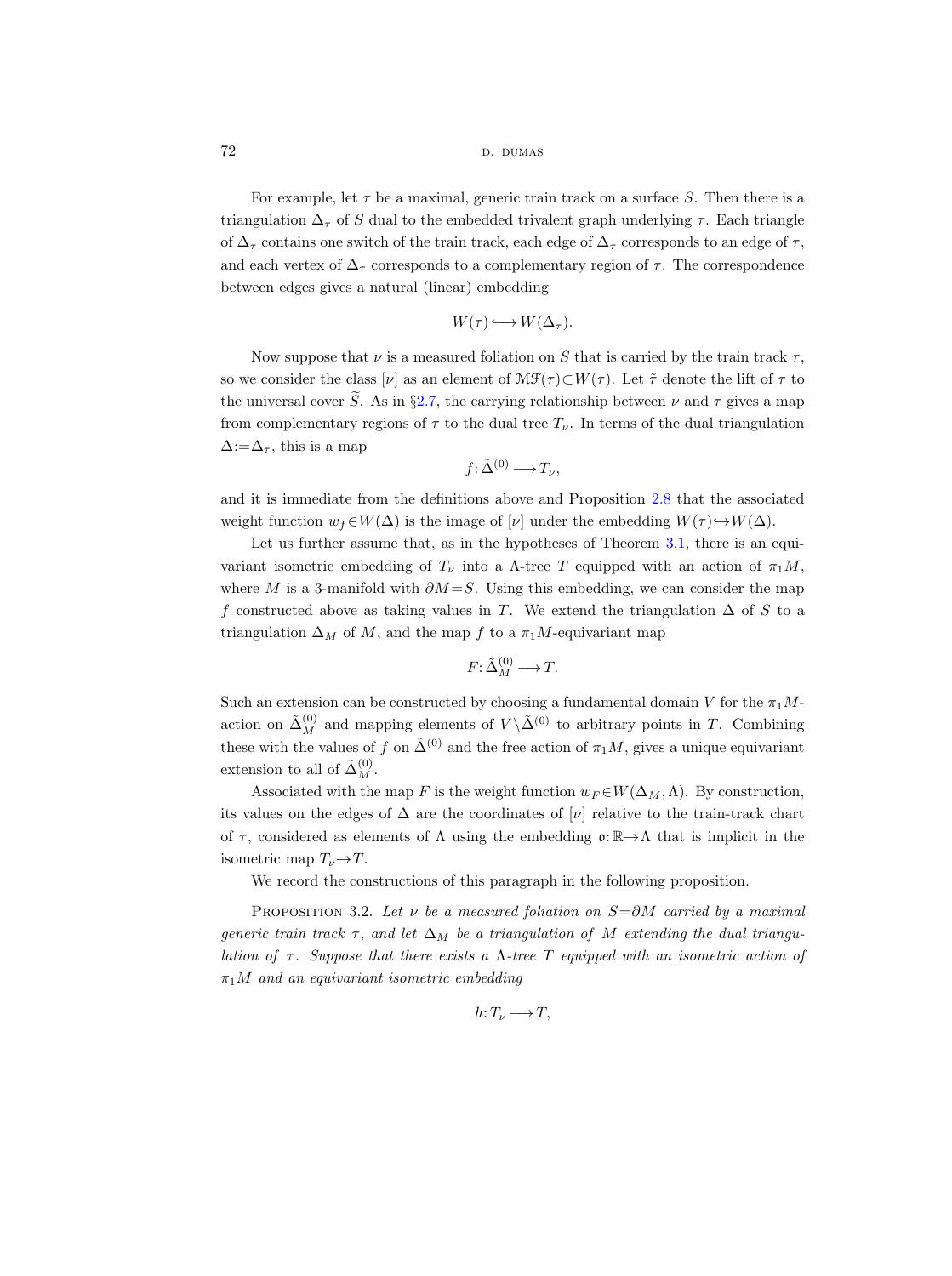relative to an order-preserving embedding  $\mathfrak{o}: \mathbb{R} \to \Lambda$ . Then there exists a weight function  $w\in W(\Delta_M,\Lambda)$  with the following properties:

- (i) the weight w is induced by an equivariant map  $F: \tilde{\Delta}_M^{(0)} \rightarrow T$ ;
- (ii) the restriction of w to  $\Delta_{\tau}$  is the image of  $[\nu] \in W(\tau)$  under the natural inclusion

$$
W(\tau) \longrightarrow W(\Delta_{\tau}) \xrightarrow{\mathfrak{o}_{*}} W(\Delta_{\tau}, \Lambda).
$$

#### 3.3. Triangle forms and the symplectic structure

In  $[PP]$ , Penner and Papadopoulos relate the Thurston symplectic structure of  $\mathcal{MF}(S)$ for a punctured surface  $S$  to a certain linear 2-form on the space of weights on a "null-gon" track" dual to an ideal triangulation of S. In this section we discuss a related construction for a triangulation of a compact surface dual to a train track.

Let  $\sigma$  be an oriented triangle with edges e, f, and g (cyclically ordered according to the orientation). Let  $de$ ,  $df$ , and  $dg$  denote the corresponding linear functionals on  $\mathbb{R}^{\{e,f,g\}}$ , which evaluate a function on the given edge. We call the alternating 2-form

$$
\omega_{\sigma} := -\frac{1}{2} (de \wedge df + df \wedge dg + dg \wedge de)
$$

the *triangle form* associated with  $\sigma$ . Note that, if  $-\sigma$  represents the triangle with the opposite orientation, then  $\omega_{-\sigma} = -\omega_{\sigma}$ .

Given a triangulation  $\Delta$  of a compact oriented 2-manifold S, the triangle form corresponding to any  $\sigma \in \Delta^{(2)}$  (with its induced orientation) is naturally an element of  $\bigwedge^2 W(\Delta)^*$ . Denote the sum of these by

<span id="page-18-0"></span>
$$
\omega_{\Delta} = \sum_{\sigma \in \Delta^{(2)}} \omega_{\sigma}.
$$
\n(3.1)

This 2-form on  $W(\Delta)$  is an analogue of the Thurston symplectic form, in a manner made precise by the following.

<span id="page-18-1"></span>LEMMA 3.3. If  $\tau$  is a maximal generic train track on S with dual triangulation  $\Delta = \Delta_{\tau}$ , then the Thurston form on  $W(\tau)$  is the pullback of  $\omega_{\Delta}$  by the natural inclusion  $W(\tau) \rightarrow W(\Delta)$ .

*Proof.* By direct calculation: both the Thurston form and  $\omega_{\Delta}$  are given as a sum of 2-forms, one for each triangle of  $\Delta$  (equivalently, switch of  $\tau$ ). The image of  $W(\tau)$  in  $W(\Delta)$  is cut out by imposing a switch condition for each triangle  $\sigma \in \Delta^{(2)}$ , which, for an appropriate labeling of the sides as  $e, f$ , and  $g$ , can be written as

$$
de + df = dg.
$$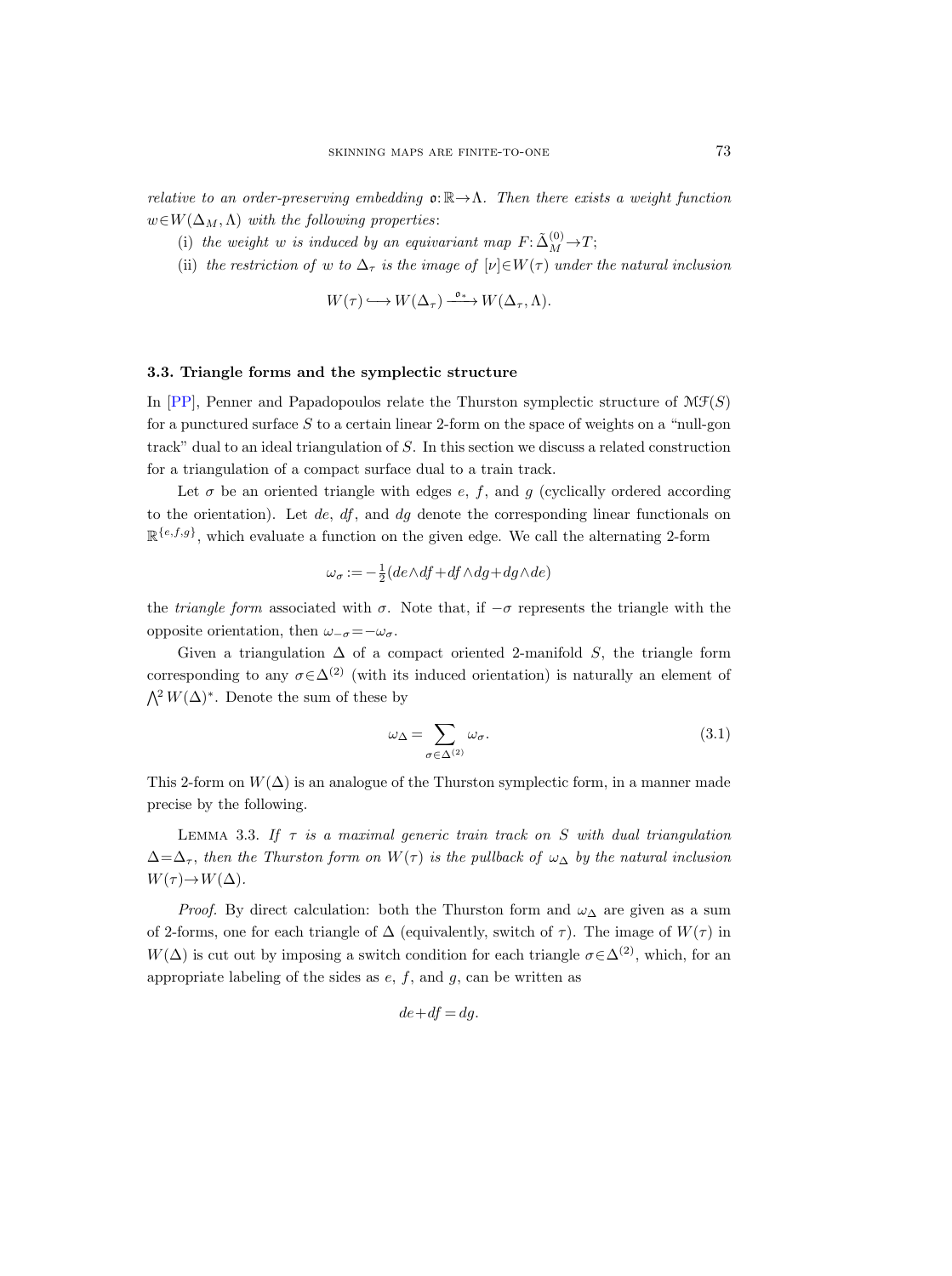

<span id="page-19-0"></span>Figure 2. Labeled edges of an oriented 2-simplex  $\sigma$  and an oriented 3-simplex  $\Sigma$ . The 2-forms  $\omega_{\sigma}$  and  $\omega_{\Sigma}$  are defined in terms of these labels.

On the subspace defined by this constraint the triangle form pulls back to

$$
-\frac{1}{2}(de\wedge df + df\wedge dg + dg\wedge de) = \frac{1}{2}de\wedge df,
$$

which is the associated summand in the Thurston form  $(2.1)$ .

 $\Box$ 

## 3.4. Tetrahedron forms

Let  $\Sigma$  be an oriented 3-simplex. Call a pair of edges of  $\Sigma$  *opposite* if they do not share a vertex. Label the edges of  $\Sigma$  by e, f, g, e', f', and g' so that the following conditions are satisfied:

(i) the pairs  $\{e, e'\}, \{f, f'\}, \text{ and } \{g, g'\}$  are opposite;

(ii) the ordering e, f, g gives the oriented boundary of one of the faces of  $\Sigma$ .

An example of such a labeling is shown in Figure [2.](#page-19-0)

Define the *tetrahedron form*  $\Omega_{\Sigma} \in \bigwedge^2 W(\Sigma)^*$  as

$$
\Omega_{\Sigma} = -\frac{1}{2}(d(e+e') \wedge d(f+f') + d(f+f') \wedge d(g+g') + d(g+g') \wedge d(e+e')).
$$

Here we abbreviate  $d(e+e') = de + de'$  and similarly for the other edges. It is easy to check that this 2-form does not depend on the labeling (as long as it satisfies the conditions above). As in the case of triangle forms,  $\Omega_{\Sigma}$  is naturally a 2-form on the space of weights for any oriented simplicial complex containing  $\Sigma$ .

A simple calculation using the definition above gives the following identity.

<span id="page-19-1"></span>Lemma 3.4. The tetrahedron form is equal to the sum of the triangle forms of its oriented boundary faces, i.e.

$$
\Omega_{\Sigma} = \sum_{\sigma \in \partial \Sigma} \omega_{\sigma}.
$$

Now consider a triangulation  $\Delta_M$  of an oriented 3-manifold with boundary S, and let  $\Delta_S$  denote the induced triangulation of the boundary. Denote the sum of the tetrahedron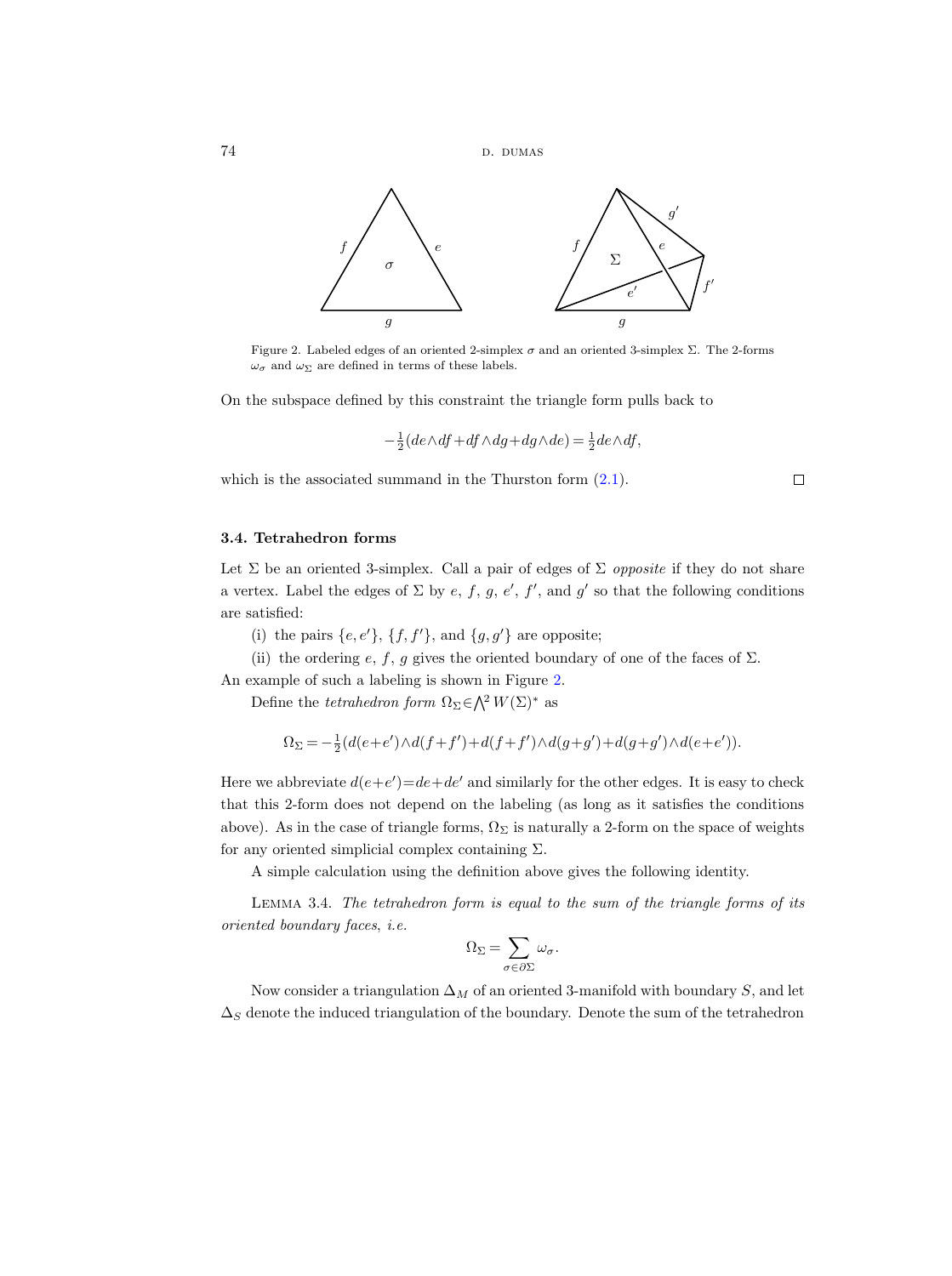forms by

$$
\Omega_{\Delta_M} = \sum_{\Sigma \in \Delta_M^{(3)}} \Omega_{\Sigma} \in \bigwedge^2 W(\Delta_M)^*.
$$

In fact, due to cancellation in this sum, the 2-form defined above "lives" on the boundary.

LEMMA 3.5. The form  $\Omega_{\Delta_M}$  is equal to the pullback of  $\omega_{\Delta_S}$  under the restriction map  $W(\Delta_M) \to W(\Delta_S)$ .

Proof. By Lemma [3.4,](#page-19-1) we have

$$
\Omega_{\Delta_M} = \sum_{\Sigma \in \Delta_M^{(3)}} \sum_{\sigma \in \partial \Sigma} \omega_{\sigma}.
$$

In this sum, each interior triangle of  $\Delta_M$  appears twice (once with each orientation) and so these terms cancel. The remaining terms are the elements of  $\Delta_S^{(2)}$  with the boundary orientation, so we are left with the sum  $(3.1)$ , which defines  $\omega_{\Delta_S}$ . The result is the pullback of  $\omega_{\Delta_S}$  by the restriction map, because in the formula above, we are considering  $\omega_{\sigma}$  as an element of  $\bigwedge^2 W(\Delta_M)^*$  rather than  $\bigwedge^2 W(\Delta_S)^*$ .  $\Box$ 

## 3.5. The four-point condition

Given four points in a  $\Lambda$ -tree, Lemma [2.6](#page-10-0) implies that there is always a labeling  $\{p, q, r, s\}$ of these points such that the distance function satisfies

<span id="page-20-0"></span>
$$
d(p,q) + d(r,s) = d(p,s) + d(r,q).
$$
\n(3.2)

We call this the *weak four-point condition* to distinguish it from the stronger four-point condition of Lemma [2.6](#page-10-0) which also involves an inequality.

If we think of p, q, r, and s as labeling the vertices of a 3-simplex  $\Sigma$ , then the pairwise distances give a weight function  $w: \Sigma^{(1)} \to \Lambda$ . Condition [\(3.2\)](#page-20-0) is equivalent to the existence of opposite edge pairs  $\{e, e'\}, \{f, f'\} \subset \Sigma^{(1)}$  such that

<span id="page-20-1"></span>
$$
w(e) + w(e') = w(f) + w(f').
$$
\n(3.3)

Given a simplicial complex  $\Delta$ , let  $W_4(\Delta,\Lambda)$  denote the set of  $\Lambda$ -valued weights such that in each 3-simplex of  $\Delta$  there exist opposite edge pairs so that [\(3.3\)](#page-20-1) is satisfied.

The following basic properties of  $W_4(\Delta, \Lambda)$  follow immediately from the definition of this set (and the relation between the four-point condition and 4-tuples in  $\Lambda$ -trees).

<span id="page-20-2"></span>LEMMA 3.6. (i) The set  $W_4(\Delta,\Lambda)$  is a finite union of subspaces (i.e.  $\Lambda$ -submodules) of  $W(\Delta,\Lambda)$ ; each subspace corresponds to choosing opposite edge pairs in each of the 3simplices of  $\Delta$ .

(ii) If  $\varphi: \Lambda \to \Lambda'$  is a homomorphism, then we have  $\varphi_*(W_4(\Delta, \Lambda)) \subset W_4(\Delta, \Lambda').$ 

(iii) If  $f: \tilde{\Delta}^{(0)} \to T$  is an equivariant map to a  $\Lambda$ -tree, then  $w_f \in W_4(\Delta, \Lambda)$ .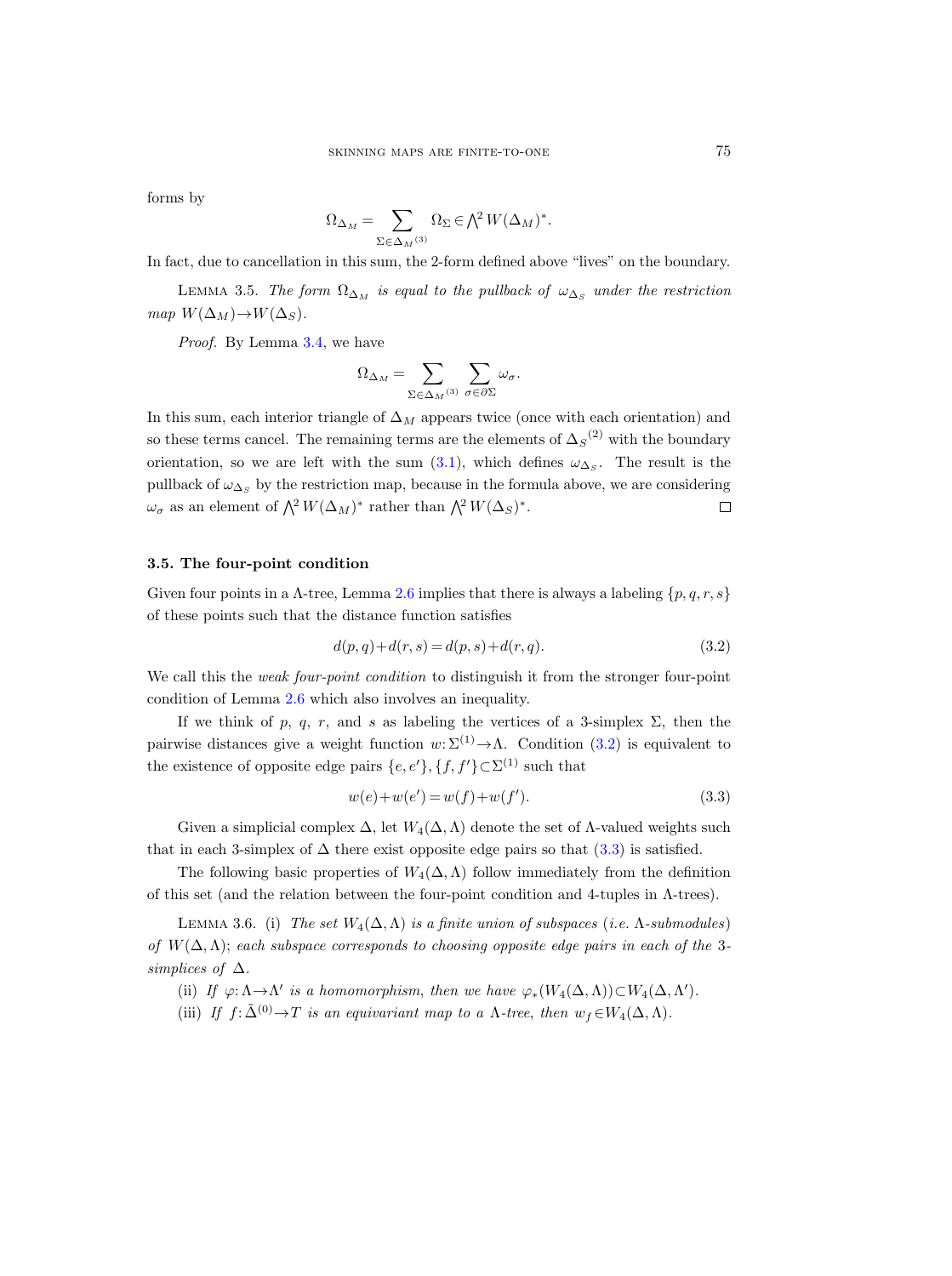Ultimately, the isotropic condition in Theorem [3.1](#page-15-1) arises from the following property of the set  $W_4(\Delta) = W_4(\Delta, \mathbb{R})$ .

<span id="page-21-1"></span>LEMMA 3.7. Let M be an oriented 3-manifold and  $\Delta_M$  be a triangulation. Then  $W_4(\Delta_M)$  is a finite union of  $\Omega_{\Delta_M}$ -isotropic subspaces of  $W(\Delta_M)$ .

*Proof.* By Lemma [3.6](#page-20-2)(i),  $W(\Delta_M)$  is a finite union of subspaces. Let  $V\subset W(\Delta_M)$ be one of these subspaces. Then, for each  $\Sigma \in \Delta_M^{(3)}$ , we have opposite edge pairs  $\{e, e'\}$ and  $\{f, f'\}$  such that [\(3.3\)](#page-20-1) holds, or, equivalently, on the subspace V the equation

$$
d(e+e') = d(f+f')
$$

is satisfied. Substituting this into the definition of the tetrahedron form  $\Omega_{\Sigma}$  gives zero. Since  $\Omega_{\Delta_M}$  is the sum of these forms, the subspace V is isotropic.  $\Box$ 

## <span id="page-21-0"></span>3.6. Construction of the isotropic cone

We now combine the results on triangulations, weight functions, and the symplectic structure of  $\mathcal{MF}(S)$  with the constructions of Proposition [3.2](#page-17-0) to prove Theorem [3.1.](#page-15-1)

*Proof of Theorem* [3.1](#page-15-1). Let  $\Upsilon$  be a finite set of maximal, generic train tracks such that any measured foliation on S is carried by one of them. For each  $\tau \in \Upsilon$ , let  $\Delta_M^{\tau}$  be an extension of  $\Delta_{\tau}$  to a triangulation of M.

Define

$$
\mathcal{L}_{\tau} = i^* (W_4(\Delta_M^{\tau})) \cap \mathcal{ML}(\tau),
$$

where  $i^*: W(\Delta_{M}^{\tau}) \to W(\Delta_{\tau})$  is the restriction map (i.e. the map that restricts a weight to the edges that lie on S). That is, an element of  $\mathcal{L}_{\tau}$  is a measured foliation carried by τ whose associated weight function on  $\Delta_τ$  can be extended to  $\Delta_M^τ$  in such a way that it satisfies the weak four-point condition in each simplex.

Let  $\mathcal{L}_M = \bigcup_{\tau \in \Upsilon} \mathcal{L}_\tau$ . By Lemmas [3.3](#page-18-1) and [3.7,](#page-21-1) the set  $\mathcal{L}_M$  is an isotropic piecewise linear cone in  $\mathcal{MF}(S)$ . We need only show that for  $\nu$  and  $T_{\nu} \rightarrow T$  as in the statement of the theorem, we have  $[\nu] \in \mathcal{L}_M$ .

Given such  $\nu$  and  $T_{\nu} \hookrightarrow T$ , let  $\tau \in \Upsilon$  carry  $\nu$  and set  $\Delta_M = \Delta_M^{\tau}$ . Let  $F: \tilde{\Delta}_M^{(0)} \to T$  and  $w=w_F\in W(\Delta_M,\Lambda)$  be the map and the associated weight function given by Proposi-tion [3.2.](#page-17-0) By Lemma [3.6](#page-20-2) (iii), we have  $w \in W_4(\Delta_M, \Lambda)$ .

Let  $\varphi: \Lambda \to \mathbb{R}$  be a left inverse to the inclusion  $\mathfrak{o}: \mathbb{R} \to \Lambda$  associated with the isometric embedding  $T_{\nu} \hookrightarrow T$ ; such a map exists by Lemma [2.1.](#page-7-0) Then  $\varphi_*: W(\Delta_{\tau}, \Lambda) \to W(\Delta_{\tau})$  is correspondingly a left inverse to  $\mathfrak{o}_*: W(\Delta_\tau) \hookrightarrow W(\Delta_\tau, \Lambda)$ . Since by Proposition [3.2](#page-17-0) (ii) we have that  $i^*(w) \in W(\Delta_\tau, \Lambda)$  is the image of  $[\nu] \in M(\mathcal{L}(\tau))$  under this inclusion, it follows that  $\varphi_*(i^*(w)) = i^*(\varphi_*(w))$  also represents [v].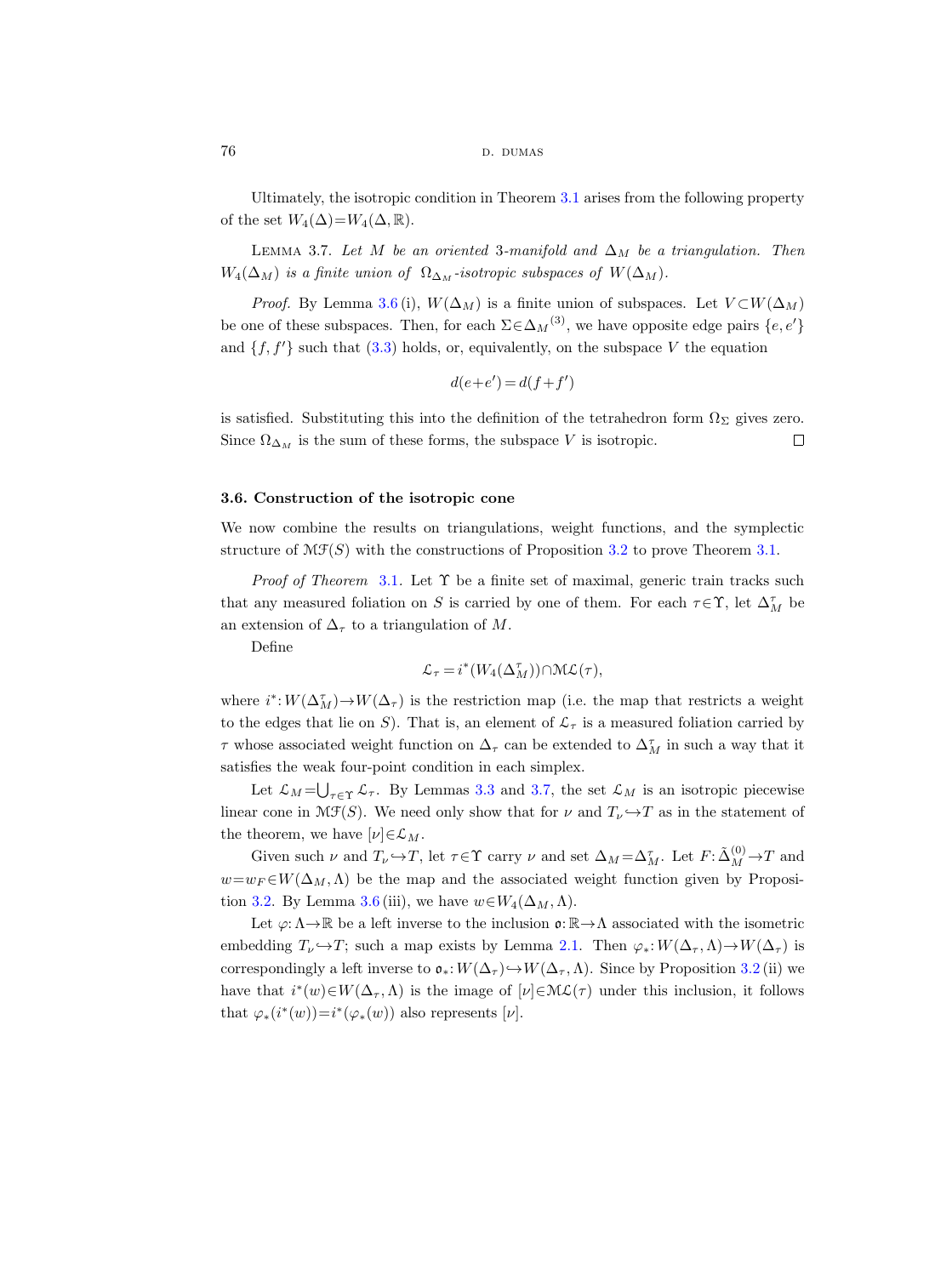By Lemma [3.6](#page-20-2) (ii) we have  $\varphi_*(w) \in W_4(\Delta_M)$ , so we have shown that

$$
[\nu]\in i^*(W_4(\Delta_M^\tau))\cap\mathcal{ML}(\tau)=\mathcal{L}_\tau\subset\mathcal{L}_M,
$$

as desired.

#### 4. The isotropic cone: Straight maps and length functions

<span id="page-22-0"></span>In this section we introduce refinements of Theorem [3.1](#page-15-1) that will be used in the proof of the main theorem. These refinements replace the isometric embedding hypothesis of Theorem [3.1](#page-15-1) with weaker conditions relating the trees carrying actions of  $\pi_1S$  and  $\pi_1M$ .

## 4.1. Straight maps

We first recall (and generalize) the notion of a straight map, which is a certain type of morphism of trees.

Let  $X \in \mathcal{T}(S)$  be a marked Riemann surface structure on S and  $\phi \in Q(X)$  be a holomorphic quadratic differential. Recall that there is a dual R-tree  $T_{\phi}$  and projection  $\pi: \widetilde{X} \to T_{\phi}$ , and that non-singular  $|\phi|$ -geodesics in  $\widetilde{X}$  project to geodesics in  $T_{\phi}$ . Let  $\mathscr{I}_{\phi}$ denote the set of all geodesics in  $T_{\phi}$  that arise in this way (including both segments and complete geodesics).

Let T be an R-tree. Following [\[D\]](#page-69-1), we say that a map  $f: T_{\phi} \to T$  is *straight* if it is an isometric embedding when restricted to any element of  $\mathscr{I}_{\phi}$ . Thus, for example, an isometric embedding of  $T_{\phi}$  is a straight map, but the converse does not hold (see e.g. [\[D,](#page-69-1) Lemma 6.5]).

Note that straightness of a map  $T_{\phi} \rightarrow T$  depends on the differential  $\phi$  and not just on the isometry type of the dual tree; Figure [3](#page-23-1) shows an example of differentials with isometric dual trees but distinct notions of straightness.

More generally, if T is a  $\Lambda$ -tree, we say that a map  $f: T_{\phi} \to T$  is straight if there is an order-preserving map  $\mathfrak{o}: \mathbb{R} \to \Lambda$  such that the restriction of f to each element of  $\mathscr{I}_{\phi}$  is an isometric embedding with respect to  $\boldsymbol{\mathfrak{o}}$ . As in the case of  $\mathbb{R}$ -trees, isometric embeddings (now in the sense of  $\S 2.3$ ) are examples of straight maps.

For the degenerate case  $\phi = 0$ , we make the convention that any map of the point  $T_0$ to a  $Λ$ -tree is straight.

#### 4.2. Isotropic cone for straight maps

In the following generalization of Theorem [3.1,](#page-15-1) we fix a Riemann surface structure on  $S=\partial M$  and consider straight maps instead of isometric embeddings.

 $\Box$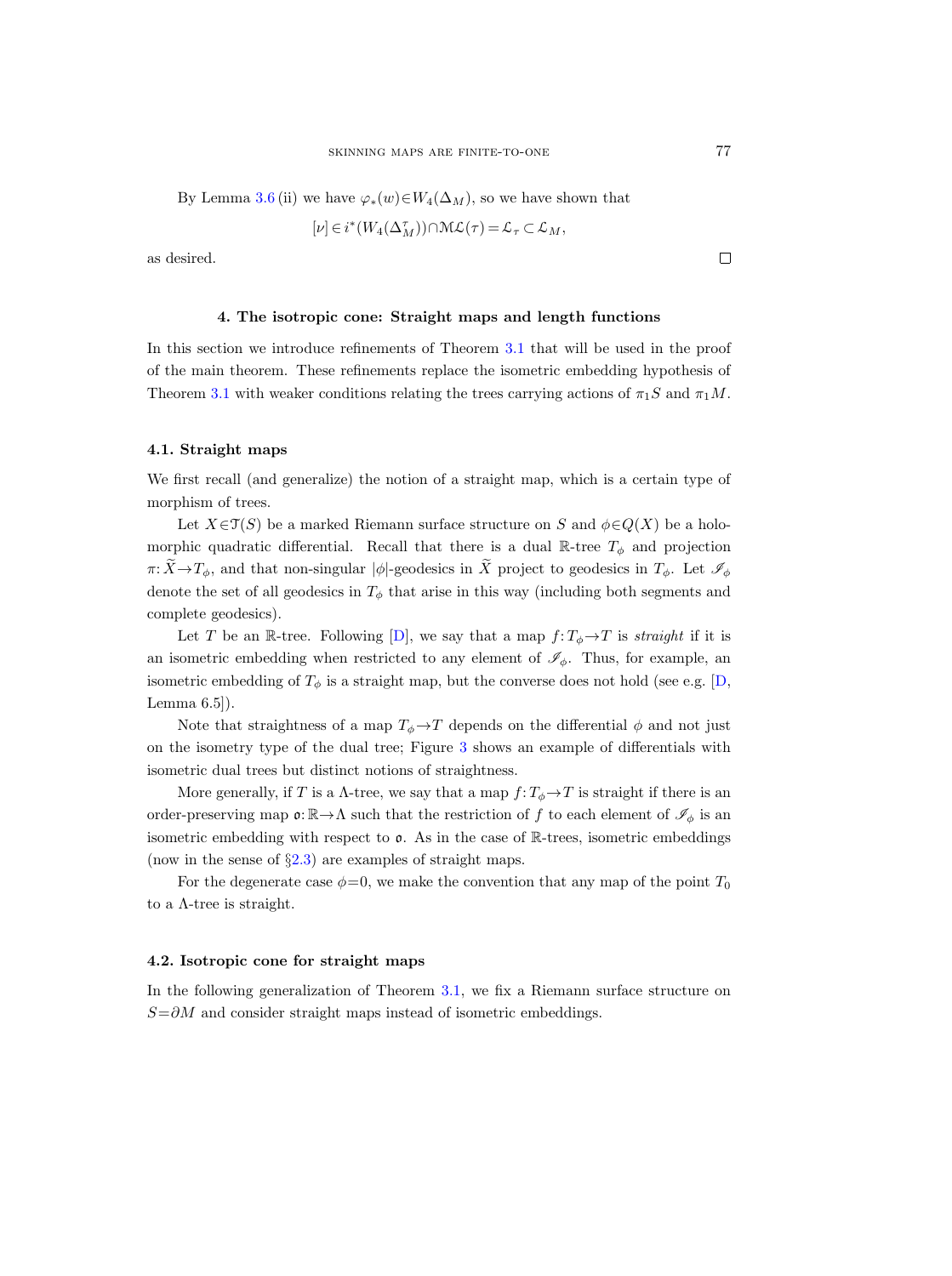

<span id="page-23-1"></span>Figure 3. Quadratic differentials with isometric dual trees may induce different notions of straight mapping: The local foliation pictures shown here have isometric leaf spaces, but the indicated path is required to map isometrically by a straight map in one case (right) but not in the other (left).

<span id="page-23-0"></span>THEOREM 4.1. Let  $M$  be an oriented 3-manifold with connected boundary  $S$ , and let  $X \in \mathcal{T}(S)$  be a marked Riemann surface structure on S. There exists an isotropic cone  $\mathcal{L}_{M,X} \subset \mathcal{MF}(S)$  with the following property: If  $\phi \in Q(X)$  is a holomorphic quadratic differential such that there exist a  $\Lambda$ -tree T equipped with an isometric action of  $\pi_1M$ and a  $\pi_1 S$ -equivariant straight map

$$
h: T_{\phi} \longrightarrow T,
$$

then  $[\mathcal{F}(\phi)] \in \mathcal{L}_{M,X}$ .

In the proof of Theorem [3.1,](#page-15-1) the assumption that the map  $T_{\phi} \rightarrow T$  is an isometric embedding was only used through its role in the construction of §[3.2:](#page-16-0) A train track carrying  $\nu$  gives a map  $f: \tilde{\Delta}^{(0)}_{\tau} \to T_{\nu}$  whose associated weight function represents  $[\nu]$ , and since  $h: T_{\nu} \to T$  is an isometric embedding, the composition  $h \circ f$  has the same associated weight.

Attempting to reproduce this with the weaker hypotheses of Theorem [4.1,](#page-23-0) we can again choose a train track  $\tau$  carrying  $\mathcal{F}(\phi)$  and construct a map  $f: \tilde{\Delta}^{(0)}_{\tau} \to T_{\phi}$ . We would then like to compose f with the straight map  $h: T_{\phi} \to T$  without changing the associated weight function. This will hold if the segments in  $T_{\phi}$  corresponding to the ties of  $\tau$  are mapped isometrically by  $h$ , so it is enough to know that they correspond to non-singular  $|\phi|$ -geodesic segments in  $\widetilde{X}$ . To summarize, we have the following result.

<span id="page-23-2"></span>PROPOSITION 4.2. Let  $\tau$  be a train track that carries  $\mathcal{F}(\phi)$  such that each tie of  $\tilde{\tau}$ corresponds to a non-singular  $|\phi|$ -geodesic segment in  $\widetilde{X}$ . Let  $\Delta_M$  be a triangulation of M extending the dual triangulation of  $\tau$ . Suppose that there exist a  $\Lambda$ -tree T equipped with an isometric action of  $\pi_1 M$  and a  $\pi_1 S$ -equivariant straight map

$$
h: T_{\phi} \longrightarrow T,
$$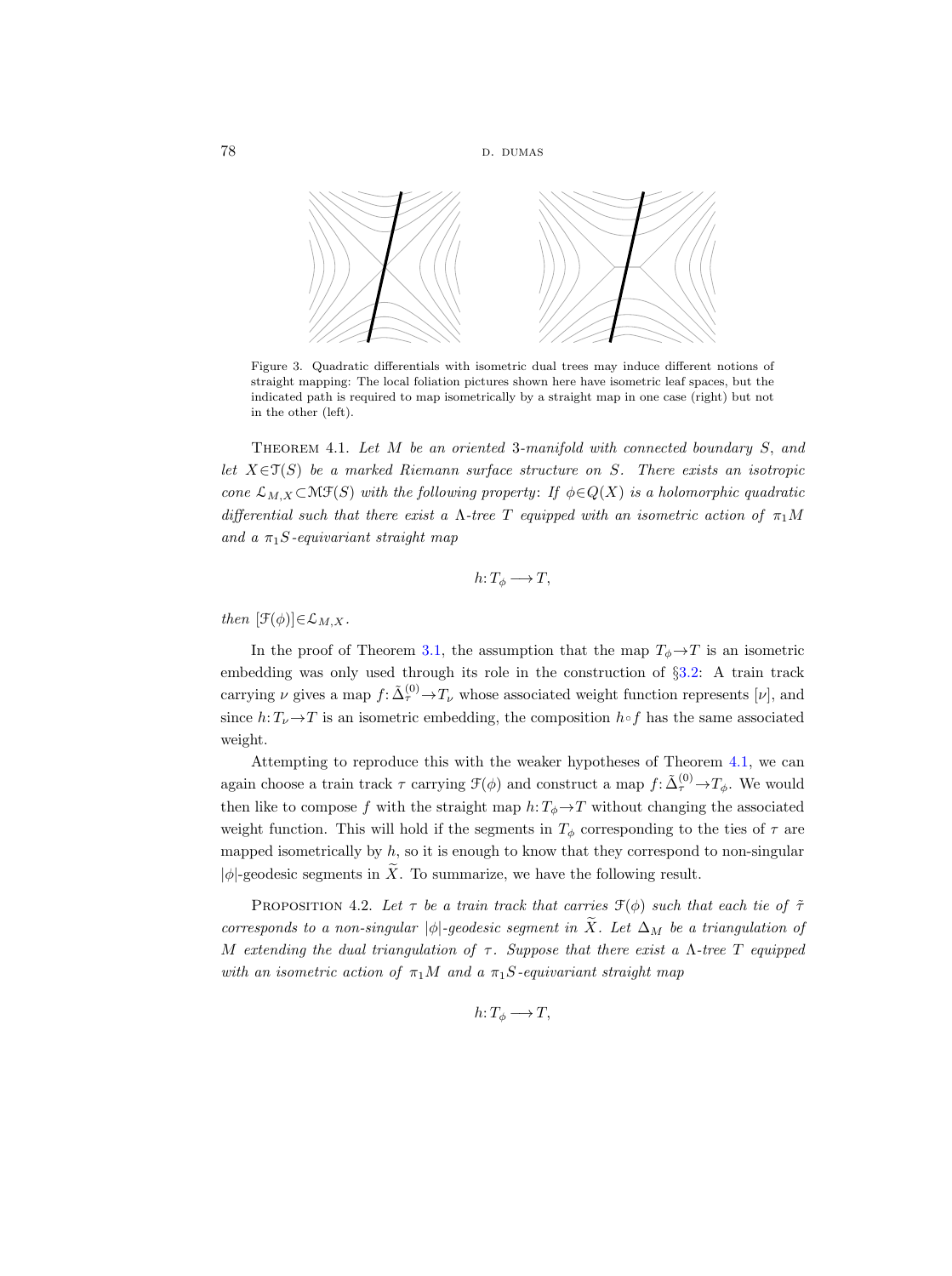relative to an order-preserving embedding  $\mathfrak{o}: \mathbb{R} \to \Lambda$ . Then there exists a weight function  $w \in W(\Delta_M, \Lambda)$  satisfying conditions (i) and (ii) of Proposition [3.2](#page-17-0).

Therefore, while we used an arbitrary finite collection of train-track charts covering  $\mathcal{MF}(S)$  in the previous section, we now have a stronger condition that the carrying train track must satisfy. The existence of a suitable finite collection of train tracks that cover  $Q(X)$  is given by the following lemma.

<span id="page-24-0"></span>LEMMA 4.3. For each non-zero  $\phi \in Q(X)$  there exist a triangulation  $\Delta$  of X and a maximal train track  $\tau$  such that

(i) the vertices  $\Delta$  are zeros of  $\phi$ , the edges are saddle connections of  $\phi$ , and the triangulation  $\Delta$  is dual to the train track  $\tau$  in the sense of §[3.1;](#page-16-1)

(ii) the foliation  $\mathcal{F}(\phi)$  is carried by  $\tau$  in such a way each edge e of  $\Delta$  becomes a tie of the corresponding edge of  $\tau$ ; in particular,

(iii) the  $\phi$ -heights of the edges of  $\Delta$  give the weight function on  $\tau$  representing  $[\mathcal{F}(\phi)].$ 

Furthermore, there is a finite set of pairs  $(\Delta, \tau)$  such that the triangulation and train track constructed above can always be chosen to be isotopic to an element of this set.

*Proof.* Let  $\Delta$  be a Delaunay triangulation of the singular Euclidean surface  $(X, |\phi|)$ with vertices at the zeros of  $\phi$ , as in [\[MaS,](#page-70-11) §4]. Such a triangulation has non-singular  $|\phi|$ -geodesic segments as edges and is defined by the condition that each triangle has a circumcircle (with respect to the singular Euclidean structure  $|\phi|$ ) which is "empty", i.e. has no zeros of  $\phi$  in its interior. There are only finitely many Delaunay triangulations of a given singular Euclidean surface, and for generic X and  $\phi$  there is a unique one.

First suppose that this triangulation  $\Delta$  has no horizontal edges. Each triangle has two "vertically short" edges whose heights sum to that of the third edge, and we construct a train track  $\tau$  by placing a switch in each triangle so that the incoming branches at the switch are dual to the short edges of the triangle (as shown in Figure [4\)](#page-25-0). The complementary regions of  $\tau$  are disk neighborhoods of the vertices of the triangulation, so  $\tau$  is maximal. Thus  $\Delta$  and  $\tau$  satisfy condition (i).

After cutting along leaf segments near singularities, an isotopy pushes the leaves of  $\mathcal{F}(\phi)$  into a small neighborhood of the train track. Throughout this isotopy the image of an edge e of the triangulation in the dual tree remains the same, and so it corresponds to the tie  $r_e$  of the train track. The length of the image segment in  $T_\phi$  is the height of the geodesic edge, so properties (ii) and (iii) follow.

It remains to consider the possibility that the Delaunay triangulation has horizontal edges. In this case we can still form a dual train track but it is not clear whether the dual to a horizontal edge should be incoming or outgoing at the switch in a given triangle. To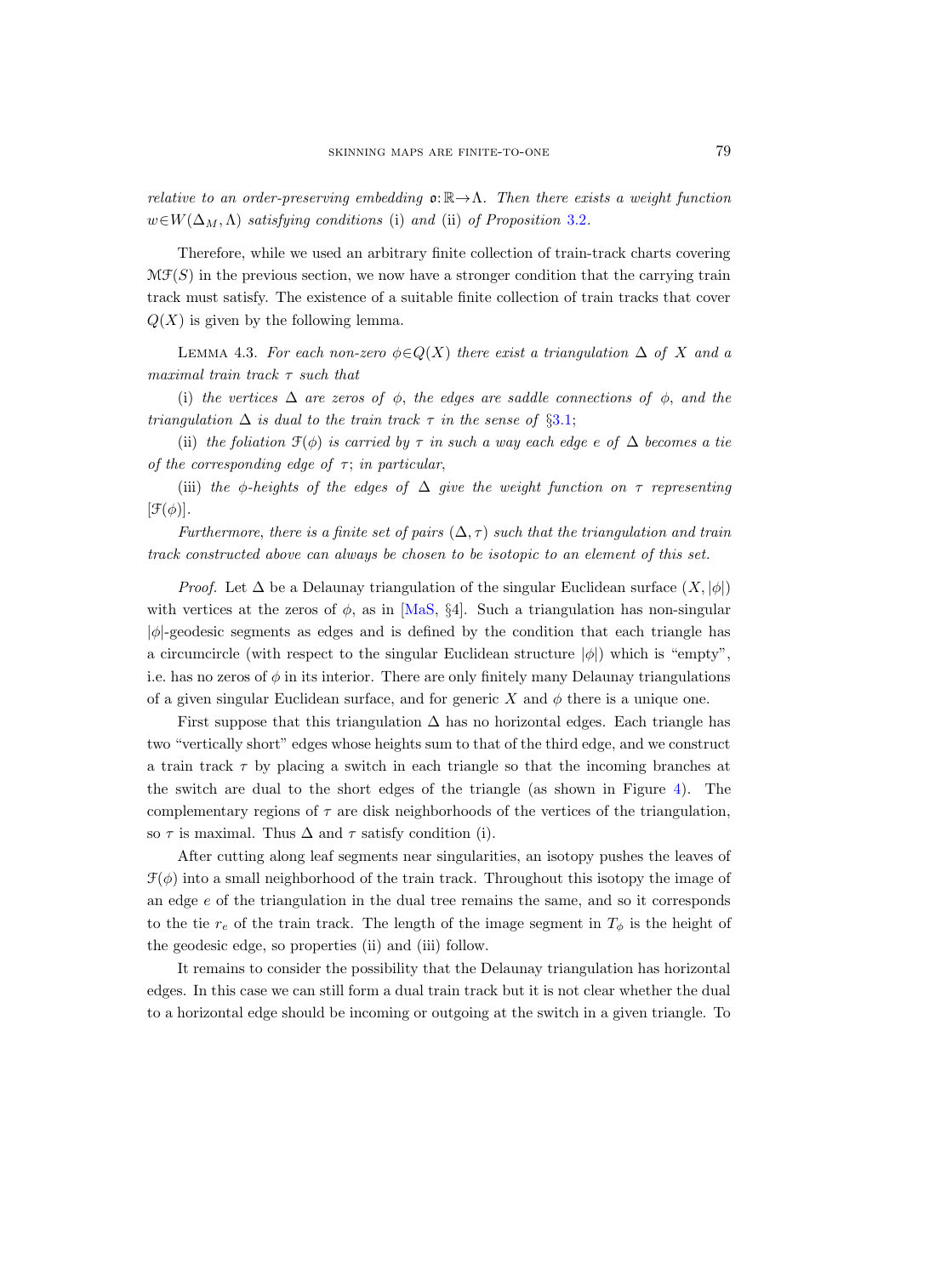80 d. DUMAS



<span id="page-25-0"></span>Figure 4. A geodesic triangulation for a quadratic differential with vertices at the zeros and the associated train track carrying the measured foliation.

determine this, we consider a slight deformation of  $\phi$  to a quadratic differential  $\phi'$  with the same zero structure but no horizontal saddle connections. (A generic deformation preserving the multiplicities of zeros will have this property.) For a small enough deformation, the same combinatorial triangulation can be realized geodesically for  $\phi'$ , and the heights of the previously horizontal edges determine how to form switches for  $\tau$ .

Finally we show that only finitely many isotopy classes of pairs  $(\Delta, \tau)$  arise from this construction. In fact, it suffices to consider  $\Delta$  alone since filling in the train track  $\tau$ involves only finitely many choices (incoming and outgoing edges for each switch).

The construction of  $\Delta$  is independent of scaling  $\phi$ , so we assume that  $|\phi|$  has unit area, i.e.  $\|\phi\|=1$ , where  $\|\cdot\|$  is the  $L^1$  norm. The resulting family of metrics (the unit sphere in  $Q(X)$ ) is compact, and in particular the diameters of these spaces are uniformly bounded. By  $[MaS, Theorem 4.4]$ , this diameter bound also gives an upper bound,  $R$ , on the length of each edge of the Delaunay triangulation. The number of zeros of  $\phi$  in a ball of  $|\phi|$ -radius R in X is uniformly bounded (again by compactness of the family of metrics, and the fixed number of zeros of  $\phi$  on X), so the edges that appear in  $\Delta$  belong to finitely many isotopy classes of arcs between pairs of zeros. Thus, up to isotopy, only finitely many triangulations can be constructed of these arcs.  $\Box$ 

With these preliminaries in place, it is straightforward to generalize the proof of Theorem [3.1.](#page-15-1)

*Proof of Theorem [4.1](#page-23-0).* Let  $\Upsilon_X$  denote the finite set of train tracks given by Lem-ma [4.3,](#page-24-0) and extend each dual triangulation  $\Delta_{\tau}$  to a triangulation  $\Delta_M^{\tau}$  of M. Define

$$
\mathcal{L}_{M,X} = \bigcup_{\tau \in \Upsilon_X} \mathcal{L}_{\tau},
$$

where  $\mathcal{L}_{\tau} = i^*(W_4(\Delta_M^{\tau})) \cap \mathcal{ML}(\tau)$ . As before, Lemmas [3.3](#page-18-1) and [3.7](#page-21-1) show that this set is an isotropic cone in  $\mathcal{MF}(S)$ .

If  $\phi \in Q(X)$  and  $h: T_{\phi} \to T$  is a straight map as in the statement of the theorem, then by Lemma [4.3](#page-24-0) and Proposition [4.2](#page-23-2) we have a train track  $\tau \in \Upsilon_X$  and a weight function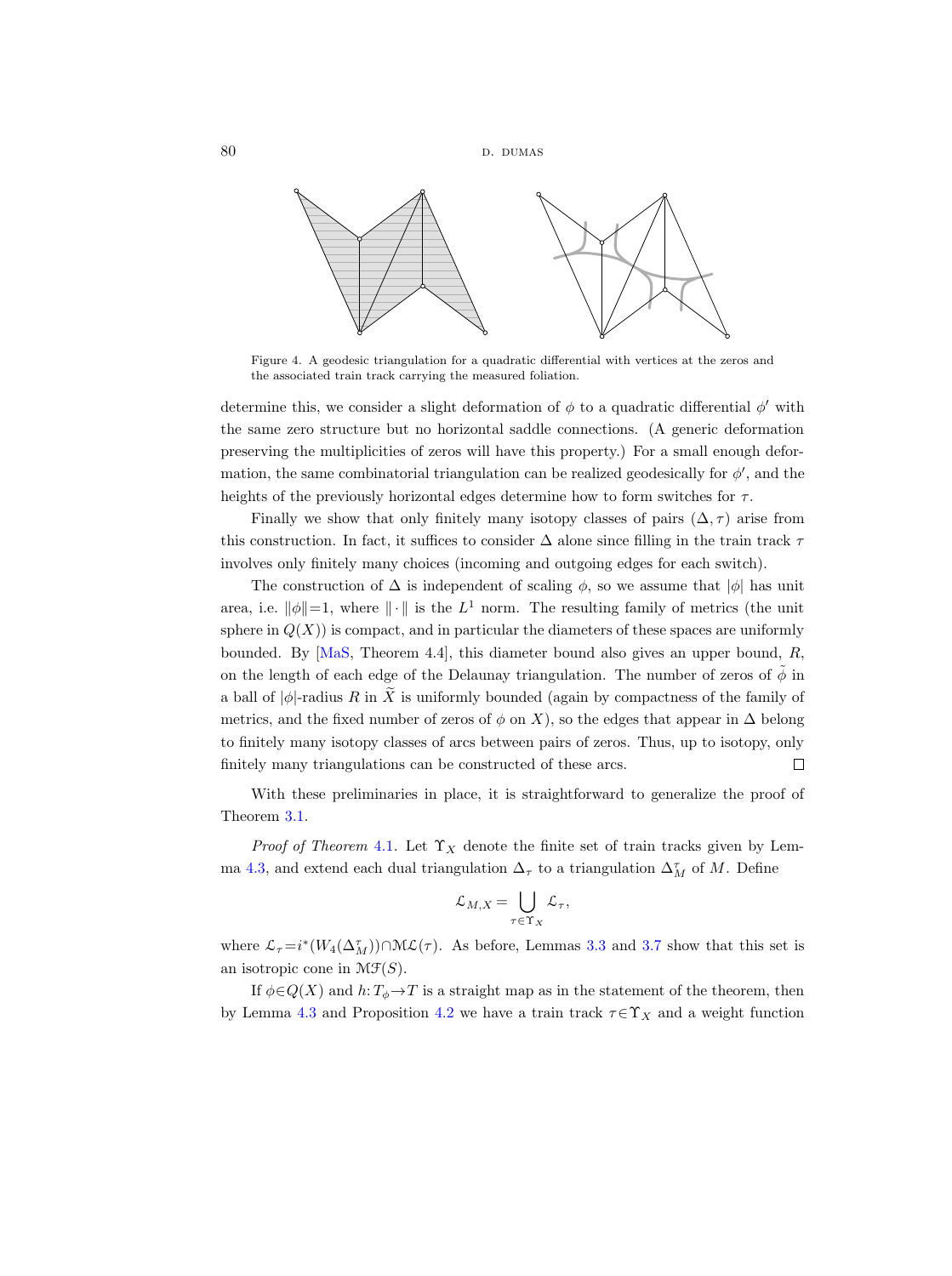$w \in W(\Delta_M^{\tau}, \Lambda)$  such that  $i^*(\varphi_*(w)) \in W(\Delta_{\tau})$  represents  $[\mathfrak{F}(\phi)]$ . Here we retain the notation of the previous section, i.e.  $\varphi$  denotes a left inverse of  $\mathfrak{o}: \mathbb{R} \to \Lambda$  and

$$
i^* \colon W(\Delta_M^{\tau}) \longrightarrow W(\Delta_{\tau})
$$

restricts a weight function to the boundary triangulation.

By Proposition [4.2,](#page-23-2) the weight w is associated with a map  $\tilde{\Delta}_{M}^{\tau(0)} \rightarrow T$ . As in the proof of Theorem [3.1,](#page-15-1) this implies  $w \in W_4(\Delta_M^{\tau}, \Lambda)$  and therefore  $i^*(\varphi_*(w)) \in \mathcal{L}_{\tau}$ . We conclude that  $[\mathcal{F}(\phi)] \in \mathcal{L}_{M,X}$ .  $\Box$ 

#### 4.3. Isotropic cone for length functions

In this section we introduce a further refinement to the isotropic cone construction that addresses special properties of abelian actions of groups on R-trees (which are described below).

Keeping the notation of the previous section for  $M$ ,  $S$ , and  $X$ , suppose that we have  $\phi \in Q(X)$  and a  $\pi_1 S$ -equivariant straight map  $h: T_\phi \to T$  as in Theorem [4.1.](#page-23-0) Then the image  $h(T_{\phi})\subset T$  is naturally an R-tree preserved by  $\pi_1S$ . Let  $\ell: \pi_1S \to \mathbb{R}$  denote the translation-length function of this action and write  $T_{\ell}=h(T_{\phi})$ . Then  $T_{\ell}$  is the intermediate step in a factorization of  $h$  as a straight map followed by an isometric embedding:

$$
T_{\phi} \xrightarrow{\text{straight}} T_{\ell} \xrightarrow{\text{embed}} T.
$$

Theorem [4.1](#page-23-0) shows that this situation forces  $[\mathcal{F}(\phi)]$  to lie in an isotropic cone.

The generalization we now consider is to replace  $T_\ell$  with a pair of trees  $T_\ell, T'_\ell$  on which  $\pi_1 S$  acts with the same length function  $\ell$ —we say that these actions are *isospectral*. We suppose that one of these is the image of a straight map while the other isometrically embeds in a Λ-tree  $T$  with a  $\pi_1 M$  action. From this weaker connection between  $T_\phi$  and T, i.e.

$$
T_{\phi}\xrightarrow{\text{straight}} T_{\ell} \xleftarrow{\text{isospectral}} T'_{\ell} \xleftarrow{\text{embed}} T,
$$

we can still conclude that  $[\mathcal{F}(\phi)] \in \mathcal{L}_{M,X}$ . The following theorem makes this precise.

<span id="page-26-0"></span>THEOREM 4.4. Let T be a  $\Lambda$ -tree on which  $\pi_1 M$  acts. Let  $T_\ell$  and  $T'_\ell$  be  $\mathbb R$ -trees on which  $\pi_1S$  acts minimally with length function  $\ell$ . Let  $\phi \in Q(X)$  be a holomorphic quadratic differential such that there exist a  $\pi_1 S$ -equivariant straight map h:  $T_{\phi} \rightarrow T_{\ell}$  and a  $\pi_1 S$ -equivariant isometric embedding  $k: T'_{\ell} \to T$ . Then  $[\mathcal{F}(\phi)] \in \mathcal{L}_{M,X}$ .

Evidently this theorem would follow directly from Theorem [4.1](#page-23-0) if the isospectrality condition implied the existence of an isometry  $T_{\ell} \simeq T'_{\ell}$ , for this isometry would allow h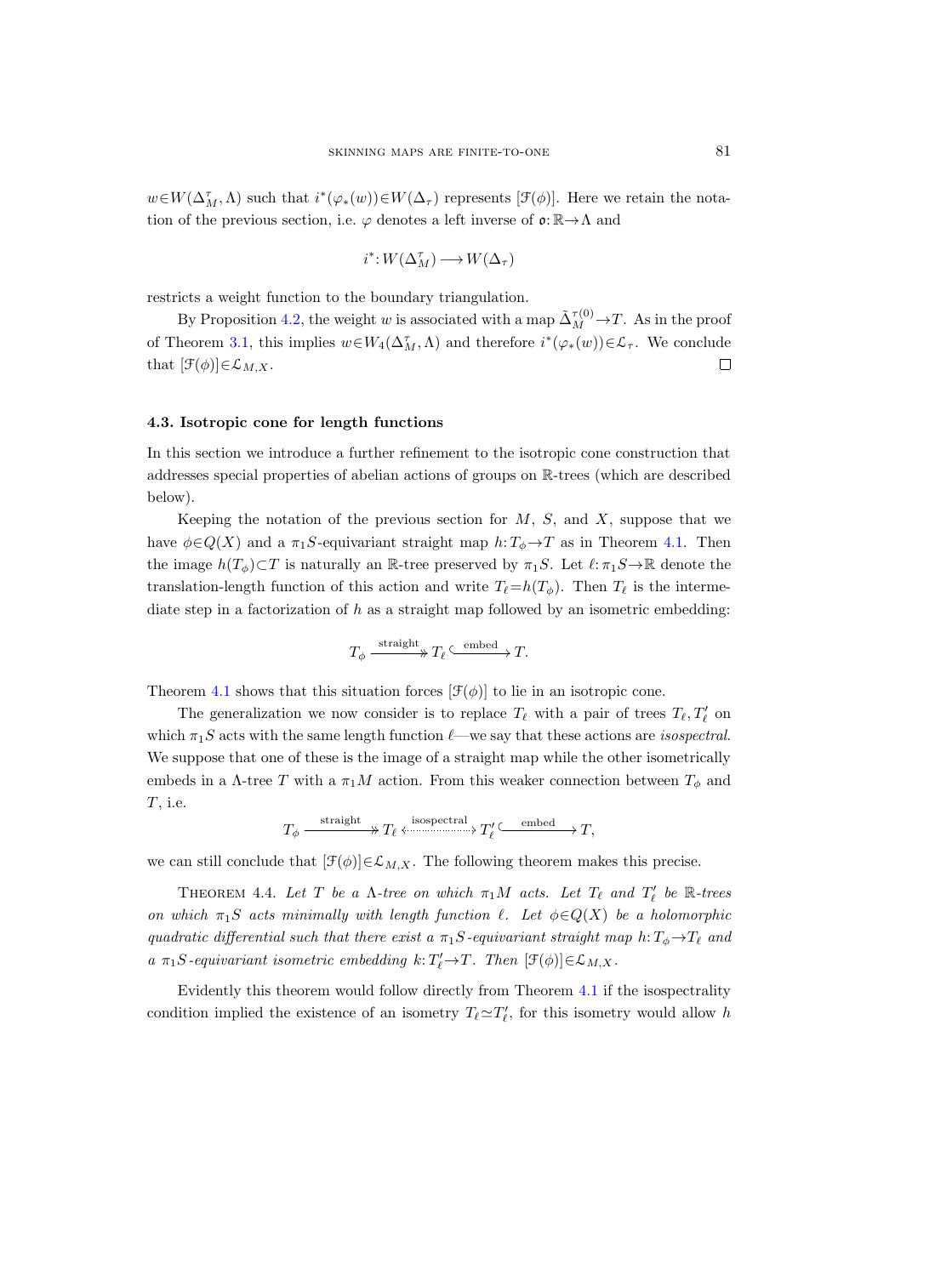and k to be composed, giving a straight map  $T_{\phi} \rightarrow T$ . This approach works for some length functions but not for others, so before giving the proof we discuss the relevant dichotomy.

# 4.4. Abelian and non-abelian actions

Recall that an isometric action of a group  $\Gamma$  on an R-tree is called *abelian* if the associated length function has the form  $\ell(g)=|\chi(g)|$ , where  $\chi: \Gamma \to \mathbb{R}$  is a homomorphism; otherwise, the action (or length function) is called non-abelian. We have the following fundamental result of Culler and Morgan.

THEOREM4.5. ([\[CM\]](#page-69-9)) Let  $T_{\ell}$  and  $T'_{\ell}$  be R-trees equipped with minimal, isospectral actions of a group  $\Gamma$ . If the length function  $\ell$  is non-abelian, then there is an equivariant isometry  $T_{\ell} \rightarrow T'_{\ell}$ .

As remarked above, this shows that the conclusion of Theorem [4.4](#page-26-0) follows from Theorem [4.1](#page-23-0) whenever the length function is non-abelian. Thus we assume from now on that  $\ell=|x|: \pi_1S \to \mathbb{R}$  is an abelian length function. In this case, there may be many non-isometric trees on which  $\pi_1S$  acts with this length function [\[Br\]](#page-69-10).

An end of an R-tree is an equivalence class of rays, where two rays are equivalent if their intersection is a ray. An abelian action of  $\pi_1 S$  on an R-tree  $T_\ell$  has a fixed end (see [\[CM,](#page-69-9) Corollary 2.3] or [\[AB,](#page-69-11) Theorem 7.5]). The fixed end has an associated Busemann function  $\beta: T_\ell \to \mathbb{R}$ , that intertwines the action of  $\pi_1S$  on  $T_\ell$  with the translation action on R induced by  $\chi$  [\[AB,](#page-69-11) Theorem 7.6]. Furthermore the function  $\beta$  is unique up to adding a constant. Here we use the term "Busemann function" following e.g. [\[Le2,](#page-70-12) §2], which is consistent with its use in the theory of metric spaces of non-positive curvature [\[BH,](#page-69-12) §II.8]; the same object is called an end map and discussed in [\[Chis,](#page-69-5) §2.3], while the above-cited result in [\[AB\]](#page-69-11) simply calls the map  $\alpha$ .

The following result from  $[D, \S6]$  shows that composition with a Busemann function preserves straightness of maps from  $T_{\phi}$ .

<span id="page-27-0"></span>LEMMA 4.6. Let  $T_{\ell}$  be an R-tree equipped with an abelian action of  $\pi_1S$  by isometries, and let  $\beta: T \to \mathbb{R}$  denote a Busemann function of a fixed end. If  $h: T_{\phi} \to T_{\ell}$  is an equivariant straight map, then  $\beta \circ h : T_{\phi} \to \mathbb{R}$  is also straight.

Effectively this result will allow us to replace  $T_\ell$  with R in the hypotheses of Theorem [4.4,](#page-26-0) since any straight map can be composed with a Busemann function, preserving straightness and without changing the length function.

In the proof of Theorem [4.1,](#page-23-0) the straightness of  $h: T_{\phi} \to T$  was only used to conclude that the map is isometric when applied to the endpoints of each segment in  $T_{\phi}$  that corre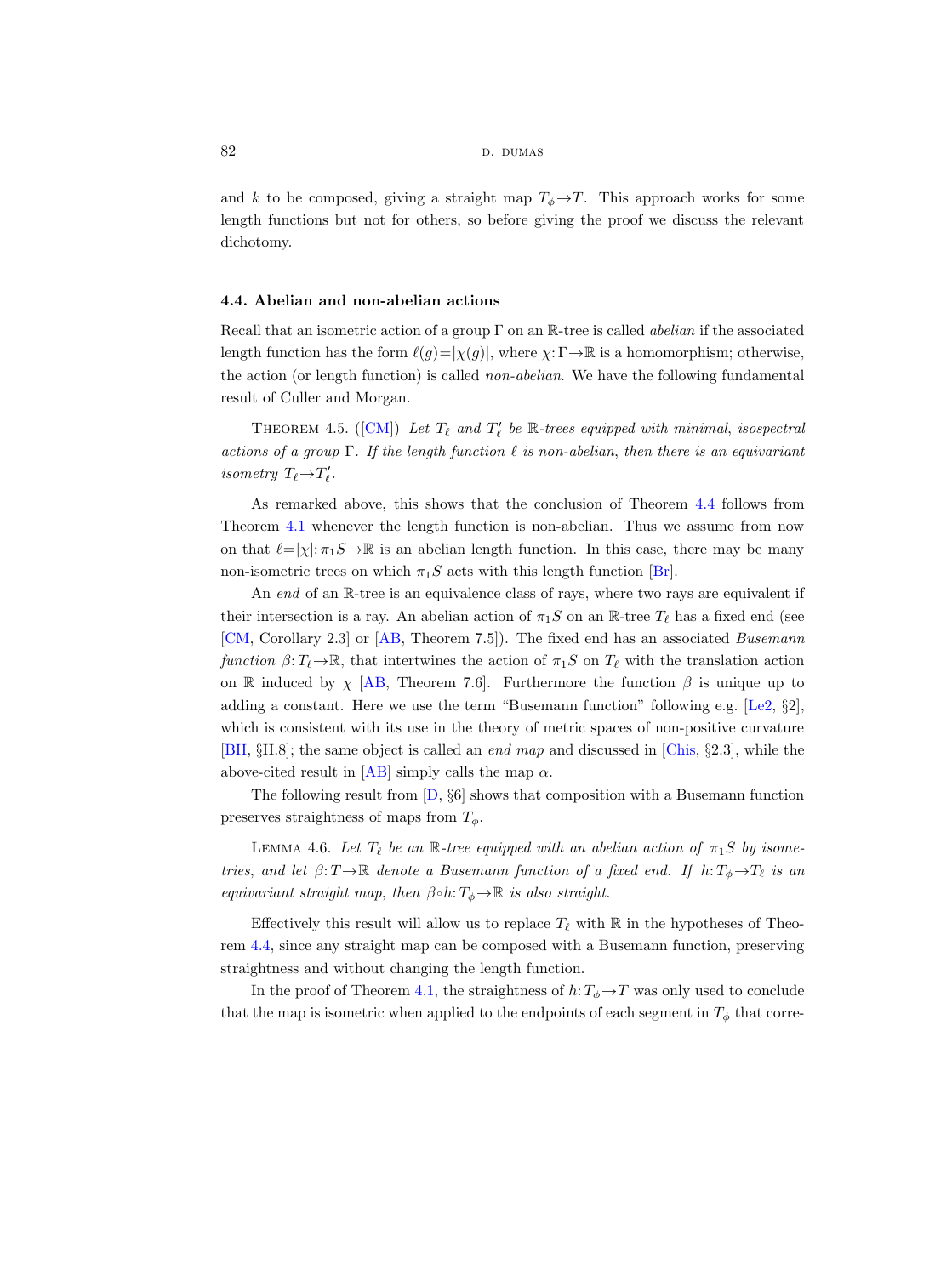sponds to one of the  $\phi$ -geodesic edges of a triangulation of X (furnished by Lemma [4.3\)](#page-24-0). To generalize the proof to the situation of Theorem [4.4,](#page-26-0) it will therefore suffice to show that if there exists a straight map  $T_{\phi} \rightarrow T_{\ell}$ , then there also exists a partially defined map  $T_{\phi} \rightarrow T'_{\ell}$  that is "locally straight" in that it is an isometry when applied to the endpoints of any of these segments. Since these segments arise from lifting the finite set of edges of a triangulation of X, they lie in finitely many  $\pi_1S$ -equivalence classes. Thus, Theorem [4.4](#page-26-0) is reduced to the following.

<span id="page-28-0"></span>THEOREM 4.7. Let  $T_{\ell}$  and  $T'_{\ell}$  be R-trees on which  $\pi_1S$  acts minimally and isospectrally, with abelian length function  $\ell$ , and suppose that  $h: T_{\phi} \rightarrow T_{\ell}$  is an equivariant straight map, for some  $\phi \in Q(X)$ .

Let  $\mathscr{I} \subset \mathscr{I}_{\phi}$  be a set of segments in  $T_{\phi}$  that arise from non-singular  $\phi$ -geodesic segments in X and suppose that  $\mathscr I$  contains only finitely many  $\pi_1S$ -equivalence classes. Let  $E \subset T_{\phi}$  be the set of endpoints of elements of  $\mathscr{I}$ .

Then there exists an equivariant map  $h' : E \to T'_\ell$  such that for any segment  $J \in \mathcal{I}$ with endpoints x and y, we have

$$
d(h(x), h(y)) = d(h'(x), h'(y)).
$$

The proof will depend on properties of a certain endomorphism of the tree  $T'_\ell$  related to the end fixed by  $\pi_1 S$ .

Given an R-tree T and an end e, for any  $x \in T$  and  $s \geq 0$  let  $P_s(x)$  denote the point on the ray from x to e such that  $d(x, P_s(x))=s$ . Then  $P_s: T\to T$  is a weakly contracting map, and if  $\pi_1S$  acts on T fixing e, then  $P_s$  is  $\pi_1S$ -equivariant. We call  $P_s$  the pushing map of distance s for the end e.

<span id="page-28-1"></span>LEMMA 4.8. Let T be an R-tree and let  $\beta: T \to \mathbb{R}$  denote a Busemann function of an end e. Then for any  $p, q \in T$  there exists  $s_0 \geq 0$  such that  $d(P_s(p), P_s(q))=|\beta(p)-\beta(q)|$ for all  $s \geq s_0$ , where  $P_s: T \to T$  is the pushing map for the end e.

*Proof.* The ray from p to e and the ray from q to e overlap in a ray from o to e, where  $o$  is a point on the geodesic segment from  $p$  to  $q$ , and the Busemann function satisfies  $|\beta(p)-\beta(q)|=|d(p, o)-d(q, o)|$ . Let  $r(t)$  parameterize the ray from o to e,  $t\geqslant 0$ . Then, for  $s \geq \max\{d(p, o), d(q, o)\}\,$ , we have  $P_s(p)=r(s-d(p, o))$  and  $P_s(q)=r(s-d(q, o))$ . Since r is an isometry onto its image, we have  $d(P_s(p), P_s(q))=|d(p, o)-d(q, o)|$ .  $\Box$ 

Using the pushing map, we can now give the following.

*Proof of Theorem [4.7](#page-28-0).* Enlarging  $\mathscr I$  if necessary, we can take this set and its set of endpoints E to be  $\pi_1 S$ -invariant.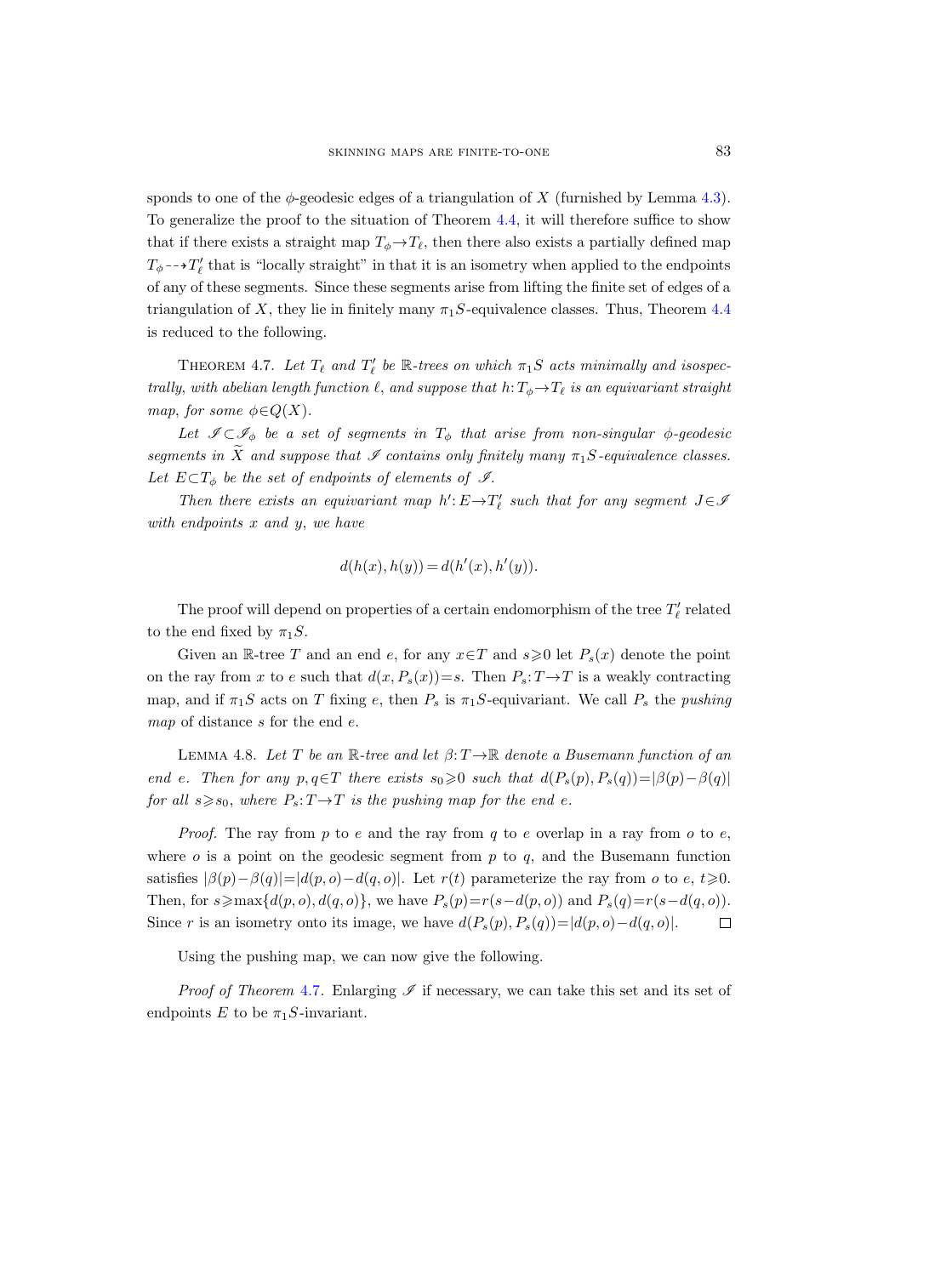Let  $E_0 \subset E$  be a finite subset containing exactly one point from each  $\pi_1 S$ -orbit in E. Let  $\beta$  and  $\beta'$  be Busemann functions of the fixed ends of  $\pi_1S$  acting on  $T_\ell$  and  $T'_{\ell}$ , respectively. For each  $x \in E_0$ , choose a point  $g'(x) \in T'_{\ell}$  such that  $\beta'(g'(x)) = \beta(h(x)),$ giving a map  $g': E_0 \to T'_\ell$ . This is possible since the map  $\beta': T' \to \mathbb{R}$  admits a section, e.g. any complete geodesic  $\mathbb{R} \rightarrow T'$  that extends a ray representing the fixed end.

Using the action of  $\pi_1 S$  on  $T_\ell$ , we extend g' to an equivariant map  $g' : E \to T'$  which then satisfies  $\beta'(g'(x)) = \beta(h(x))$  for all  $x \in E$ .

For any  $s \geq 0$  let  $h'_s(x) = P'_s(g'(x))$ , where  $P'_s: T'_\ell \to T'_\ell$  is the pushing map for the fixed end of  $\pi_1S$ . By Lemma [4.6,](#page-27-0) for any segment  $J\in\mathscr{I}$  with endpoints  $x, y\in E$  we have

$$
d(h(x), h(y)) = |\beta(h(x)) - \beta(h(y))| = |\beta'(g'(x)) - \beta'(g'(y))|,
$$

and by Lemma [4.8](#page-28-1) there exists  $s_J \geq 0$  such that for all  $s \geq s_J$  we have

$$
d(h'_s(x), h'_s(y)) = |\beta(g'(x)) - \beta(g'(y))| = d(h(x), h(y)).
$$

Taking s larger than the maximum of  $s<sub>J</sub>$  as J ranges over a finite set representing each  $\pi_1$ S-orbit in  $\mathcal{I}$ , the above condition holds for each such representative, and by equivariance, for each  $J \in \mathcal{I}$ . Then  $h' = h'_{s}: E \to T'_{\ell}$  is the desired map.  $\Box$ 

As remarked above, this completes the proof of Theorem [4.4.](#page-26-0)

#### <span id="page-29-0"></span>4.5. Application: Floyd's theorem

In this section we discuss some context for Theorems [3.1,](#page-15-1) [4.1,](#page-23-0) and [4.4.](#page-26-0) The contents of this section are not used in the sequel.

Theorem [3.1](#page-15-1) and its refinements can be seen as generalizations of the following theorem by Floyd [\[F\]](#page-69-2).

<span id="page-29-1"></span>Theorem 4.9. Let M be a compact, irreducible 3-manifold with boundary S. Then the set of boundary curves of a two-sided incompressible, ∂-incompressible surface in M is contained in a finite union of half-dimensional piecewise linear cells in  $\mathcal{MF}(S)$ .

Note that the correspondence between measured laminations and measured foliations on surfaces (see e.g. [\[Le1\]](#page-70-13)) allows us to consider the boundary of a surface in  $M$  as an element of  $\mathcal{MF}(S)$ . The original statement in [\[F\]](#page-69-2) uses the language of measured laminations.

Floyd's theorem answers a question of Hatcher, who established a similar result for manifolds with torus boundary [\[Hat\]](#page-70-14). Hatcher's theorem is often used through its corollary that a knot complement manifold has finitely many boundary slopes.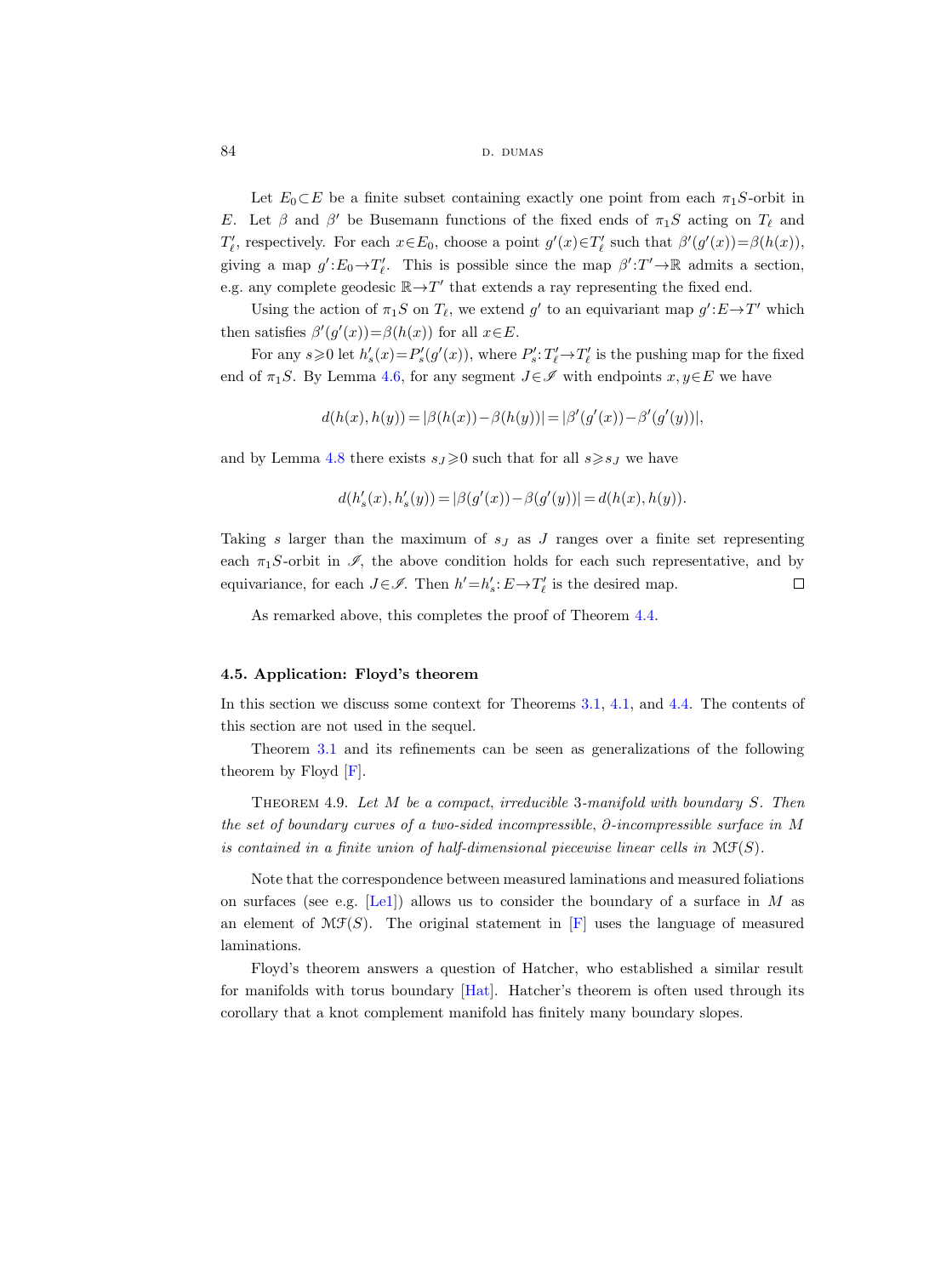In both cases the half-dimensional set is constructed as an isotropic cone in the symplectic space  $\mathcal{MF}(S)$ , and these results can be compared to the more elementary (co)homological version: As a consequence of Poincar´e duality, the image of the connecting map

$$
H_2(M, \partial M) \stackrel{\delta}{\longrightarrow} H_1(\partial M)
$$

is isotropic with respect to the intersection pairing. Dually, the image of the map  $H^1(M) \to H^1(\partial M)$  induced by inclusion of the boundary is isotropic for the cup product.

To show the connection with our results, we derive Floyd's theorem from Theo-rem [3.1](#page-15-1) under the additional assumption that the boundary  $S$  is incompressible.

*Proof of Theorem [4.9](#page-29-1) (incompressible boundary case)*. Let  $F$  be an incompressible and  $\partial$ -incompressible surface in M. The preimage  $\tilde{F}$  of F in  $\tilde{M}$  is a collection of planes, separating  $\tilde{M}$  into a countable family of complementary regions. The adjacency graph of these regions, with one vertex for each region and one unit-length edge for each plane, gives an R-tree (which comes from an underlying Z-tree) on which  $\pi_1 M$  acts by isometries. In this tree, the distance between two vertices is the minimum number of intersections between  $\tilde{F}$  and a path between the corresponding complementary regions in  $\tilde{M}$ .

Similarly, the boundary curves  $\partial F$  lift to a collection of lines separating  $\tilde{S}$  and give a dual tree  $T_{\partial F}$  on which  $\pi_1 S$  acts by isometries. The equivalence between laminations and foliations allows us to identify  $\partial F$  with a measured foliation class in  $\mathcal{MF}(S)$ ; under this correspondence,  $T_{\partial F}$  becomes the dual tree of that measured foliation (in the sense of  $\S 2.7$ ).

Since the boundary is incompressible, the inclusion  $S \hookrightarrow M$  lifts to  $\widetilde{S} \rightarrow \widetilde{M}$  which induces a map  $T_{\partial F} \to T_F$ . This map of trees is an isometric embedding: It is weakly contracting, since minimizing the number of intersections of a path in  $\widetilde{S}$  with  $\widetilde{\partial F}$  is a more constrained problem than minimizing intersections of a path in  $\widetilde{M}$  with  $\widetilde{F}$ . However, if an isotopy of such a path in  $\widetilde{M}$  were to decrease the number of intersections with  $\widetilde{F}$ (i.e. if the map  $T_{\partial F} \to T_F$  strictly contracted any distance), then putting the isotopy in general position relative to  $\widetilde{F}$  would reveal a boundary compression of F. Since F is ∂-incompressible, this is a contradiction.

Applying Theorem [3.1](#page-15-1) to  $T_{\partial F} \to T_F$ , we conclude that  $\partial F \in \mathcal{L}_M$ . Since  $\mathcal{L}_M$  is an isotropic piecewise linear cone, the desired conclusion follows.  $\Box$ 

Comparing Floyd and Hatcher's proofs with that of Theorem [3.1](#page-15-1) shows that the same "cancellation" phenomenon is at work in both cases. Briefly, the connection is as follows. Floyd and Hatcher analyze weight functions on branched surfaces that carry all of the incompressible,  $\partial$ -incompressible surfaces in M. Weights on a branched surface satisfy a linear condition at each singular vertex. When the Thurston form is applied to a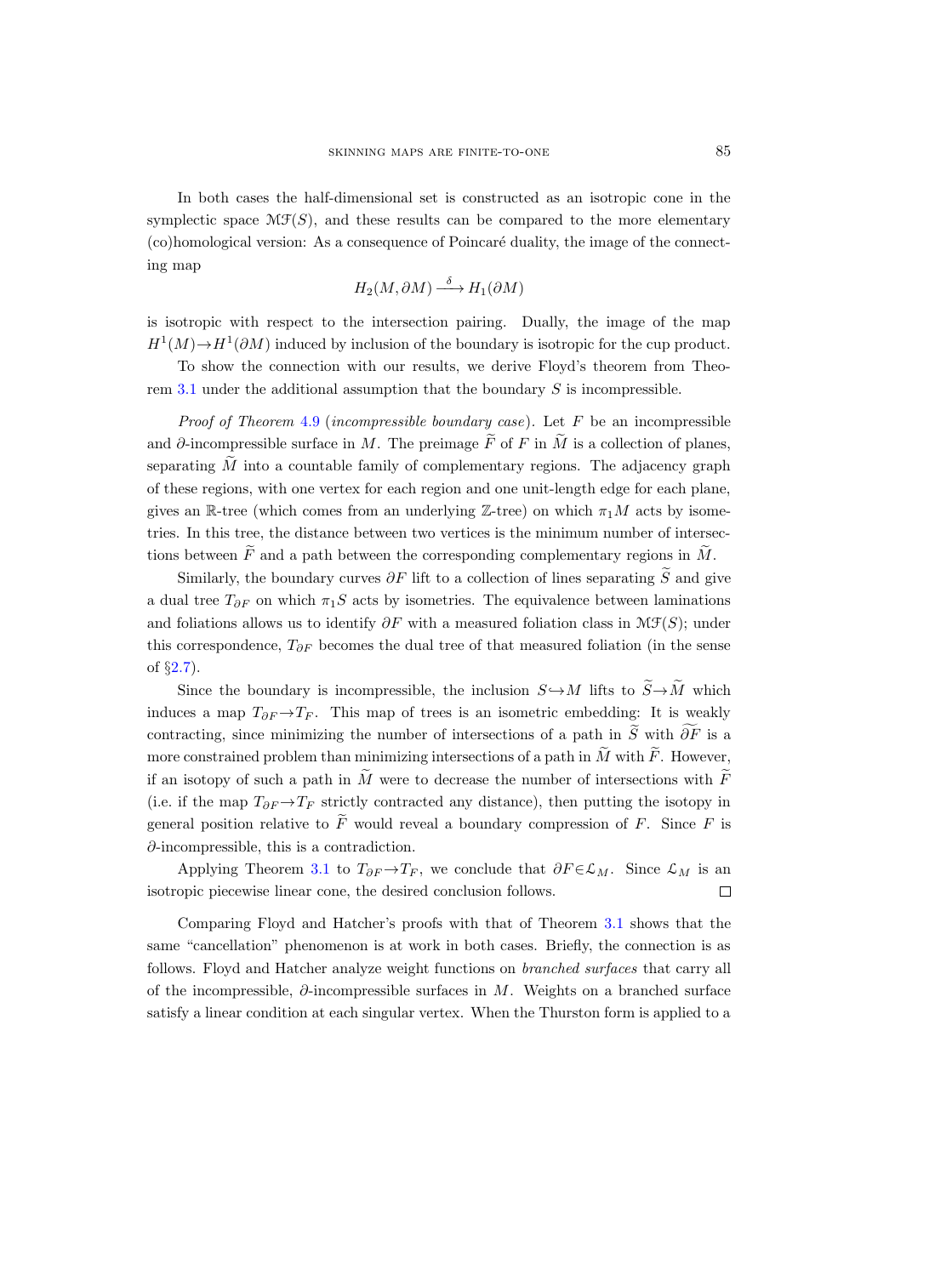pair of weights on the boundary train track of a branched surface, these vertex conditions lead to pairwise cancellation of terms in the Thurston form, giving an isotropic space of boundary weights.

The finite set of branched surfaces that is used in this argument comes from a construction by Floyd–Oertel [\[FO\]](#page-69-13), which is based on normal surface theory and a triangulation of the 3-manifold. In this way, the weight conditions at the singular vertices of a branched surface are dual to the weak four-point condition [\(3.2\)](#page-20-0) in each 3-simplex that defines the cone  $\mathcal{L}_M$  in our approach, and the role of the spaces  $W_4(\Delta_M)$  in the proof of Theorem [3.1](#page-15-1) is analogous to that of the space of boundary weights of a branched surface in the arguments of Floyd and Hatcher.

## 5. The Kähler structure of  $Q(X)$

<span id="page-31-0"></span>The goal of this section is to introduce a Kähler metric on  $Q(X)$  and then to show that the foliation map  $\mathfrak{F}: Q(X) \to \mathcal{MF}(S)$  identifies the underlying symplectic space with the Thurston symplectic structure on  $M\mathcal{F}(S)$ . The Kähler metric we construct has singularities but we show that it is smooth relative to a stratification of  $Q(X)$ .

## 5.1. The stratification

Let  $Z$  be a manifold. A *stratification* of  $Z$  is a locally finite collection of locally closed submanifolds  $\{Z_j : j \in I\}$  of Z, the strata, indexed by a set I such that

(1)  $Z = \bigcup_{j \in I} Z_j$ ,

(2)  $Z_j \cap \overline{Z}_k \neq 0$  if and only if  $Z_j \subset \overline{Z}_k$ .

These conditions induce a partial order on I, where  $j \leq k$  if  $Z_j \subset \overline{Z}_k$ . A stratification of a complex manifold  $Z$  is a *complex-analytic stratification* if the closure and boundary of each stratum (i.e.  $\overline{Z}_j$  and  $\overline{Z}_j \backslash Z_j$ ) are complex-analytic sets.

Let  $\mathcal{Q}(S)$  denote the space of holomorphic quadratic differentials on marked Riemann surfaces diffeomorphic to S, i.e. the set of all pairs  $(X, \phi)$ , where  $X \in \mathcal{T}(S)$  and  $\phi \in Q(X)$ . This space is a vector bundle over  $\mathfrak{T}(S)$  isomorphic to the cotangent bundle  $T^*\mathfrak{T}(S)$ . Let  $s_0: \mathfrak{T}(S) \rightarrow \mathfrak{Q}(S)$  denote the zero section.

There is a natural complex-analytic stratification of  $\mathcal{Q}(S)$  according to the numbers and types of zeros of the quadratic differential (see  $[V2]$  and  $[MaS]$ ). Specifically, let the symbol of a non-zero quadratic differential  $\phi$  be the pair  $(\mathbf{n}, \varepsilon)$ , where  $\mathbf{n} = (n_1, ..., n_k)$  is the list of multiplicities (in weakly decreasing order) of the zeros of  $\phi$ , and where  $\varepsilon = \pm 1$ according to whether  $\phi$  is the square of a holomorphic 1-form ( $\varepsilon=1$ ) or not ( $\varepsilon=-1$ ).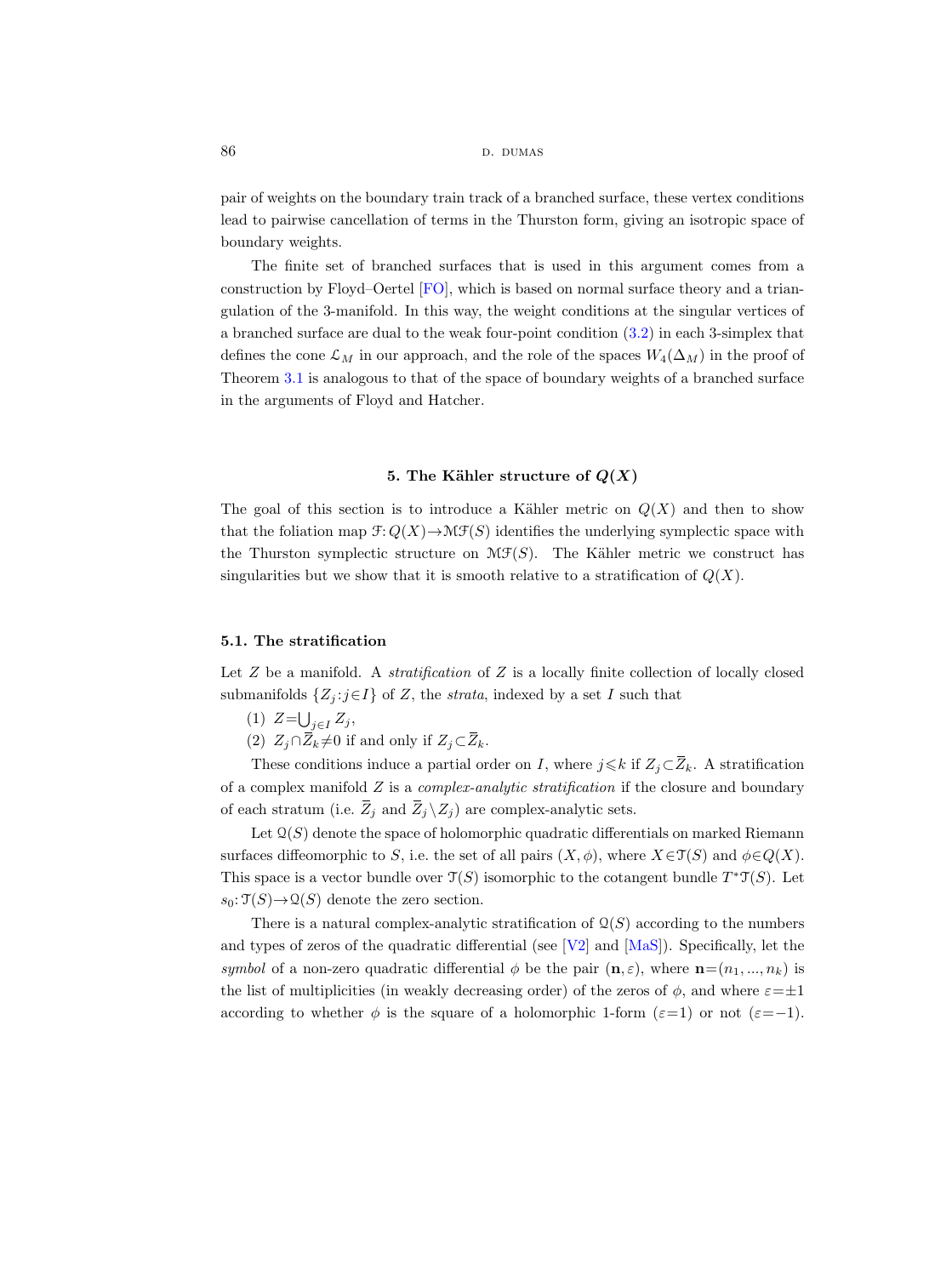Thus we have  $\sum_{j=1}^{k} n_j = 4g-4$  and there are finitely many possible symbols; we denote the set of all such symbols by S.

Given  $\pi \in \mathcal{S}$ , let  $\mathcal{Q}(S, \pi)$  denote the set of quadratic differentials with symbol  $\pi$ . This set is a manifold, with local charts described below (in §[5.4\)](#page-37-0). The stratification of  $Q(S)$ is formed by the sets  $\mathcal{Q}(S,\pi)$  and the zero section  $s_0(\mathcal{T}(S))$ .

There is a related stratification of a fiber  $Q(X)$  with the following properties.

<span id="page-32-0"></span>LEMMA 5.1. For each  $X \in \mathcal{T}(S)$ , there is a complex-analytic stratification  $\{Q_i(X)\}$ of  $Q(X)$  such that

- (i) each stratum is a connected and  $\mathbb{C}^*$ -invariant;
- (ii) the symbol is constant on each stratum  $Q_i(X)$ ;

(iii) if  $q \in Q_j(X)$  and  $v \in T_qQ_j(X)$ , then the meromorphic function  $v/q$  has at most simple poles.

Proof. A complex-analytic stratification can always be refined so that a given complex-analytic subset becomes a union of strata (see [\[W\]](#page-71-7) and [\[GM,](#page-70-15) p. 43, Theorem 1.6]), and a further refinement can be taken so that the strata are connected. Here refinement refers to changing the stratification in such a way that each new stratum is entirely contained in one of the old strata.

Applying this to the stratification of  $\mathcal{Q}(S)$  discussed above and the closed subvariety  $Q(X)$ , we obtain a stratification of  $Q(S)$  such that the symbol is constant on each stratum and so that  $Q(X)$  is a union of strata. In particular there is an induced stratification  ${Q_j(X)}$  of  $Q(X)$  satisfying (ii). The original stratification of  $Q(S)$  is  $\mathbb{C}^*$ -invariant, and the strata of the refinement can be constructed using finitely many operations that preserve this invariance (i.e. boolean operations and passage from a complex-analytic set to its singular locus or to an irreducible component), so property (i) also follows.

Thus the proof is completed by the following lemma, which shows that property (iii) is a consequence of property (ii).  $\Box$ 

LEMMA 5.2. Let  $M \subset Q(X)$  be a submanifold on which the symbol is constant. Then for any  $(q, \dot{q}) \in TM$ , the function  $\dot{q}/q$  has at most simple poles on X.

*Proof.* Let  $q_t$  be a smooth family of quadratic differentials in M with  $q_0=q$  and with tangent vector  $\dot{q}$  at  $t=0$ .

Let  $p \in X$  be a zero of q of order  $k>0$ , and choose a local coordinate z in which  $z(p)=0$  and  $q=z^k dz^2$ . Since  $q_t$  has the same symbol as q for small t, in a neighborhood of p we can write

$$
q_t = \alpha_t^*(z^k dz^2),
$$

where  $\alpha_t$  is a smooth family of holomorphic functions defined on the set  $\{z:|z|<\varepsilon\}$  and  $\alpha_0(z)=z$ . This is equivalent to the statement that the family of polynomial differen-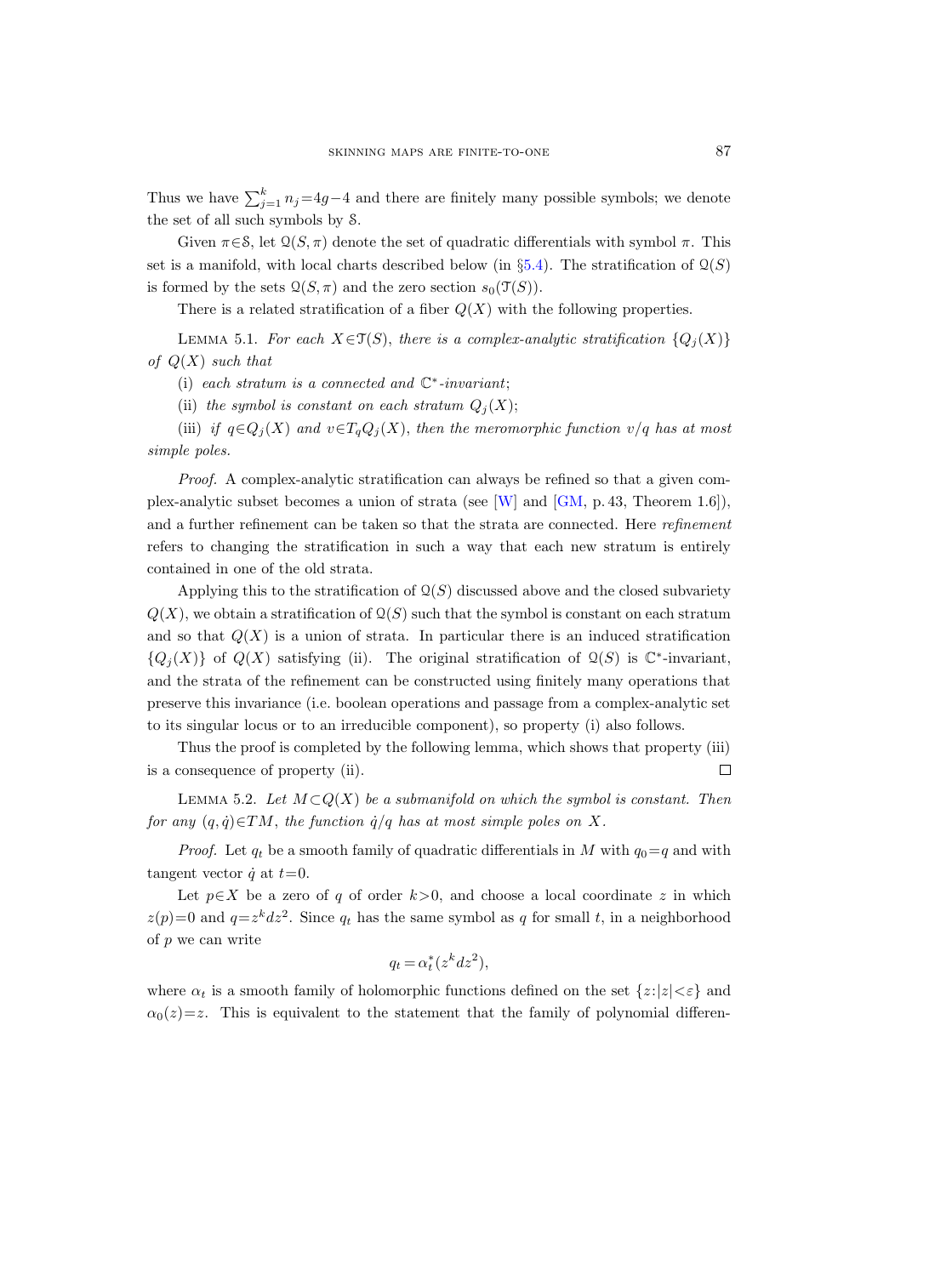tials  $(z^k + a_{k-2}z^{k-2} + ... + a_0)dz^2$  is a universal deformation of  $z^k dz^2$  (see [\[HM,](#page-70-16) Proposition 3.1]). Since  $\alpha_t^*(z^k dz^2) = \alpha_t(z)^k (\alpha_t'(z))^2 dz^2$ , a calculation gives

$$
\dot{q} = z^{k-1} (k\dot{\alpha} + 2z\dot{\alpha}') dz^2,
$$

and  $\dot{q}$  has a zero of order at least k−1 at p. It follows that  $\dot{q}/q$  has at most simple poles.  $\Box$ 

# 5.2. The Kähler form

The vector space  $Q(X)$  is a complex manifold with a global parallelization which identifies  $T_{\phi}Q(X) \simeq Q(X)$  for any  $\phi \in Q(X)$ . We consider the hermitian pairing  $\langle \cdot, \cdot \rangle_{\phi}$  on  $T_{\phi}Q(X)$ defined by

$$
\langle \psi_1, \psi_2 \rangle_{\phi} := \int_X \frac{\psi_1 \bar{\psi}_2}{4|\phi|}.
$$
\n(5.1)

Note that in this expression we consider  $\psi_1 \bar{\psi}_2 / |\phi|$  as a complex-valued quadratic form on  $TX$ , and we integrate the corresponding complexified volume form. With respect to a local choice of a holomorphic 1-form  $\sqrt{\phi}$ , the integrand can also be written as a

$$
\frac{i}{2}\bigg(\frac{\psi_1}{2\sqrt{\phi}}\wedge \frac{\bar{\psi}_2}{2\overline{\sqrt{\phi}}}\bigg).
$$

A branched double covering of X can be used to globalize this interpretation (as in the proof of Theorem [5.8](#page-40-0) below).

Let  $g_{\phi}$  and  $\omega_{\phi}$  be the real and imaginary parts of this hermitian pairing, i.e.

$$
\langle \psi_1, \psi_2 \rangle_{\phi} = g_{\phi}(\psi_1, \psi_2) + i \omega_{\phi}(\psi_1, \psi_2).
$$

Similarly, we write  $\|\psi\|_{\phi}^2 = g_{\phi}(\psi, \psi) = \langle \psi, \psi \rangle_{\phi}$ .

The pairing is not defined for all vectors because the function  $\psi_1 \bar{\psi}_2 / |\phi|$  is not necessarily integrable on X. However, it is defined on the strata  $Q_j(X)$ , as we show in the following result.

THEOREM 5.3. For each stratum  $Q_i(X) \subset Q(X)$  we have

(i) The pairing  $\langle \psi_1, \psi_2 \rangle_{\phi}$  is well defined and positive definite on the tangent bundle  $TQ_i(X);$ 

(ii) The alternating form  $\omega_{\phi}$  on  $TQ_j(X)$  can be expressed as

$$
\omega_{\phi}=\tfrac{1}{2}i\partial\bar{\partial}N,
$$

where  $N: Q(X) \to \mathbb{R}$  is defined by  $N(\phi) = ||\phi||$ . In particular,  $\omega_{\phi}$  is closed; and thus (iii) The hermitian form  $\langle \cdot, \cdot \rangle_{\phi}$  defines a Kähler structure on  $Q_j(X)$ .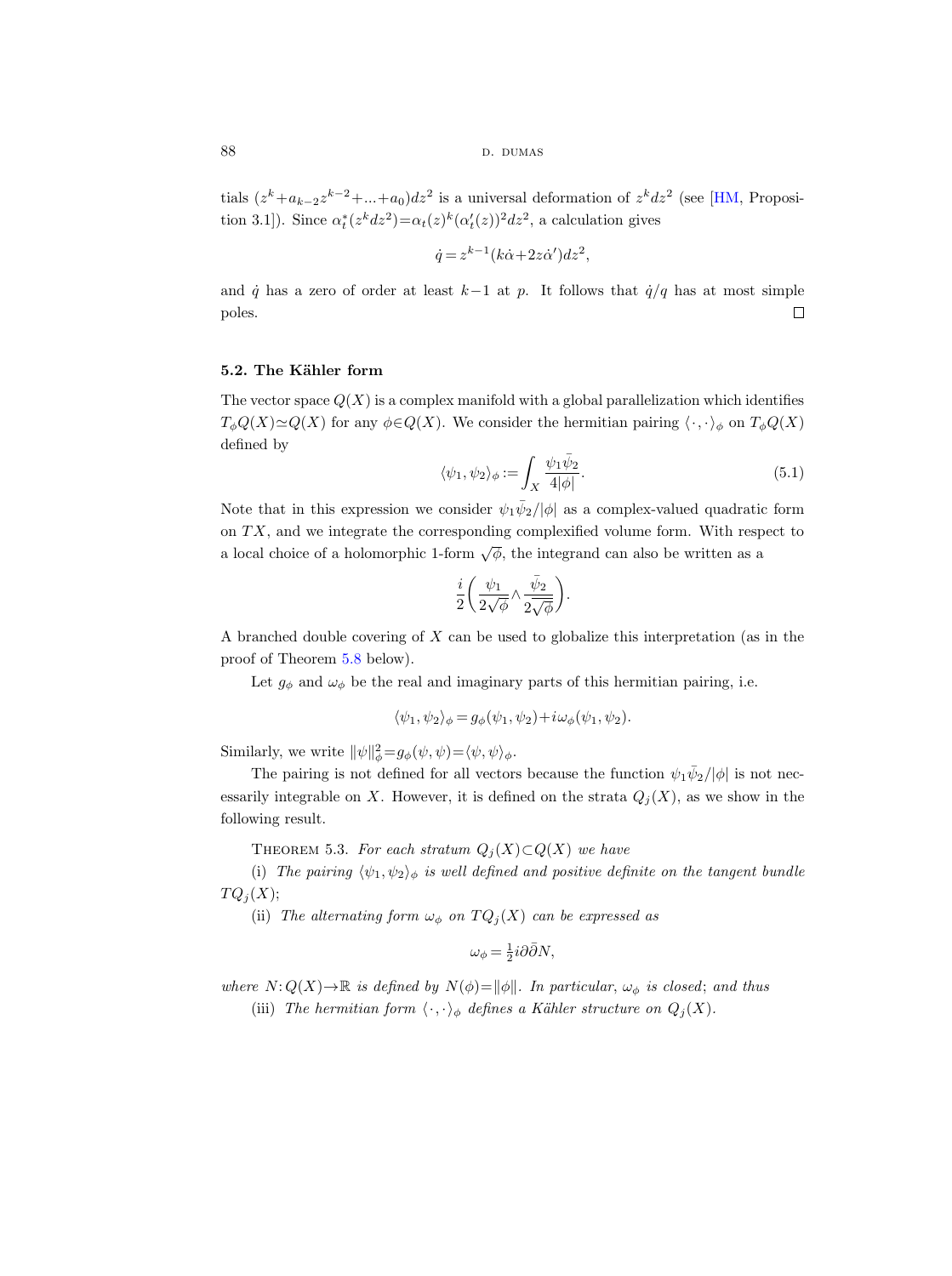A formula for the second derivatives of N equivalent to (ii) above was derived by Royden (see [\[R,](#page-71-8) Lem. 1]) in the case of the open stratum consisting of differentials with at most simple zeros. Royden also analyzes the failure of  $N$  to be twice differentiable in certain directions transverse to the other strata, however, the fact that N is  $C^2$  when restricted to a stratum and the analogous derivative formula, follow easily by similar methods. We describe the necessary adaptation of his argument below.

*Proof.* The function  $|z|^{-1}$  is integrable in a neighborhood of 0 in  $\mathbb{C}$ , so if  $\psi_1/\phi$  has at most simple poles, then  $\langle \psi_1, \psi_2 \rangle_\phi$  is finite for all  $\psi_2 \in Q(X)$ . By part (iii) of Lemma [5.1,](#page-32-0) this holds for all  $(\phi, \psi_1) \in TQ_j(X)$ , so the pairing is well defined there. For any  $\psi \neq 0$ , the function  $|\psi|^2/|\phi|$  is positive except for finitely many zeros, and thus

$$
\|\psi\|_\phi^2=\int_X\frac{|\psi|^2}{4|\phi|}>0.
$$

Now we consider the existence of derivatives of the function  $N(\phi) = \int_X |\phi|$ . The lack of smoothness of  $|\phi|$  at the zeros of  $\phi$  is the only problem: If  $K\subset X$  is compact and contains no zeros of  $\phi$ , then  $\phi \mapsto \int_K |\phi|$  is  $C^{\infty}$  on a neighborhood of  $\phi$  in  $Q(X)$ , and its derivatives are obtained by differentiating inside the integral. Thus our strategy will be to determine the resulting formula for  $\partial \partial N$  away from the zeros, and then show that the zeros give no contribution.

Fix  $\phi \in Q_i(X)$  and for  $\varepsilon > 0$  let  $X_{\varepsilon}$  denote an open neighborhood of the zero set of  $\phi$ such that each connected component of  $X_{\varepsilon}$  is a disk containing a single zero of  $\phi$ , and where each such disk admits a local holomorphic coordinate  $z$  in which the restriction of  $\phi$  is identified with  $z^k dz^2$  on the open disk  $\{z:|z|<\varepsilon\} \subset \mathbb{C}$ . Here  $k \in \mathbb{N}$  depends on the component (and is equal the multiplicity of the zero of  $\phi$  it contains). Such standard disk neighborhoods exist for all  $\varepsilon$  sufficiently small.

Then we can write  $N(\phi) = N_0^{\varepsilon}(\phi) + N_1^{\varepsilon}(\phi)$ , where

$$
N_0^{\varepsilon}(\phi) = \int_{X_{\varepsilon}} |\phi| \quad \text{and} \quad N_1^{\varepsilon}(\phi) = \int_{X \setminus X_{\varepsilon}} |\phi|.
$$

As explained above, the function  $N_1^{\varepsilon}(\phi)$  is smooth on a neighbhorhood of  $\phi$  in  $Q(X)$ , so it restricts to a smooth function on  $Q_j(X)$ . From now on, we consider  $N_0^{\varepsilon}$  and  $N_1^{\varepsilon}$  as functions on  $Q_i(X)$ . We claim that

(I)  $N_0^{\varepsilon}$  is smooth on a neighborhood of  $\phi$  in  $Q_j(X)$ ,

and that at the point  $\phi$  we have

- (II)  $\,\partial \bar{\partial} N_1^{\varepsilon} \! \rightarrow \! -2i \omega_\phi$  as  $\varepsilon \! \rightarrow \! 0,$  and
- (III)  $\,\partial \bar{\partial} N_0^{\varepsilon} \!\rightarrow\! 0$  as  $\varepsilon\!\rightarrow\! 0.$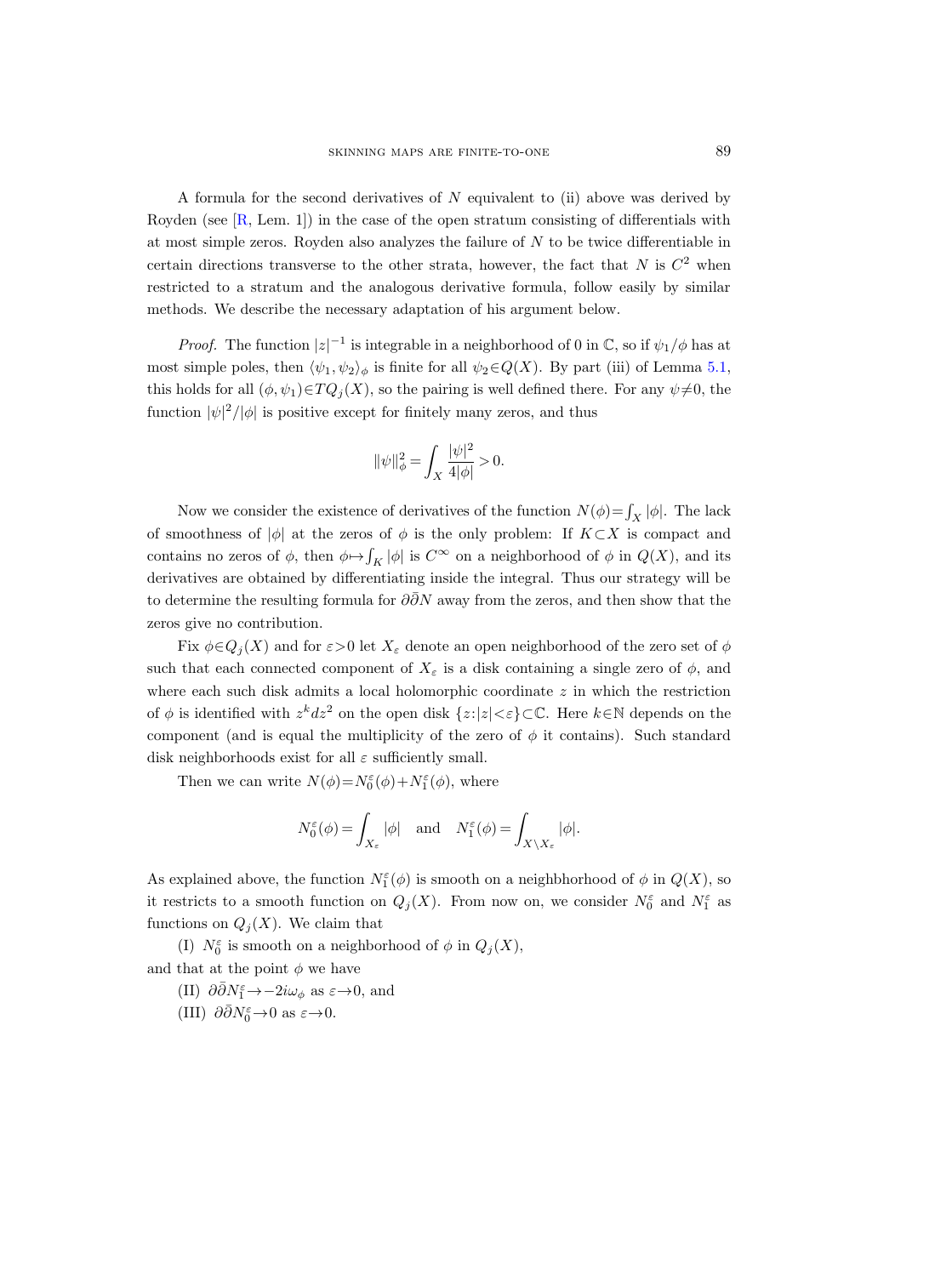90 d. DUMAS

Since (I) allows the expression  $\partial \bar{\partial} N = \partial \bar{\partial} N_1^{\varepsilon} + \partial \bar{\partial} N_0^{\varepsilon}$ , taking  $\varepsilon \to 0$  and using (II) and (III) gives the desired formula  $\frac{1}{2}i\partial\bar{\partial}N=\omega_{\phi}$ . Thus the theorem is reduced to these claims.

We begin with (II), which amounts to differentiating inside the integral defining  $N_1^{\varepsilon}$ . Let  $a: U \to Q_j(X)$  be a local holomorphic parametrization, where  $U \subset \mathbb{C}^m$  is a neighborhood of the origin and  $a(0) = \phi$ . Consider the pointwise norm  $|a(\zeta)|$  as a function of  $\zeta$ . Differentiating  $|a| = \sqrt{a\overline{a}}$ , we find that

$$
\frac{\partial^2 |a|}{\partial \zeta_k \partial \bar{\zeta}_l}(0) = \frac{a_k \bar{a}_l}{4|\phi|},
$$

where for brevity we have written  $a_k$  for

$$
\frac{\partial a}{\partial \zeta_k}(0),
$$

and this formula is valid at any point where  $\phi \neq 0$ . Since the vectors  $a_k$  form a basis for  $T_{\phi}Q_j(X)$ , this equivalent to the statement that, for all  $\psi_1, \psi_2 \in T_{\phi}Q_j(X)$ , we have

$$
\partial\bar{\partial}n(\psi_1,\psi_2) = -2i\frac{1}{4|\phi(z)|}\operatorname{Im}(\psi_1(z)\bar{\psi}_2(z)),
$$

where  $n(\psi)=|\psi(z)|$  and z is any point with  $\phi(z)\neq0$ . Integrating over the set  $X\setminus X_{\varepsilon}$ , which is compact and which does not contain any zeros of  $\phi$ , we have the corresponding expression

$$
\partial\bar{\partial} N_1^\varepsilon(\psi_1,\psi_2)=-2i\int_{X\backslash X_\varepsilon}\frac{\text{Im}(\psi_1\bar{\psi}_2)}{4|\phi|}.
$$

As  $\psi_1, \psi_2 \in T_\phi Q_j$ , the form  $\text{Im}(\psi_1 \bar{\psi}_2)/4 |\phi|$  is integrable on X, and by definition its integral over X is  $\omega_{\phi}(\psi_1, \psi_2)$ . Since the measure of  $X_{\varepsilon}$  goes to zero as  $\varepsilon \to 0$ , claim (II) follows.

We now consider what happens near the zeros of  $\phi$ . Here it will be essential that we are working in a stratum, so the symbol is constant. This means that the zeros move holomorphically as a function of the point in  $Q_i(X)$  and with constant multiplicity. In the same coordinate system where  $\phi$  restricted to a component of  $X_{\varepsilon}$  becomes  $z^k dz^2$  on  $\Delta_{\varepsilon}:=\{z:|z|<\varepsilon\}$ , each  $\psi$  in a neighborhood U of  $\phi$  in  $Q_i(X)$  can therefore be expressed as

$$
e^{h(\psi,z)}(z-u(\psi))^k dz^2,
$$

where  $u:U\to\Delta_{\varepsilon}$  and  $h(\psi, z):U\times\Delta_{\varepsilon}\to\mathbb{C}$  are holomorphic functions and  $u(\phi)=0$ . Thus  $N_0^\varepsilon(\psi)$  is the sum of finitely many terms of the form

$$
\int_{|z|<\varepsilon} |e^{h(\psi,z)}(z-u(\psi))^k|\, |dz|^2 = \int_{|z|<\varepsilon} e^{\operatorname{Re} h(\psi,z)}|z-u(\psi)|^k\, |dz|^2.
$$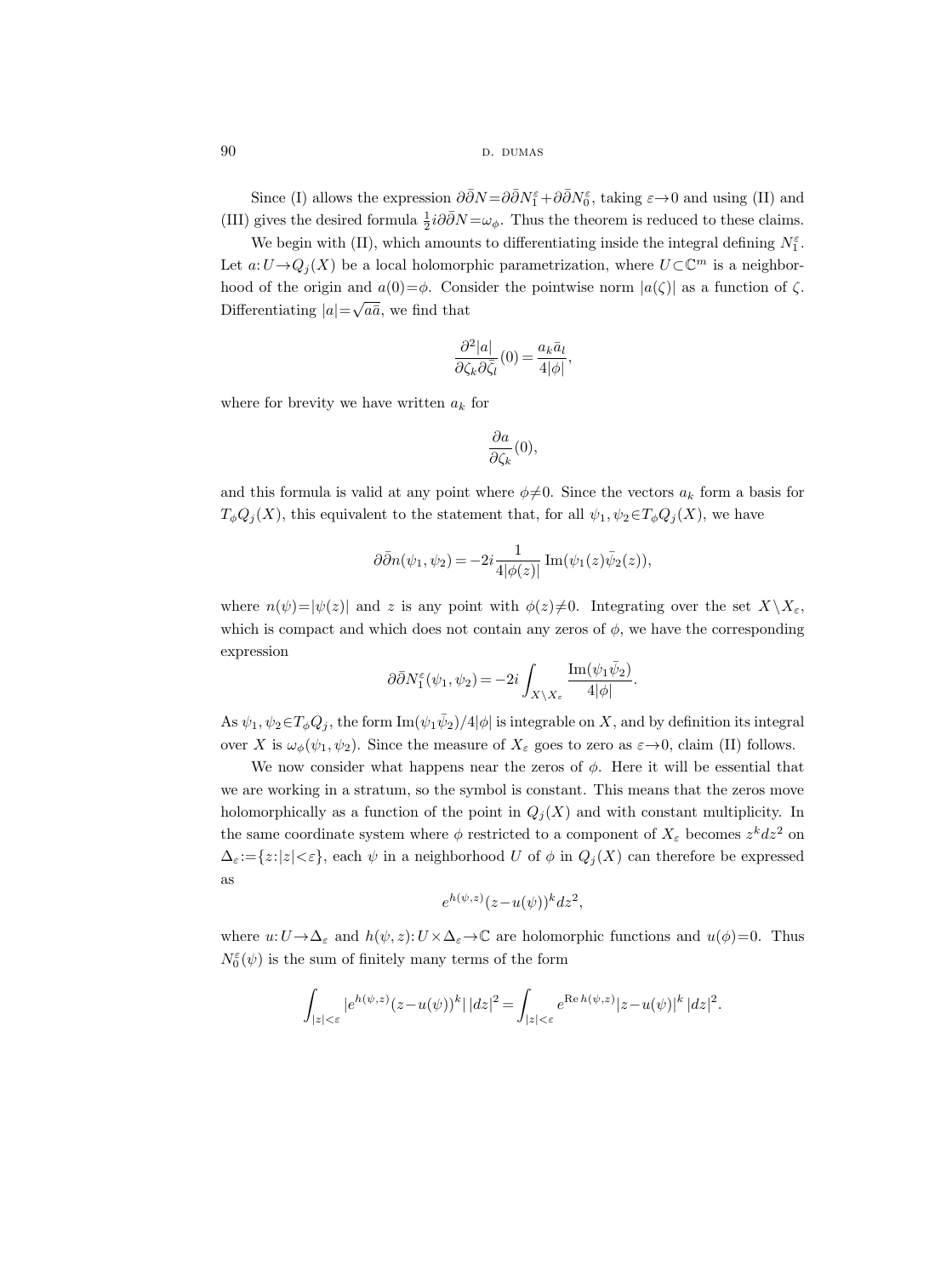Using the change of variable  $w=z-u(\psi)$  this integral becomes

<span id="page-36-0"></span>
$$
\int_{|w+u(\psi)|<\varepsilon} e^{\operatorname{Re}h(\psi,w+u(\psi))}|w|^k |dw|^2.
$$
\n(5.2)

In this form, the integrand is  $C^{\infty}$  as a function of  $\psi$  and all of its  $\psi$ -derivatives are continuous in w. Furthermore, on the boundary curve  $|w+u(\psi)|=\varepsilon$  the integrand is smooth in both  $\psi$  and w (since for  $\psi$  near  $\phi$  this curve avoids the locus  $w=0$  where the integrand may fail to be smooth).

These conditions are exactly what we need to differentiate under the integral in computing derivatives of  $(5.2)$ , and since  $N_0^{\varepsilon}$  is a sum of finitely many terms of this form, we find that it is smooth. This establishes (II).

Finally, we must estimate the derivative of  $N_0^{\varepsilon}$  using [\(5.2\)](#page-36-0). The second  $\psi$ -derivatives of the integral at  $\psi = \phi$  split into an interior term (an integral over  $|w| < \varepsilon$ ) and boundary terms (integrals over  $|w| = \varepsilon$ ). The boundary terms involve up to second derivatives of the boundary curve as a function of  $\psi$  and the first partial derivatives of the integrand with respect to both  $\psi$  and w. The interior term involves the second  $\psi$ -partial derivatives of the integrand. This gives an overall estimate for any second partial derivative of the function  $N_0^{\varepsilon}$  at  $\phi$  of the form

$$
O(AB_{2,0}^{\text{int}} + LB_{1,1}^{\text{bdy}}C_2),
$$

where

•  $A=\pi\varepsilon^2$  is the area of the region of integration at  $\psi=\phi$ ,

•  $B_{2,0}^{\text{int}}$  is an interior upper bound (i.e. on  $|w| < \varepsilon$ ) for the integrand and its  $\psi$ -partial derivatives of order at most 2,

•  $B_{1,1}^{\text{bdy}}$  is a boundary upper bound (i.e. on  $|w|=\varepsilon$ ) for the integrand and its first partial derivatives with respect to  $\psi$  and  $w$ ,

- $L=2\pi\varepsilon$  is the length of the boundary curve, and
- $C_2$  is a bound on the  $\psi$ -derivatives of the boundary.

Since  $h$  and  $u$  are holomorphic, their derivatives of any fixed order are uniformly bounded once we take U and  $\varepsilon$  small enough. Examining the integrand of [\(5.2\)](#page-36-0) we then find  $B_{2,0}^{\text{int}}=O(\varepsilon^k)$ ,  $B_{1,1}^{\text{bdy}}=O(\varepsilon^{k-1})$  (with the w-derivative of the integrand on  $|w|=\varepsilon$  being the dominant term), and  $C_2 = O(1)$ . Hence  $\partial \bar{\partial} N_0^{\varepsilon}$  is  $O(\varepsilon^2 \varepsilon^k + \varepsilon \varepsilon^{k-1} \cdot 1) = O(\varepsilon^k)$  as  $\varepsilon \to 0$ . As  $k>0$ , this establishes (III).  $\Box$ 

Before proceeding to relate the Kähler structure of Theorem [5.3](#page-33-0) to the symplectic structure of  $\mathcal{MF}(S)$ , we will need to describe convenient local coordinates for both spaces. After discussing suitable period and train-track coordinates, we return to the matter of relating these spaces in §[5.6.](#page-39-0)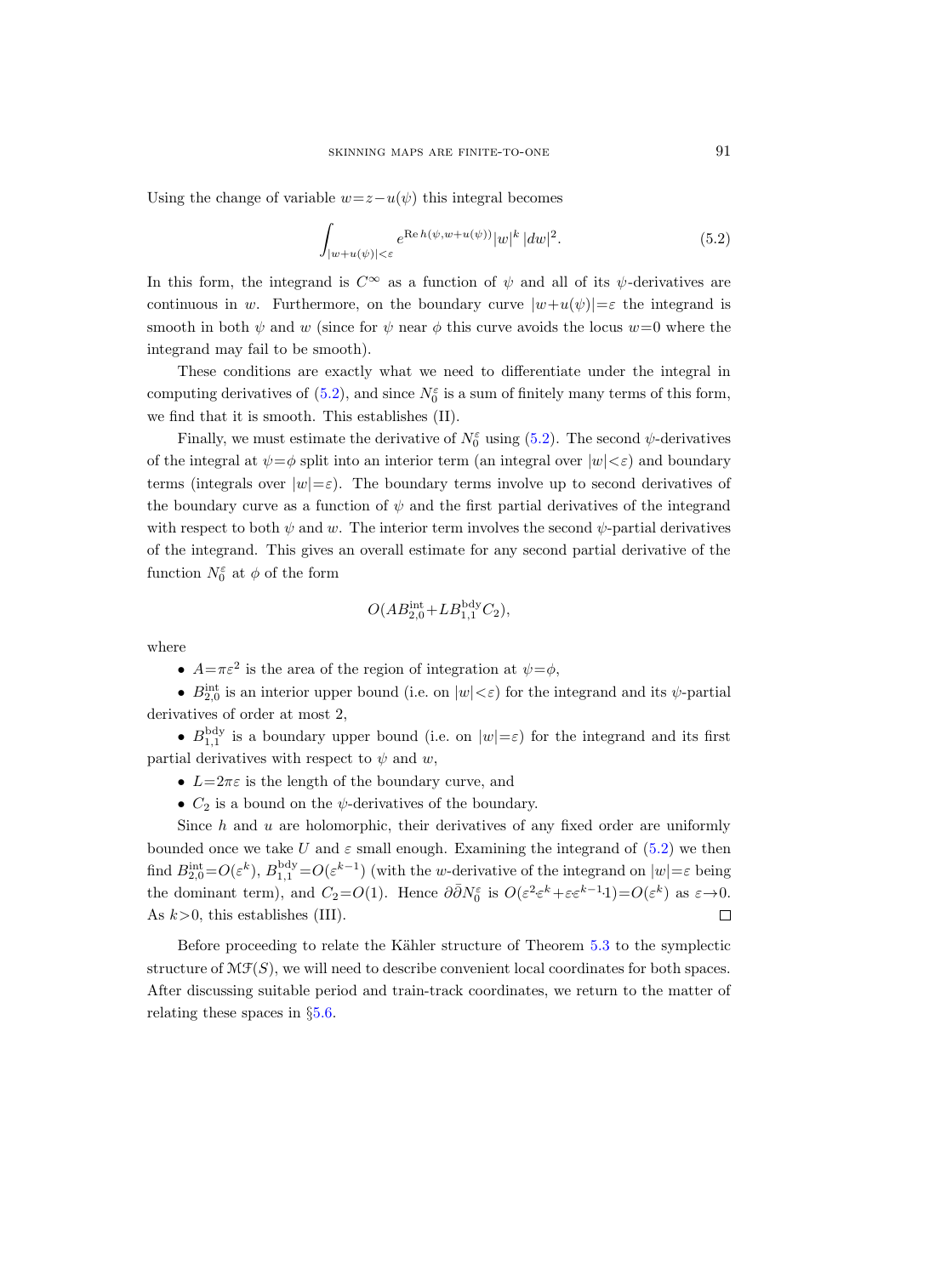### 5.3. Double covers and periods

For any  $\phi{\in}Q(X)$  let  $\widetilde X_\phi$  denote the Riemann surface of the locally defined one-form  $\sqrt{\phi}$ on X, i.e.  $\tilde{X}_{\phi}$  is a branched double cover of X in which  $\phi$  is canonically expressed as the square of a 1-form (also denoted by  $\sqrt{\phi}$ ). By construction,  $\widetilde{X}_{\phi}$  has a holomorphic involution  $\sigma$  such that  $\sigma^* \sqrt{\phi} = -\sqrt{\phi}$  and  $X = \widetilde{X}_{\phi}/\sigma$ .

The 1-form  $\sqrt{\phi}$  on  $\widetilde{X}_{\phi}$  has absolute periods obtained by integration along cycles in  $H_1(\widetilde{X}_\phi)$  and relative periods obtained by integration along cycles in  $H_1(\widetilde{X}_\phi, \widetilde{Z}_\phi)$ , where  $\widetilde{Z}_{\phi}$  is the set of zeros of  $\sqrt{\phi}$ . Since  $\sigma^* \sqrt{\phi} = -\sqrt{\phi}$ , these integrals vanish for cycles invariant under  $\sigma$  and non-trivial periods are only obtained from cycles in the  $(-1)$ -eigenspace, which we denote by

$$
H_1^-(\phi) := \{c \in H_1(\widetilde{X}_{\phi}, \widetilde{Z}_{\phi}; \mathbb{C}) : \sigma_* c = -c\}.
$$

Collectively, the periods of  $\sqrt{\phi}$  determine its cohomology class as an element of

$$
H_-^1(\phi) := \{ \theta \in H^1(\widetilde{X}_\phi, \widetilde{Z}_\phi; \mathbb{C}) : \sigma^* \theta = -\theta \}.
$$

Note that a saddle connection  $I$  of  $\phi$  determines an element  $[I] \in H_1^-(\phi)$  by taking the difference of its two lifts to  $\tilde{X}_{\phi}$ . The result is well defined up to sign. We can therefore consider relative periods of  $\sqrt{\phi}$  along such saddle connections.

Since integration of  $\sqrt{\phi}$  gives a local natural coordinate for  $\phi$ , the relative period of a saddle connection is simply its displacement vector in such a coordinate system. In particular, the height of a saddle connection  $I$  is given by

$$
\phi\text{-height}(I) = \left| \text{Im} \int_{[I]} \sqrt{\phi} \right|.
$$
\n(5.3)

## 5.4. Period coordinates for strata

Let  $\mathcal{Q}(S,\pi)$  be a stratum in  $\mathcal{Q}(S)$ . The topological type of the double cover  $X_{\phi} \to X$  is determined by the symbol of  $\phi$ , so in a small neighborhood U of  $\phi$  in  $\mathcal{Q}(S,\pi)$  we can trivialize the family of double covers and (co)homology groups. Thus we can regard each space  $H^1_-(\psi)$ , where  $\psi \in U$ , as an instance of a single cohomology space  $H^1_-(\pi)$  that is determined by topological information contained in  $(X, \phi)$ ; we let  $H_1^-(\pi)$  denote the corresponding trivialization of the family of homology groups. When considering a class  $a \in H_1^-(\pi)$  we write  $a_{\psi}$  for a representing cycle in  $H_1^-(\psi)$ .

Using this local trivialization, the cohomology class of  $\sqrt{\phi}$  determines the *relative* period map

$$
Per: U \longrightarrow H^1_-(\pi).
$$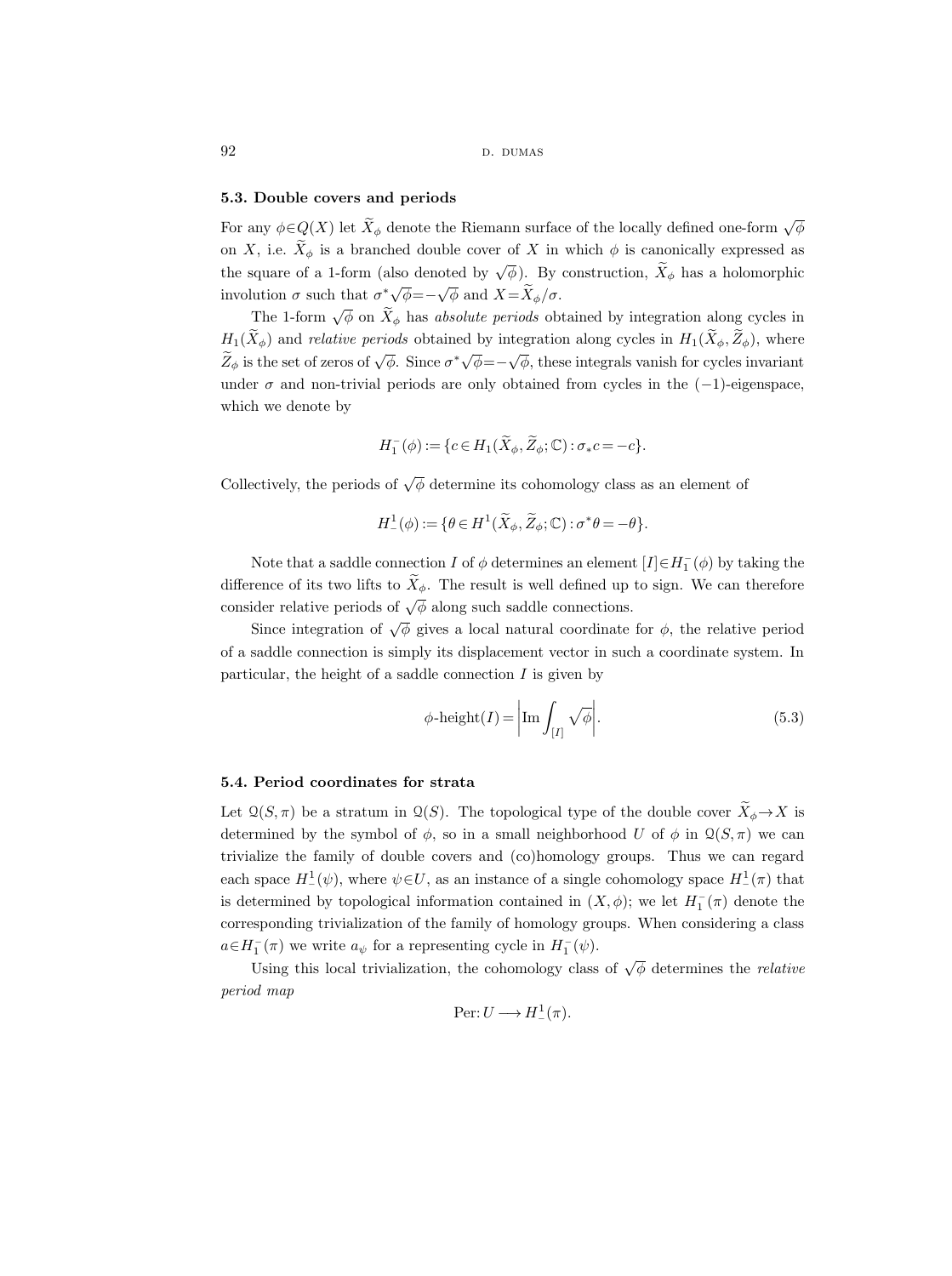Explicitly, as a linear function on cycles  $a \in H_1^-(\pi)$  the map is given by

$$
\operatorname{Per}(\phi)(a) = \int_{a_{\phi}} \sqrt{\phi}.
$$

This map provides local coordinates for strata [\[V2\]](#page-71-0), [\[V1,](#page-71-1) §28], [\[MaS\]](#page-70-0).

Theorem 5.4. The relative period construction gives local biholomorphic coordinates for  $\mathfrak{Q}(S,\pi)$ , i.e. for any sufficiently small open set  $U \subset \mathfrak{Q}(S,\pi)$  the period map

$$
Per: U \longrightarrow H^1_-(\pi)
$$

is a diffeomorphism onto an open set. In particular, we have

$$
\dim_{\mathbb{C}} H^1_-(\pi) = \dim_{\mathbb{C}} \mathcal{Q}(S, \pi).
$$

While the result above applies to strata in  $\mathcal{Q}(S)$ , each stratum  $Q_i(X)$  of  $Q(X)$  is a complex submanifold of  $\mathcal{Q}(S, \pi)$  for some  $\pi \in \mathcal{S}$ , so we have the following.

<span id="page-38-0"></span>COROLLARY 5.5. Let  $\phi \subset Q_i(X)$  be a quadratic differential with symbol  $\pi$ . Then there is an open neighborhood of  $\phi$  in  $Q_j(X)$  in which the relative period map to  $H^1(\pi)$ is biholomorphic onto its image.

Later we will need the following formula for the derivative of the relative period coordinates.

<span id="page-38-1"></span>LEMMA 5.6. (Douady–Hubbard) Let  $\phi \in Q_j(X)$  and  $\psi \in T_{\phi}Q_j(X)$ . Then for any  $a \in H_1^-(\pi)$  we have

$$
d\operatorname{Per}_{\phi}(\psi)(a) = \int_{a_{\phi}} \frac{\psi}{2\sqrt{\phi}}.
$$

The proof in [\[DH\]](#page-69-0) is for differentials with simple zeros, however, the argument only uses the fact that the period of a saddle connection for a family  $\phi_t$  (where  $\phi_0 = \phi$  and  $(\partial \phi / \partial t)|_{t=0} = \psi$  can be expressed in the form

$$
\int_{a_t}^{b_t} \sqrt{\phi_t(z)} \, dz,
$$

where  $a_t$  and  $b_t$  are smooth paths traced out by the zeros of  $\phi_t$  as t varies near 0. The assumptions on  $\phi$  and  $\psi$  in the lemma above imply that  $\psi$  is tangent to a family of differentials whose zeros have constant multiplicity, and so the same argument applies.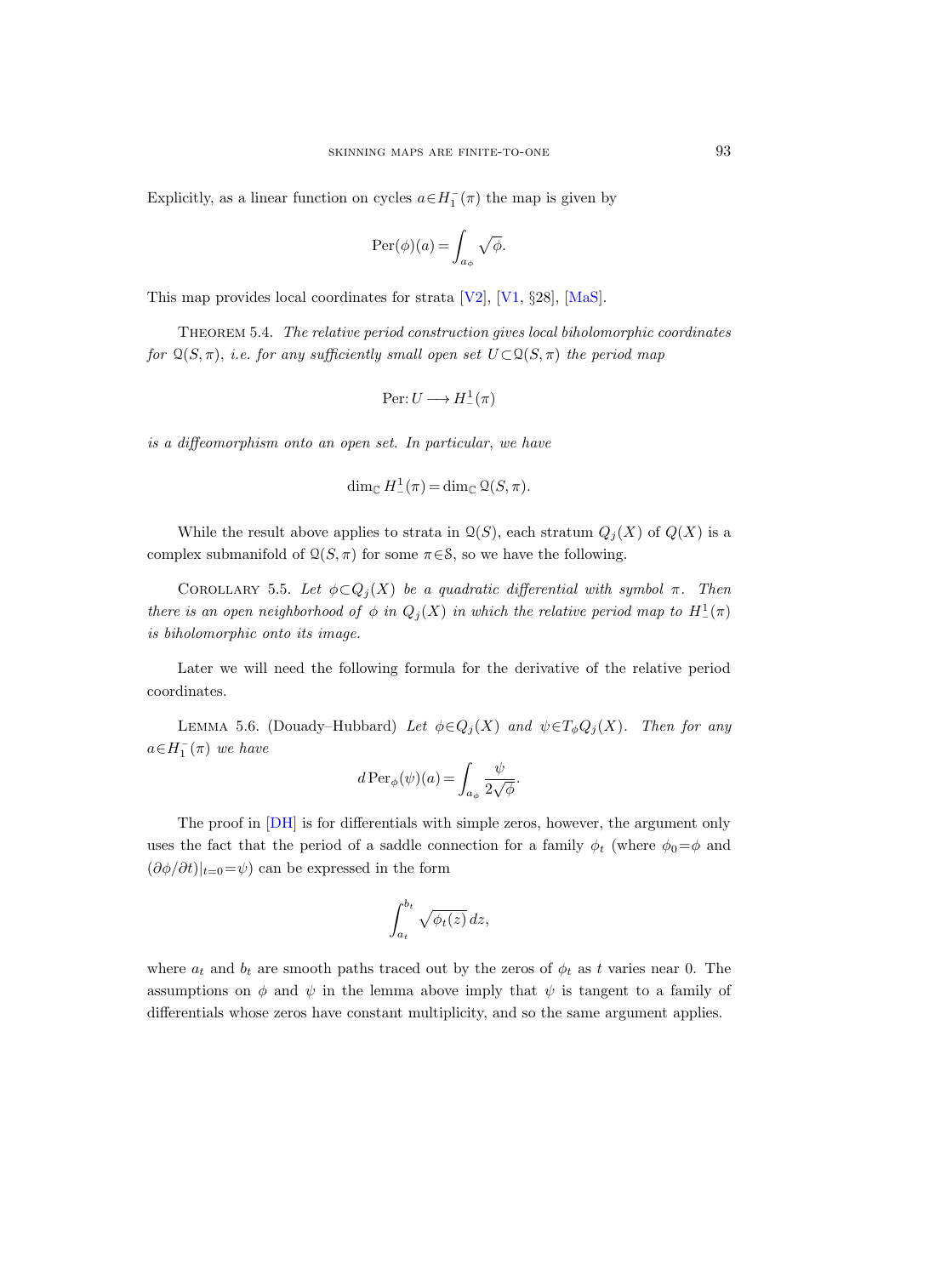#### 5.5. Adapted train tracks

We now consider train-track coordinates for  $Mf(S)$  compatible with the relative period construction described above. The following refinement of Lemma [4.3](#page-24-0) ensures that we can always choose these coordinates so that the foliation in question lies in the interior of the train-track chart.

<span id="page-39-1"></span>LEMMA 5.7. For each non-zero  $\phi \in Q(X)$ , there exist a triangulation  $\Delta$  of X by saddle connections and a dual maximal train track  $\tau$  satisfying conditions (i)–(iii) of Lemma [4.3](#page-24-0) and such that none of the saddle connections in  $\Delta$  are horizontal. In particular, the point  $[\mathfrak{F}(\phi)]$  lies in the interior of the train-track chart  $\mathcal{MF}(\tau)$ .

*Proof.* Each face of the train-track chart  $\mathcal{MF}(\tau)$  is defined by the weight of some branch of the track being zero. In this case the weights are heights of saddle connections, so excluding horizontal edges will result in  $\mathcal{F}(\phi)$  being in the interior of the chart.

If the Delaunay triangulation of Lemma [4.3](#page-24-0) has no horizontal edges, or if  $\phi$  itself has no horizontal saddle connections, then we are done. Otherwise we must alter the construction of the triangulation to eliminate the horizontal edges. Note that  $\phi$  has only finitely many horizontal saddle connections.

Consider the Teichmüller geodesic  $(X_t, \phi_t)$  determined by  $e^{i\theta}\phi$ . The Riemann surfaces and quadratic differentials in this family are identified by locally affine maps, so saddle connections of  $\phi$  are also saddle connections of  $\phi_t$  and vice versa. Furthermore, if  $\theta \neq \pi$  then horizontal saddle connections of  $\phi$  have  $\phi_t$ -length growing exponentially in t. If we choose  $\theta \neq \pi$  so that the geodesic is recurrent in moduli space (a dense set of directions have this property  $\lfloor KW \rfloor$ , then by choosing t large enough we may assume that  $X_t$ has bounded  $|\phi_t|$ -diameter while the  $\phi$ -horizontal saddle connections are arbitrarily long with respect to  $|\phi_t|$ .

Since the length of an edge of the Delaunay triangulation is bounded by the di-ameter of the surface [\[MaS,](#page-70-0) Theorem 4.4], this shows that for large t the  $\phi$ -horizontal saddle connections are not edges of the Delaunay triangulation of  $\phi_t$ . Thus the Delaunay triangulation of  $\phi_t$  gives the desired triangulation by non-horizontal saddle connections of  $φ$ .  $\Box$ 

### <span id="page-39-0"></span>5.6. The symplectomorphism

Hubbard and Masur showed that for any  $X \in \mathcal{T}(S)$ , the foliation map  $\mathcal{F}: Q(X) \to \mathcal{MF}(S)$ is a homeomorphism  $[HM]$ . We now show that this map relates the Kähler structure on  $Q(X)$  introduced above to the Thurston symplectic structure of  $\mathcal{MF}(S)$ .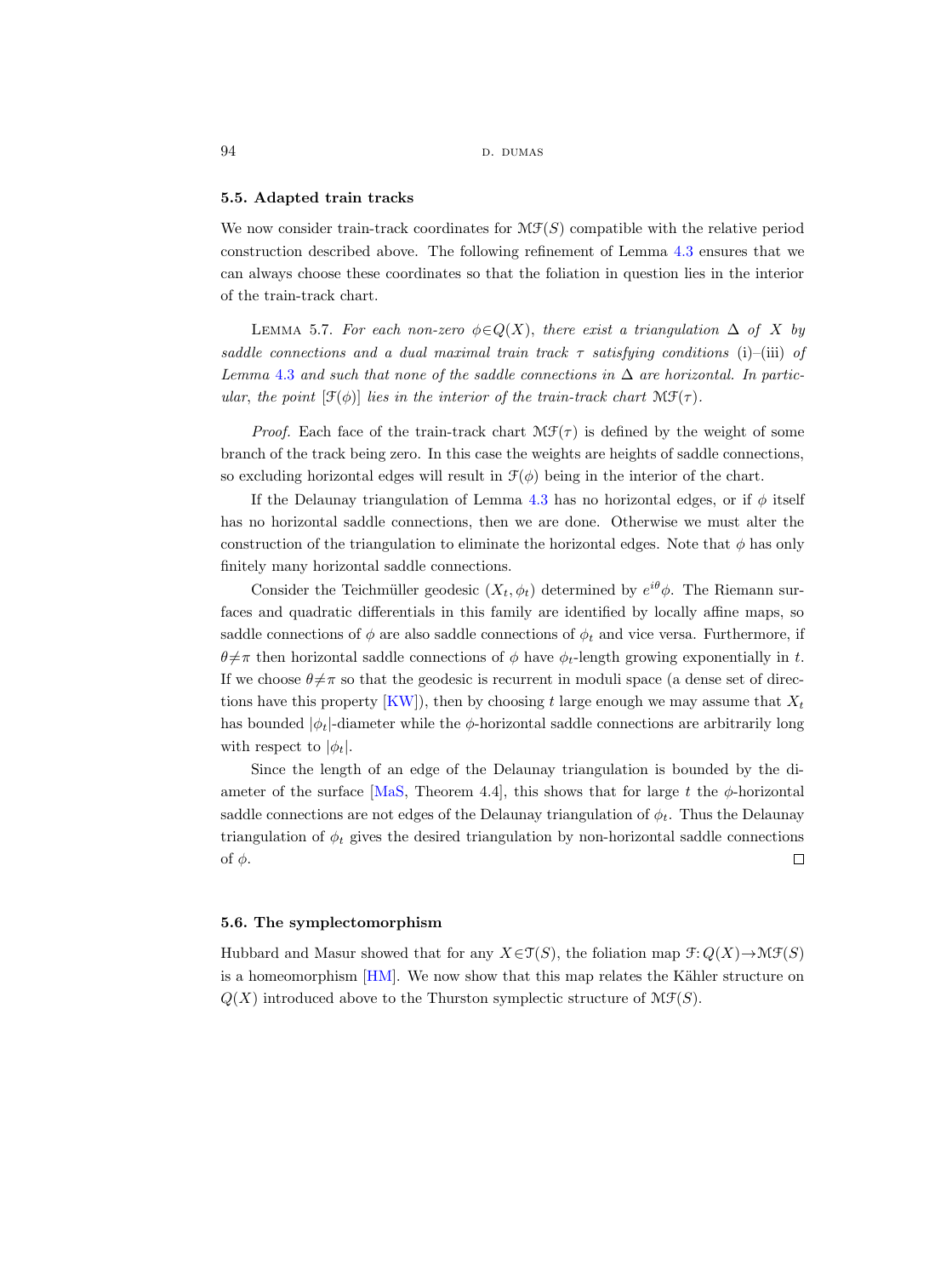<span id="page-40-0"></span>THEOREM 5.8. For any  $X \in \mathcal{T}(S)$ , the map  $\mathcal{F}: Q(X) \to \mathcal{MF}(S)$  is a real-analytic stratified symplectomorphism. That is,

(i) for any  $\phi \in Q_i(X)$  there exist an open neighborhood  $U \subset Q_i(X)$  of  $\phi$  in its stratum and a train-track coordinate chart  $\mathcal{MF}(\tau) \subset \mathcal{MF}(S)$  covering  $\mathcal{F}(U)$  so that the restriction

$$
\mathfrak{F}\!:\!U\longrightarrow \mathcal{MF}(\tau)
$$

is a real-analytic diffeomorphism onto its image, and

(ii) the derivative  $d\mathcal{F}_{\phi}$  defines a symplectic linear map from  $T_{\phi}Q_j(X)$  into  $W(\tau) \simeq$  $T_{\mathcal{F}(\phi)}\mathcal{MF}(\tau)$ , where  $T_{\phi}Q_j(X)$  is equipped with the symplectic form  $\omega_{\phi}$  and  $W(\tau)$  is given the Thurston symplectic form.

*Proof.* (i) Let  $\phi \in Q_i(X)$ . Applying Lemma [5.7](#page-39-1) we obtain a neighborhood  $U \subset Q_i(X)$ of  $\phi$  and a train track  $\tau$  that carries the horizontal foliation of each  $\psi \in U$  by assigning to each branch the height of an associated edge of the  $\psi$ -geodesic triangulation.

Lift  $\tau$  and the dual  $\phi$ -geodesic triangulation  $\Delta$  to the cover  $\tilde{X}_{\phi}$ , obtaining a triangulation  $\hat{\Delta}$  and double covering of train tracks  $\hat{\tau} \to \tau$ . Orient the edges of  $\hat{\Delta}$  so that the integral of Im  $\sqrt{\phi}$  over any edge is positive. (This integral is non-zero because the original triangulation did not have any φ-horizontal edges.) Then the integral of Im  $\sqrt{\phi}$ over an edge  $\hat{e}$  is the  $\phi$ -height of the corresponding edge e of  $\Delta$ .

The covering train tracks and oriented triangulations obtained in this way for other  $\psi \in U$  are naturally isotopic to  $\hat{\tau}$  and  $\hat{\Delta}$ , so this construction extends throughout U. Thus for all  $\psi \in U$  we have realized the weights on  $\tau$  defining  $[\mathcal{F}(\psi)]$  as the imaginary parts of periods of  $\sqrt{\psi}$ , which by Corollary [5.5](#page-38-0) are real-analytic functions.

It remains to show that the derivative of the map to  $\mathcal{ML}(\tau)$  is an isomorphism, so that after shrinking U appropriately we have a diffeomorphism onto an open set. However, this is a consequence of the proof of (ii) below since the Thurston symplectic form is non-degenerate.

(ii) We need to show that any  $\psi_1, \psi_2 \in T_{\phi}Q_j(X)$  satisfy

$$
\omega_{\phi}(\psi_1, \psi_2) = \omega_{\text{Th}}(d\mathcal{F}_{\phi}(\psi_1), d\mathcal{F}_{\phi}(\psi_2)).\tag{5.4}
$$

We begin by analyzing the left-hand side. Let  $\hat{\psi}_j$  denote the lift of  $\psi_j$  to the double cover  $X_{\phi}$  and define

$$
\theta_j = \frac{\hat{\psi}_j}{2\sqrt{\phi}} \in \Omega(\widetilde{X}_\phi).
$$

These 1-forms are holomorphic because all poles of  $\psi_i/\phi$  are simple and occur at branch points of the covering  $\widetilde{X}_{\phi} \to X$ . Since the 2-form  $\frac{1}{2}i\theta_1 \wedge \overline{\theta}_2$  is the lift of the integrand of  $\langle \psi_1, \psi_2 \rangle_{\phi}$  to the degree-2 cover  $X_{\phi}$ , we have

$$
\omega_{\phi}(\psi_1, \psi_2) = \frac{1}{2} \operatorname{Im} \int_{\tilde{X}_{\phi}} \frac{i}{2} \theta_1 \wedge \bar{\theta}_2 = \frac{1}{4} \operatorname{Re} \int_{\tilde{X}_{\phi}} \theta_1 \wedge \bar{\theta}_2.
$$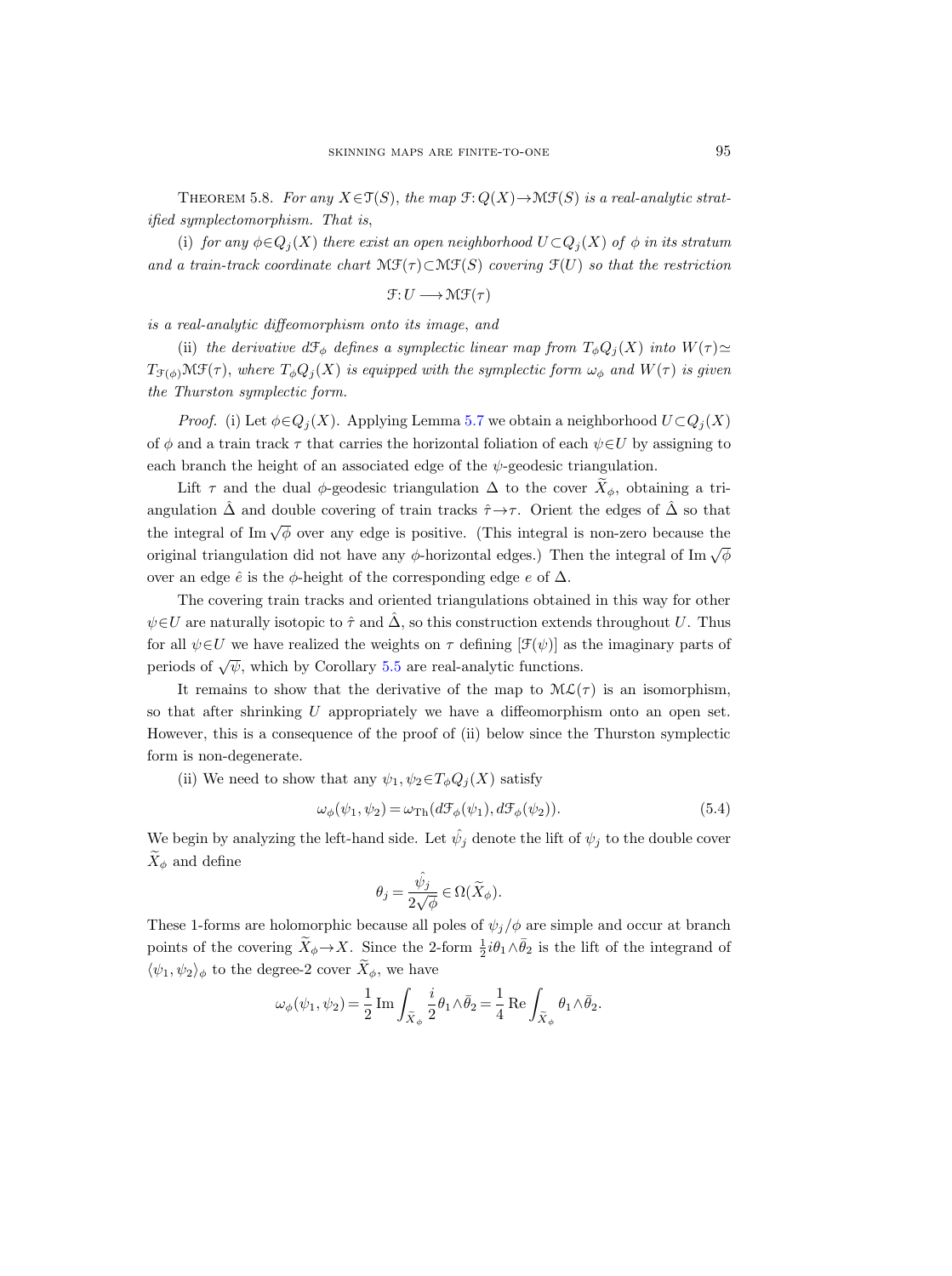For any holomorphic 1-forms  $\theta_j$  we have

$$
\operatorname{Re}(\theta_1 \wedge \overline{\theta}_2) = 2(\operatorname{Re} \theta_1) \wedge (\operatorname{Re} \theta_2) = 2(\operatorname{Im} \theta_1) \wedge (\operatorname{Im} \theta_2),
$$

so we can express the integral above as

<span id="page-41-0"></span>
$$
\omega_{\phi}(\psi_1, \psi_2) = \frac{1}{2} \int_{\tilde{X}_{\phi}} (\text{Im } \theta_1) \wedge (\text{Im } \theta_2) = \frac{1}{2} [\text{Im } \theta_1] \cdot [\text{Im } \theta_2], \tag{5.5}
$$

where in the last expression  $\alpha$  denotes the de Rham cohomology class of a closed 1-form  $\alpha$  and  $\alpha$  |  $\beta$  is the cup product.

Now consider the pairing  $\omega_{\text{Th}}(d\mathcal{F}_{\phi}(\psi_1), d\mathcal{F}_{\phi}(\psi_2))$ . The tangent vector  $d\mathcal{F}_{\phi}(\psi_j) \in$  $W(\tau)$  is a weight function whose value on a branch e is the derivative of the height of the associated edge e' of  $\Delta$ . The height of an edge is the imaginary part of the period of  $\sqrt{\phi}$ , so Lemma [5.6](#page-38-1) gives a formula for the derivatives of these periods. Namely, after lifting to the covering train track  $\hat{\tau}$  we find that  $d\mathcal{F}_{\phi}(\psi_i)$  corresponds to the weight function  $\widehat{w}_j \in W(\hat{\tau})$  defined by

$$
\widehat{w}_j(e) = \int_{\widehat{e}} \operatorname{Im} \theta_j,
$$

where e is a branch of  $\tau$  (identified with its dual edge of  $\Delta$ ) and  $\hat{e}$  is an associated oriented edge of  $\hat{\Delta}$ . The orientation of  $\hat{\Delta}$  induces a consistent orientation of  $\hat{\tau}$  so that all intersections of  $\hat{\tau}$  with  $\hat{\Delta}$  become positively oriented. In terms of this orientation, the expression above shows that the de Rham cohomology class  $[\text{Im } \theta_j]$  is Poincaré dual to the cycle

$$
\hat{c}_j = \sum_{e \in \hat{\tau}} w_j(e) \vec{e}.
$$

Using the formula [\(2.2\)](#page-14-0) for the Thurston form as a homological intersection of such cycles and the duality of intersection and cup product, we have

$$
\omega_{\text{Th}}(d\mathcal{F}_{\phi}(\psi_1), d\mathcal{F}_{\phi}(\psi_2)) = \frac{1}{2} (\hat{c}_1 \cdot \hat{c}_2) = \frac{1}{2} [\text{Im } \theta_1] \cdot [\text{Im } \theta_2].
$$

With  $(5.5)$  this gives the desired equality between symplectic pairings.

 $\Box$ 

Remark. The smoothness of the foliation map when restricted to a set of quadratic differentials with constant symbol is implicit in [\[HM\]](#page-70-2). Because we consider only tangent vectors to strata in  $Q(X)$ , the subtle issues that arise from breaking up high-order zeros (and which underlie the failure of differentiability for the full map  $Q(X) \to M\mathcal{L}(S)$ ) do not arise here.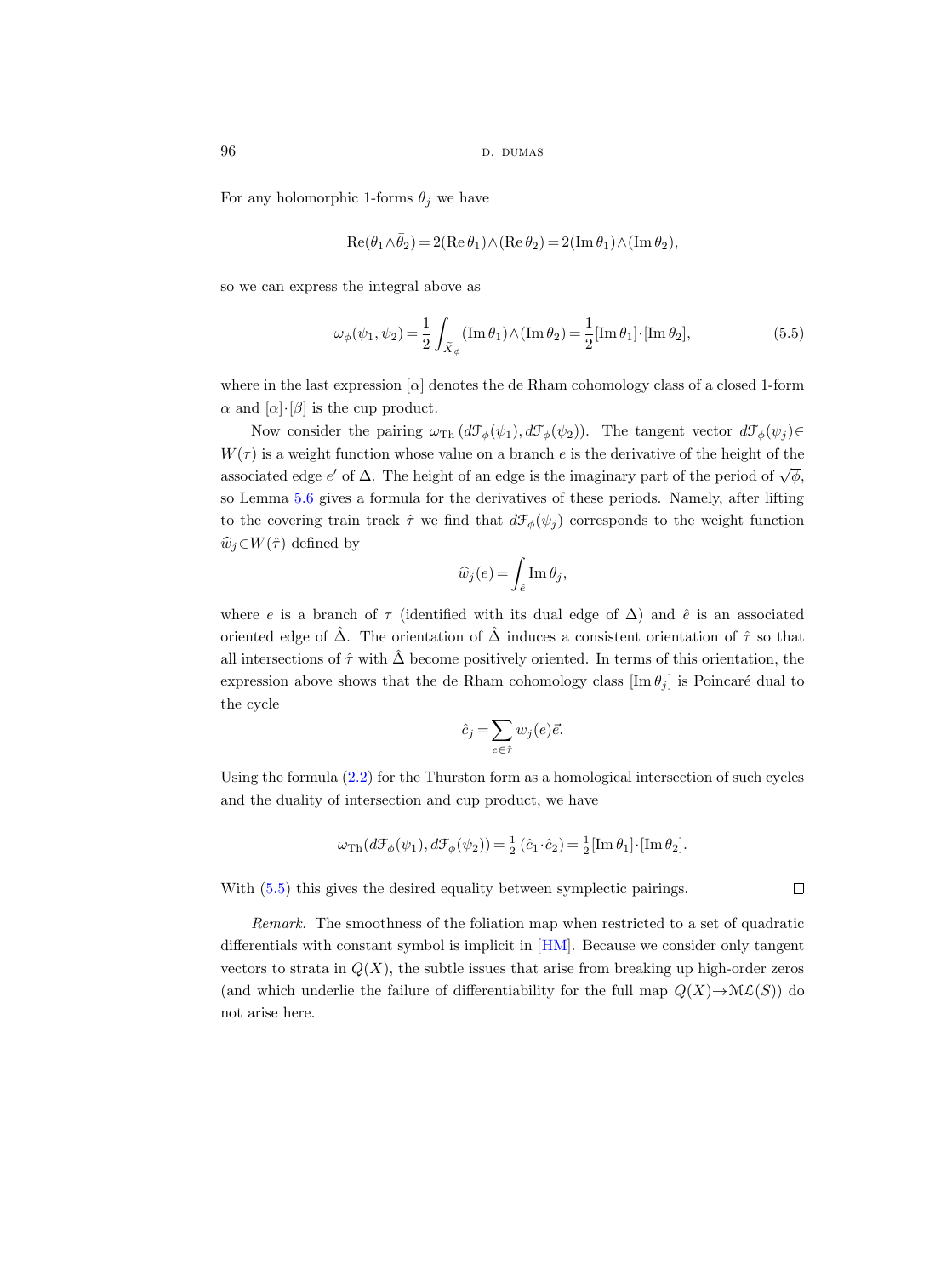## 5.7. Application: The Hubbard–Masur constant

Here we mention an application of Theorem [5.8](#page-40-0) that is not used in the sequel. It is immediate from the definition [\(5.1\)](#page-33-1) that the hermitian form  $\langle \psi_1, \psi_2 \rangle_{\phi}$  is invariant under the action of  $S^1 \simeq \{e^{i\theta}\}\$  on  $Q(X)$  by scalar multiplication:

$$
\langle c\psi_1, c\psi_2 \rangle_{c\phi} = \langle \psi_1, \psi_2 \rangle_{\phi}
$$
 if  $|c| = 1$ .

It follows that this  $S^1$ -action preserves the volume form associated with the stratified Kähler structure on  $Q(X)$ , and thus the symplectomorphism with  $\mathcal{MF}(S)$  gives the following result.

<span id="page-42-0"></span>COROLLARY 5.9. The action of  $S^1$  on  $\mathcal{MF}(S)$  induced by the foliation map

$$
\mathfrak{F}: Q(X) \longrightarrow \mathcal{MF}(S)
$$

preserves the volume form associated with the Thurston symplectic structure.

In particular this corollary applies to the *antipodal involution*  $i_X: \mathcal{MF}(S) \rightarrow \mathcal{MF}(S)$ which corresponds to multiplication by  $-1$  in  $Q(X)$ . This map exchanges the vertical and horizontal measured foliations of any quadratic differential on X.

Let  $b(X) \subset \mathcal{MF}(S)$  denote the unit ball of the extremal length function on X:

$$
b(X) = \{ [\nu] \in \mathcal{MF}(S) : \text{Ext}_{[\nu]}(X) \leq 1 \}.
$$

Equivalently,  $b(X)$  is the image of the  $L^1$ -norm unit ball in  $Q(X)$  under the foliation map, so it is invariant under  $i_X$ .

Let  $\Lambda(X)$  denote the volume of this set with respect to the Thurston symplectic form on  $\mathcal{MF}(S)$ ; this defines the *Hubbard–Masur function*  $\Lambda: \mathcal{T}(S) \to \mathbb{R}^+$ . This function appears as a coefficient in various counting problems related to the action of the mapping class group  $Mod(S)$  on  $\mathfrak{T}(S)$  studied in [\[ABEM\]](#page-69-1).

Using Corollary [5.9,](#page-42-0) Mirzakhani has shown the following (personal communication).

THEOREM 5.10. (Mirzakhani) The Hubbard–Masur function is constant. That is, the volume of  $b(X)$  depends only on the topological type of S and is independent of the point  $X \in \mathcal{T}(S)$ .

The following argument is based on the above-cited communication with Mirzakhani. An analogous statement in a different dynamical context is established in [\[Y\]](#page-71-2).

*Proof.* We will use the antipodal map  $i_X$  to show that the derivative of  $\Lambda$  vanishes identically. Since  $\mathfrak{T}(S)$  is connected it will then follow that  $\Lambda$  is constant.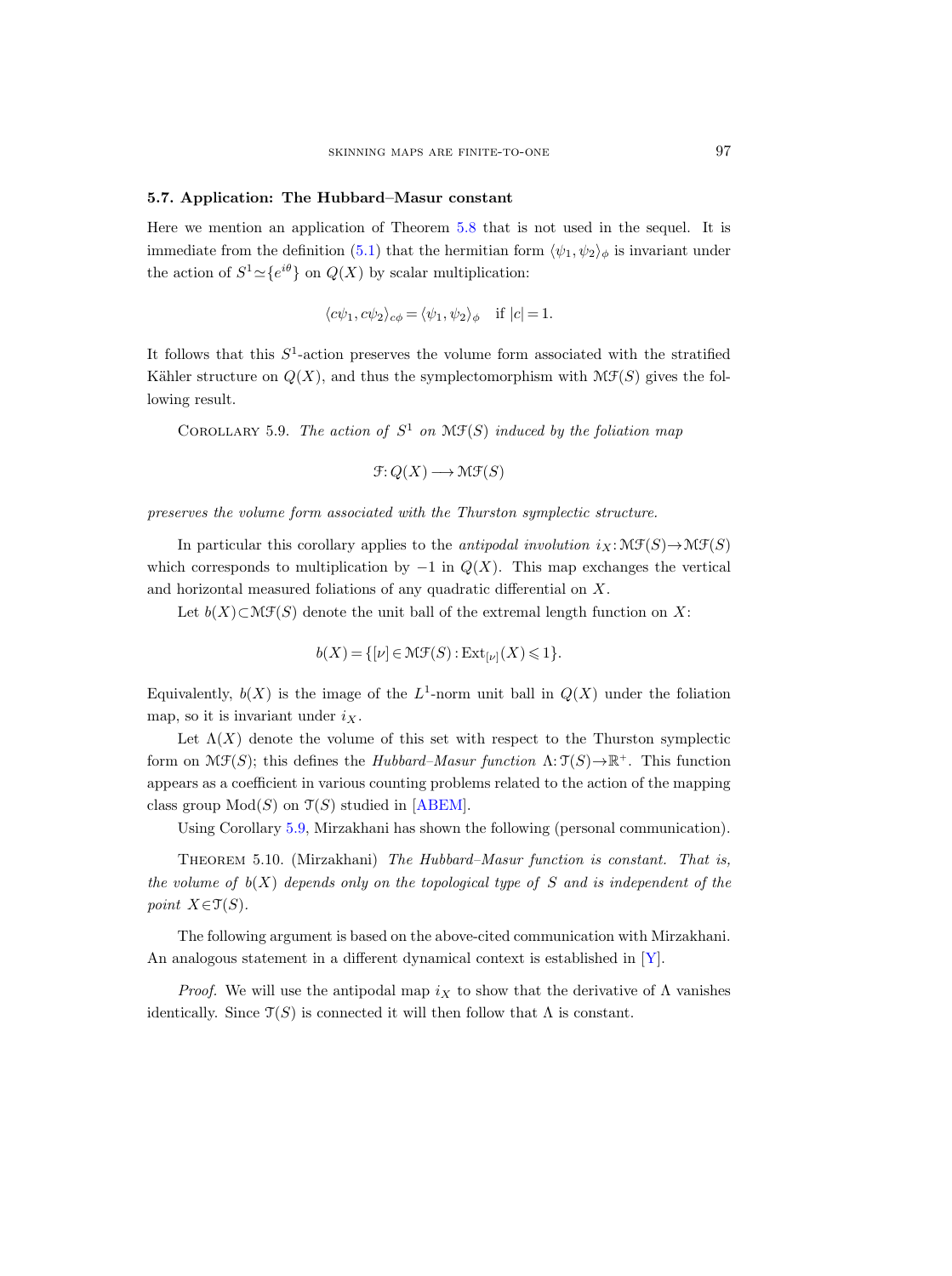Let  $S(X)=\partial b(X)$  denote the extremal-length unit sphere in M $\mathcal{F}(S)$ . We think of this as a family of hypersurfaces in  $\mathcal{MF}(S)$  parameterized by  $X \in \mathcal{T}(S)$ .

Fix a point  $X_0 \in T(S)$ . For any other point  $X \in T(S)$ , both  $S(X_0)$  and  $S(X)$  intersect each ray in  $\mathcal{MF}(S)$  in a single point, so we can consider  $S(X)$  as obtained from  $S(X_0)$ by scaling each point  $[\nu] \in S(X_0)$  by a positive real number

<span id="page-43-0"></span>
$$
(\text{Ext}_{[\nu]}(X_0)/\text{Ext}_{[\nu]}(X))^{1/2}.
$$
 (5.6)

Regarding this expression as a function of  $[\nu]$ , we have described the spheres  $S(X)$  as a family of "radial graphs" over  $S(X_0)$ . Using this description, the derivative of this family at  $X=X_0$  (if it exists) is a vector field along  $S(X_0)$  which is radial, i.e. it is a pointwise multiple of the vector field  $\partial/\partial t$  generating the  $\mathbb{R}^+$  action. Since the scaling function relating  $S(X_0)$  to  $S(X)$  is a quotient of powers of the extremal length functions, differentiability of this family at  $X=X_0$  is a consequence of Gardiner's formula [\[Gar\]](#page-70-3), which states that the derivative of extremal length is given by

$$
\frac{d}{dt} \operatorname{Ext}_{[\nu]}(X_t)\Big|_{t=0} = 2 \operatorname{Re} \int_{X_0} \mu \mathcal{F}^{-1}([\nu]),
$$

where  $X_t$  is smooth a path in  $\mathfrak{T}(S)$  and  $\mu$  is a Beltrami coefficient on  $X_0$  representing

$$
\left. \frac{d}{dt} X_t \right|_{t=0}.
$$

Differentiating [\(5.6\)](#page-43-0) using this formula, we find that the derivative of  $S(X)$  at  $X=X_0$  is the continuous vector field

$$
V_{\mu}([\nu]) = -\bigg(\mathrm{Re}\int_{X_0}\mu \mathcal{F}^{-1}([\nu])\bigg)\frac{\partial}{\partial t}.
$$

As above  $\partial/\partial t$  is the vector field on  $\mathcal{MF}(S)$  generating the  $\mathbb{R}^+$ -action. The derivative of the volume enclosed by  $S(X)$  at  $X=X_0$  is therefore the integral over  $S(X_0)$  of the interior product of this vector field with the Thurston volume form,

$$
d\Lambda_{X_0}(\mu) = \int_{S(X_0)} V_{\mu} \,\lrcorner\, \omega_{\text{Th}}^n,
$$

where  $n=\frac{1}{2}\dim_{\mathbb{R}}\mathcal{MF}(S)$ . Since it corresponds to the  $L^1$ -norm unit sphere in  $Q(X)$ , the sphere  $S(X_0)$  is invariant under the antipodal involution. By Corollary [5.9,](#page-42-0) the volume form  $\omega_{\text{Th}}^n$  is also  $i_X$ -invariant. But, as  $\mathcal{F}^{-1}(i_X([\nu])) = -\mathcal{F}^{-1}([\nu])$ , the vector field  $V_\mu$  is odd under this involution (i.e.  $i_X^*(V_\mu) = -V_\mu$ ) as is the integrand  $V_\mu \Box \omega_{Th}^n$ . Since the integral of an odd form over  $S(X_0)$  vanishes, we have  $d\Lambda_{X_0}(\mu)=0$ .  $\Box$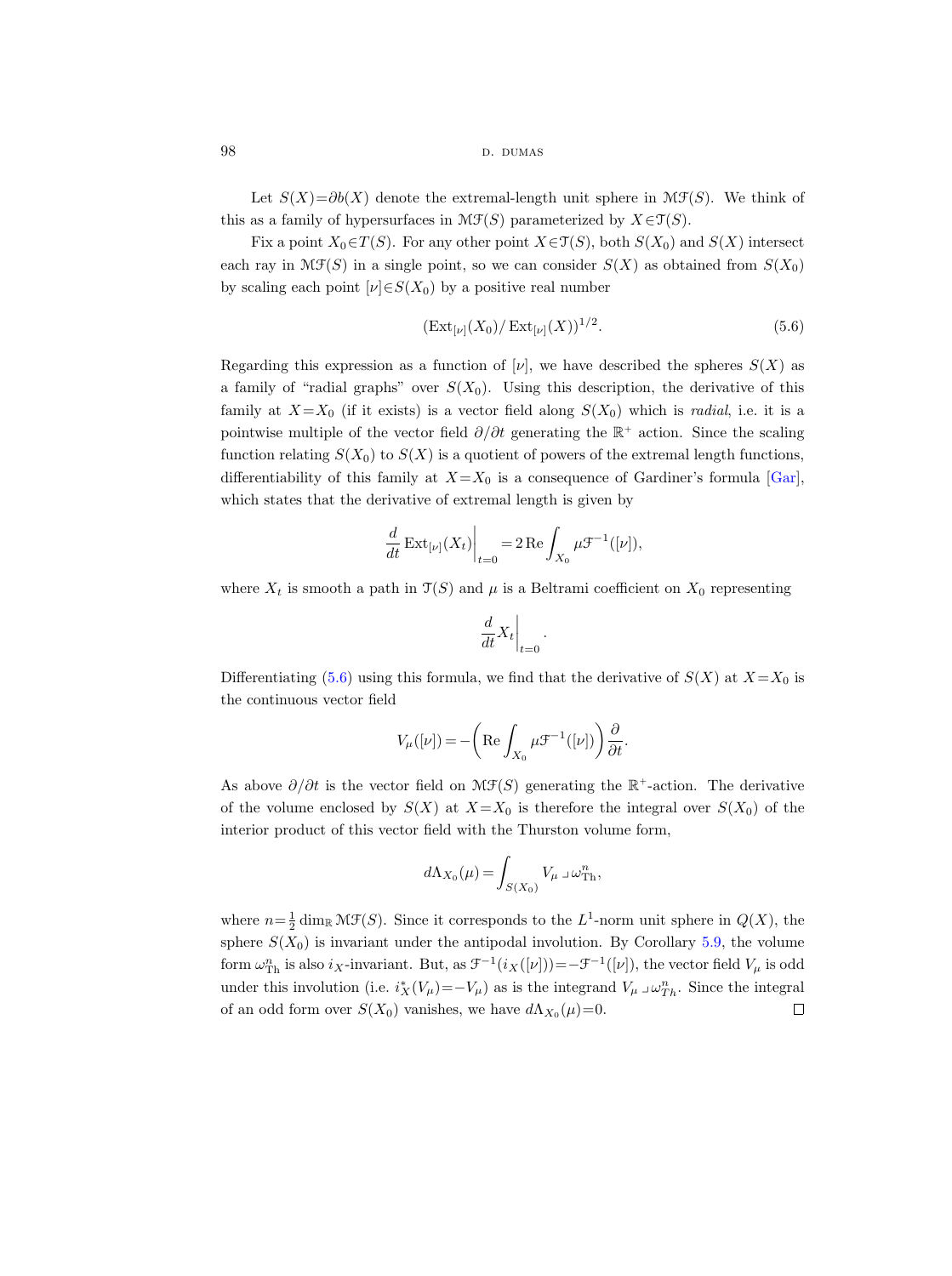### 6. Character varieties and holonomy

#### 6.1. Character varieties

Let G be one of the complex algebraic groups  $SL_2\mathbb{C}$  or  $PSL_2\mathbb{C}$ , and let  $\Gamma$  be a finitely generated group. We denote by  $\mathcal{R}(\Gamma, G) := \text{Hom}(\Gamma, G)$  the G-representation variety of Γ, which carries an action of  $G$  by conjugation. The categorical quotient

$$
\mathfrak{X}(\Gamma,G) := \mathfrak{R}(\Gamma,G)/\!\!/ G
$$

is the character variety, or more precisely, the variety of characters of representations of Γ in G. See [\[CS\]](#page-69-2), [\[MoS1,](#page-70-4) §II.4] and [\[HP\]](#page-70-5) for detailed discussions of these spaces. Both  $\mathcal{R}(\Gamma, G)$  and  $\mathcal{X}(\Gamma, G)$  are affine algebraic varieties defined over Q. The ring  $\mathbb{Q}[\mathcal{X}(\Gamma, SL_2\mathbb{C})]$ is generated by the *trace functions*  $\{t_{\gamma}\}_{\gamma \in \Gamma}$  which are induced by the conjugationinvariant functions on  $\mathcal{R}(\Gamma, G)$  defined by

$$
t_{\gamma}(\varrho) = \operatorname{tr}(\varrho(\gamma)).
$$

Similarly, the ring  $\mathbb{Q}[\mathfrak{X}(\Gamma, \mathrm{PSL}_2\mathbb{C})]$  is generated by the squares of trace functions.

There are two types of natural maps between character varieties that we will use in the sequel. First, the covering map  $SL_2\mathbb{C} \rightarrow PSL_2\mathbb{C}$  induces a map of character varieties

$$
r: \mathfrak{X}(\Gamma, \mathrm{SL}_2\mathbb{C}) \longrightarrow \mathfrak{X}(\Gamma, \mathrm{PSL}_2\mathbb{C}),
$$

which is finite-to-one, proper, and whose image is a union of irreducible components; in fact, the group  $H_1(\Gamma, \mathbb{Z}/2\mathbb{Z})$  acts on  $\mathfrak{X}(\Gamma, SL_2\mathbb{C})$  by biregular maps, and r is the quotient mapping for this action [\[MoS3,](#page-71-3) §V.1]. Secondly, if  $\phi: \Gamma \to \Gamma'$  is a group homomorphism, then composing representations with  $\varphi$  induces a map of character varieties

$$
\varphi^*\!:\!\mathfrak{X}(\Gamma',G)\longrightarrow\mathfrak{X}(\Gamma,G),
$$

which is a regular map.

These constructions are functorial in the sense that the maps r and  $\varphi^*$  fit into a commutative diagram

$$
\mathcal{X}(\Gamma', \text{SL}_2\mathbb{C}) \xrightarrow{\varphi^*} \mathcal{X}(\Gamma, \text{SL}_2\mathbb{C})
$$
\n
$$
r \downarrow \qquad \qquad \downarrow r
$$
\n
$$
\mathcal{X}(\Gamma', \text{PSL}_2\mathbb{C}) \xrightarrow{\varphi^*} \mathcal{X}(\Gamma, \text{PSL}_2\mathbb{C}).
$$
\n(6.1)

<span id="page-44-0"></span>Since the character varieties that we consider are for groups of the form  $\Gamma = \pi_1 N$ , where  $N$  is a compact 2- or 3-manifold, we often use the abbreviated notation

$$
\mathfrak{X}(N,G) := \mathfrak{X}(\pi_1 N, G).
$$

Note that this algebraic variety does not depend on a choice of orientation for N.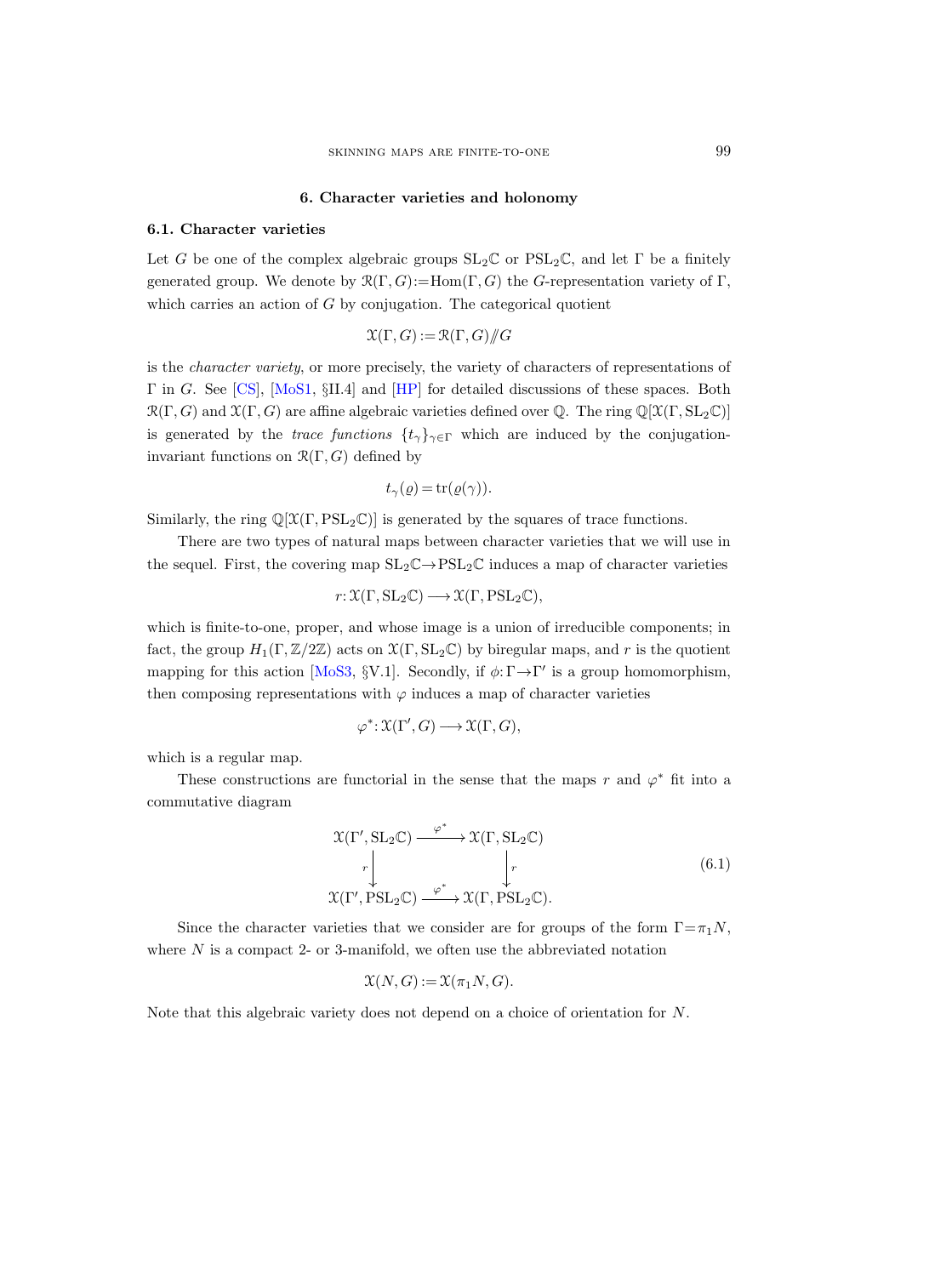#### <span id="page-45-1"></span>6.2. The Morgan–Shalen compactification

In [\[MoS1\]](#page-70-4) a compactification of  $\mathfrak{X}(\Gamma, SL_2\mathbb{C})$  is defined by mapping  $\mathfrak{X}(\Gamma, SL_2\mathbb{C})$  into the infinite-dimensional projective space  $\mathbb{P}(\mathbb{R}^{\Gamma})$ := $(\mathbb{R}^{\Gamma} \setminus \{0\})/\mathbb{R}^+$  by

<span id="page-45-2"></span>
$$
[\varrho] \longmapsto (\log(|t_{\gamma}(\varrho)|+2))_{\gamma \in \Gamma}.\tag{6.2}
$$

The image of this map is precompact, and taking the closure gives the Morgan–Shalen compactification of  $\mathfrak{X}(\Gamma, \mathrm{SL}_2\mathbb{C})$ . A boundary point [ $\ell$ ] of this compactification is a projective equivalence class of functions  $\ell: \Gamma \to \mathbb{R}$ , and any function arising this way is the translation-length function of an action of  $\Gamma$  on an  $\mathbb{R}$ -tree by isometries. These  $\mathbb{R}$ -trees are constructed algebraically, using valuations on the function fields of subvarieties of  $\mathfrak{X}(\Gamma, SL_2\mathbb{C})$ . The intermediate stages of this algebraic construction also involve Λ-trees of higher rank. For later use we will now recall some key steps in their construction.

## 6.3. Valuation constructions

In what follows we consider irreducible subvarieties  $V \subset \mathcal{X}(\Gamma, SL_2\mathbb{C})$ , and k will denote a countable subfield of  $\mathbb C$  over which V is defined. (For example, if  $\mathfrak X(\Gamma,\mathrm{SL}_2\mathbb C)$  is irreducible, we can take  $V = \mathfrak{X}(\Gamma, SL_2\mathbb{C})$  and  $k = \mathbb{Q}$ .) The function field  $k(V)$  of such a variety is a finitely generated extension of k, and we consider k-valuations  $v: k(V)^* \to \Lambda$ , where  $\Lambda$  is an ordered abelian group. Without loss of generality, we may assume that  $\Lambda$  has finite rank  $[ZS, §6.10]$ . A valuation is *supported at infinity* if there exists a regular function  $f \in k[V]$  with  $v(f) < 0$ .

Boundary points of the Morgan–Shalen compactification correspond to valuations as follows.

<span id="page-45-0"></span>THEOREM6.1. ( $[MoS1, Theorem I.3.6]$  $[MoS1, Theorem I.3.6]$ ) If  $V \subset \mathfrak{X}(\Gamma, SL_2\mathbb{C})$  is an irreducible subvariety defined over k and  $[\ell]$  is a boundary point of V in the Morgan–Shalen compactification, then there exists a valuation  $v: k(V)^* \to \Lambda$  such that

(i) v is supported at infinity,

(ii) if  $\Lambda_1 \subset \Lambda$  is the minimal non-trivial convex subgroup, then for each  $\gamma \in \Gamma$  either  $v(t_\gamma) > 0$  or  $v(t_\gamma) \in \Lambda_1$ , and

(iii) there is an order-preserving embedding  $p: \Lambda_1 \to \mathbb{R}$  such that

$$
\ell(\gamma) = p(\max\{-v(t_{\gamma}), 0\}).
$$

Note that the embedding  $p$  is unique up to multiplication by a positive constant (by Theorem [2.2\)](#page-7-0) and that condition (iii) above shows that  $\ell$  can be recovered from the valuation v.

The link between valuations and Λ-trees is given by the following result.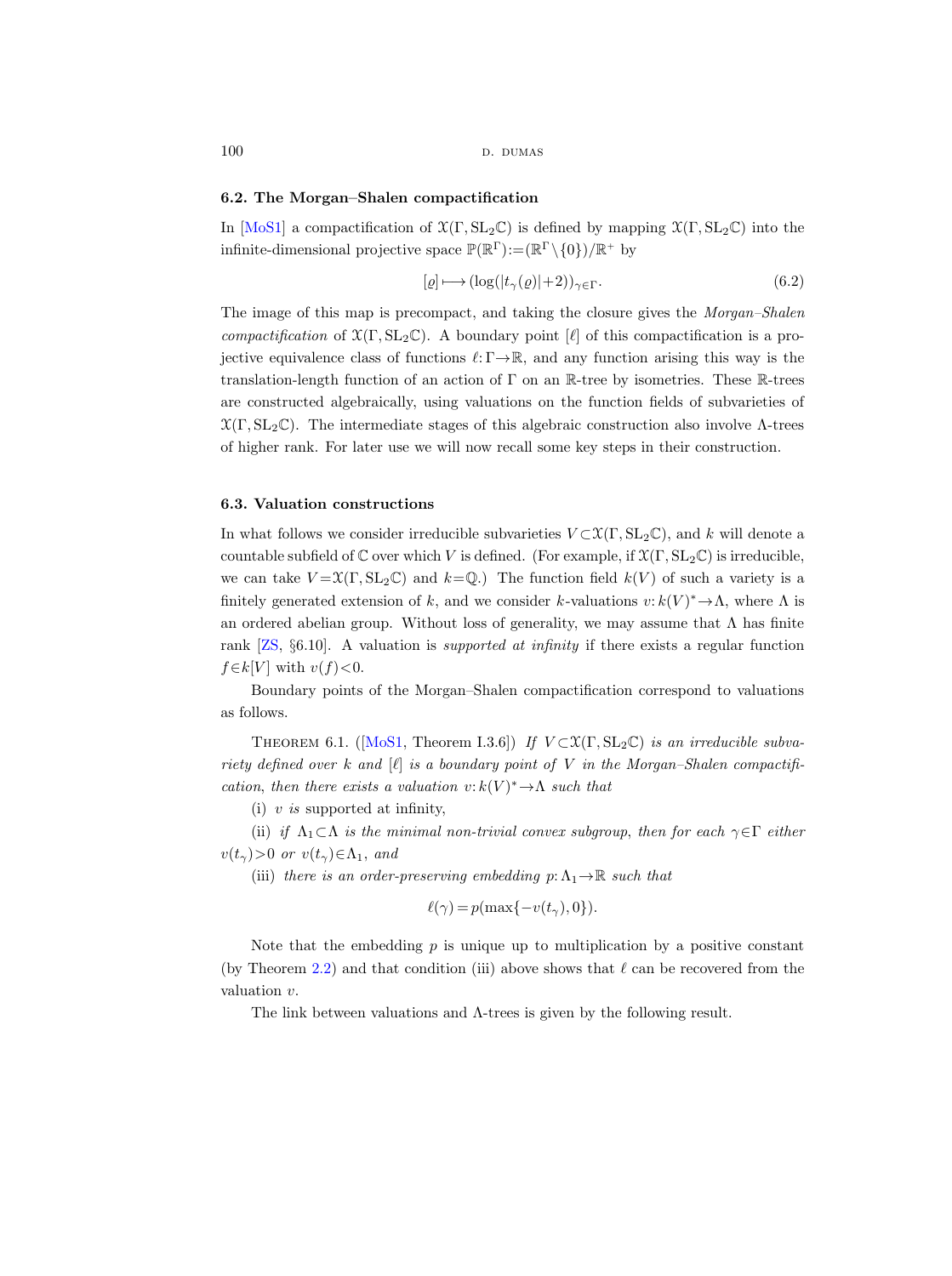<span id="page-46-0"></span>THEOREM6.2. ([\[MoS1,](#page-70-4) Theorem II.4.3 and Lemma II.4.5]) If  $V \subset \mathfrak{X}(\Gamma, SL_2\mathbb{C})$  is an irreducible subvariety defined over k and  $v: k(V)^* \to \Lambda$  is a valuation supported at infinity, then there is an isometric action of  $\Gamma$  on a  $\Lambda$ -tree whose translation-length function  $\ell: \Gamma \to \Lambda$  satisfies

$$
\ell(\gamma) = \max\{-v(t_\gamma), 0\}.
$$

Remark. The statement of [\[MoS1,](#page-70-4) Lemma II.4.5] involves only R-trees, however, a Λ-tree satisfying the conditions above is constructed as part of its proof. The lemma also involves an additional condition on the valuation (equivalent to Theorem [6.1](#page-45-0) (ii) above), but this condition is only used at the final step to produce an R-tree from the Λ-tree. Additional discussion of the Λ-tree construction underlying Theorem [6.2](#page-46-0) can be found in [\[Mor2,](#page-70-6) Theorem 16] and [\[MoS2,](#page-71-5) pp. 232–233].

### 6.4. The extension variety

Let M be a compact 3-manifold with connected boundary S, and let  $i_*: \pi_1 S \to \pi_1 M$  be the map induced by inclusion of the boundary. As discussed above, such a homomorphism induces a map of character varieties

$$
i^* \colon \mathfrak{X}(M, G) \longrightarrow \mathfrak{X}(S, G).
$$

We call this the *restriction map*. Since it is a regular map of algebraic varieties, the image of  $i<sup>∗</sup>$  is a constructible set which contains a Zariski open subset of its closure.

Considering the case  $G = SL_2 \mathbb{C}$ , we denote the closure of the image by

$$
\mathcal{E}_M:=\overline{i^*(\mathfrak{X}(M,\operatorname{SL}_2\mathbb{C}))}^\mathrm{Zariski}
$$

which we call the *extension variety*, since its generic points are conjugacy classes of representations of  $\pi_1S$  that are trivial on ker(i<sub>\*</sub>) and which admit an extension from  $i_*(\pi_1S)$  to its supergroup  $\pi_1M$ . Note that  $\mathcal{E}_M$  is an algebraic subvariety of  $\mathfrak{X}(S, \mathrm{SL}_2\mathbb{C})$ .

Since points in the Morgan–Shalen boundary of  $\mathfrak{X}(S, SL_2\mathbb{C})$  correspond to length functions of actions of  $\pi_1S$  on R-trees, it is natural to expect that the length functions that arise as boundary points of  $\mathcal{E}_M$  would have a similar extension property. We now show that this is true if we allow the extended length function to take values in a higherrank group,  $\mathbb{R}^n$  with the lexicographical order.

<span id="page-46-1"></span>THEOREM 6.3. Let  $[\ell]$  be a boundary point of  $\mathcal{E}_M$  in the Morgan–Shalen compactification of  $\mathfrak{X}(S, \mathrm{SL}_2\mathbb{C})$ . Then  $\ell: \pi_1S \to \mathbb{R}$  extends to a length function of an action of  $\pi_1 M$  on a  $\mathbb{R}^n$ -tree, i.e. there exists a function  $\hat{\ell}: \pi_1 M \to \mathbb{R}^n$  such that

(i) the group  $\pi_1 M$  acts isometrically on a  $\mathbb{R}^n$ -tree with translation-length function  $\hat{\ell}$ ,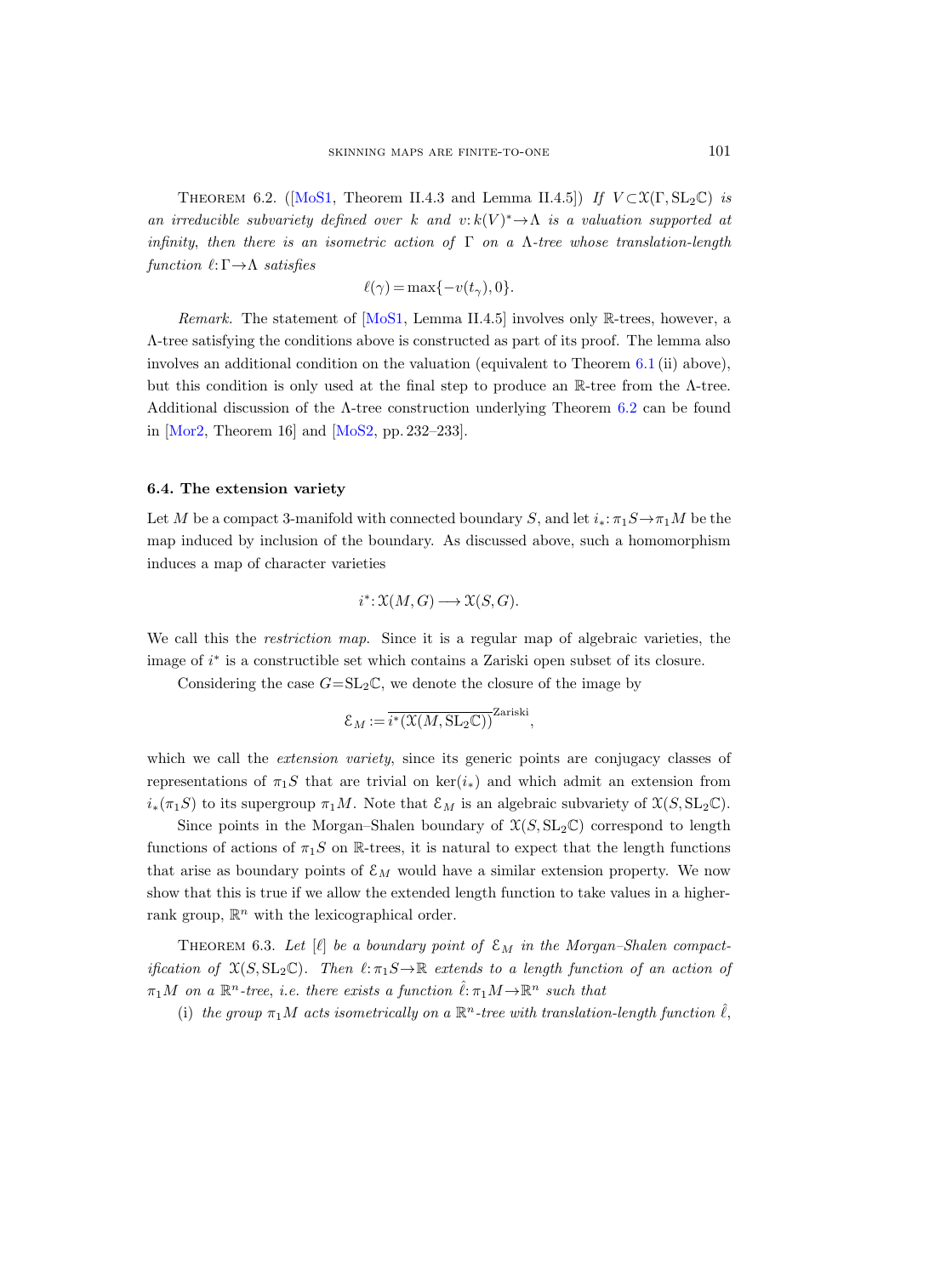(ii) for each  $\gamma \in \pi_1 S$  we have

$$
\hat{\ell}(i_*(\gamma)) = i_n(\ell(\gamma)),
$$

where  $i_*: \pi_1S \to \pi_1M$  is the map induced by the inclusion of S as the boundary of M and  $i_n: \mathbb{R} \to \mathbb{R}^n$  is the order-preserving inclusion as the last (least significant) factor.

*Proof.* As  $[\ell]$  is a boundary point of  $\mathcal{E}_M$ , it is a boundary point of one of its irreducible components. Let  $\mathcal{E}_M^0$  be such a component, and let  $\mathcal{X}_M^0$  be a corresponding irreducible component of  $X(M, SL_2\mathbb{C})$  so that  $i^*(\mathfrak{X}^0_M)$  contains a Zariski open subset of  $\mathcal{E}^0_M$ .

Since  $i^* \colon \mathfrak{X}_M^0 \to \mathcal{E}_M^0$  is dominant, it induces an extension of function fields  $k(\mathcal{E}_M^0) \hookrightarrow$  $k(\mathfrak{X}_M^0)$ , where k is a finite extension of  $\mathbb Q$  over which  $\mathcal{E}_M^0$  and  $\mathfrak{X}_M^0$  are defined. Note that when considering  $k(\mathcal{E}_M^0)$  as a subfield of  $k(\mathcal{X}_M^0)$ , the element of  $k(\mathcal{E}_M^0)$  represented by the trace function  $t_{\gamma}$ ,  $\gamma \in \pi_1 S$ , is identified with the element of  $k(\mathfrak{X}^0_M)$  represented by the trace function  $t_{i_*(\gamma)}$ .

Let  $v: k(\mathcal{E}_M^0)^* \to \Lambda$  and  $p: \Lambda_1 \to \mathbb{R}$  be the valuation and embedding associated with  $\ell$  by Theorem [6.1.](#page-45-0) As  $k(\mathfrak{X}_{M}^{0})$  is finitely generated over  $k(\mathcal{E}_{M}^{0})$ , the standard extension theorem for valuations (see  $[ZS, p. 13,$  Theorem 5'] and  $[MoS1,$  Lemma II.4.4]) gives an ordered abelian group  $\Lambda'$  such that  $\Lambda \subset \Lambda'$  and  $\Lambda' \subset m\Lambda$  for some  $m \in \mathbb{N}$ , and a valuation

$$
v'\hbox{\rm :}\ k(\mathfrak{X}^0_M)^* \longrightarrow \Lambda'
$$

such that  $v'(f)=v(f)$  for any  $f \in k(\mathcal{E}_M)$ . Since  $\Lambda' \subset m\Lambda$ , it follows that the minimal convex subgroups satisfy  $\Lambda_1 \subset \Lambda'_1$ .

<span id="page-47-0"></span>By Lemma [2.4,](#page-8-0) we have a commutative diagram of order-preserving embeddings

$$
\Lambda_1 \longrightarrow \Lambda'
$$
\n
$$
P \downarrow \qquad \qquad F
$$
\n
$$
\mathbb{R} \longrightarrow \mathbb{R}^n.
$$
\n(6.3)

We can arrange that the left vertical map in this diagram agrees with the embedding  $p:\Lambda_1\to\mathbb{R}$  considered above; this is possible since there is a unique such embedding up to scale (by Theorem [2.2\)](#page-7-0), and both vertical maps in the diagram can be multiplied by an arbitrary positive constant while preserving commutativity and order.

Applying Theorem [6.2](#page-46-0) to  $v'$ , we obtain a  $\Lambda'$ -tree T' on which  $\pi_1 M$  acts by isometries with length function  $\ell'$ . Let  $T = T' \otimes_{\Lambda'} \mathbb{R}^n$  be the  $\mathbb{R}^n$ -tree associated with  $T'$  by the embedding F, and let  $\hat{\ell}: \pi_1 M \to \mathbb{R}^n$  be its length function. Condition (i) is satisfied by definition.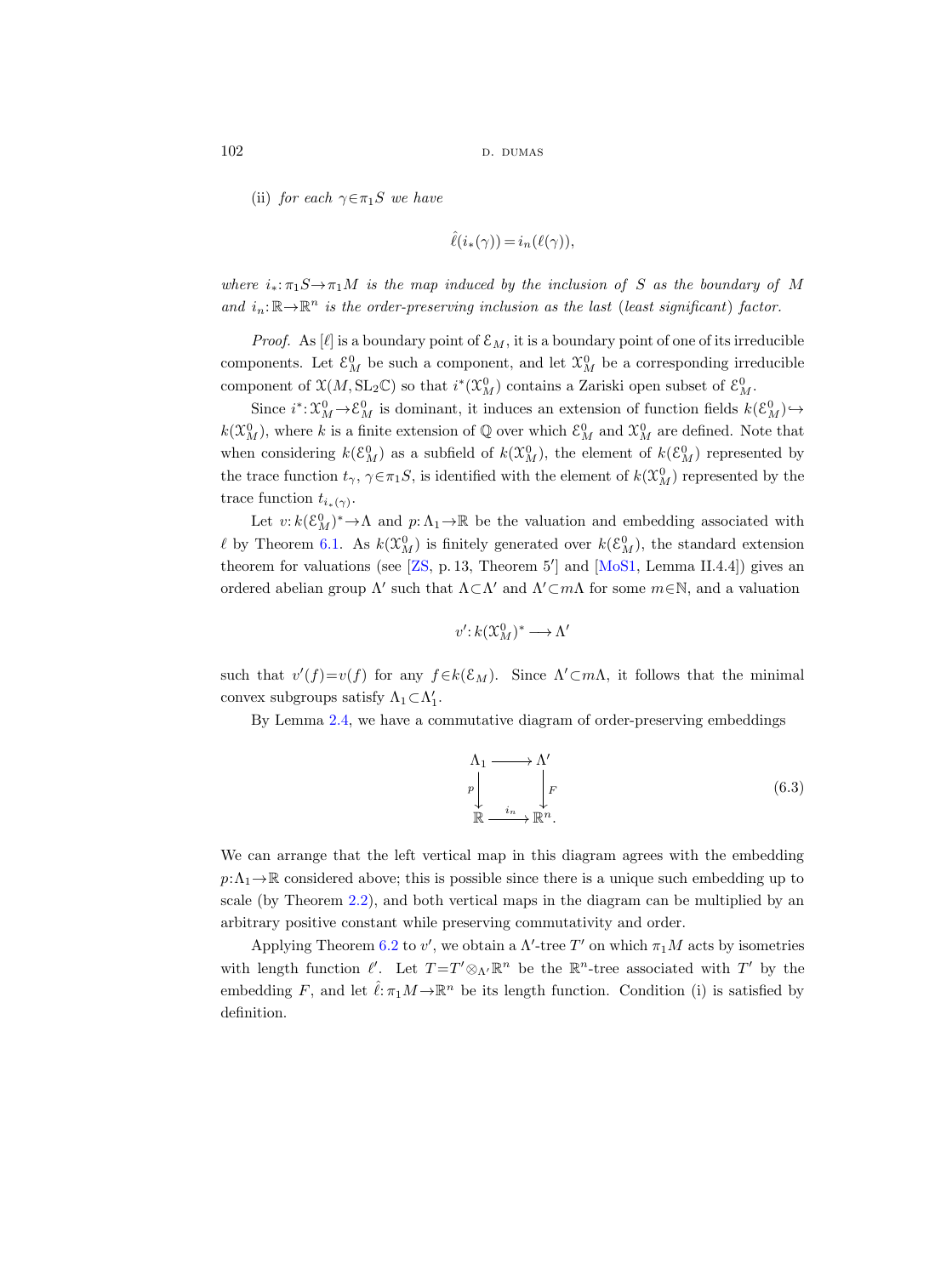It remains to verify condition (ii). For any  $\gamma \in \pi_1S$  we have  $t_{i_*(\gamma)} \in k(\mathfrak{X}_M^0)$  and the length function  $\hat{\ell}$  satisfies

<span id="page-48-1"></span>
$$
\hat{\ell}(i_*(\gamma)) = F(\ell'(i_*(\gamma))) \qquad \text{by definition of } T,
$$
  
\n
$$
= F(\max\{-v'(t_{i_*(\gamma)}), 0\}) \qquad \text{by Theorem 6.2,}
$$
  
\n
$$
= F(\max\{-v(t_{\gamma}), 0\}) \qquad \text{since } v' \text{ extends } v,
$$
  
\n
$$
= i_n(p(\max\{-v(t_{\gamma}), 0\})) \qquad \text{by commutativity of (6.3),}
$$
  
\n
$$
= i_n(\ell(\gamma)) \qquad \text{by Theorem 6.1.}
$$

Remark. It is natural to ask whether the extended length function  $\hat{\ell}$  of Theorem [6.3](#page-46-1) can always be taken to be R-valued, thus avoiding the introduction of  $\mathbb{R}^n$ -trees  $(n>1)$ . The proof above shows a potential obstruction. For any  $\gamma \in \pi_1 S$  the valuation  $v(t_\gamma)$  is either positive or it lies in the rank-1 convex subgroup  $\Lambda_1$ , but it is not clear whether this holds for the extended valuation  $v'$  applied to a trace function of an element in  $\pi_1 M$ . A rank-1 subgroup containing the negative valuations of all trace functions is needed in order to apply the construction of [\[MoS1,](#page-70-4) §II.4] to produce an R-tree from the  $\Lambda$ -tree while preserving the action of  $\pi_1 M$  and the length function.

Since these valuations are associated with boundary points of the Morgan–Shalen compactification, this is effectively a question about comparing the rate of growth of traces in a sequence of  $\pi_1 S$ -representations in  $\mathcal{E}_M$  to that of an associated sequence of  $\pi_1 M$ -representations. Alternatively, in the terminology of [\[D,](#page-69-3) §6], we ask whether the local scales of PSL<sub>2</sub>C-representations of  $\pi_1 M$  are comparable (within a uniform multiplicative constant) to those of the restrictions to  $i_*(\pi_1S)$ , or if such a uniform comparison is possible for some sequence representing any given boundary point.

#### <span id="page-48-0"></span>6.5. The holonomy variety

Let  $X$  be a marked Riemann surface structure on  $S$ . Here we allow that the complex structure of X induces an orientation opposite that of S, so either  $X \in \mathcal{T}(S)$  or  $X \in \mathcal{T}(\overline{S})$ .

The vector space  $Q(X)$  of holomorphic quadratic differentials can be identified with the set of complex projective structures ( $\mathbb{CP}^1$ -structures) on X. Here  $0 \in Q(X)$  corresponds to the projective structure induced by the uniformization of X.

Each  $\mathbb{CP}^1$  structure on X has an associated holonomy representation  $\pi_1S \to \mathrm{PSL}_2\mathbb{C}$ , which is well defined up to conjugacy. Considering the conjugacy class of the holonomy representation as a function of the projective structure gives the holonomy map

hol: 
$$
Q(X) \longrightarrow \mathfrak{X}(S, \mathrm{PSL}_2\mathbb{C}).
$$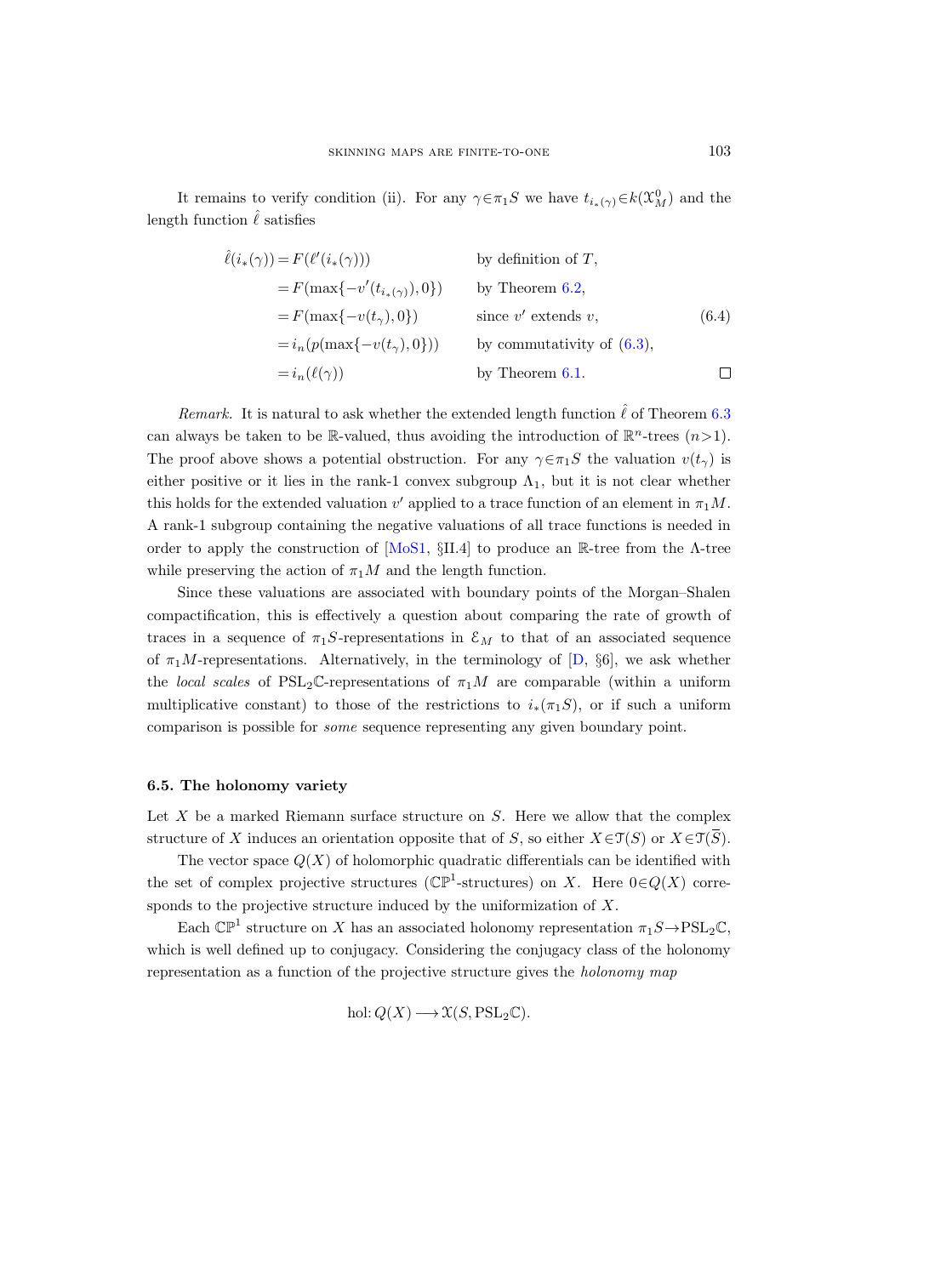104 d. D. DUMAS

This map can be lifted through  $r: \mathfrak{X}(S, SL_2\mathbb{C}) \to \mathfrak{X}(S, SL_2\mathbb{C})$  in several ways; the set of such lifts is naturally in bijection with the set  $\text{Spin}(X)$  of spin structures on X, which is a finite set acted upon, simply transitively, by  $H_1(S, \mathbb{Z}/2\mathbb{Z})$ . For each  $\varepsilon \in \text{Spin}(X)$  we denote the corresponding lifted holonomy map by

$$
\mathrm{hol}_{\varepsilon}\colon Q(X)\longrightarrow \mathfrak{X}(S,\mathrm{SL}_2\mathbb{C}),
$$

so hol=r $\circ$ hol<sub>ε</sub>. The maps hol and hol<sub>ε</sub> are proper holomorphic embeddings [\[GKM,](#page-70-7) Theorem 11.4.1].

Define

$$
\mathcal{H}_{X,\varepsilon} := \mathrm{hol}_{\varepsilon}(Q(X)),
$$

which is therefore a complex-analytic subvariety of  $X(S, SL_2\mathbb{C})$ . Taking the union of these subvarieties we obtain the holonomy variety

$$
\mathcal{H}_X := \bigcup_{\varepsilon \in \text{Spin}(X)} \mathcal{H}_{X,\varepsilon} \subset \mathfrak{X}(S, \text{SL}_2\mathbb{C}),
$$

an analytic variety with irreducible components  $\mathfrak{K}_{X,\varepsilon}$ . Equivalently, we have

$$
\mathcal{H}_X = r^{-1}(\text{hol}(Q(X))).
$$

We will be interested in the limiting behavior of  $\mathcal{H}_X$  in the Morgan–Shalen compactification and how this relates to the parametrizations of its components by  $Q(X)$ . Consider a divergent sequence  $\phi_n \in Q(X)$ . Since the unit sphere in  $Q(X)$  is compact, by passing to a subsequence we may assume that  $c_n \phi_n \to \phi$  as  $n \to \infty$ , where  $c_n \in \mathbb{R}^+$  is a suitable sequence of scale factors with  $c_n \rightarrow 0$ . We call a limit point  $\phi$  obtained this way a projective limit of  $\{\phi_n\}_{n=1}^{\infty}$ . Projective limits in  $Q(X)$  are related to limits of holonomy representations in  $\mathfrak{X}(S, \mathrm{SL}_2\mathbb{C})$  as follows.

<span id="page-49-0"></span>THEOREM6.4. ( $[D,$  Theorem A)) If  $\phi_n \in Q(X)$  is a divergent sequence with projective limit  $\phi$ , then any accumulation point of hol<sub>ε</sub>( $\phi_n$ ) in the Morgan–Shalen boundary is represented by an R-tree T that admits an equivariant, surjective straight map  $T_{\phi} \rightarrow T$ .

## 6.6. Intersections and the isotropic cone

We now consider the intersection of the holonomy variety and the extension variety. Since  $\mathcal{H}_{X,\varepsilon}$  is parameterized by  $Q(X)$ , the intersection  $\mathcal{H}_{X,\varepsilon}\cap\mathcal{E}_M$  is parameterized by a subset of  $Q(X)$  which we denote by

$$
\mathcal{V}_{M,\varepsilon} = \mathrm{hol}_{\varepsilon}^{-1}(\mathcal{E}_M) \subset Q(X),
$$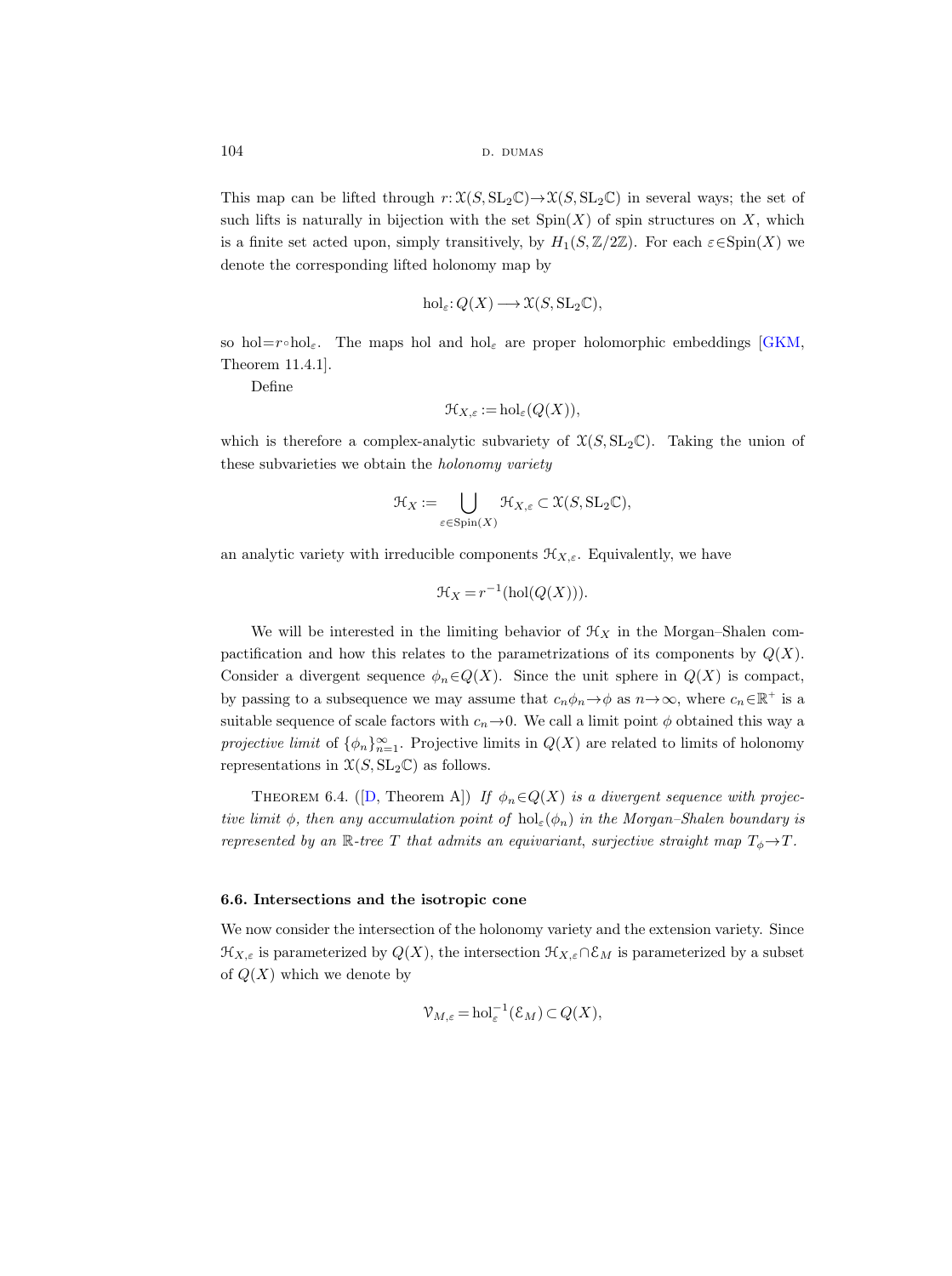and  $\mathcal{H}_X \cap \mathcal{E}_M$  is the union of the images of these sets under the respective holonomy maps.

Combining the main results of  $\S 4$  $\S 4$  with Theorems [6.3](#page-46-1) and [6.4,](#page-49-0) we have the following characterization of the limit points of  $\mathcal{V}_{M,\varepsilon}$ .

<span id="page-50-0"></span>THEOREM 6.5. Let  $\{\phi_n\}_{n=1}^{\infty} \subset \mathcal{V}_{M,\varepsilon}$  be a divergent sequence with projective limit  $\phi$ . Then  $[\mathfrak{F}(\phi)] \in \mathcal{L}_{M,X}$ , where  $\mathcal{L}_{M,X}$  is the isotropic cone of Theorem [4.1](#page-23-0).

Note that in this theorem we regard  $\mathcal{L}_{M,X}$  as a subset of  $\mathcal{MF}(S)$  regardless of whether  $X \in \mathcal{T}(S)$  or  $X \in \mathcal{T}(\overline{S})$ . This is possible since the natural identification  $\mathcal{MF}(S) \simeq$  $\mathcal{MF}(\overline{S})$  preserves the property of being an isotropic cone (while changing the sign of the symplectic form).

*Proof.* Let  $[\ell]$  be an accumulation point of  $hol_{\varepsilon}(\phi_n)$  in the Morgan–Shalen compact-ification. By Theorem [6.4,](#page-49-0) there is a surjective, equivariant straight map  $T_{\phi} \rightarrow T$ , where T is an R-tree on which  $\pi_1 S$  acts with length function  $\ell$ .

By Theorem [6.3,](#page-46-1) the length function  $\ell$  extends to a length function  $\hat{\ell}: \pi_1 M \to \mathbb{R}^n$  of an action of  $\pi_1 M$  on an  $\mathbb{R}^n$ -tree  $\widehat{T}$ . By Lemma [2.7,](#page-11-0) there is an  $\mathbb{R}$ -tree  $T' \subset \widehat{T}$  on which  $\pi_1S$  acts with length function  $\ell = \hat{\ell}|_{\pi_1S}$  (where we use the embedding  $i_n: \mathbb{R} \to \mathbb{R}^n$  as the least significant factor to identify  $\mathbb R$  with the minimal convex subgroup of  $\mathbb R^n$ ). Note that T and  $T'$  are then isospectral  $\mathbb R$ -trees in the terminology of §[4.3.](#page-26-0)

Finally we apply Theorem [4.4](#page-26-1) to the isospectral  $\mathbb{R}$ -trees T and T', the straight map  $T_{\phi} \to T$  and the inclusion of T' as a subtree of  $\widehat{T}$  to conclude that  $[\mathcal{F}(\phi)] \in \mathcal{L}_{M,X}$ .  $\Box$ 

# 7. Analytic geometry in  $Q(X)$

Theorem [6.5](#page-50-0) shows that the large-scale behavior of the set  $\mathcal{V}_{M,\varepsilon} \subset Q(X)$  is constrained by an isotropic cone in  $\mathcal{MF}(S)$ . The goal of this section is to complete the proof of Theorem [B](#page-1-0) by showing that only a discrete set can satisfy this constraint.

We begin with some generalities on real and complex limit points of sets in a complex vector space.

### 7.1. Real and complex boundaries

The vector space  $\mathbb{C}^n$  can be compactified to  $\mathbb{CP}^n$  by adjoining a hyperplane at infinity  $\mathbb{CP}^{n-1} = (\mathbb{C}^n \setminus \{0\})/\mathbb{C}^*$ . When considering this compactification we regard  $\mathbb{CP}^{n-1}$  as the *complex boundary* of  $\mathbb{C}^n$ , and write  $\partial_{\mathbb{C}} \mathbb{C}^n = \mathbb{CP}^{n-1}$ .

Given a set  $R\subset\mathbb{C}^n$ , let  $\partial_{\mathbb{C}}R\subset\mathbb{CP}^{n-1}$  denote its set of accumulation points in the complex boundary  $\partial_{\mathbb{C}} R = \overline{R} \cap \mathbb{CP}^{n-1}$ , where  $\overline{R}$  is the closure of R in  $\mathbb{CP}^n$ .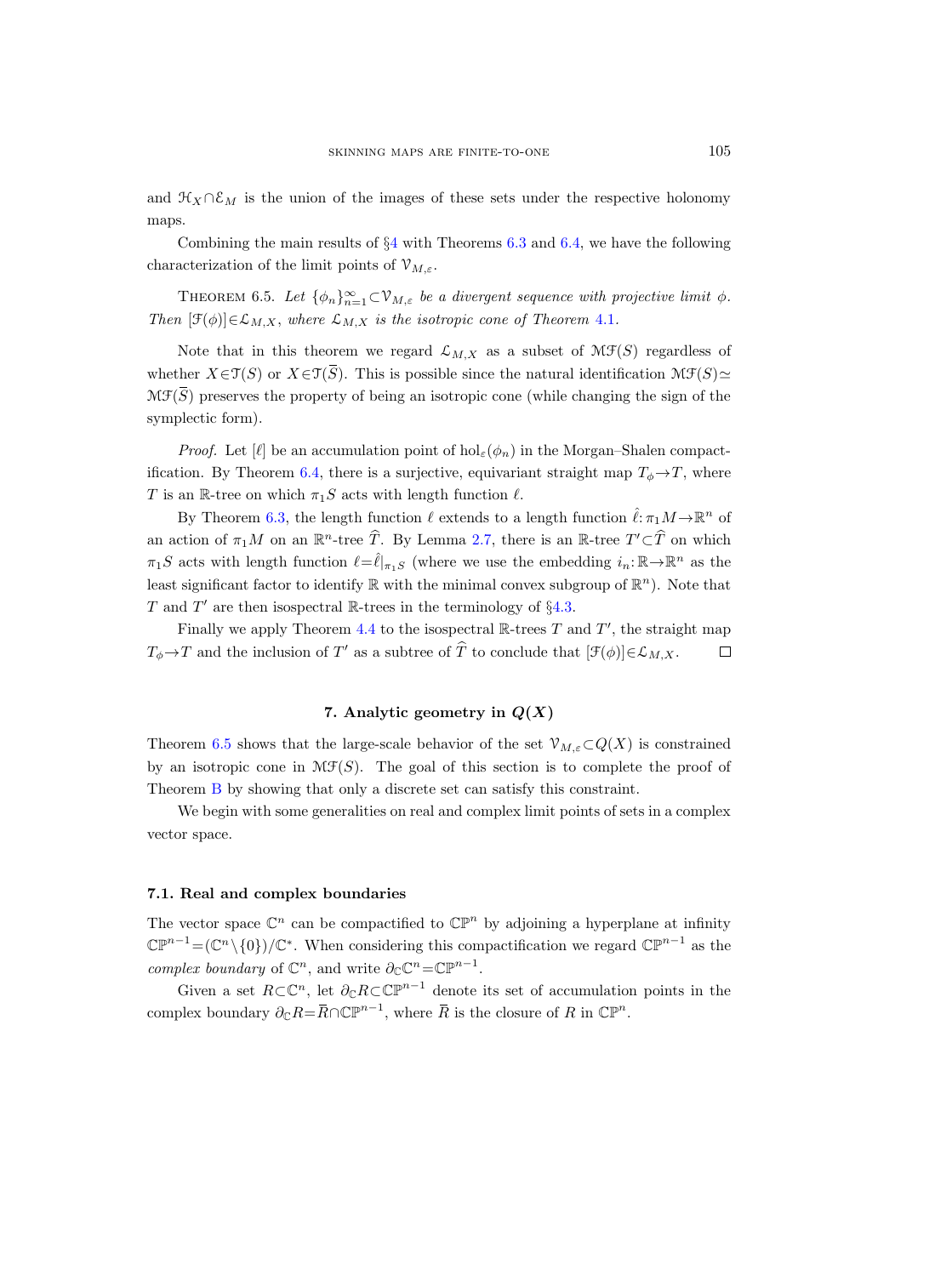In the real analogue of these constructions we identify the sphere  $S^{2n-1}$  with the set of rays from the origin in  $\mathbb{C}^n$ ; for any  $q \in S^{2n-1}$  let  $r_q \subset \mathbb{C}^n$  denote the corresponding open ray. There is a corresponding compactification  $\overline{B}^{2n} = \mathbb{C}^n y \sqcup S^{2n-1}$ , where  $\overline{B}^{2n}$  is the closed ball of dimension 2n; here a sequence  $z_k$  converges to  $q \in S^{2n-1}$  if it can be rescaled by positive real constants so as to converge to a point in  $r_q$ . In this sense  $S^{2n-1}$ is the *real boundary* of  $\mathbb{C}^n$  and we write  $\partial_{\mathbb{R}} \mathbb{C}^n = S^{2n-1}$ .

Given a set  $R\subset\mathbb{C}^n$ , let  $\partial_{\mathbb{R}}R\subset S^{2n-1}$  denote the accumulation points of R in the boundary of the real compactification  $\bar{B}^{2n}$ . This real boundary of R corresponds to a set of open rays in  $\mathbb{C}^n$ , and we denote by  $\mathrm{Cone}_{\mathbb{R}}(R)$  the union of these rays, i.e.

$$
\operatorname{Cone}_{\mathbb{R}}(R) = \bigcup_{q \in \partial_{\mathbb{R}}R} r_q.
$$

Equivalently Cone<sub>R</sub>(R) is the set of projective limits of the set R in the sense of §[6.5.](#page-48-0)

Mapping a ray in  $\mathbb{C}^n$  to the complex line it spans induces the *Hopf fibration*  $\Pi$ :  $S^{2n-1}$  →  $\mathbb{CP}^{n-1}$ , which gives  $S^{2n-1}$  the structure of a principal  $S^1$ -bundle. Identifying  $S^{2n-1}$  with the unit sphere in  $\mathbb{C}^n$ , the map  $\Pi$  is the restriction of the quotient map  $\widehat{\Pi}: \mathbb{C}^n \setminus \{0\} \to \mathbb{CP}^{n-1}$ , which is holomorphic. It is immediate from the definitions that for any set  $R \subset \mathbb{C}^n$  we have  $\partial_{\mathbb{C}}R = \Pi(\partial_{\mathbb{R}}R)$ .

We call a fiber of  $\Pi$  a *Hopf circle*. For any Hopf circle  $C=\Pi^{-1}(p) \subset S^{2n-1}$ , the set  $\bigcup_{q \in C} r_q = \widehat{\Pi}^{-1}(p) \subset \mathbb{C}^n$  is a punctured complex line, and more generally if  $I \subset S^{2n-1}$  is an open arc of a Hopf circle, then  $\bigcup_{q \in I} r_q$  is an open sector in a complex line.

The following elementary lemma allows us to recognize totally real submanifolds of  $\mathbb{CP}^{n-1}$  arising as boundaries of cones in  $\mathbb{C}^n$ .

<span id="page-51-0"></span>LEMMA 7.1. Let  $L \subset \mathbb{C}^n \setminus \{0\}$  be an  $\mathbb{R}^+$ -invariant and totally real submanifold of dimension m. Then  $\partial_{\mathbb{C}} L$  (i.e. the projection of L to  $\mathbb{CP}^{n-1}$ ) is an immersed totally real submanifold of  $\mathbb{CP}^{n-1}$  of dimension  $m-1$ .

*Proof.* By  $\mathbb{R}^+$ -invariance, intersecting L with the unit sphere gives a manifold  $L_1 \subset$  $S^{2n-1}$  of dimension  $m-1$  naturally identified with  $\partial_{\mathbb{R}}L$ , and  $\partial_{\mathbb{C}}L=\Pi(L_1)$ . Let  $x \in L_1$ . Because L is totally real, the tangent space to  $T_xL_1$  is transverse to  $i\mathbb{R}\cdot x = \text{ker }d\Pi_x$ , thus  $\Pi|_{L_1}$  is an immersion. Since the C-span of  $T_xL_1$  has complex dimension  $m-1$ and is transverse to  $\mathbb{C}\cdot x$ , the differential  $d\hat{\Pi}$  maps it injectively and complex-linearly to  $T_{\Pi(x)}\mathbb{CP}^{n-1}$ . The image of the totally real subspace  $T_xL_1$  under such a map is totally real, and the lemma follows.  $\Box$ 

While the real and complex boundary constructions have been described for  $\mathbb{C}^n$ , they apply naturally to any finite-dimensional complex vector space; we will apply them to  $Q(X) \simeq \mathbb{C}^{3g-3}$ .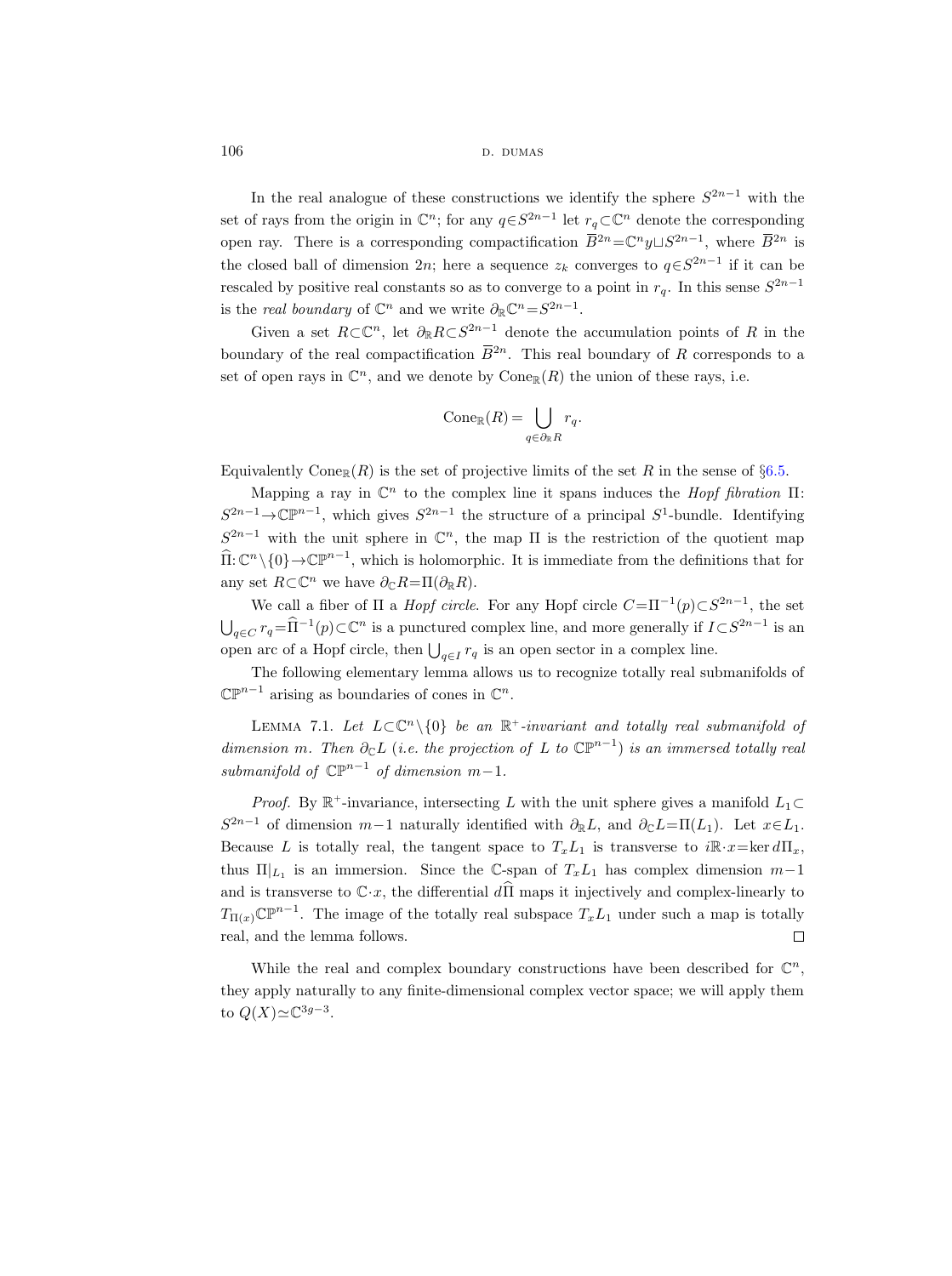## 7.2. Real and complex boundaries of  $\mathcal{V}_{M,\varepsilon}$

Using the symplectic properties of the foliation map (Theorem [5.8\)](#page-40-0), we can now translate the properties of  $\mathcal{V}_{M,\varepsilon}$  established in Theorem [6.5](#page-50-0) into analytic conditions satisfied by its real and complex boundaries.

<span id="page-52-0"></span>THEOREM 7.2. Let  $\mathcal{V}_{M,\varepsilon} = \text{hol}_{\varepsilon}^{-1}(\mathcal{E}_M) \subset Q(X)$  be the set of holomorphic quadratic differentials corresponding to projective structures with holonomy in the extension variety of the 3-manifold M. Then, we have the following:

(i)  $\partial_{\mathbb{C}}\mathcal{V}_{M,\varepsilon}$  is locally contained in a totally real manifold; that is, either  $\partial_{\mathbb{C}}\mathcal{V}_{M,\varepsilon}=\varnothing$ or there exist  $p \in \partial_{\mathbb{C}} V_{M,\varepsilon}$ , a neighborhood U of p in  $\partial_{\mathbb{C}} Q(X)$ , and a totally real, realanalytic submanifold  $N \subset U$  such that  $\partial_{\mathbb{C}} \mathcal{V}_{M,\varepsilon} \cap U \subset N$ ;

(ii)  $\partial_{\mathbb{R}}\mathcal{V}_{M,\varepsilon}$  does not contain an open arc of any Hopf circle; that is, for any  $p\in$  $\partial_{\mathbb{C}}\mathcal{V}_{M,\varepsilon}$  the intersection  $\Pi^{-1}(p)\cap\partial_{\mathbb{R}}\mathcal{V}_{M,\varepsilon}$  has empty interior in the relative topology of  $\Pi^{-1}(p) \simeq S^1$ .

Proof. (i) Define

$$
\mathcal{C}_{M,\varepsilon}:=\mathrm{Cone}_{\mathbb{R}}(\mathcal{V}_{M,\varepsilon}),
$$

and suppose that  $\partial_{\mathbb{C}} \mathcal{V}_{M,\varepsilon} \neq \emptyset$  so that  $\mathcal{C} \neq \emptyset$ . Note that

$$
\partial_{\mathbb{R}} \mathcal{V}_{M,\varepsilon} = \partial_{\mathbb{R}} \mathcal{C}_{M,\varepsilon} \quad \text{and} \quad \partial_{\mathbb{C}} \mathcal{V}_{M,\varepsilon} = \partial_{\mathbb{C}} \mathcal{C}_{M,\varepsilon}.
$$

By Theorem [6.5,](#page-50-0) we have  $\mathcal{C}_{M,\varepsilon} \subset \mathcal{F}^{-1}(\mathcal{L}_{M,X})$ , and so

$$
\partial_{\mathbb{C}} \mathcal{V}_{M,\varepsilon} \subset \partial_{\mathbb{C}} \mathcal{F}^{-1}(\mathcal{L}_{M,X}).
$$

Thus it will suffice to locally cover  $\partial_{\mathbb{C}} \mathcal{F}^{-1}(\mathcal{L}_{M,X})$  by a totally real, real-analytic manifold and to ensure that this set contains a limit point of  $\mathcal{C}_{M,\varepsilon}$ .

Among the strata  $Q_i(X)$  intersected by  $\mathcal{C}_{M,\varepsilon}$ , let  $Q_k(X)$  be a maximal element (one not contained in the boundary of another stratum intersecting  $\mathcal{C}_{M,\varepsilon}$ ). Thus  $Q_k(X)$  has an open tubular neighborhood  $U_0\subset Q(X)$  disjoint from all other strata intersecting  $\mathcal{C}_{M,\varepsilon}$ , so that  $\emptyset \neq \mathcal{C}_{M,\varepsilon} \cap U_0 \subset Q_k(X)$ . Furthermore since  $Q_k(X)$  is  $\mathbb{C}^*$ -invariant, we can choose  $U_0$  to be  $\mathbb{C}^*$ -invariant as well. In particular, the set of complex lines in  $U_0$  is an open set  $\partial_{\mathbb{C}}U_0 \subset \partial_{\mathbb{C}}Q(X)$ .

By Theorem [5.8,](#page-40-0) the intersection  $\mathcal{F}^{-1}(\mathcal{L}_{M,X}) \cap Q_k(X)$  is a semianalytic set, i.e. it is locally defined by finitely many equations and inequalities of real-analytic functions. Indeed, for each  $p \in \mathcal{C}_{M,\varepsilon} \cap U_0$  the theorem gives an open neighborhood V of p in  $Q_k(X)$ such that  $\mathfrak{F}: V \to \mathcal{ML}(\tau)$  is a real-analytic map into a train-track chart, and  $\mathcal{ML}(\tau) \cap \mathcal{L}_{M,X}$ is a union of convex cones in linear subspaces (thus semianalytic).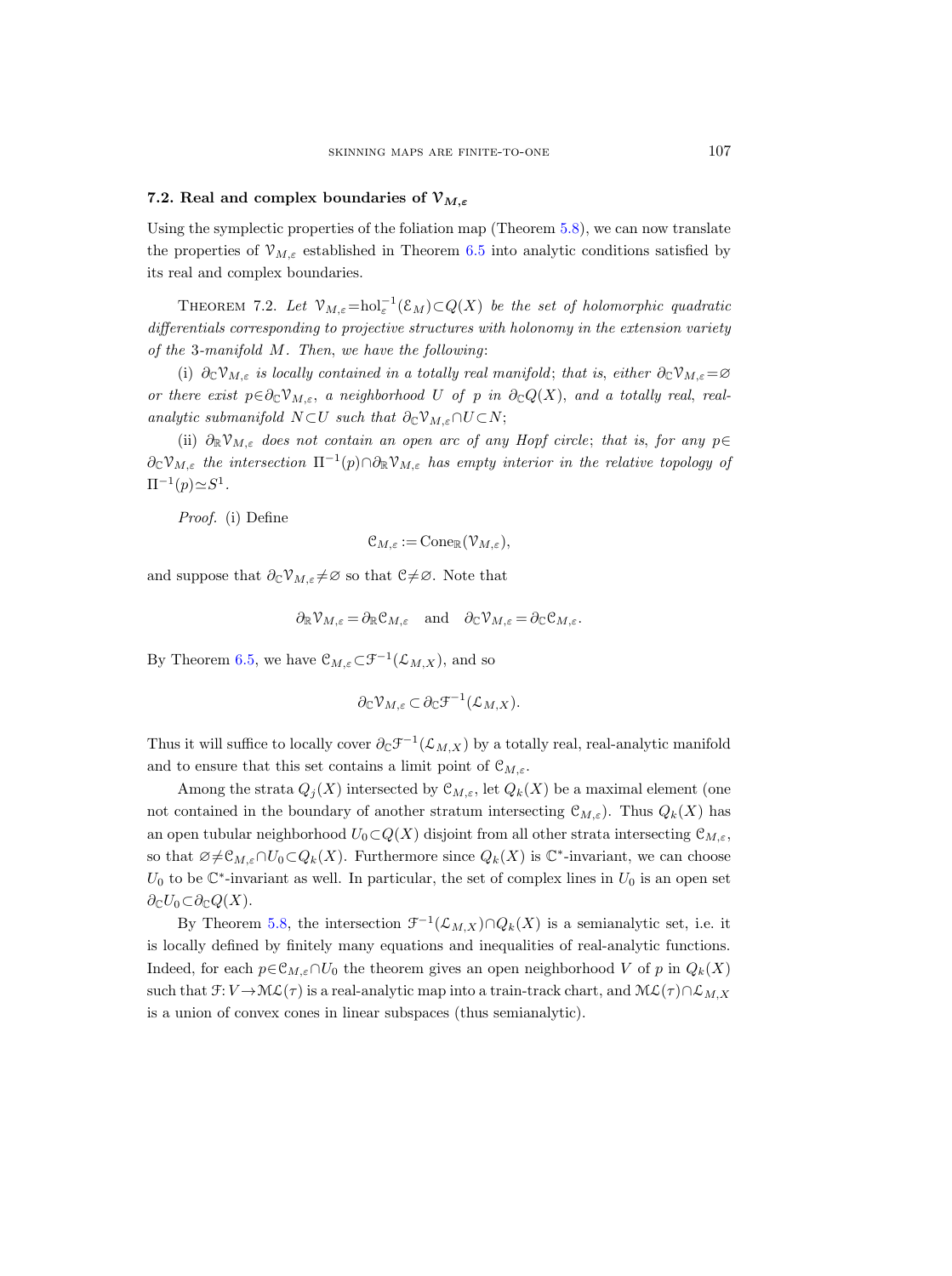As  $\mathcal{F}^{-1}(\mathcal{L}_{M,X}) \cap Q_k(X)$  is a union of rays in  $Q(X)$ , its real boundary is the same as its intersection with the unit sphere in  $Q(X)$  and it is also semianalytic. Thus the set

$$
\partial_{\mathbb{C}}(\mathcal{F}^{-1}(\mathcal{L}_{M,X}) \cap Q_{k}(X)) = \Pi(\partial_{\mathbb{R}}(\mathcal{F}^{-1}(\mathcal{L}_{M,X}) \cap Q_{k}(X)))
$$

is the image of a semianalytic set under a proper real-analytic mapping, i.e. a subanalytic set. Such sets can be can be stratified by connected, real-analytic, subanalytic manifolds (see [\[Hi\]](#page-70-8) and [\[Har\]](#page-70-9)), and furthermore stratifications of  $\partial_{\mathbb{R}}(\mathcal{F}^{-1}(\mathcal{L}_{M,X}) \cap Q_k(X))$ and  $\partial_{\mathbb{C}}(\mathcal{F}^{-1}(\mathcal{L}_{M,X}) \cap Q_k(X))$  can be chosen so that  $\Pi$  maps strata to strata and so that the differential of Π has constant rank on each stratum [\[Har,](#page-70-9) Corollary 4.4].

Let  $N \subset \partial_{\mathbb{C}}(\mathcal{F}^{-1}(\mathcal{L}_{M,X}) \cap Q_k(X))$  be a stratum maximal among those intersecting  $\partial_{\mathbb{C}}\mathcal{V}_{M,\varepsilon}$ . Taking a tubular neighborhood U of N in  $\partial_{\mathbb{C}}U_0$  gives an open set in  $\partial_{\mathbb{C}}Q(X)$ in which  $\varnothing \neq \partial_{\mathbb{C}} \mathcal{V}_{M,\varepsilon} \cap U \subset N \cap U$ .

It remains to show that the real-analytic manifold N is totally real. Since  $\Pi$  is surjective, for each  $p \in N$  there is a stratum

$$
N' \subset \partial_{\mathbb{R}}(\mathcal{F}^{-1}(\mathcal{L}_{M,X}) \cap Q_k(X))
$$

such that  $\Pi(N')$  contains an open neighborhood of p in N. Thus  $N''$ :=Cone $\mathbb{R}(N')$  is a real-analytic submanifold of  $Q(X)$  and  $N'' \subset \mathcal{F}^{-1}(\mathcal{L}_{M,X}) \cap Q_k(X)$ .

Theorem [5.8](#page-40-0) then implies that  $N''$  locally maps, by  $\mathcal{F}$ , into a finite union of isotropic subspaces of a train-track chart  $\mathcal{ML}(\tau)$ , and that in these local charts  $\mathcal F$  is a real-analytic, symplectic map. Thus N'' is isotropic with respect to the symplectic structure of  $Q_k(X)$ given by Theorem [5.3.](#page-33-0) As the symplectic form on  $Q_k(X)$  is induced by a Kähler structure, an isotropic manifold is totally real. We have therefore described an open neighborhood of an arbitrary point  $p \in N$  as  $\Pi(\partial_{\mathbb{R}} N'') = \partial_{\mathbb{C}} N''$ , where  $N'' \subset Q(X)$  is  $\mathbb{R}^+$ -invariant and totally real. It follows by Lemma  $7.1$  that  $N$  itself is totally real.

(ii) Suppose on the contrary that  $\partial_{\mathbb{R}} V_{M,\varepsilon}$  contains an open arc of a Hopf circle, or equivalently that the set  $\mathcal{C}_{M,\varepsilon}$  contains an open sector D in a complex line in  $Q(X)$ . Then D lies in a stratum  $Q_i(X) \subset Q(X)$ , so after possibly shrinking D we can apply Theorem [5.8](#page-40-0) as in the previous paragraph to conclude that  $D$  is totally real, a contradiction.  $\Box$ 

In order to show that  $\mathcal{V}_{M,\varepsilon}$  is discrete, we will derive a contradiction from the conditions (i) and (ii) of Theorem [7.2](#page-52-0) and the assumption that  $\mathcal{V}_{M,\varepsilon}$  contains an analytic curve. The next few paragraphs develop necessary machinery for analyzing the real and complex boundaries of such curves, after which we return to the proof of Theorem [B](#page-1-0) in §[7.5](#page-55-0) and §[7.6.](#page-57-0)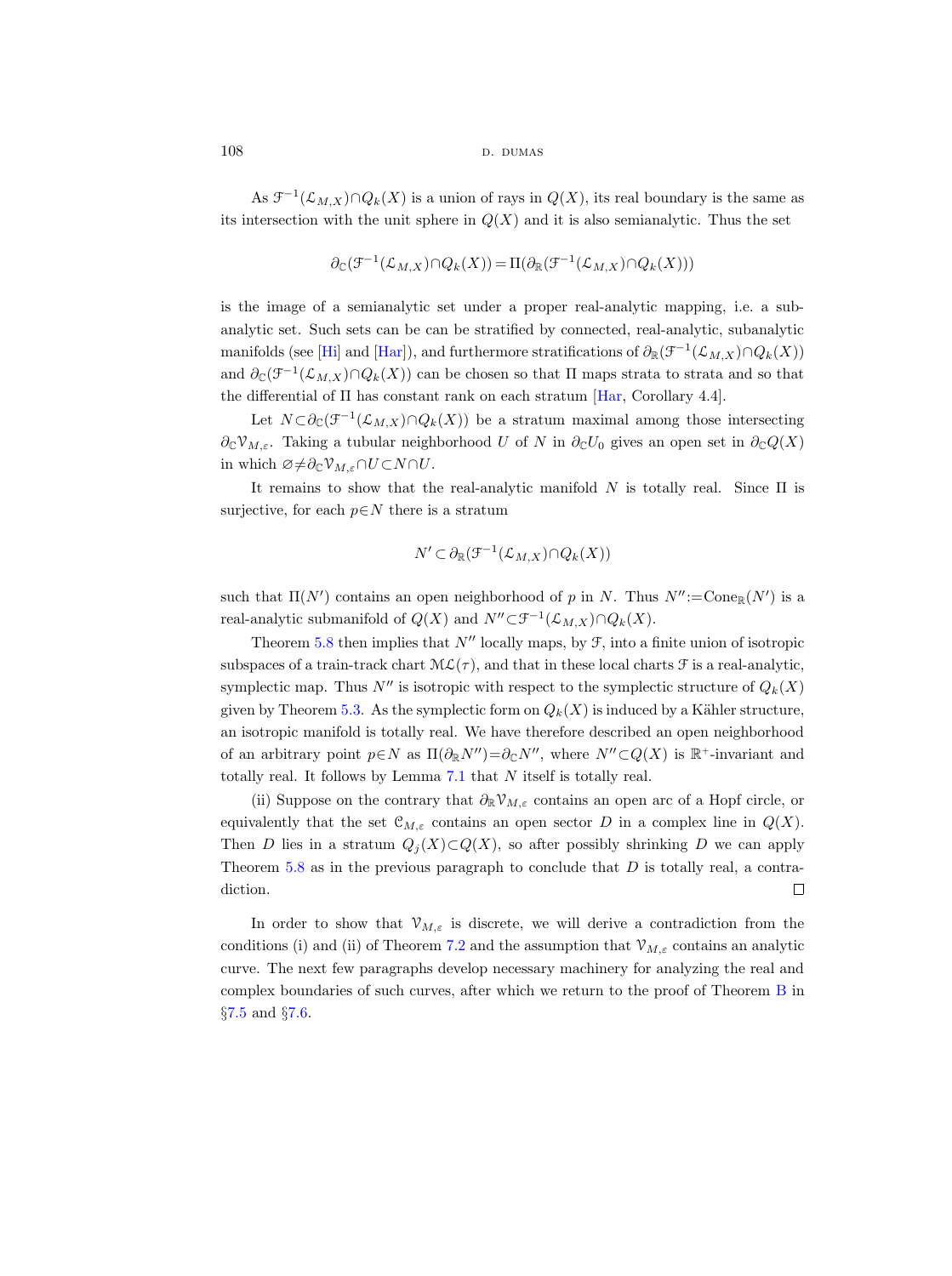## 7.3. Tangent cones and analytic curves

A general reference for the following material is [Ch<sub>2</sub>]. If E is a subset of  $\mathbb{C}^n$  and  $p \in \mathbb{C}^n$ , the tangent cone of E at p is the set  $C(E, p) \subset \mathbb{C}^n$  of points of the form

$$
\lim_{k\to\infty} t_k(z_k-p),
$$

where  $z_k \in E$ ,  $z_k \to p$ , and  $t_k \to 0^+$  as  $k \to \infty$ . The following basic properties of the tangent cone follow immediately from the definition:

(1)  $C(E, p)$  is a closed  $\mathbb{R}^+$ -invariant set;

(2)  $C(E, p) \neq 0$  if and only if p lies in the closure  $\overline{E}$ ;

(3) for any  $E_1, E_2 \subset \mathbb{C}^n$  we have  $C(E_1 \cap E_2, p) \subset C(E_1, p) \cap C(E_2, p);$ 

(4) if E is a submanifold in a neighborhood of  $p \in E$ , then  $C(E, p)$  is the tangent space  $T_nE$ .

It follows from  $(4)$  that if E is an analytic curve (i.e. a complex-analytic set of dimension 1) and  $p \in E$  is a smooth point, then  $C(E, p)$  is a complex line. More generally, the tangent cone of an analytic curve at any point is a finite union of complex lines.

Furthermore, just as a complex submanifold is locally a graph over its tangent space, in a neighborhood of a point an analytic curve can be parameterized as follows (see [\[Ch2,](#page-69-4)  $§1.6.1]$ ).

<span id="page-54-0"></span>LEMMA 7.3. Let U be an open neighborhood of  $0 \in \mathbb{C}^n$  and  $E \subset U$  be an analytic curve containing 0 and irreducible at that point. Suppose that  $C(E, 0) = \{(w_1, 0, ..., 0): w_1 \in \mathbb{C}\}.$ Then there exist a natural number m and a holomorphic map  $f: (\Delta, 0) \rightarrow (E, 0)$  such that  $f(\zeta) = (f_1(\zeta), ..., f_n(\zeta))$ , where

$$
f_1(\zeta) = \zeta^m
$$

and for each  $k>1$  we have

$$
f_k(\zeta) = \zeta^{m_k} h_k(\zeta),
$$

where  $m_k>m$  and either  $h_k(\zeta)\equiv 0$  or  $h_k(\zeta)$  is holomorphic with  $h_k(0)\neq 0$ . The image  $f(\Delta)$  contains  $E \cap U'$  for some neighborhood U' of 0.  $\Box$ 

Of course one can permute coordinates to obtain a similar parametrization when  $C(E, 0)$  is any of the coordinate axes in  $\mathbb{C}^n$ . Also note that in this lemma the number m is the multiplicity of E at p, and  $m>1$  if and only if p is a singular point.

### 7.4. Analytic curves near a totally real manifold

Two results characterizing the behavior of an analytic curve near a totally real submanifold of  $\mathbb{C}^n$  will be essential in the sequel. The first describes the tangent cone of an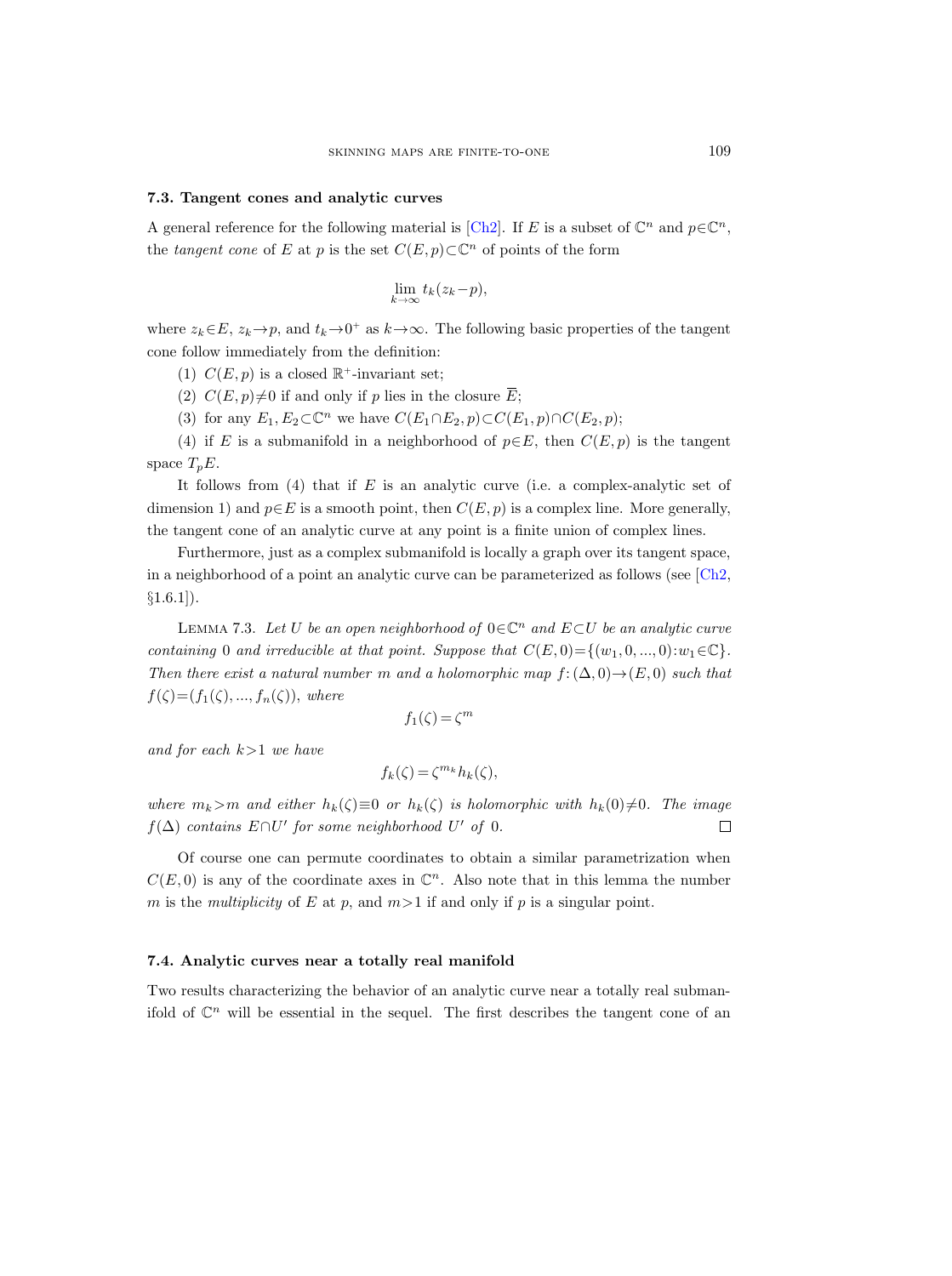analytic curve in the complement of a totally real manifold at a boundary point. A (closed) complex half-line is a set of the form  $\{L(x+iy):y\geq 0\}$ , where  $L:\mathbb{C}\to\mathbb{C}^n$  is an injective complex linear map.

<span id="page-55-2"></span>THEOREM 7.4. (Chirka [\[Ch1,](#page-69-5) Proposition 19]) Let  $E\subset U\setminus M$  be an analytic curve where  $U\subset\mathbb{C}^n$  is open and  $M\subset U$  is a closed, totally real submanifold of class  $C^k$  for some k>1. Then for any  $p \in \overline{E} \cap M$  the tangent cone  $C(E, p)$  is a non-empty finite union of complex lines and half-lines.

With additional regularity for the submanifold  $M$ , one has the following extension result.

<span id="page-55-1"></span>THEOREM 7.5. (Chirka [\[Ch1,](#page-69-5) §1], Alexander [\[A\]](#page-69-6)) Let  $E\subset U\setminus M$  be an analytic curve, where  $U\subset\mathbb{C}^n$  is open and  $M\subset U$  is a closed, totally real, real-analytic submanifold. Then for any  $p \in \overline{E} \cap M$ , the set E admits an analytic continuation near p, i.e. there exist a neighborhood  $U'_p$  of p and an analytic curve  $E'_p \subset U'_p$  such that  $E \cap U'_p \subset E'_p$ .

Further discussion of this result can be found in [Ch<sub>2</sub>, §20.5].

# <span id="page-55-0"></span>7.5. Hopf circles

If  $E\subset\mathbb{C}^n$  is an algebraic curve, then  $\partial_{\mathbb{C}}E$  is a finite set and  $\partial_{\mathbb{R}}C$  is the union of Hopf circles lying over  $\partial_{\mathbb{C}}E$ . The next theorem establishes a similar property of  $\partial_{\mathbb{R}}E$  when the algebraic assumption is replaced by the condition that  $\partial_{\mathbb{C}}E$  locally lie in a totally real manifold.

<span id="page-55-3"></span>THEOREM 7.6. Let E be an analytic curve in  $\mathbb{C}^n$  and suppose that for some  $p \in \partial_{\mathbb{C}} E$ there is a neighborhood U of p in  $\partial_{\mathbb{C}} \mathbb{C}^n$  and a totally real, real-analytic submanifold N of U such that  $\partial_{\mathbb{C}} E \cap U \subset N$ . Then  $\partial_{\mathbb{R}} E$  contains an open arc of a Hopf circle.

In the proof we will consider  $\mathbb{C}^n$  as an affine chart of its compactification  $\mathbb{CP}^n=$  $\mathbb{C}^n\cup\partial_{\mathbb{C}}\mathbb{C}^n$ , but other affine charts of  $\mathbb{CP}^n$  will also be used. In order to distinguish among them, we use the notation  $\mathbb{C}_z^n$  for the original affine chart (in which E is an analytic curve) with coordinates  $z_1, ..., z_n$ , and  $\mathbb{C}_w^n$  will denote another affine chart with coordinates  $w_1, ..., w_n$ .

*Proof.* Let V be an open neighborhood of p in  $\mathbb{CP}^n$  such that  $V \cap \partial_{\mathbb{C}} \mathbb{C}_z^n = U$ . After possibly shrinking V and U, we may assume that V lies in an affine chart  $\mathbb{C}_w^n$  of  $\mathbb{CP}^n$ .

By Theorem [7.5](#page-55-1) we may assume, after further shrinking V, that  $E \cap V$  is a subset of an analytic curve  $E' \subset V$ . One of the irreducible components of E' at p must intersect E, so let  $\hat{E}'$  denote such a component. Then  $\hat{E} = \hat{E}' \cap E$  is an analytic curve in  $U \cap \mathbb{C}_z^n$  such that  $\partial_{\mathbb{R}}\widehat{E}\subset N$ , and p is an accumulation point of  $\widehat{E}$ . By Theorem [7.4,](#page-55-2) the set  $C(\widehat{E}, p)$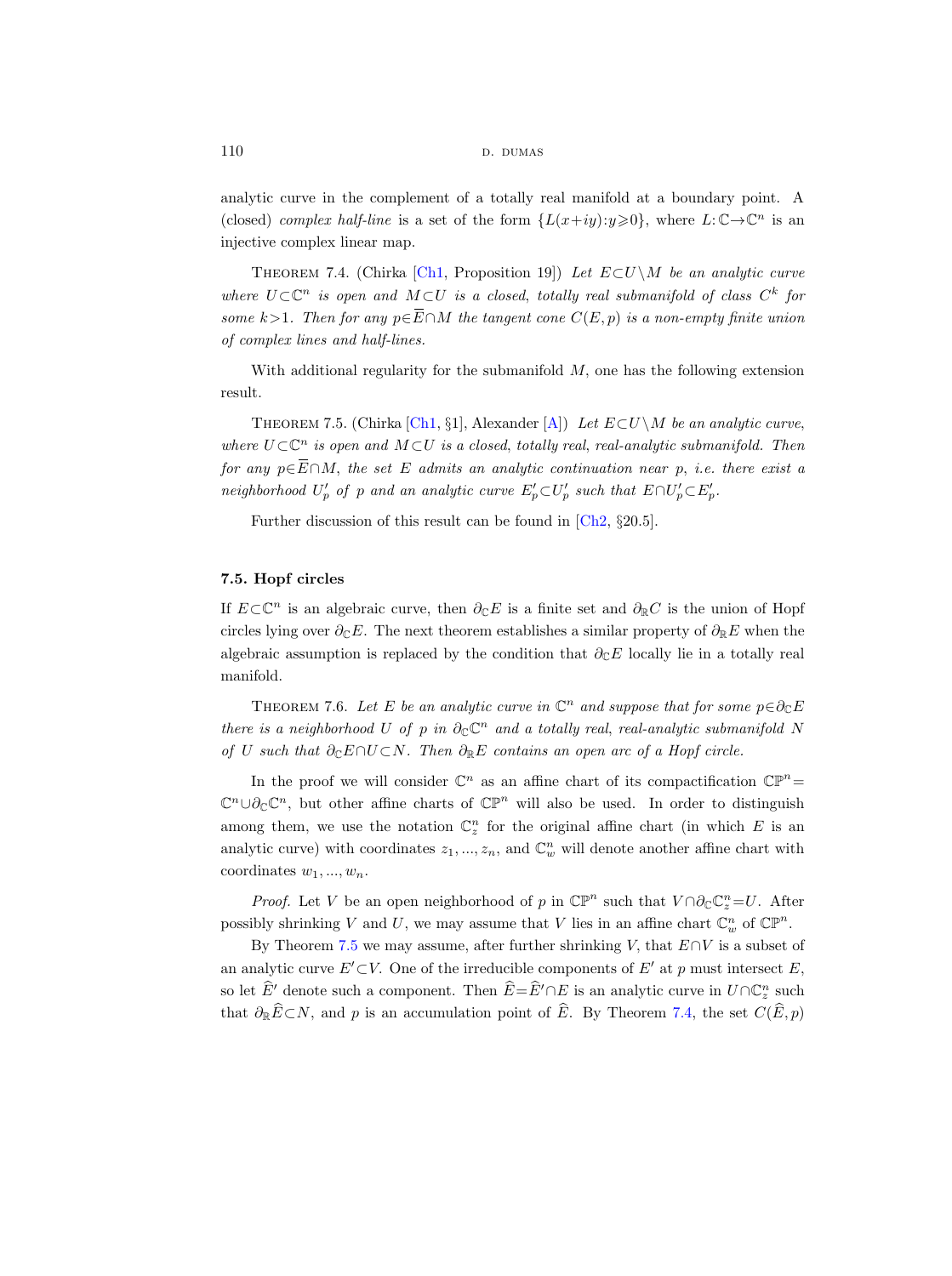contains a complex half-line H. Since  $\widehat{E}\subset \widehat{E}'$ , the complex line L containing H is one of the finite set of lines comprising  $C(\widehat{E}', p)$ .

There are now two cases to consider, based on the relative position of L and the hyperplane  $\partial_{\mathbb{C}} \mathbb{C}_z^n$ :

(1) L is transverse to  $\partial_{\mathbb{C}} \mathbb{C}^n_z$  (equivalently, it intersects  $\mathbb{C}^n_z$ ),

(2) L is contained in  $\partial_{\mathbb{C}} \mathbb{C}_{z}^{n}$ .

Intuitively, these two cases correspond to whether the analytic curve E meets the hyperplane at infinity  $\partial_{\mathbb{C}} \mathbb{C}^n_z$  transversely or tangentially at p.

Case 1. By changing the affine chart  $\mathbb{C}_w^n$  and making an affine change of coordinates in  $\mathbb{C}_z^n$  and  $\mathbb{C}_w^n$ , we put p, L, and H in a standard position; specifically, we suppose that in a homogeneous coordinate system for  $\mathbb{CP}^n$  the inclusions of  $\mathbb{C}_z^n$  and  $\mathbb{C}_w^n$  are given by

$$
(z_1, ..., z_n) \longmapsto [z_1 : ... : z_n : 1],
$$
  

$$
(w_1, ..., w_n) \longmapsto [w_1 : ... : w_{n-1} : 1 : w_n],
$$

that L is the  $w_n$ -axis in  $\mathbb{C}^n_w$ , and that  $H \subset L$  is defined by  $\text{Im}(w_n) \geq 0$ .

Let  $f: \Delta \to \mathbb{C}_w^n$  be a local parametrization of  $\widehat{E}'$  at 0 as in Lemma [7.3;](#page-54-0) note that here the tangent cone of  $\hat{E}'$  is the  $w_n$ -axis. Then we have for any  $\zeta \neq 0$  that

$$
f(\zeta) = (\zeta^{m_1} h_1(\zeta), ..., \zeta^{m_{n-1}} h_{n-1}(\zeta), \zeta^m) \in \mathbb{C}_w^n,
$$
  

$$
f(\zeta) = (\zeta^{m_1 - m} h_1(\zeta), ..., \zeta^{m_{n-1} - m} h_{n-1}(\zeta), \zeta^{-m}) \in \mathbb{C}_z^n.
$$

As H is the tangent cone of  $\widehat{E}\subset \widehat{E}'$  as a subset of  $\mathbb{C}_{\infty}^n$ , for each  $\theta \in [0, \pi]$  we have a sequence  $\zeta_k \to 0$  such that  $\lim_{k \to \infty} \arg(\zeta_k^m) = \theta$  and  $f(\zeta_k) \in \widehat{E}$ . As a point in  $\mathbb{C}_z^n$ ,  $f(\zeta_k)$  lies on the same ray as  $|\zeta_k|^m f(\zeta_k)$  which has coordinates

$$
\big(|\zeta_k|^m\zeta_k^{m_1-m}h_1(\zeta_k),...,|\zeta_k|^m\zeta_k^{m_{n-1}-m}h_{n-1}(\zeta),|\zeta_k|^m\zeta^{-m}\big)\!\in\!\mathbb{C}_z^n.
$$

Since  $m_j>0$  and  $h_j(\zeta_k)$  is bounded as  $\zeta_k \to 0$  for each  $1 \leq j \leq m-1$ , we have that the sequence  $|\zeta_k|^m f(\zeta_k) \in \mathbb{C}^n_z$  converges to  $(0, ..., 0, e^{-i\theta}) \in \partial_{\mathbb{R}} E$ . Since  $\theta \in [0, \pi]$  was arbitrary, we find that  $\partial_{\mathbb{R}}E$  contains half of the Hopf circle containing  $(0, ..., 0, 1)$ , completing this case.

Case 2. We begin as before, altering the argument as necessary.

Choose coordinates so that  $z_j$  and  $w_j$  are related to one another as above but now we take L to be the  $w_1$ -axis and H the subset with  $\text{Im}(w_1)\geq 0$ . Parameterizing  $\hat{E}'$  and calculating as above we find that

$$
f(\zeta) = (\zeta^m, \zeta^{m_2} h_2(\zeta), ..., \zeta^{m_n} h_n(\zeta)) \in \mathbb{C}_w^n,
$$
  
\n
$$
f(\zeta) = (\zeta^{m - m_n} h_n(\zeta)^{-1}, \zeta^{m_2 - m_n} h_2(\zeta) h_n(\zeta)^{-1},
$$
  
\n
$$
..., \zeta^{m_{n-1} - m_n} h_{n-1}(\zeta) h_n(\zeta)^{-1}, \zeta^{-m_n} h_n(\zeta)^{-1}) \in \mathbb{C}_z^n.
$$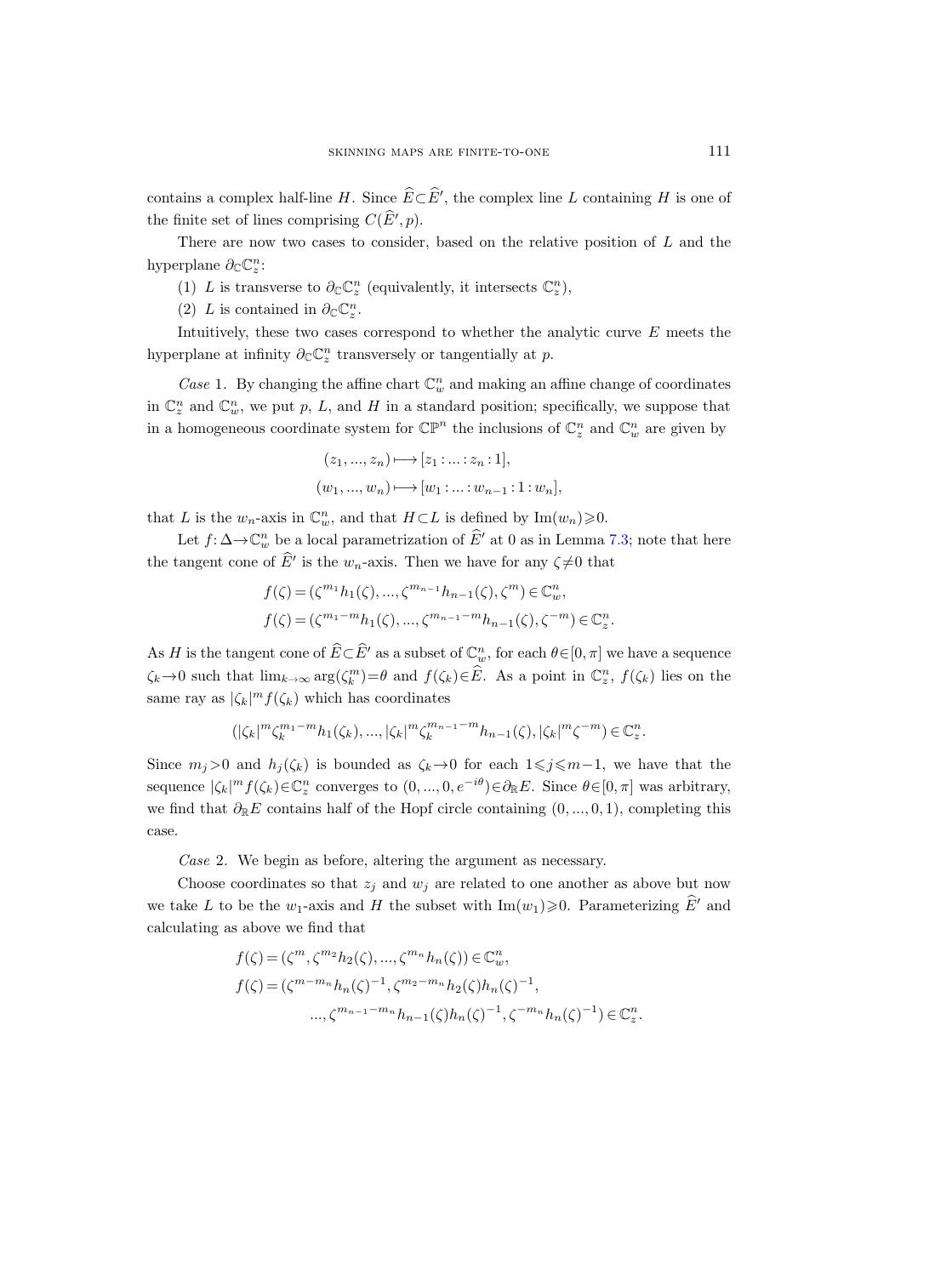The coordinate expression in  $\mathbb{C}_z^n$  is well defined since  $h_n(\zeta) \neq 0$  for  $\zeta$  in a small punctured neighborhood of zero. Indeed, while Lemma [7.3](#page-54-0) includes the possibility that  $h_n(\zeta) \equiv 0$ , this would mean that  $\widehat{E}' \cap \mathbb{C}_z^n = \emptyset$ , contradicting the assumption that  $\widehat{E}'$  intersects E. By a further linear change of coordinates, we may also assume without loss of generality that  $h_n(0)=1$ . As before, the condition that H is the tangent cone of  $\widehat{E}$  gives for each  $\theta \in [0, \pi]$  a sequence  $\zeta_k \to 0$  such that  $\lim_{k \to \infty} \arg(\zeta_k^m) = \theta$  and  $f(\zeta_k) \in \widehat{E}$ . As a point in  $\mathbb{C}_z^n$ ,  $f(\zeta_k)$  lies on the same ray as  $|\zeta_k|^{m_n} f(\zeta_k)$  which has coordinates

$$
(|\zeta_k|^{m_n} \zeta_k^{m-m_n} h_n(\zeta_k)^{-1}, |\zeta_k|^{m_n} \zeta^{m_2-m_n} h_2(\zeta_k) h_n(\zeta_k)^{-1},
$$
  
...,  $|\zeta_k|^{m_n} \zeta_k^{m_{n-1}-m_n} h_{n-1}(\zeta_k) h_n(\zeta_k)^{-1}, |\zeta_k|^{m_n} \zeta_k^{-m_n} h_n(\zeta_k)^{-1}) \in \mathbb{C}_z^n$ .

As  $k \to \infty$  we find  $|\zeta_k|^{m_n} f(\zeta_k) \to (0, ..., 0, e^{-(m_n/m)i\theta'}) \in \partial_{\mathbb{R}} E$  for some  $\theta' \equiv \theta \mod 2\pi$ . Allowing  $\theta$  to vary over [0,  $\pi$ ], we find that  $\partial_{\mathbb{R}} E$  contains an arc of a Hopf circle.  $\Box$ 

### <span id="page-57-0"></span>7.6. Discreteness

Using the above results on analytic curves near a totally real manifold, the discreteness of  $\mathcal{H}_X \cap \mathcal{E}_M$  now follows easily.

Proof of Theorem [B](#page-1-0) (connected boundary). Suppose on the contrary that the intersection  $\mathcal{H}_X \cap \mathcal{E}_M$  is not discrete. Since this set is a finite union of analytic subvarieties  $\{\mathcal{H}_{X,\varepsilon}\cap \mathcal{E}_M : \varepsilon \in \text{Spin}(X)\}\$ , at least one of these subvarieties is not discrete. Thus there exists some  $\varepsilon \in \text{Spin}(X)$  such that  $\mathcal{H}_{X,\varepsilon} \cap \mathcal{E}_M$  contains an analytic curve, as does its preimage  $\mathcal{V}_{M,\varepsilon} = \text{hol}^{-1}(\mathcal{E}_M).$ 

By the maximum principle,  $\mathcal{V}_{M,\varepsilon}$  is non-compact and  $\partial_{\mathbb{C}}\mathcal{V}_{M,\varepsilon}\neq\varnothing$ , so part (i) of Theorem [7.2](#page-52-0) implies that  $\partial_{\mathbb{C}}\mathcal{V}_{M,\varepsilon}$  is locally contained in a real-analytic, totally real manifold. But then Theorem [7.6](#page-55-3) gives an open arc of a Hopf circle contained in  $\partial_{\mathbb{R}} \mathcal{V}_{M,\varepsilon}$ , contradicting part (ii) of Theorem [7.2.](#page-52-0)  $\Box$ 

### 8. Skinning maps: The connected boundary case

## 8.1. Hyperbolic structures

Let  $M$  be a compact, irreducible, atoroidal 3-manifold with connected incompressible boundary  $S=\partial M$  of genus  $g\geqslant 2$ . Then the interior M<sup>°</sup> admits a complete hyperbolic structure by Thurston's geometrization theorem for Haken manifolds. Let  $AH(M)\subset$  $X(M, \text{PSL}_2\mathbb{C})$  denote the set of isometry classes of marked hyperbolic structures on  $M^{\circ}$ . The closed set  $AH(M)$  lies in the smooth locus of  $\mathfrak{X}(M, \mathrm{PSL}_2\mathbb{C})$  (see [\[Kap,](#page-70-10) §8.8]), and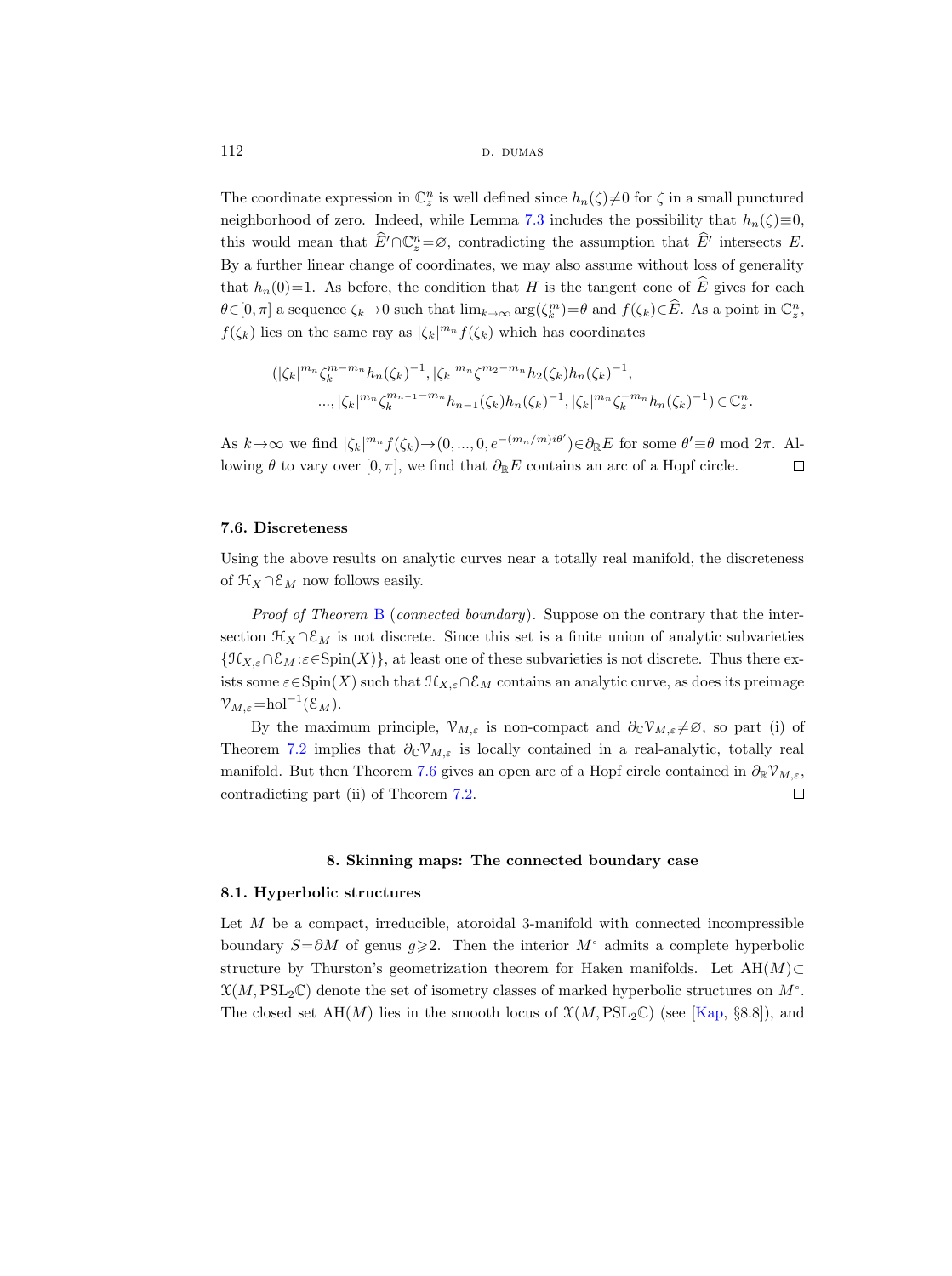its interior  $GF(M)$  consists of the convex cocompact hyperbolic structures. The quasiconformal deformation theory of Kleinian groups gives a holomorphic parametrization of  $GF(M)$  by the Teichmüller space  $\mathcal{T}(S)$  (see e.g. [\[Be2\]](#page-69-7) or [\[Kr\]](#page-70-11)). We denote this Ahlfors– Bers parametrization by

$$
\begin{aligned} \mathfrak{T}(S) &\longrightarrow \mathrm{GF}(M) \subset \mathfrak{X}(M, \mathrm{PSL}_2\mathbb{C}),\\ X &\longmapsto \varrho^M_X. \end{aligned}
$$

#### 8.2. Quasi-Fuchsian groups

The set  $QF(S) \subset \mathcal{X}(S, PSL_2\mathbb{C})$  of characters of quasi-Fuchsian representations is an open subset of the smooth locus in  $\mathfrak{X}(S, \mathrm{PSL}_2\mathbb{C})$  that has a natural parametrization by the product of Teichmüller spaces  $\mathfrak{T}(S) \times \mathfrak{T}(\overline{S})$ . As a set QF(S) does not depend on the orientation of  $S$ , but the orientation is used to distinguish the factors in this parametrization. This coordinate system for  $QF(S)$  is a particular case of the Ahlfors–Bers coordinates, since  $QF(S) = GF(S \times I) \subset \mathfrak{X}(S \times I, \text{PSL}_2\mathbb{C}) = \mathfrak{X}(S, \text{PSL}_2\mathbb{C})$ . We write  $Q(X, Y)$  for the point in QF(S) corresponding to the pair  $(X, Y) \in \mathcal{T}(S) \times \mathcal{T}(\overline{S})$ .

Given  $Y \in \mathcal{T}(\overline{S})$ , the *Bers slice* is the subset

$$
B_Y = \{Q(X, Y) : X \in \mathfrak{T}(S)\} \subset \mathcal{QF}(S),
$$

that is,  $B_Y$  is a "horizontal slice" of the product structure of the quasi-Fuchsian space. Similarly, we can define the vertical Bers slices  $B_X = \{Q(X, Y): Y \in \mathcal{T}(S)\}\)$  for  $X \in \mathcal{T}(S)$ .

Note  $B_Y$  is naturally in one-to-one correspondence with  $\mathfrak{T}(S)$ . An inequality of Bers shows that the lengths of geodesics in the hyperbolic 3-manifold corresponding to a quasi-Fuchsian group  $Q(X, Y)$  have an upper bound in terms of lengths in the uniformization of either X or Y [\[Be1,](#page-69-8) Theorem 3]. Since one of these is fixed in a Bers slice, there are uniform bounds on the traces of any finite set of elements in  $\pi_1 S$  over  $B_Y$ , and thus the following result holds.

LEMMA 8.1. (Bers) For each  $Y \in \mathfrak{T}(\overline{S})$ , the Bers slice B<sub>Y</sub> is precompact.

Each point in the Bers slice  $B_Y$  induces a  $\mathbb{CP}^1$ -structure on Y by taking the quotient of one of the domains of discontinuity of the associated quasi-Fuchsian group. This construction is a local inverse of the holonomy map, i.e. it gives an open subset of  $Q(Y)$ (the Bers embedding) that maps biholomorphically onto  $B<sub>Y</sub>$  by hol. In particular, we have  $B_Y \subset r(\mathcal{H}_Y)$ , where  $r: \mathfrak{X}(S, SL_2\mathbb{C}) \to \mathfrak{X}(S,PSL_2\mathbb{C})$  is the map induced by the covering  $SL_2\mathbb{C}\rightarrow PSL_2\mathbb{C}$ . This applies equally to the vertical slices, i.e.  $B_X\subset r(\mathcal{H}_X)$  for  $X\in\mathcal{T}(S)$ .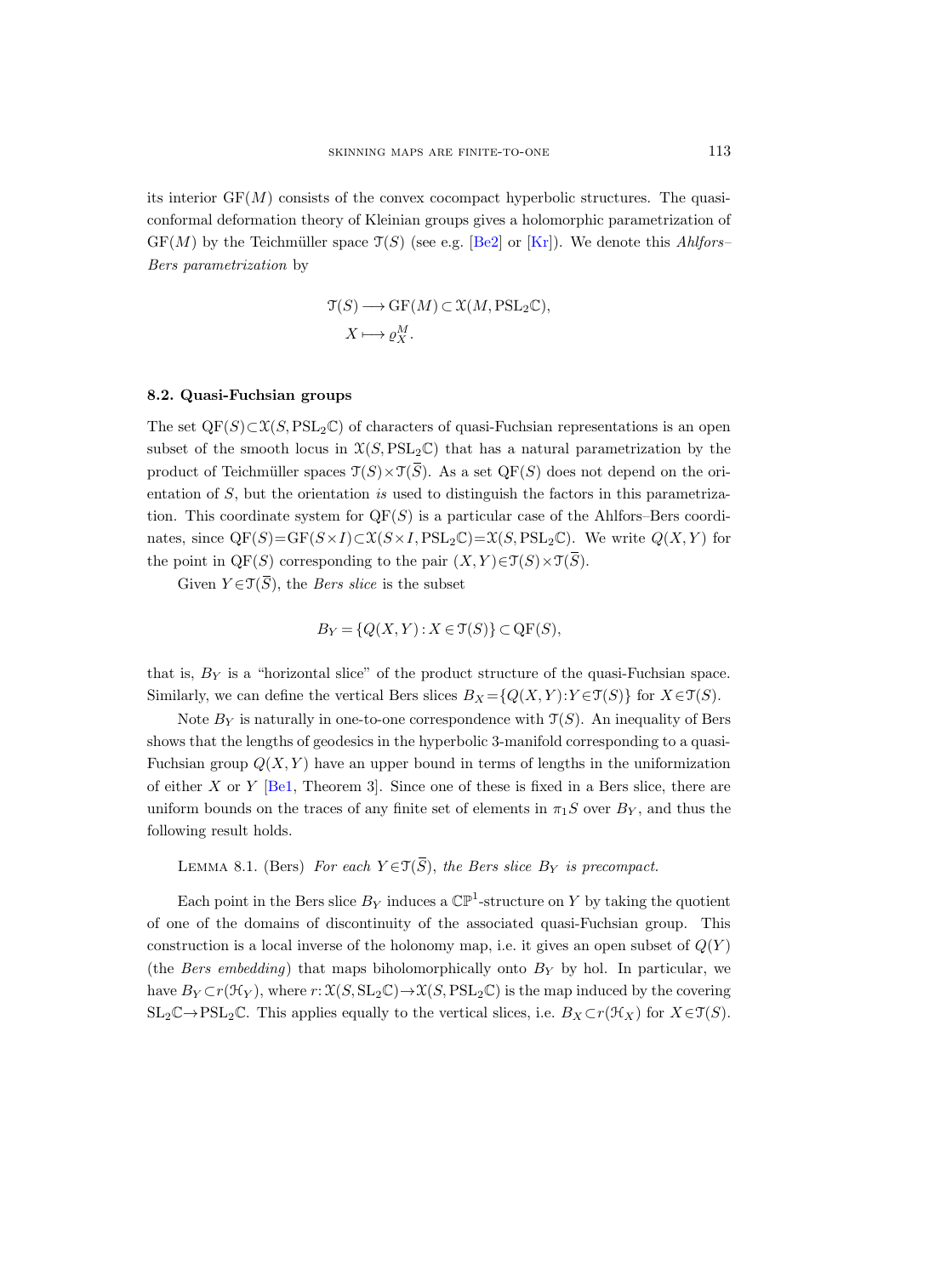### 8.3. The skinning map

The restriction map  $i^*:\mathfrak{X}(M, \mathrm{PSL}_2\mathbb{C})\to \mathfrak{X}(S, \mathrm{PSL}_2\mathbb{C})$  sends  $\mathrm{GF}(M)$  into  $\mathrm{QF}(S)$ , and in terms of the Ahlfors–Bers parametrization it is the identity on one Teichmüller space factor, i.e.

$$
i^*(\varrho^M_X) = Q(X, \sigma_M(X)),
$$

which defines a map

$$
\sigma_M\!:\!\mathfrak{T}(S)\!\longrightarrow\!\mathfrak{T}(\overline{S}),
$$

called the skinning map of M.

Fibers of the skinning map are related to sets  $r(\mathcal{H}_Y \cap \mathcal{E}_M)$  as follows.

<span id="page-59-0"></span>LEMMA 8.2. The preimage  $\sigma_M^{-1}(Y)$  is in bijection with a precompact set

 $F_Y \subset r(\mathcal{H}_Y \cap \mathcal{E}_M).$ 

*Proof.* Given  $Y \in \mathfrak{T}(\overline{S})$ , we consider the set of quasi-Fuchsian groups

$$
F_Y = i^*(\text{GF}(M)) \cap B_Y,
$$

i.e.

$$
F_Y = \{Q(X, Y) : \text{there exists } X \in \mathfrak{T}(S) \text{ such that } i^*(\varrho_X^M) = Q(X, Y) \}.
$$

From the definition of the skinning map it is immediate that  $F<sub>Y</sub>$  is in bijection with the preimage  $\sigma_M^{-1}(Y)$  by

$$
Q(X,Y) \in F_Y
$$
 if and only if  $X \in \sigma_M^{-1}(Y)$ .

Furthermore  $F_Y \subset B_Y \subset r(\mathcal{H}_Y)$ , and precompactness of  $F_Y$  follows from that of  $B_Y$ , so it remains only to show that  $F_Y \subset r(\mathcal{E}_M)$ .

By definition  $\mathcal{E}_M$  contains a Zariski dense subset  $i^*(\mathfrak{X}(M, \mathrm{SL}_2\mathbb{C}))$ , using the commutative diagram  $(6.1)$  for r and i<sup>\*</sup> we have

$$
i^*(r(\mathfrak{X}(M, \mathop{\mathrm{SL}}\nolimits_2{\mathbb{C}}))) = r(i^*(\mathfrak{X}(M, \mathop{\mathrm{SL}}\nolimits_2{\mathbb{C}}))) \subset r(\mathcal{E}_M).
$$

Since  $F_Y \subset i^*(\mathrm{GF}(M))$ , it is enough to know that  $\mathrm{GF}(M) \subset r(\mathfrak{X}(M, \mathrm{SL}_2\mathbb{C}))$ , i.e. that the  $PSL_2\mathbb{C}$ -representations arising from hyperbolic structures on M can be lifted to  $SL_2\mathbb{C}$ . This is a well-known consequence of the parallelizability of 3-manifolds (see [\[Cu\]](#page-69-9) or [\[CS,](#page-69-2) Theorem 3.1.1] for details).  $\Box$ 

Finally, using this lemma we have the following result.

*Proof of Theorem [A](#page-1-1) (connected boundary)*. Suppose on the contrary that  $\sigma_M^{-1}(Y)$  is infinite. Then, by the previous lemma, the set  $r(\mathcal{H}_Y \cap \mathcal{E}_M)$  has an infinite and precompact subset, and therefore an accumulation point. Since  $\mathcal{H}_Y \cap \mathcal{E}_M$  is discrete by Theorem [B](#page-1-0) and the map  $r: \mathfrak{X}(S, SL_2\mathbb{C}) \to \mathfrak{X}(S, PSL_2\mathbb{C})$  is proper, this yields a contradiction.  $\Box$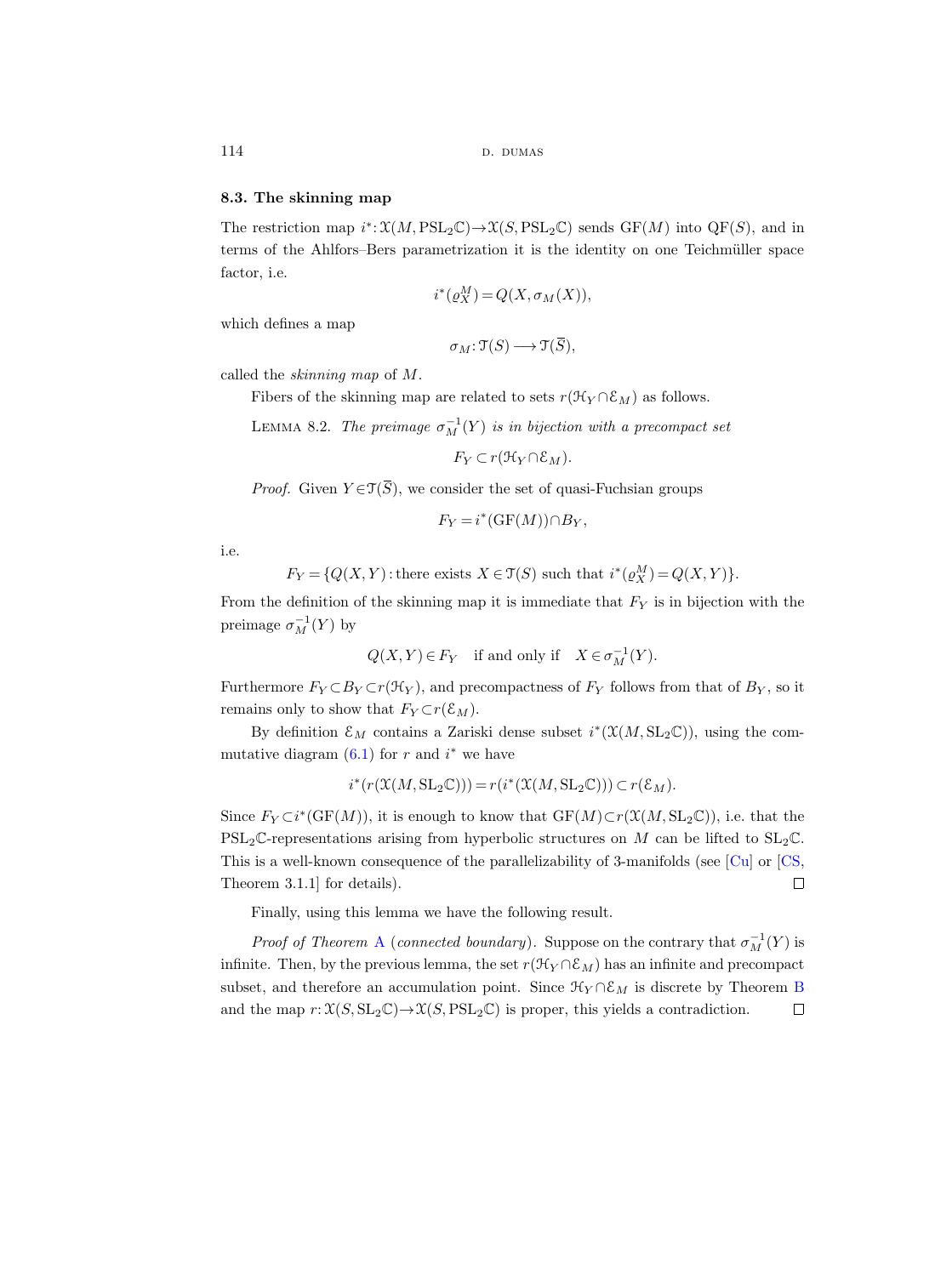### 9. Disconnected boundary and tori

The previous sections established the main theorems for a 3-manifold with connected boundary. We now adapt the statements and proofs to the more general case of a compact oriented 3-manifold M whose boundary has at least one connected component that is not a torus.

As in the introduction, we denote by  $\partial_0 M$  the union of the non-torus boundary components of M. Let  $S_1, ..., S_m$  denote the connected components of  $\partial_0 M$ , each equipped with the boundary orientation. Let  $\partial_1 M = \partial M \setminus \partial_0 M$  denote the union of the torus boundary components of M.

## 9.1. Measured foliations and Teichmüller spaces

In several cases we first need to adapt definitions of spaces associated with a surface to the disconnected case. We define the measured foliation space  $\mathcal{MF}(\partial_0 M)$  and Teichmüller space  $\mathfrak{T}(\partial_0M)$  to be the cartesian products of the spaces corresponding to the connected components  $S_j$ , e.g.

$$
\mathcal{MF}(\partial_0 M) = \prod_{j=1}^m \mathcal{MF}(S_j).
$$

The sum of the symplectic forms of the factors (using the boundary orientation) gives the Thurston symplectic form on  $\mathcal{MF}(\partial_0 M)$ .

For a point  $X=(X_1, ..., X_m) \in \mathfrak{T}(\partial_0 M)$ , we denote by  $Q(X)$  the direct sum of quadratic differential spaces,

$$
Q(X) = \bigoplus_{j=1}^{m} Q(X_j).
$$

The product of foliation maps of the factors gives the homeomorphism

$$
\mathcal{F}\!:\!Q(X)\!\longrightarrow\!\mathcal{MF}(\partial_0 M).
$$

For the 3-manifold M and its fundamental group, in some cases we must treat torus boundary components differently. Instead of considering arbitrary isometric actions of  $\pi_1M$  on R-trees, we restrict attention to actions in which each subgroup of  $\pi_1M$ represented by a component of  $\partial_1 M$ —that is, each *boundary torus subgroup*—has a fixed point.

## 9.2. Isotropic cones

The isotropic cone construction (Theorem [4.4,](#page-26-1) the main result of  $\S$ §[3](#page-15-0)[–4\)](#page-22-0) generalizes to the disconnected case as follows.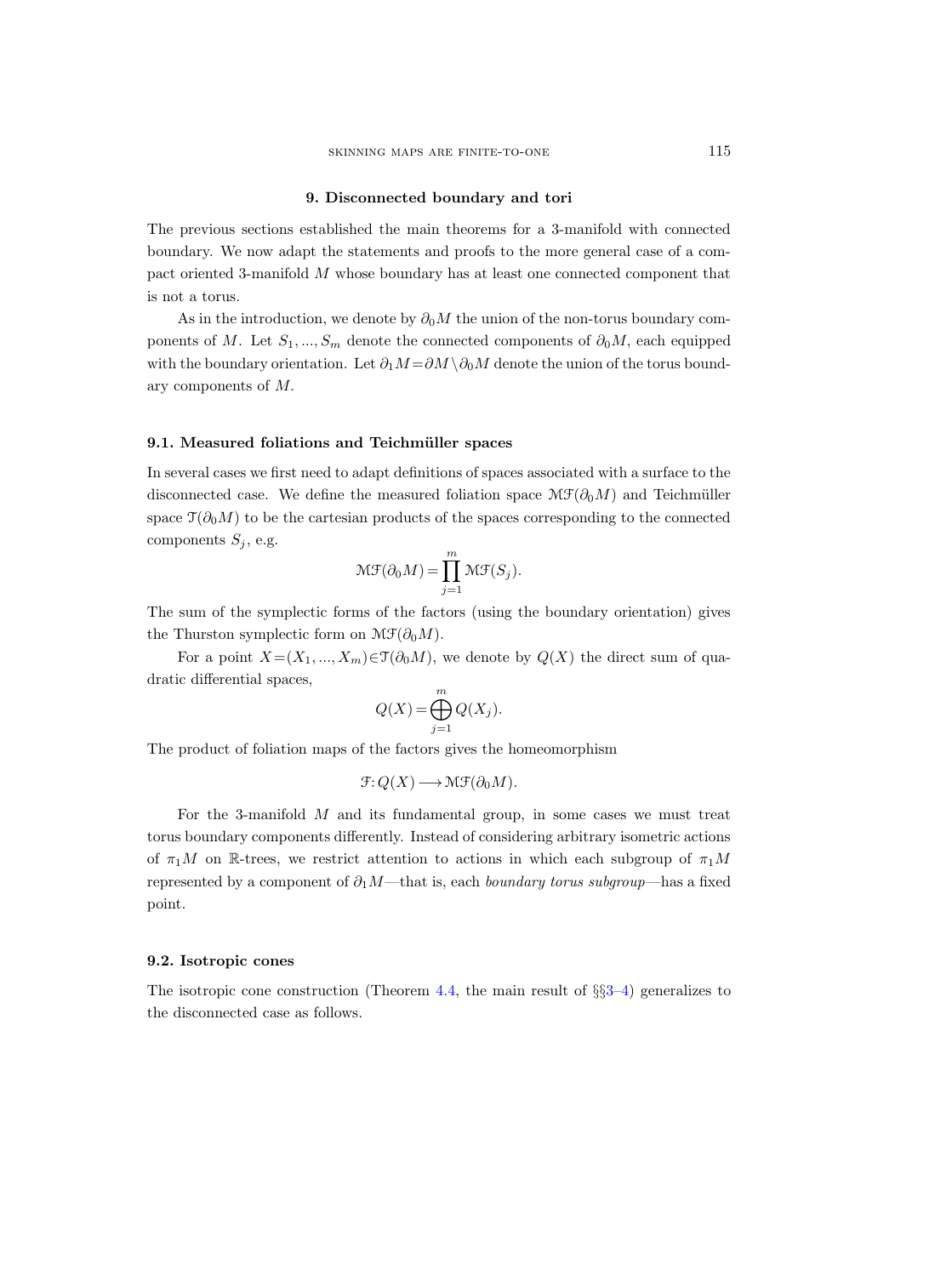$116$  D. DUMAS

<span id="page-61-0"></span>THEOREM 9.1. For each  $X = (X_1, ..., X_M) \in \mathcal{T}(\partial_0 M)$  there exists an isotropic piecewise linear cone  $\mathcal{L}_{M,X} \subset \mathcal{MF}(\partial_0 M)$  with the following property: Let T be a  $\Lambda$ -tree on which  $\pi_1M$  acts so that each boundary torus subgroup has a fixed point. Let  $\mathfrak{o}: \mathbb{R} \to \Lambda$  be an order-preserving embedding. Suppose that, for each  $1 \leq j \leq m$ , we have

- a pair  $T_{\ell_j}, T'_{\ell_j}$  of  $\mathbb R$ -trees on which  $\pi_1 S_j$  acts minimally with length function  $\ell_j$ ;
- a holomorphic quadratic differential  $\phi_j \in Q(X_j)$ ;
- a  $\pi_1 S_j$ -equivariant straight map  $T_{\phi_j} \rightarrow T_{\ell_j}$  with respect to  $\mathfrak{o};$
- a  $\pi_1 S_j$ -equivariant isometric embedding  $k: T'_{\ell_j} \to T$ .

Then  $[\mathcal{F}(\phi)] \in \mathcal{L}_{M,X}$ , where  $\phi = (\phi_1, ..., \phi_m)$ .

*Proof.* First we adapt the definition of the cone  $\mathcal{L}_{M,X}$  from the connected case. We choose a finite set of triangulations of M that extend the triangulations of  $S_j$  given by Lemma [4.3.](#page-24-0) For each such triangulation  $\Delta_M$  we have a space  $W_4(\Delta_M, \Lambda)$  of weights satisfying the four-point condition in each 3-simplex, but we now also require these weights to be identically zero on the edges of each boundary torus.

As in Lemmas [3.5](#page-20-0) and [3.7,](#page-21-0) we find that the restriction of  $W_4(\Delta_M, \mathbb{R})$  to the edges of the boundary triangulation gives a finite union of isotropic subspaces for a symplectic form that is the sum of the Thurston forms for the triangulated surfaces  $S_i$  and a similar alternating 2-form for the weight space of each boundary torus. Since the weights in  $W_4(\Delta_M)$  are identically zero in the torus components, these subspaces are still isotropic when projected to the product of non-torus factors. Thus  $W_4(\Delta_M)$  gives an isotropic cone in a product of train-track charts  $M\mathcal{F}(\tau_j)$  for the surfaces  $S_j$ , and taking the union of these over the finite set of triangulations of M gives the cone  $\mathcal{L}_{M,X} \subset \mathcal{MF}(\partial_0 M)$ .

Now we show that  $[\mathcal{F}(\phi)] \in \mathcal{L}_{M,X}$ , or equivalently that the train-track coordinates of  $[\mathcal{F}(\phi)]$  are obtained by restricting an element of  $W_4(\Delta_M)$  to the boundary. Here  $\Delta_M$  is the triangulation from our finite set in which the edges on  $S_j$  can be realized  $\phi_i$ -geodesically.

Using the straight maps  $T_{\phi_j} \to T_{\ell_j}$  and either the isometry  $T_{\ell_j} \to T'_{\ell_j}$  of Theorem [4.5](#page-27-0) (in the case of a non-abelian length function) or the partially defined map  $T_{\ell_j} \rightarrow T'_{\ell_j}$ of Theorem [4.7](#page-28-0) (in the abelian case), we obtain a map from the non-torus boundary vertices,  $\tilde{\Delta}_{M}^{(0)} \cap \partial_0 M$ , to the tree T. We extend this over the vertices on the torus boundary components by mapping all vertices in a given boundary torus to a fixed point of the associated subgroup of  $\pi_1 M$ .

Extending over the remaining (interior) vertices of  $\Delta_M$  as in Propositions [3.2](#page-17-0) and [4.2,](#page-23-1) we obtain a map  $\tilde{\Delta}_M^{(0)} \rightarrow T$  whose associated weight function w lies in  $W_4(\Delta_M, \Lambda)$ ; note that since all vertices of a boundary torus are mapped to a single point of  $T$ , the associated weight vanishes on edges of the torus boundary components as required. We push forward by a left inverse of  $\mathfrak o$  to obtain an element of  $W_4(\Delta_M)$  whose values on the non-torus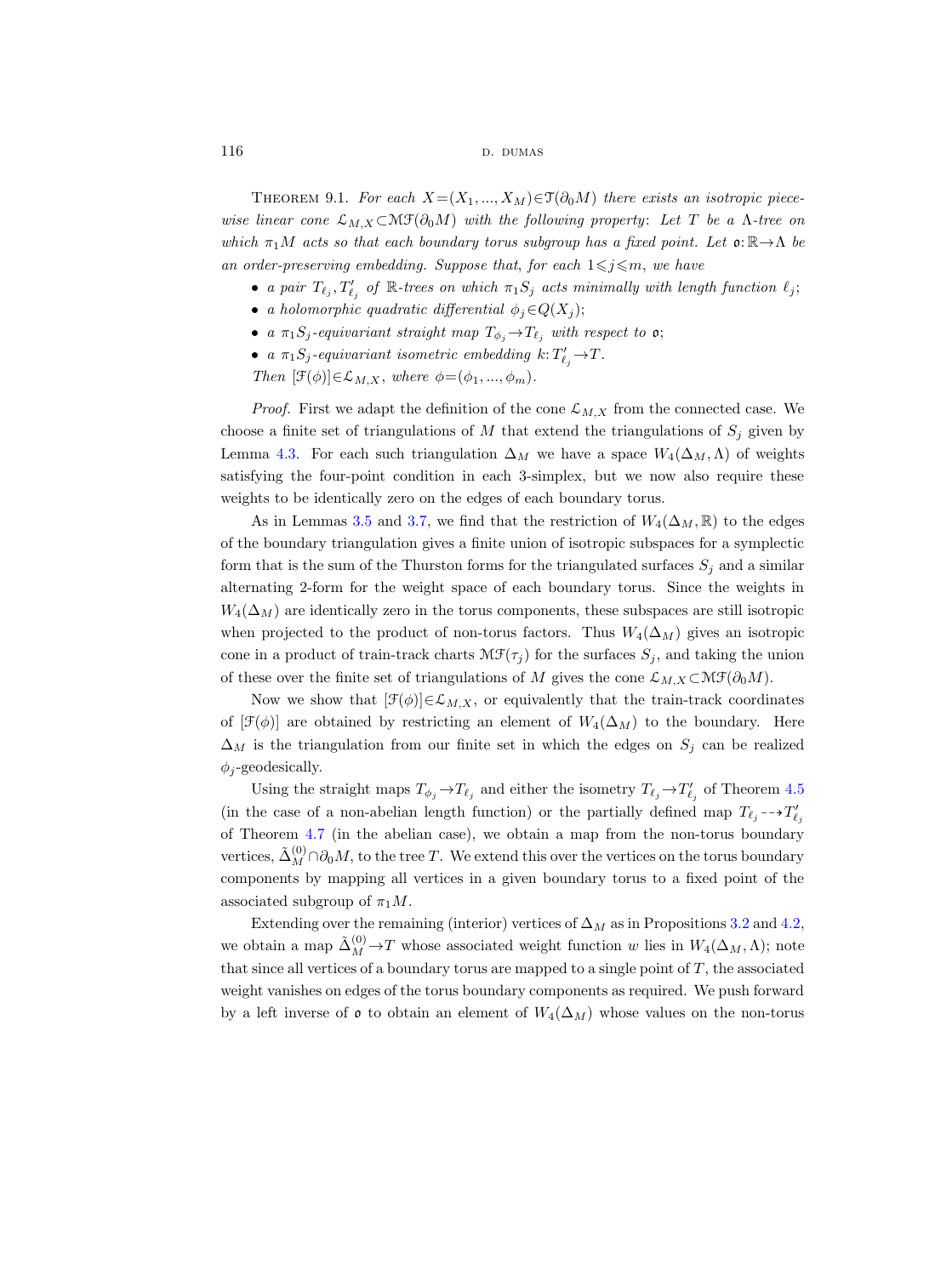boundary edges give the train-track coordinates of  $[\mathcal{F}(\phi)]$ . Thus  $[\mathcal{F}(\phi)] \in \mathcal{L}_{M,X}$ .  $\Box$ 

### 9.3. Kähler structure and symplectomorphism

The results of §[5](#page-31-0) generalize easily to disconnected surfaces by taking products of the spaces, maps, and stratifications considered there.

Specifically, for any  $X \in \mathfrak{T}(\partial_0 M)$ , Lemma [5.1](#page-32-0) provides a stratification of  $Q(X_i)$ . There is an induced product stratification of the product space

$$
Q(X) = \bigoplus_{j=1}^{m} Q(X_j)
$$

consisting of products of strata in the factors. Note that the origin  $\{0\} \in Q(X_j)$  is the minimal stratum in each factor, so  $Q(X)$  now has non-trivial (positive-dimensional) strata consisting of quadratic differentials that are zero on one or more of the boundary components.

Similarly, we take the product of the stratified Kähler structures on the factors  $Q(X_i)$ to obtain a Kähler structure on  $Q(X)$ , smooth relative to the product stratification. Applying Theorem [5.8](#page-40-0) to each factor of the map  $\mathcal{F}: Q(X) \to \mathcal{MF}(\partial_0 M)$ , we obtain the following result.

<span id="page-62-0"></span>THEOREM 9.2. For any  $X \in \mathcal{T}(\partial_0 M)$  the map  $\mathcal{F}: Q(X) \to \mathcal{MF}(\partial_0 M)$  is a real-analytic stratified symplectomorphism. That is, if  $Q_k(X)$  is a stratum of  $Q(X)$ , then

(i) for any  $\phi = (\phi_1, ..., \phi_m) \in Q_k(X)$  there exist an open neighborhood  $U \subset Q_k(X)$  of  $\phi$  and a product of train-track coordinate charts  $\prod_{j=1}^m {\rm M}\mathfrak{F}(\tau_j)$  $\subset$   ${\rm M}\mathfrak{F}(\partial_0 M)$  covering  $\mathfrak{F}(U)$ so that the restriction

$$
\mathfrak{F}: U \longrightarrow \prod_{j=1}^m \mathcal{MF}(\tau_j)
$$

is a real-analytic diffeomorphism onto its image, and

(ii) the derivative  $d\mathcal{F}_{\phi}$  defines a symplectic linear map from  $T_{\phi}Q_k(X)$  into

$$
\bigoplus_{j=1}^m W(\tau_j),
$$

where  $T_{\phi}Q_k(X)$  is equipped with the symplectic form  $\sum_j \omega_{\phi_j}$  and  $\bigoplus_{j=1}^m W(\tau_j)$  is given the Thurston symplectic form.

To make sense of this statement in case the differentials in the stratum  $Q_k(X)$  are identically zero in some factor, say  $Q(X_i)$ , we adopt the convention that  $\tau_i$  is the empty train track and that  $\mathcal{MF}(\tau_j)=W(\tau_j)=\{0\}$  is a point representing the empty foliation on  $X_j$ , which is the image of 0 under the map  $\mathfrak{F}: Q(X_j) \to \mathcal{MF}(S_j)$ .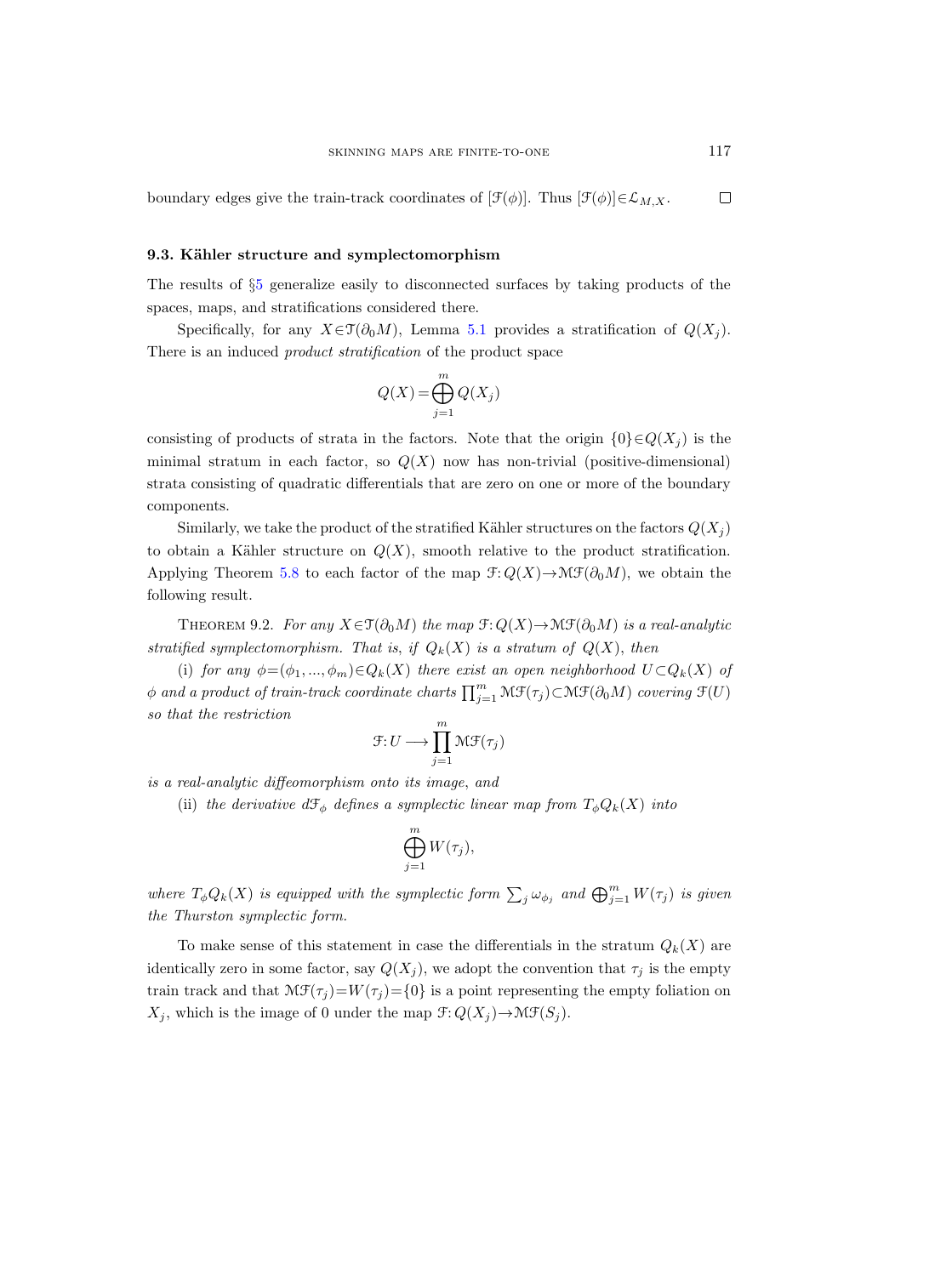#### 9.4. Character varieties and extension varieties

We generalize the character variety of a connected surface to  $\partial_0 M$  by taking the product of character varieties of components

$$
\mathfrak{X}(\partial_0 M, G) := \prod_{j=1}^m \mathfrak{X}(S_j, G),
$$

and similarly for the representation variety  $\mathcal{R}(\partial_0 M, G)$ . Note that while  $\mathcal{R}(\partial_0 M, G)$  can also be described as the representation variety of the free product  $\pi_1S_1$  \*...\* $\pi_1S_m$ , the character variety of this free product does not agree with our definition of  $\mathfrak{X}(\partial_0 M, G)$ . To obtain  $\mathfrak{X}(\partial_0 M, G)$  from  $\mathfrak{R}(\partial_0 M, G)$  one must take the quotient by the action of  $G^m$ .

The 3-manifold character variety also requires modification to account for the presence of boundary tori. As is standard when considering complete hyperbolic structures, rather than working with the full character variety of  $\pi_1 M$ , we consider the subvariety

$$
\mathfrak{X}(M,\partial_1 M,G) \subset \mathfrak{X}(M,G)
$$

consisting of characters of representations that map each boundary torus subgroup (that is, the fundamental group of each connected component of  $\partial_1 M$ ) to parabolic elements of G.

The inclusion of each boundary component  $S_i \hookrightarrow M$  induces a restriction map

$$
\mathfrak{X}(M, \partial_1 M, \operatorname{SL}_2\mathbb{C}) \longrightarrow \mathfrak{X}(S_j, \operatorname{SL}_2\mathbb{C}),
$$

and taking the product of these we obtain a regular map

$$
i^*\colon \mathfrak{X}(M, \partial_1 M, \operatorname{SL}_2\mathbb{C}) \longrightarrow \mathfrak{X}(\partial_0 M, \operatorname{SL}_2\mathbb{C}).
$$

We define the extension variety  $\mathcal{E}_M \subset \mathfrak{X}(\partial_0 M, SL_2 \mathbb{C})$  as the Zariski closure of the image  $i^*(\mathfrak{X}(M, \partial_1 M, \operatorname{SL}_2\mathbb{C}))$ .

The Morgan–Shalen compactification of  $\mathfrak{X}(\Gamma, SL_2\mathbb{C})$  was defined in §[6.2](#page-45-1) using trace functions of elements of Γ. On the product  $\mathfrak{X}(\partial_0 M, SL_2 \mathbb{C})$  we have trace functions for the elements of each component  $\pi_1S_j$ , so the family of all such functions is indexed by the disjoint union

$$
H:=\pi_1S_1\sqcup\ldots\sqcup\pi_1S_m.
$$

To adapt the Morgan–Shalen compactification to this case, we map the character variety of  $\partial_0 M$  to the projective space  $\mathbb{P}(\mathbb{R}^H)$  using formula  $(6.2)$  and take its closure. Indeed, a compactification in this generality was already discussed in [\[MoS1\]](#page-70-4), where the map to projective space arising from an arbitrary collection of regular functions on an algebraic variety is considered.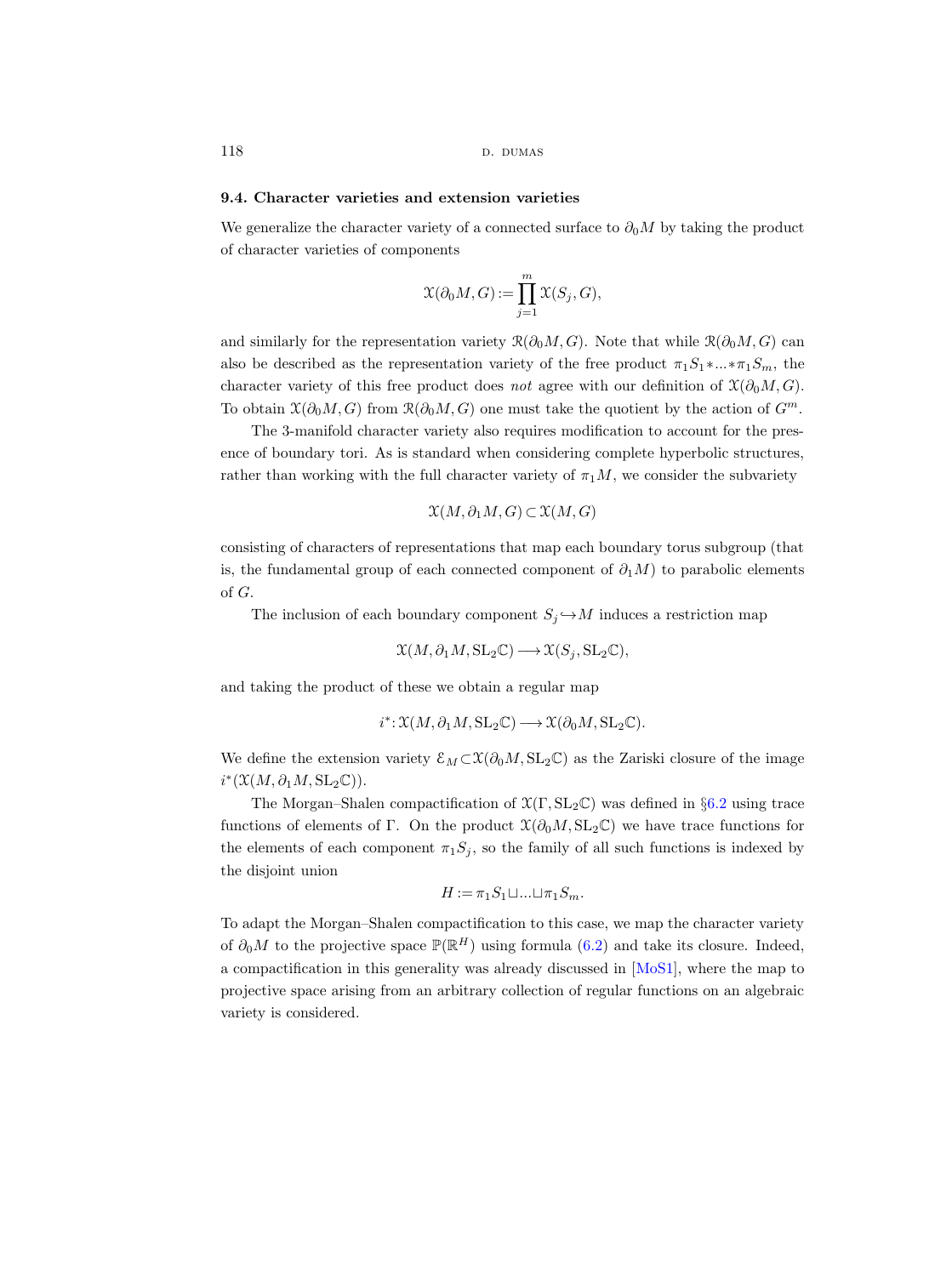A boundary point of the resulting compactification of  $\mathfrak{X}(\partial_0 M, SL_2\mathbb{C})$  is therefore an  $\mathbb{R}^+$ -equivalence class  $[\ell],$  where  $\ell = (\ell_1, ..., \ell_m)$  is a tuple of functions,  $\ell_j : \pi_1 S_j \to \mathbb{R}$ . The factor  $\ell_j$  is either a non-trivial length function of an action of  $\pi_1S_j$  on an R-tree or is identically zero (which is the length function of the action of  $\pi_1S_j$  on a point).

Having adapted the definitions of its objects suitably, Theorem [6.3](#page-46-1) on extensions of length functions arising from the boundary of  $\mathcal{E}_M$  generalizes to the following.

<span id="page-64-0"></span>THEOREM 9.3. Let  $[\ell]$  be a boundary point of  $\mathcal{E}_M$  in the Morgan–Shalen compactification of  $\mathfrak{X}(\partial_0 M, \mathrm{SL}_2 \mathbb{C})$ , where  $\ell = (\ell_1, ..., \ell_m)$ . Then there exists a function  $\hat{\ell}: \pi_1 M \to \mathbb{R}^n$ such that the following conditions hold:

(i) the group  $\pi_1 M$  acts isometrically on a  $\mathbb{R}^n$ -tree with length function  $\hat{\ell}$  such that each boundary torus subgroup of  $\pi_1M$  has a fixed point;

(ii) the function  $\hat{\ell}$  is a simultaneous extension of the functions  $\ell_j$ , i.e. for each  $\gamma \in \pi_1S_j$  we have  $\hat{\ell}(i_*(\gamma))=i_n(\ell(\gamma))$ , where  $i_*: \pi_1S_j \to \pi_1M$  is induced by the inclusion of  $S_j$  as a boundary component of M and  $i_n(x)=(0, ..., 0, x)$ .

*Proof.* As in the proof of Theorem [6.3](#page-46-1) we have an extension of fields  $k(\mathcal{E}_M^0) \to k(\mathfrak{X}_M^0)$ , where now  $\mathcal{E}_M^0 \subset \mathcal{X}(\partial_0 M, SL_2 \mathbb{C})$  is an irreducible component of  $\mathcal{E}_M$  which has  $[\ell]$  in its boundary and  $\mathfrak{X}_M^0 \subset \mathfrak{X}(M, \partial_1 M, SL_2 \mathbb{C})$ .

The boundary point  $[\ell]$  determines a valuation  $v: k(\mathcal{E}_{M}^{0}) \to \Lambda$  by the analogue of Theorem [6.1](#page-45-0) for subvarieties of the product of character varieties  $\mathfrak{X}(\partial_0 M, SL_2 \mathbb{C})$ ; like Theorem [6.1,](#page-45-0) this case is covered by the more general comparison of valuation- and projectivization-based compactifications of [\[MoS1,](#page-70-4) Theorem I.3.6].

Extending this valuation to the superfield  $k(\mathfrak{X}_M^0)$  and proceeding as in the proof of Theorem [6.3](#page-46-1) then gives a function  $\hat{\ell}: \pi_1 M \to \mathbb{R}^n$  satisfying condition (ii) above; note that the argument of [\(6.4\)](#page-48-1) applies to each function  $\ell_j : \pi_1S_j \to \mathbb{R}$ ,  $1 \leq j \leq m$ , giving that  $\ell$  is a simultaneous extension.

The resulting length function  $\hat{\ell}$  arises from an action of  $\pi_1 M$  on an  $\mathbb{R}^n$ -tree T, but we must show that each boundary torus subgroup has a fixed point. As  $\mathfrak{X}^0_M$  is an irreducible subvariety of  $\mathfrak{X}(M, \partial_1 M, SL_2 \mathbb{C})$ , the trace function  $t_\gamma$  of an element  $\gamma$  of a boundary torus subgroup restricts to a constant  $\pm 2$  on  $\mathfrak{X}_M^0$  (the possible traces of parabolics). Therefore we have  $v'(t_\gamma)=0$ , where  $v'$  is the valuation of  $k(\mathfrak{X}_M^0)$  from which T is constructed. By Lemma [2.7,](#page-11-0) each boundary torus subgroup leaves invariant a subtree of T on which it acts with zero length function, and by [\[MoS1,](#page-70-4) Proposition II.2.15] there is a fixed point.  $\Box$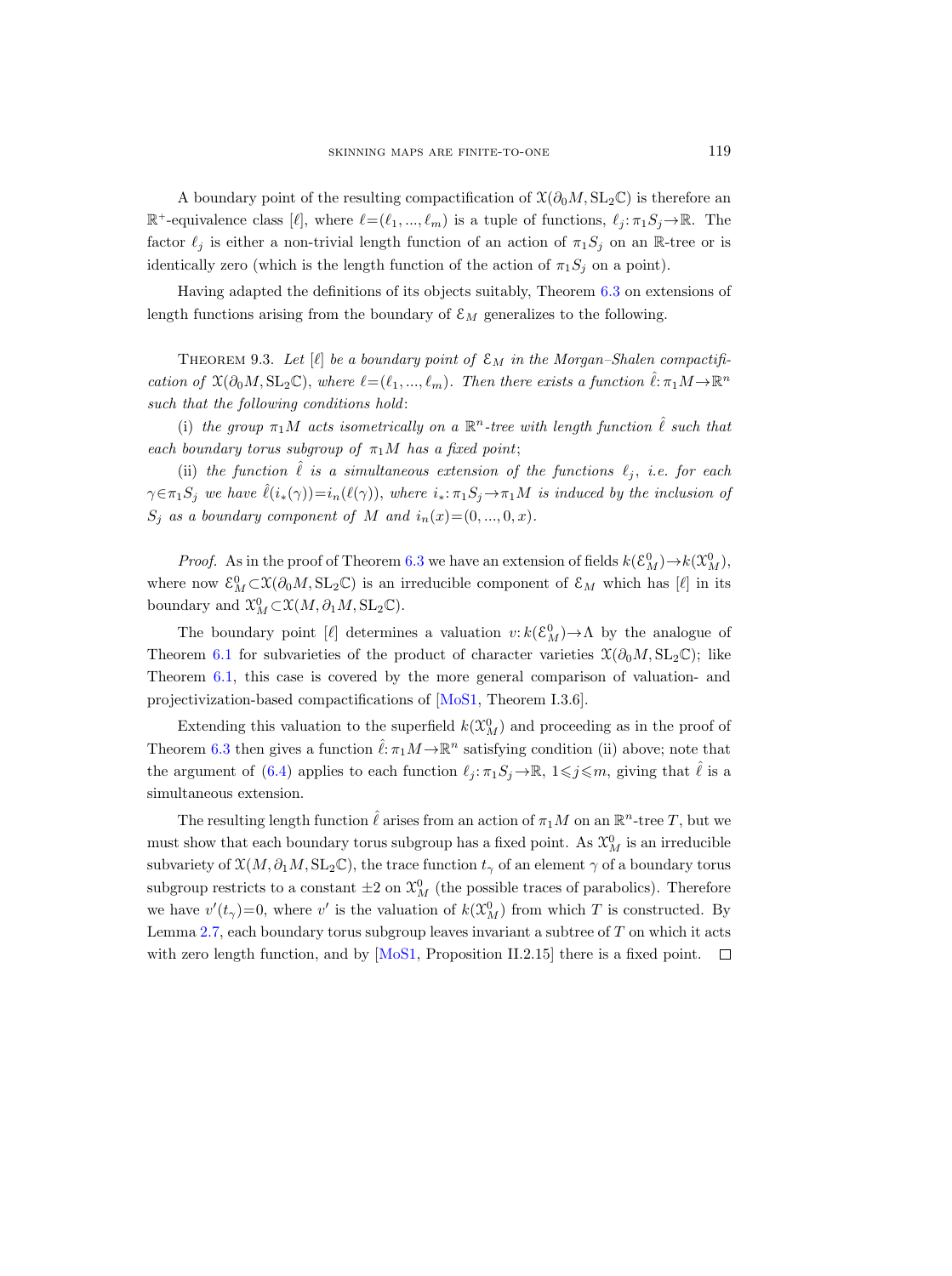$120$  D. DUMAS

#### 9.5. Holonomy, the isotropic cone, and discreteness

The construction of the holonomy variety in §[6.5](#page-48-0) extends to  $\partial_0 M$  by taking products; that is, for  $X \in \mathfrak{T}(\partial_0 M)$  or  $X \in \mathfrak{T}(\overline{\partial_0 M})$ , where  $X = (X_1, ..., X_m)$ , we define

$$
\mathcal{H}_X:=\bigcup_{\varepsilon\in\text{Spin}(X)}\mathcal{H}_{X,\varepsilon},\quad\text{where }\,\mathcal{H}_{X,\varepsilon}:=\prod_{j=1}^m\mathcal{H}_{X_j,\varepsilon_j}.
$$

Here  $\varepsilon = (\varepsilon_1, ..., \varepsilon_m)$  is a tuple of spin structures on the components.

The subvariety of the quadratic differential space corresponding to the intersection  $\mathfrak{R}_{X,\varepsilon}\cap \mathcal{E}_M$  is

$$
\mathcal{V}_{M,\varepsilon} := \mathrm{hol}_{\varepsilon}^{-1}(\mathcal{E}_M) \subset Q(\partial_0 M).
$$

Generalizing Theorem [6.5,](#page-50-0) we have the following.

<span id="page-65-0"></span>THEOREM 9.4. Let  $\phi = (\phi_1, ..., \phi_m)$  be the projective limit of a divergent sequence in  $\mathcal{V}_{M,\varepsilon}\subset Q(\partial_0M)$ . Then  $[\mathcal{F}(\phi)]\in\mathcal{L}_{M,X}$ , where  $\mathcal{L}_{M,X}$  is the isotropic cone of Theorem [9.1](#page-61-0).

Proof. Theorems [9.1](#page-61-0) and [9.3](#page-64-0) provide the necessary generalizations to adapt the proof of Theorem [6.5](#page-50-0) to this situation, except for the existence of the straight maps  $T_{\phi_j} \rightarrow T_{\ell_j}$ .

In the connected boundary case, a straight map  $T_{\phi} \rightarrow T_{\ell}$  is given by Theorem [6.4](#page-49-0) (i.e. [\[D,](#page-69-3) Theorem A]). Both the projective limit  $\phi$  and the representative  $\ell$  of the Morgan– Shalen boundary point are only well defined up to multiplication by a positive constant in this case, but it suffices to have such a straight map for some pair of representatives  $\ell$  and  $\phi$ .

In the disconnected case, both tuples  $\phi = (\phi_1, ..., \phi_m)$  and  $\ell = (\ell_1, ..., \ell_m)$  represent equivalence classes up to a single multiplicative constant, whereas a factorwise application of Theorem [6.4](#page-49-0) would seem to require a separate multiplicative factor for each connected component of the boundary.

To remedy this, we choose representatives  $\ell$  and  $\phi$  as in [\[D\]](#page-69-3), where it is shown that for a connected surface S,  $X \in \mathcal{T}(S)$ , and a divergent sequence  $\{\phi_n\}_{n=1}^{\infty} \subset Q(X)$ , we can extract a representative  $\ell$  of the Morgan–Shalen limit of hol( $\phi_n$ ) by scaling the functions  $\gamma \mapsto \log(|t_\gamma(\text{hol}(\phi_n))|+2)$  by the factors  $\|\phi_n\|^{-1/2}$  and taking the limit  $\ell \in \mathbb{R}^{\pi_1 S}$ . Furthermore, the straight map  $T_{\phi} \rightarrow T_{\ell}$  of Theorem [6.4](#page-49-0) is defined for this function  $\ell$  and for the projective limit  $\phi \in Q(X)$  satisfying  $\|\phi\| = C$ , for a universal constant C.

Correspondingly, for the disconnected case we consider  $X \in \mathcal{T}(\partial_0 M)$  and a sequence of tuples  $\{(\phi_{1,n}, ..., \phi_{m,n})\}_{n=1}^{\infty}$  which converges projectively. Equivalently, the sequence

$$
\{c_n(\phi_{1,n},..., \phi_{m,n})\}_{n=1}^\infty
$$

converges in  $Q(X)$  as  $n \rightarrow \infty$ , where

$$
c_n = \bigg(\sum_{j=1}^m \|\phi_{j,n}\|\bigg)^{-1}.
$$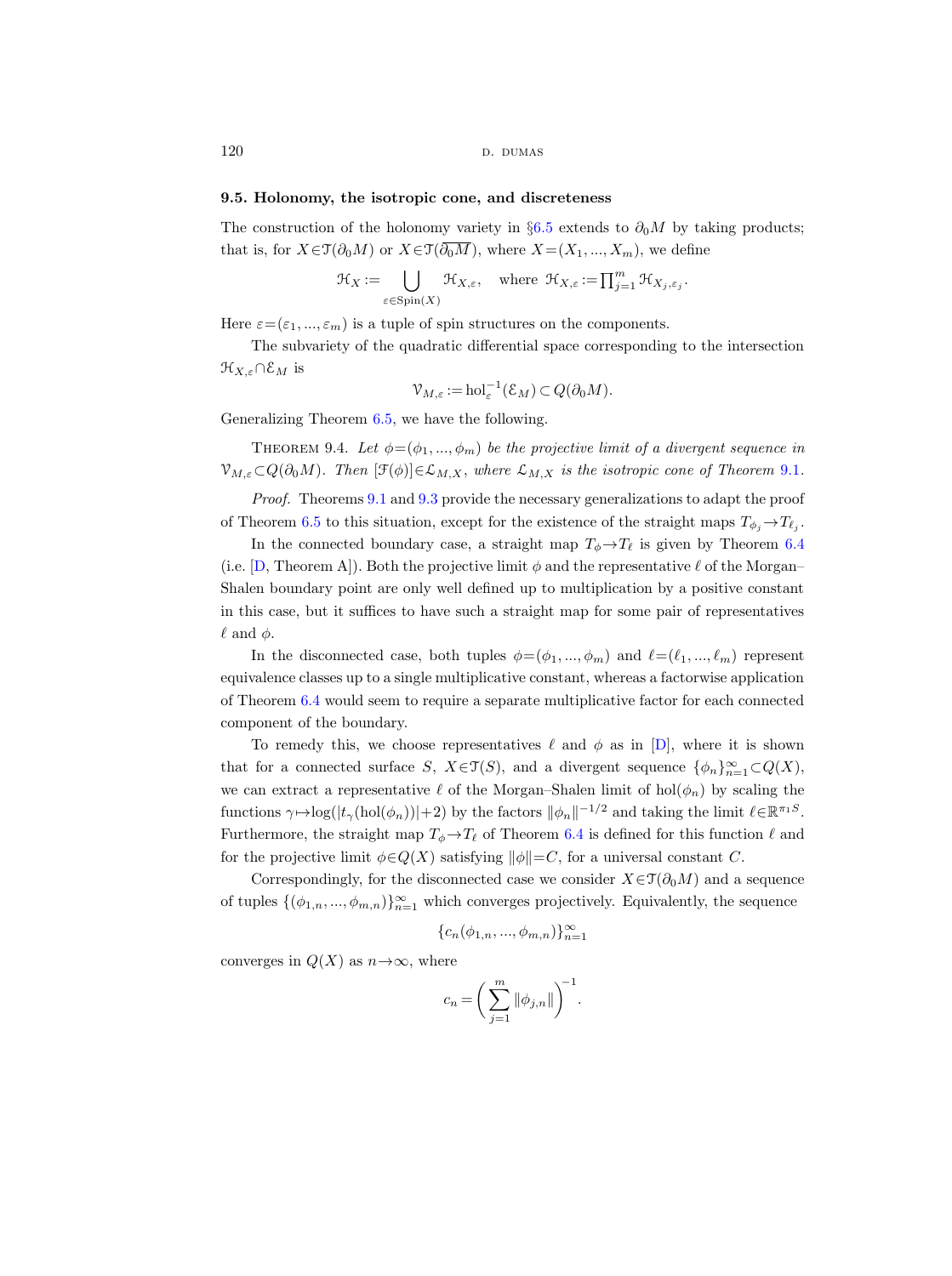Applying Theorem [6.4](#page-49-0) to each factor and using the representative length functions and projective limits discussed above, after passing to a subsequence we obtain straight maps

<span id="page-66-0"></span>
$$
T_{\phi_j^{(1)}} \longrightarrow T_{\ell_j^{(1)}},\tag{9.1}
$$

where

$$
\phi_j^{(1)} = C \lim_{n \to \infty} \frac{\phi_{j,n}}{\|\phi_{j,n}\|}
$$

and  $\ell_j^{(1)}: \pi_1S_j \to \mathbb{R}$  is the limit as  $n \to \infty$  of the functions

$$
\gamma \mapsto \frac{1}{\|\phi_{j,n}\|^{1/2}} \log(|t_\gamma(\mathrm{hol}(\phi_{j,n}))|+2).
$$

Since  $0 \leq \|\phi_{j,n}\| \leq c_n^{-1}$  we can take a further subsequence so that for each j the limit

$$
r_j = \lim_{n \to \infty} c_n ||\phi_{j,n}|| \in [0,1]
$$

exists. Then

$$
\phi := (r_1 \phi_1^{(1)}, \dots, r_n \phi_n^{(1)}) = C \lim_{n \to \infty} c_n(\phi_{1,n}, \dots, \phi_{m,n}) \in Q(X)
$$

is a projective limit of the sequence of quadratic differentials and

$$
\ell := (r_1^{1/2}\ell_1^{(1)},...,r_n^{1/2}\ell_n^{(1)}) = \lim_{n\to\infty} (\gamma\mapsto c_n^{1/2}\log(|t_\gamma(\mathrm{hol}(\phi_{j,n}))|+2))_{\gamma\in\pi_1S_j,1\leqslant j\leqslant n}\in\mathbb{R}^H
$$

represents the limit of the holonomy representations in the Morgan–Shalen compactification of  $\mathfrak{X}(\partial_0 M, SL_2 \mathbb{C})$ . The desired straight maps  $T_{\phi_j} \to T_{\ell_j}$  are therefore given by [\(9.1\)](#page-66-0) for each j with  $r_j \neq 0$ , since the trees  $T_{\phi_j}$  and  $T_{\ell_j}$  are obtained from  $T_{\phi_j^{(n)}}, T_{\ell_j^{(n)}}$  by multiplying the metrics by  $r_j^{1/2}$ . In each factor where  $r_j = 0$  we have  $\phi_j = 0$  and  $\ell_j = 0$ , so  $\Box$ each of  $T_{\phi_j}$  and  $T_{\ell_j}$  is a point, and there is nothing to prove.

Using Theorems [9.4](#page-65-0) and [9.2](#page-62-0) in place of their counterparts for the connected boundary case (Theorems [6.5](#page-50-0) and [5.8,](#page-40-0) respectively), the properties of the real and complex boundaries of  $\mathcal{V}_{M,\varepsilon}$  from Theorem [7.2](#page-52-0) follow for the general case as well. The argument of §[7.6](#page-57-0) then gives the discreteness of these varieties, completing the proof of Theorem [B](#page-1-0) in the general case.

# 9.6. Skinning maps

Now suppose that in addition to the hypotheses of Theorem [B](#page-1-0) that the 3-manifold M has incompressible boundary and that its interior admits a complete hyperbolic structure with no accidental parabolics. The space  $GF(M)$  of geometrically finite hyperbolic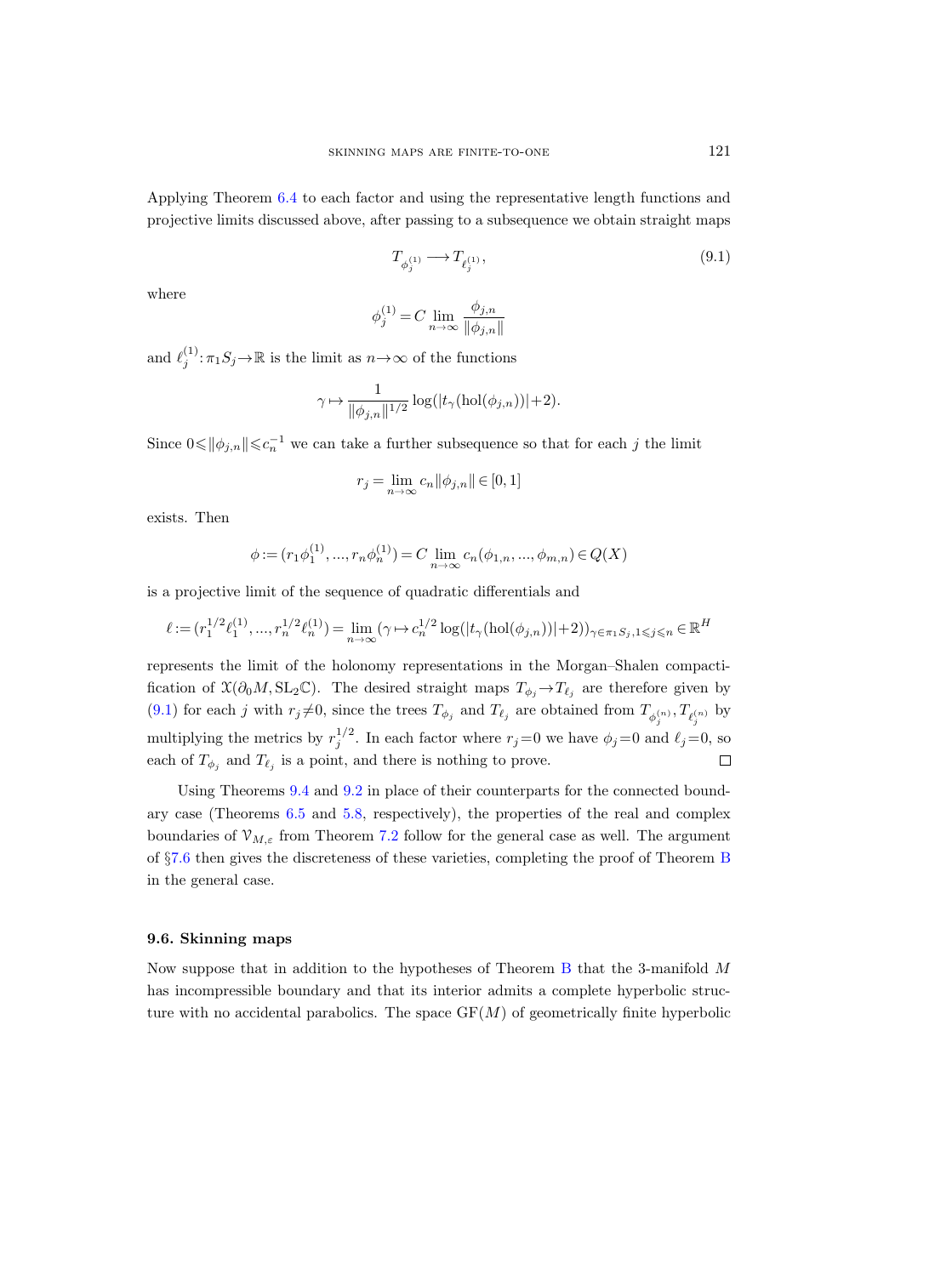structures on M is naturally a subset of  $X(M, \partial_1 M, \text{PSL}_2\mathbb{C})$  which is parameterized by the Teichmüller space  $\mathcal{T}(\partial_0 M)$ ; as before we denote this parametrization by  $X \mapsto \rho^X_M$ , where  $X = (X_1, ..., X_m)$ .

The restriction map  $i^* \colon \mathfrak{X}(M, \partial_1 M, \mathrm{PSL}_2 \mathbb{C}) \to \mathfrak{X}(\partial_0 M, \mathrm{PSL}_2 \mathbb{C})$  sends  $\varrho_M^X$  to a tuple of quasi-Fuchsian groups

$$
i^*(\varrho_M^X) = (Q(X_1, Y_1), ..., Q(X_m, Y_m)) \in \prod_{j=1}^m \text{QF}(S_j),
$$

and this defines the skinning map

$$
\sigma_M: \mathfrak{T}(\partial_0 M) \longrightarrow \mathfrak{T}(\overline{\partial_0 M}),
$$
  

$$
(X_1, ..., X_m) \longmapsto (Y_1, ..., Y_m).
$$

With this definition in hand, the generalization of the proof of the main theorem from the connected case is straightforward.

*Proof of Theorem [A](#page-1-1) (general case)*. Suppose on the contrary that  $\sigma_M^{-1}(Y)$  is infi-nite. As in Lemma [8.2,](#page-59-0) it follows from the definition of  $\sigma_M$  that the preimage  $\sigma_M^{-1}(Y)$ is in bijection with a subset of  $B_Y \cap r(\mathcal{E}_M)$ , where  $B_Y = \prod_{j=1}^m B_{Y_j}$  is the product of Bers slices. Here  $r: \mathfrak{X}(\partial_0 M, SL_2 \mathbb{C}) \to \mathfrak{X}(\partial_0 M, PSL_2 \mathbb{C})$  is the finite-sheeted, proper map induced by  $SL_2\mathbb{C} \rightarrow PSL_2\mathbb{C}$ . Using Theorem [B](#page-1-0) we find that  $r(\mathcal{H}_Y \cap \mathcal{E}_M)$  is a discrete set. But since  $B_Y$  is a precompact subset of  $r(\mathcal{H}_Y)$ , the infinite subset we have identified with  $\sigma_M^{-1}(Y)$ has an accumulation point, which is a contradiction.  $\Box$ 

## 10. Extended skinning maps of acylindrical manifolds

As mentioned in the introduction, the proof of Theorem [A](#page-1-1) can be adapted to show finiteness of fibers of Thurston's continuous extension of the skinning map

$$
\hat{\sigma}_M\!:\mathrm{AH}(M)\longrightarrow \mathfrak{T}(\overline{\partial_0 M})
$$

for an acylindrical manifold M. A proof of the existence of this continuous extension by Brock, Kent, and Minsky can be found in [\[Ke,](#page-70-12) §9].

The only property of the extension we will use is the following, which can be taken as the definition of  $\hat{\sigma}_M$ : If the image of  $\varrho \in AH(M)$  under the extended skinning map is

$$
\hat{\sigma}_M(\varrho) = (Y_1, ..., Y_m) \in \mathfrak{T}(\overline{\partial_0 M}),
$$

and if the image of  $\varrho$  under the restriction map is

$$
i^*(\varrho) = (\eta_1, ..., \eta_m) \in \mathfrak{X}(\partial_0 M, \mathrm{PSL}_2 \mathbb{C}),
$$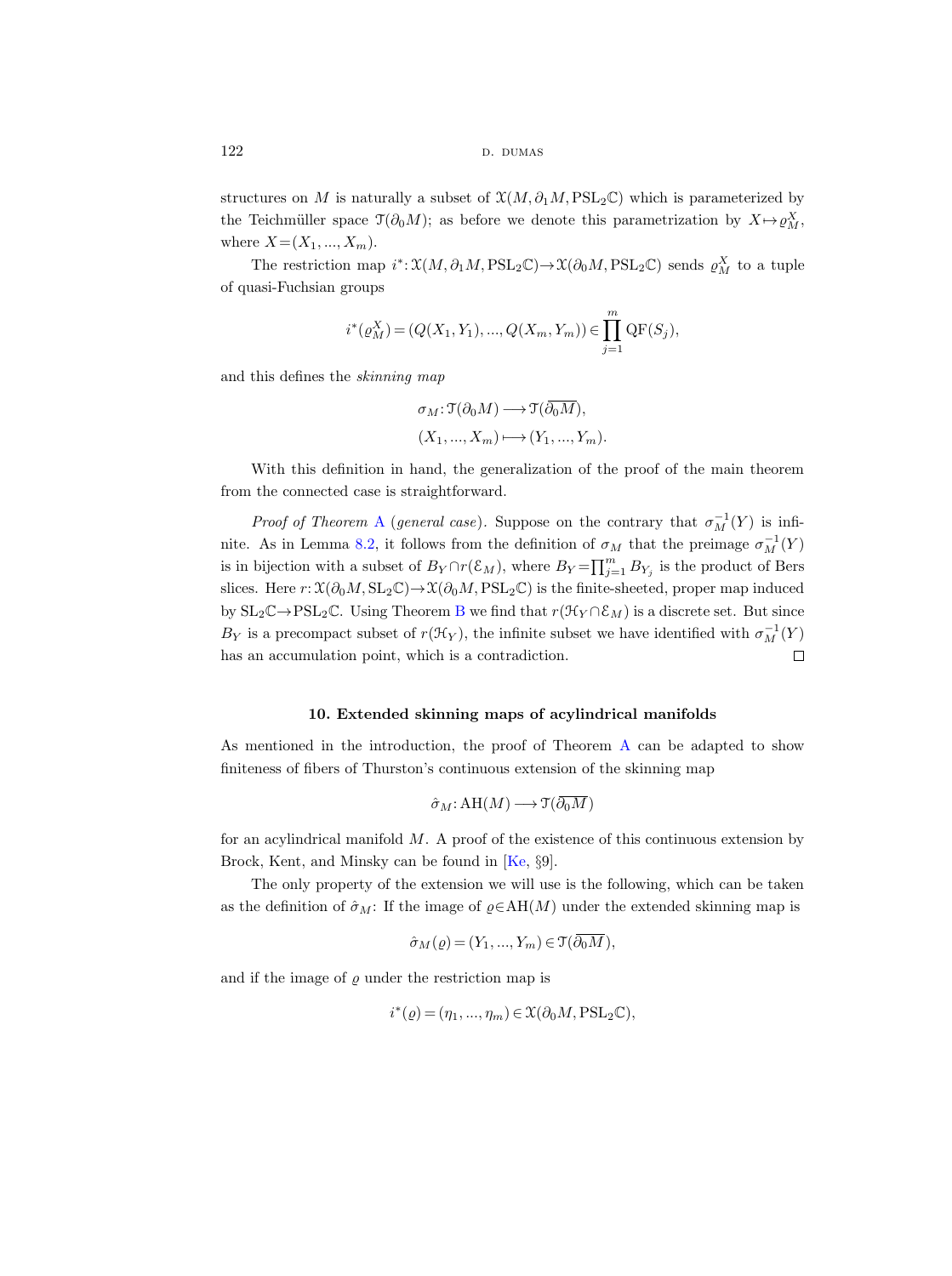then  $\eta_j$  is the character of a discrete, faithful  $\pi_1 S_j$ -representation which has an invariant disk in its domain of discontinuity for which the quotient Riemann surface is  $Y_i$ .

The analogue of Theorem [A](#page-1-1) for  $\hat{\sigma}_M$  is the following.

Theorem 10.1. Let M be a compact, oriented, irreducible, acylindrical 3-manifold with incompressible boundary that is not empty and not a union of tori. Let

$$
\hat{\sigma}_M\colon \mathrm{AH}(M)\longrightarrow \mathfrak{T}(\overline{\partial_0 M})
$$

be the extension of the skinning map of M. Then, for each  $Y \in \mathfrak{T}(\overline{\partial_0 M})$ , the set  $\hat{\sigma}_M^{-1}(Y)$ is finite.

*Proof.* First we show that  $i^*: \mathfrak{X}(M, \partial_1 M, \mathrm{PSL}_2 \mathbb{C}) \to \mathfrak{X}(\partial_0 M, \mathrm{PSL}_2 \mathbb{C})$  is injective when restricted to AH(M). Suppose  $i^*(\varrho) = i^*(\varrho')$  with  $\varrho, \varrho' \in AH(M)$ . We claim the hyperbolic structures on M associated with  $\varrho$  and  $\varrho'$  are bilipschitz. As  $i^*(\varrho) = i^*(\varrho')$ , these hyperbolic structures are actually isometric in a neighborhood of each non-torus end. Smooth bilipschitz maps of the torus ends can be obtained by choosing affine maps between the cusp tori and extending normally. We have therefore defined a smooth bilipschitz equivalence on all of the ends, and any diffeomorphic extension to the remaining compact part is globally bilipschitz. By Sullivan's rigidity theorem [\[S\]](#page-71-6), we conclude that  $\rho = \rho'$ .

Now suppose, by contradiction, that  $\varrho^{(n)}\in AH(M)$  is an infinite sequence of pairwise distinct points satisfying  $\hat{\sigma}_M(\varrho^{(n)}) = Y = (Y_1, ..., Y_m)$  for all n. As in the proof of Theo-rem [A,](#page-1-1) it is enough to show that this leads to an accumulation point in  $r(\mathcal{H}_Y \cap \mathcal{E}_M)$ .

Consider the sequence

$$
i^*(\varrho^{(n)})=(\eta_1^{(n)},...,\eta_m^{(n)})\in\prod_{j=1}^m\mathfrak{X}(S_j,\mathrm{PSL}_2\mathbb{C}),
$$

which is also pairwise distinct, since  $i^*$  is injective on AH(M). By the definition of  $\hat{\sigma}_M$ , the character  $\eta_j^{(n)}$  corresponds to a discrete  $\pi_1 S_j$ -representation with an invariant disk in its domain of discontinuity having quotient Riemann surface  $Y_j$ . Since this quotient describes a projective structure on  $Y_j$  with holonomy  $\eta_j^{(n)}$ , we find that  $i^*(\varrho^{(n)}) \in r(\mathcal{H}_Y)$ . As  $r(\mathcal{E}_M)$  contains the range of  $i^*$ , we in fact have  $i^*(\varrho^{(n)}) \in r(\mathcal{H}_Y \cap \mathcal{E}_M)$ .

While the representations  $\eta_j^{(n)}$  are not necessarily quasi-Fuchsian, a generalization of Bers' inequality (e.g. [\[Oh,](#page-71-7) Proposition 2.1]) shows that the fixed quotient Riemann surface  $Y_j$  constrains  $\eta_j^{(n)}$  to lie in a compact subset of  $\mathfrak{X}(S_j, \mathrm{PSL}_2\mathbb{C})$ . Thus  $i^*(\varrho^{(n)})$  lies in the product of these compact sets for all n, giving an accumulation point of  $r(\mathcal{H}_Y \cap \mathcal{E}_M)$ and the desired contradiction. $\Box$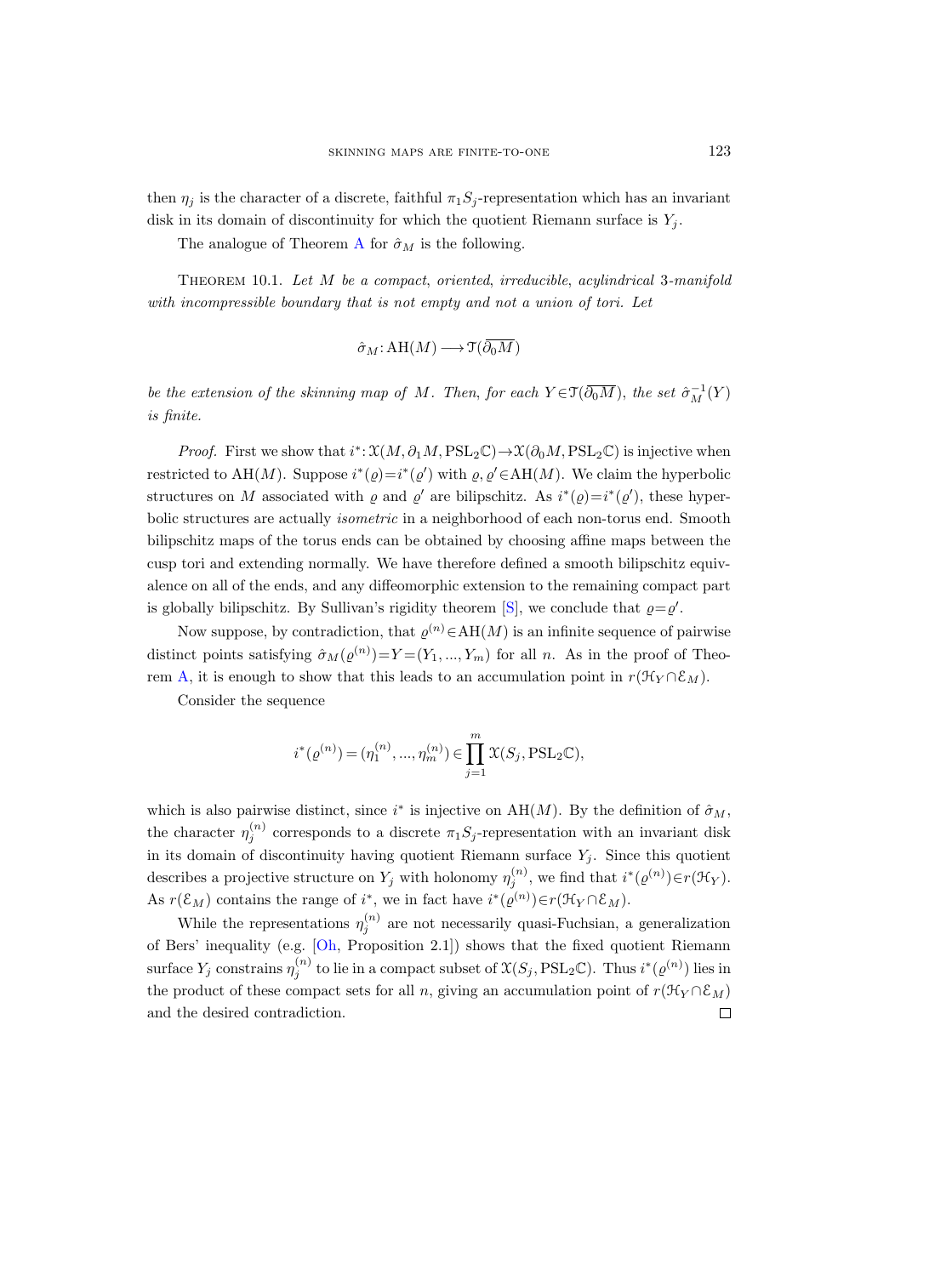#### References

- <span id="page-69-6"></span>[A] Alexander, H., Continuing 1-dimensional analytic sets. Math. Ann., 191 (1971), 143–144.
- [AB] Alperin, R. & Bass, H., Length functions of group actions on Λ-trees, in Combinatorial Group Theory and Topology (Alta, UT, 1984), Ann. of Math. Stud., 111, pp. 265–378. Princeton Univ. Press, Princeton, NJ, 1987.
- <span id="page-69-1"></span>[ABEM] ATHREYA, J., BUFETOV, A., ESKIN, A. & MIRZAKHANI, M., Lattice point asymptotics and volume growth on Teichmüller space. Duke Math. J., 161 (2012), 1055– 1111.
- <span id="page-69-8"></span>[Be1] BERS, L., On boundaries of Teichmüller spaces and on Kleinian groups. I. Ann. of Math., 91 (1970), 570–600.
- <span id="page-69-7"></span>[Be2] — Spaces of Kleinian groups, in Several Complex Variables, I (College Park, MD, 1970), pp. 9–34. Springer, Berlin–Heidelberg, 1970.
- [Bon] Bonahon, F., Shearing hyperbolic surfaces, bending pleated surfaces and Thurston's symplectic form. Ann. Fac. Sci. Toulouse Math., 5 (1996), 233–297.
- [Bow] BOWDITCH, B. H., Group actions on trees and dendrons. Topology, 37 (1998), 1275– 1298.
- [BH] BRIDSON, M.R. & HAEFLIGER, A., Metric Spaces of Non-Positive Curvature. Grundlehren der Mathematischen Wissenschaften, 319. Springer, Berlin–Heidelberg, 1999.
- [Br] Brown, K. S., Trees, valuations, and the Bieri–Neumann–Strebel invariant. Invent. Math., 90 (1987), 479–504.
- <span id="page-69-5"></span>[Ch1] CHIRKA, E. M., Regularity of the boundaries of analytic sets. *Mat. Sb.*, 117(159) (1982), 291–336, 431 (Russian); English translation in Math. USSR–Sb., 45 (1983), 291–335.
- <span id="page-69-4"></span>[Ch2] — Complex Analytic Sets. Mathematics and its Applications (Soviet Series), 46. Kluwer, Dordrecht, 1989.
- [Chis] Chiswell, I., Introduction to Λ-Trees. World Scientific, River Edge, NJ, 2001.
- <span id="page-69-9"></span>[Cu] Culler, M., Lifting representations to covering groups. Adv. Math., 59 (1986), 64–70.
- [CM] Culler, M. & Morgan, J.W., Group actions on R-trees. Proc. London Math. Soc., 55 (1987), 571–604.
- <span id="page-69-2"></span>[CS] Culler, M. & Shalen, P. B., Varieties of group representations and splittings of 3-manifolds. Ann. of Math., 117 (1983), 109–146.
- <span id="page-69-0"></span>[DH] DOUADY, A. & HUBBARD, J., On the density of Strebel differentials. Invent. Math., 30 (1975), 175–179.
- <span id="page-69-3"></span>[D] Dumas, D., Holonomy limits of complex projective structures. Preprint, 2011. [arXiv:1105.5102 \[math.DG\]](http://arxiv.org/abs/1105.5102).
- [DK1] Dumas, D. & Kent, R. P., IV, Bers slices are Zariski dense. J. Topol., 2 (2009), 373–379.
- [DK2] Slicing, skinning, and grafting. Amer. J. Math., 131 (2009), 1419–1429.
- [DK3] Experiments with skinning maps. In preparation.
- [FLP] Fathi, A., Laudenbach, F. & Poenaru, V. ´ (Eds.), Travaux de Thurston sur les surfaces. Astérisque, 66. Soc. Math. de France, Paris, 1979.
- [F] Floyd, W. J., Incompressible surfaces in 3-manifolds: the space of boundary curves, in Low-Dimensional Topology and Kleinian Groups (Coventry/Durham, 1984), London Math. Soc. Lecture Note Ser., 112, pp. 131–143. Cambridge Univ. Press, Cambridge, 1986.
- [FO] Floyd, W. J. & Oertel, U., Incompressible surfaces via branched surfaces. Topology, 23 (1984), 117–125.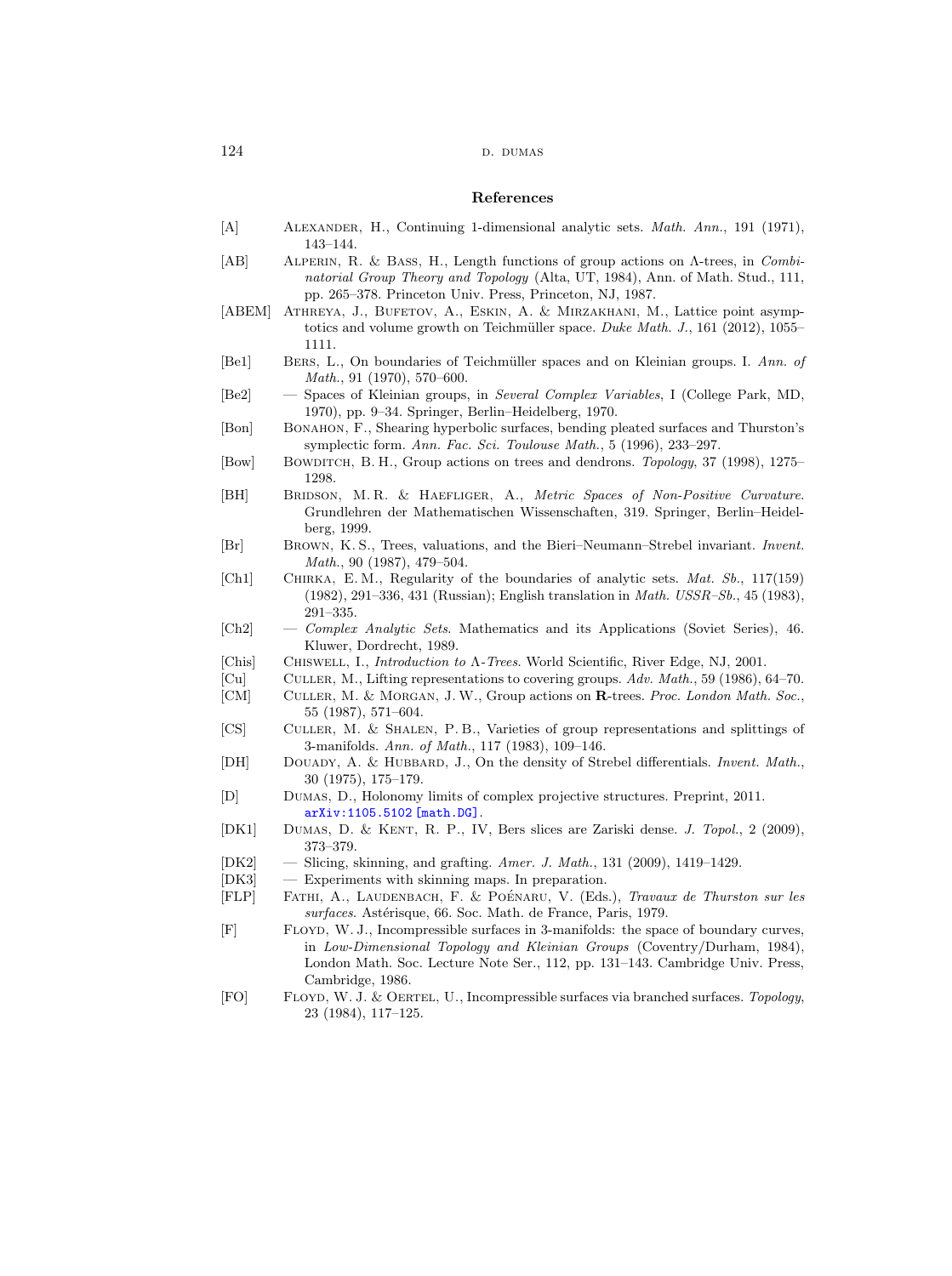- <span id="page-70-7"></span>[GKM] Gallo, D., Kapovich, M. & Marden, A., The monodromy groups of Schwarzian equations on closed Riemann surfaces. Ann. of Math., 151 (2000), 625–704.
- <span id="page-70-3"></span>[Gar] GARDINER, F. P., Measured foliations and the minimal norm property for quadratic differentials. Acta Math., 152 (1984), 57–76.
- [Gas] GASTER, J., A family of non-injective skinning maps with critical points. To appear in Trans. Amer. Math. Soc.
- [GM] Goresky, M. & MacPherson, R., Stratified Morse Theory. Ergebnisse der Mathematik und ihrer Grenzgebiete, 14. Springer, Berlin–Heidelberg, 1988.
- [Gr] GRAVETT, K. A. H., Ordered abelian groups. Q. J. Math., 7 (1956), 57–63.
- <span id="page-70-9"></span>[Har] HARDT, R. M., Stratification of real analytic mappings and images. *Invent. Math.*, 28 (1975), 193–208.
- [Hat] HATCHER, A. E., On the boundary curves of incompressible surfaces. Pacific J. Math., 99 (1982), 373–377.
- <span id="page-70-5"></span>[HP] HEUSENER, M. & PORTI, J., The variety of characters in  $PSL_2(\mathbb{C})$ . Bol. Soc. Mat. Mex., 10 (2004), 221–237.
- <span id="page-70-8"></span>[Hi] Hironaka, H., Subanalytic sets, in Number Theory, Algebraic Geometry and Commutative Algebra, pp. 453–493. Kinokuniya, Tokyo, 1973.
- <span id="page-70-2"></span>[HM] HUBBARD, J. & MASUR, H., Quadratic differentials and foliations. Acta Math., 142 (1979), 221–274.
- <span id="page-70-10"></span>[Kap] KAPOVICH, M., *Hyperbolic Manifolds and Discrete Groups*. Progress in Mathematics, 183. Birkhäuser, Boston, MA, 2001.
- [Kaw] Kawai, S., The symplectic nature of the space of projective connections on Riemann surfaces. Math. Ann., 305 (1996), 161–182.
- <span id="page-70-12"></span>[Ke] KENT, R. P., IV, Skinning maps. *Duke Math. J.*, 151 (2010), 279–336.
- <span id="page-70-1"></span>[KW] Kleinbock, D. & Weiss, B., Bounded geodesics in moduli space. Int. Math. Res. Not., 2004 (2004), 1551–1560.
- [KK] KOKORIN, A. I. & KOPYTOV, V. M., Fully Ordered Groups. Halsted, New York-Toronto, 1974.
- <span id="page-70-11"></span>[Kr] Kra, I., Deformation spaces, in A Crash Course on Kleinian Groups (San Francisco, CA, 1974), Lecture Notes in Math., 400, pp. 48–70. Springer, Berlin–Heidelberg, 1974.
- [KS] Krasnov, K. & Schlenker, J.-M., A symplectic map between hyperbolic and complex Teichmüller theory. Duke Math. J., 150 (2009), 331-356.
- [La] LABOURIE, F., Lectures on Representations of Surface Groups. Zürich Lectures in Advanced Mathematics. Eur. Math. Soc., Zürich, 2013.
- [Le1] LEVITT, G., Foliations and laminations on hyperbolic surfaces. Topology, 22 (1983), 119–135.
- [Le2] R-trees and the Bieri–Neumann–Strebel invariant. Publ. Mat., 38 (1994), 195–202.
- <span id="page-70-0"></span>[MaS] MASUR, H. & SMILLIE, J., Hausdorff dimension of sets of nonergodic measured foliations. Ann. of Math., 134 (1991), 455–543.
- [M1] McMuLLEN, C., Amenability, Poincaré series and quasiconformal maps. *Invent.* Math., 97 (1989), 95–127.
- [M2] Iteration on Teichmüller space. Invent. Math., 99 (1990), 425–454.
- [Mor1] MORGAN, J.W., Group actions on trees and the compactification of the space of classes of  $SO(n, 1)$ -representations. Topology, 25 (1986), 1–33.
- <span id="page-70-6"></span>[Mor2] — Λ-trees and their applications. Bull. Amer. Math. Soc., 26 (1992), 87–112.
- <span id="page-70-4"></span>[MoS1] Morgan, J.W. & Shalen, P. B., Valuations, trees, and degenerations of hyperbolic structures. I. Ann. of Math., 120 (1984), 401–476.